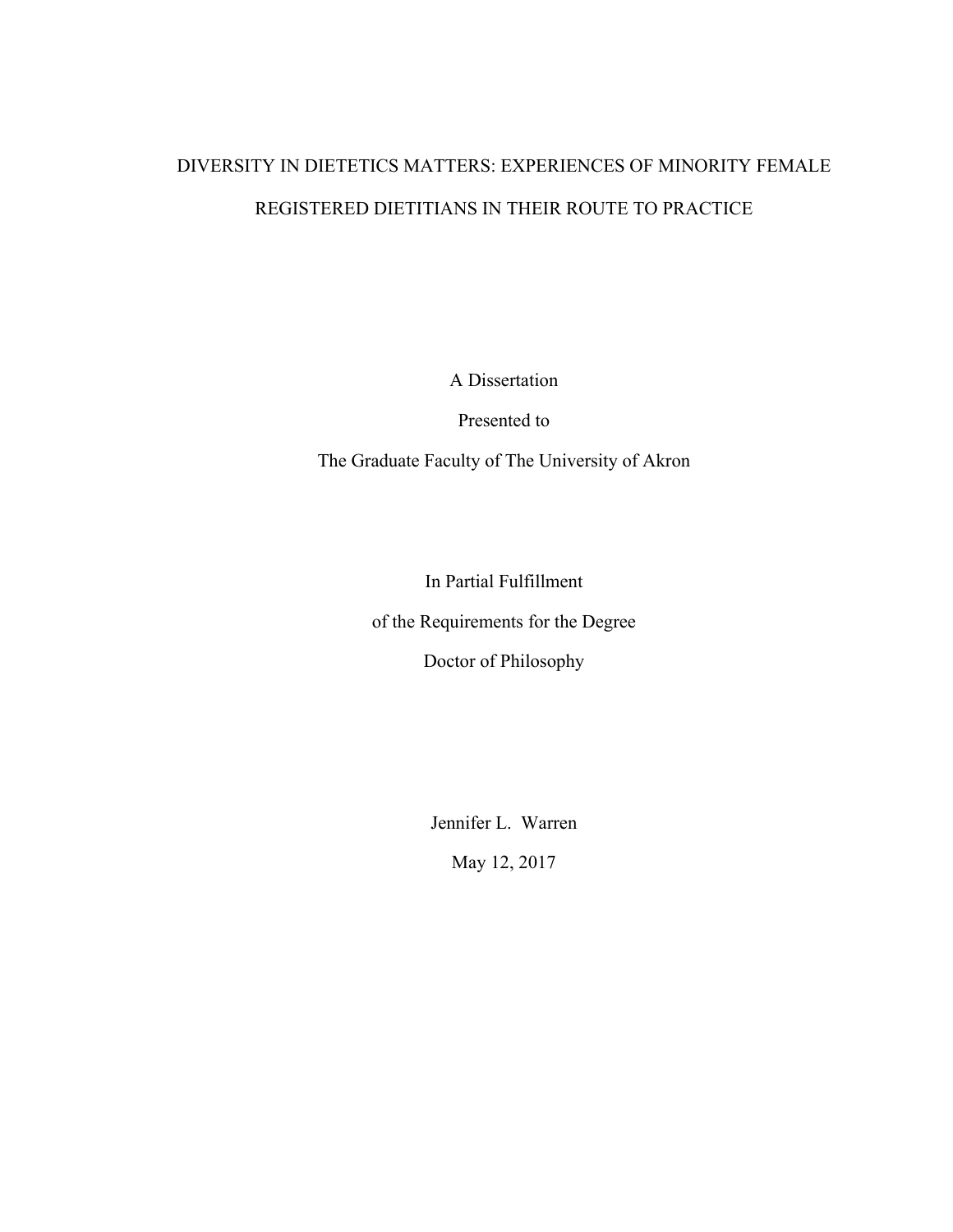# DIVERSITY IN DIETETICS MATTERS: EXPERIENCES OF MINORITY FEMALE REGISTERED DIETITIANS IN THEIR ROUTE TO PRACTICE

Jennifer L. Warren

**Dissertation** 

 $\mathcal{L}_\text{max}$  , and the set of the set of the set of the set of the set of the set of the set of the set of the set of

 $\mathcal{L}_\text{max}$  , and the contract of the contract of the contract of the contract of the contract of the contract of

Chair<br>
Gary M. Holliday, PhD<br>
Susan Clark, PhD<br>
Susan Clark, PhD Gary M. Holliday, PhD

Committee Member Dean of the College Sandra L. Hudak, PhD, RD, LD Susan Clark, PhD

Susan Kushner Benson, PhD Chand Midha, PhD

 $\mathcal{L}=\mathcal{L}=\mathcal{L}=\mathcal{L}=\mathcal{L}=\mathcal{L}=\mathcal{L}=\mathcal{L}=\mathcal{L}=\mathcal{L}=\mathcal{L}=\mathcal{L}=\mathcal{L}=\mathcal{L}=\mathcal{L}=\mathcal{L}=\mathcal{L}=\mathcal{L}=\mathcal{L}=\mathcal{L}=\mathcal{L}=\mathcal{L}=\mathcal{L}=\mathcal{L}=\mathcal{L}=\mathcal{L}=\mathcal{L}=\mathcal{L}=\mathcal{L}=\mathcal{L}=\mathcal{L}=\mathcal{L}=\mathcal{L}=\mathcal{L}=\mathcal{L}=\mathcal{L}=\mathcal{$ 

**Committee Member** Date Renee Mudrey, PhD

Committee Member Al Daviso, PhD

Approved: Accepted: Accepted:

Committee Member Dean of the Graduate School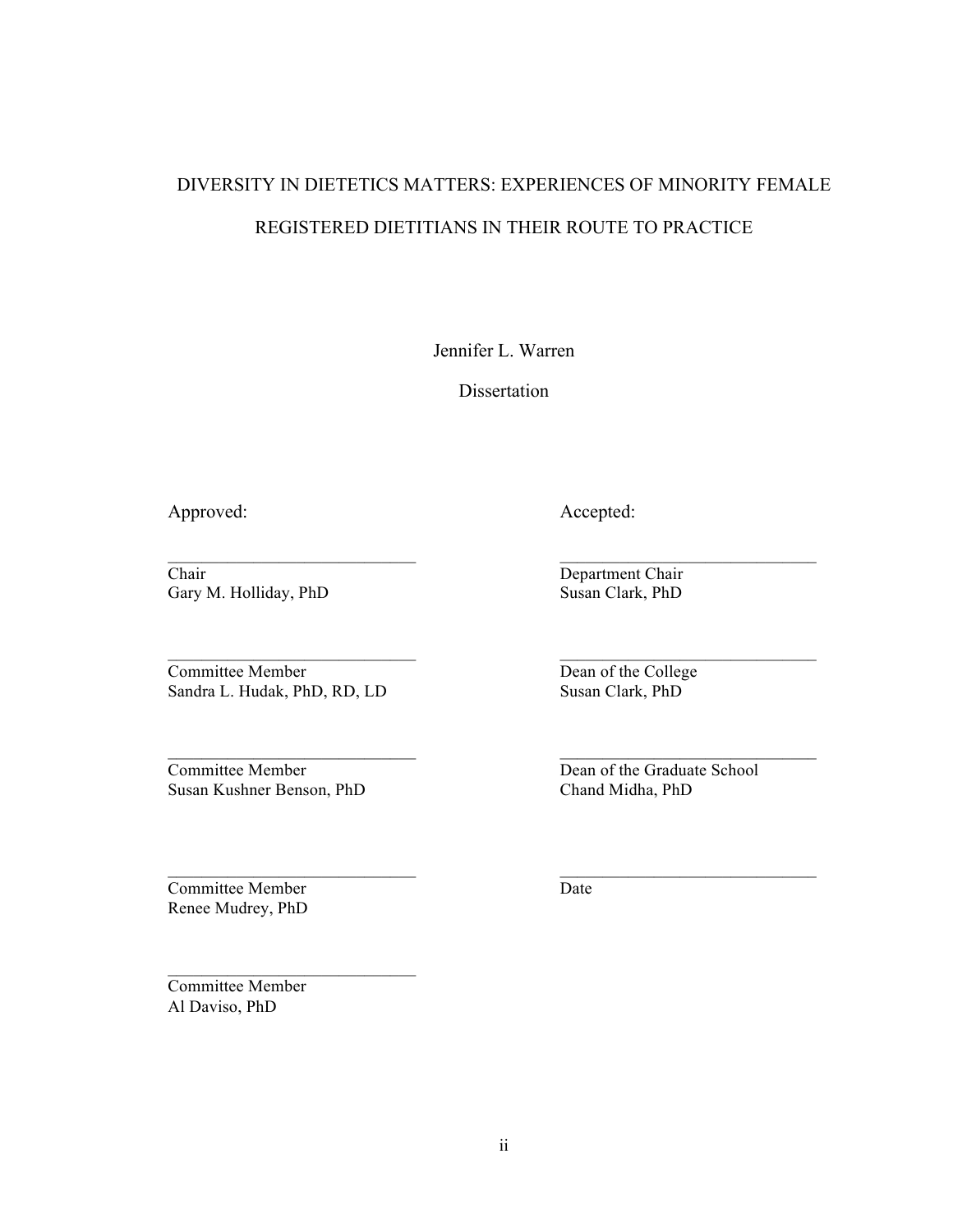#### ABSTRACT

The dietetics profession, established in 1917, is comprised of practitioners who understand the relationship between food and health. Registered Dietitians (RDs) can work in a variety of fields ranging from acute care hospitals, food service institutions, community settings, and research or marketing arenas. In these various settings, RDs can offer services such as assessing patients for nutrition risk, implementing care plans, providing nutrition education, or writing menus. A wide variety of populations are served by RDs, including minority populations. Several minority populations such as African Americans and Hispanics tend to be at higher nutritional risk, and often have higher rates of obesity and chronic diseases, such as diabetes, hypertension, and cardiovascular disease. Despite the fact that these disparities tend to be related to nutrition, the RDs who serve these populations tend to be primarily white and female (96%). The success of white RDs treating non-white patients has been questioned and could lead to lower quality of care. The purpose of this study is to investigate the perceptions and experiences of minority dietitians in the dietetics profession. Barriers that prohibit minorities from entering the field will also be explored. Diversity in dietetics matters because of the populations served. The aim is that this effort might impart new insight to the profession in hopes of increasing diversity, and becoming more inclusive and possibly successful with nutrition interventions.

iii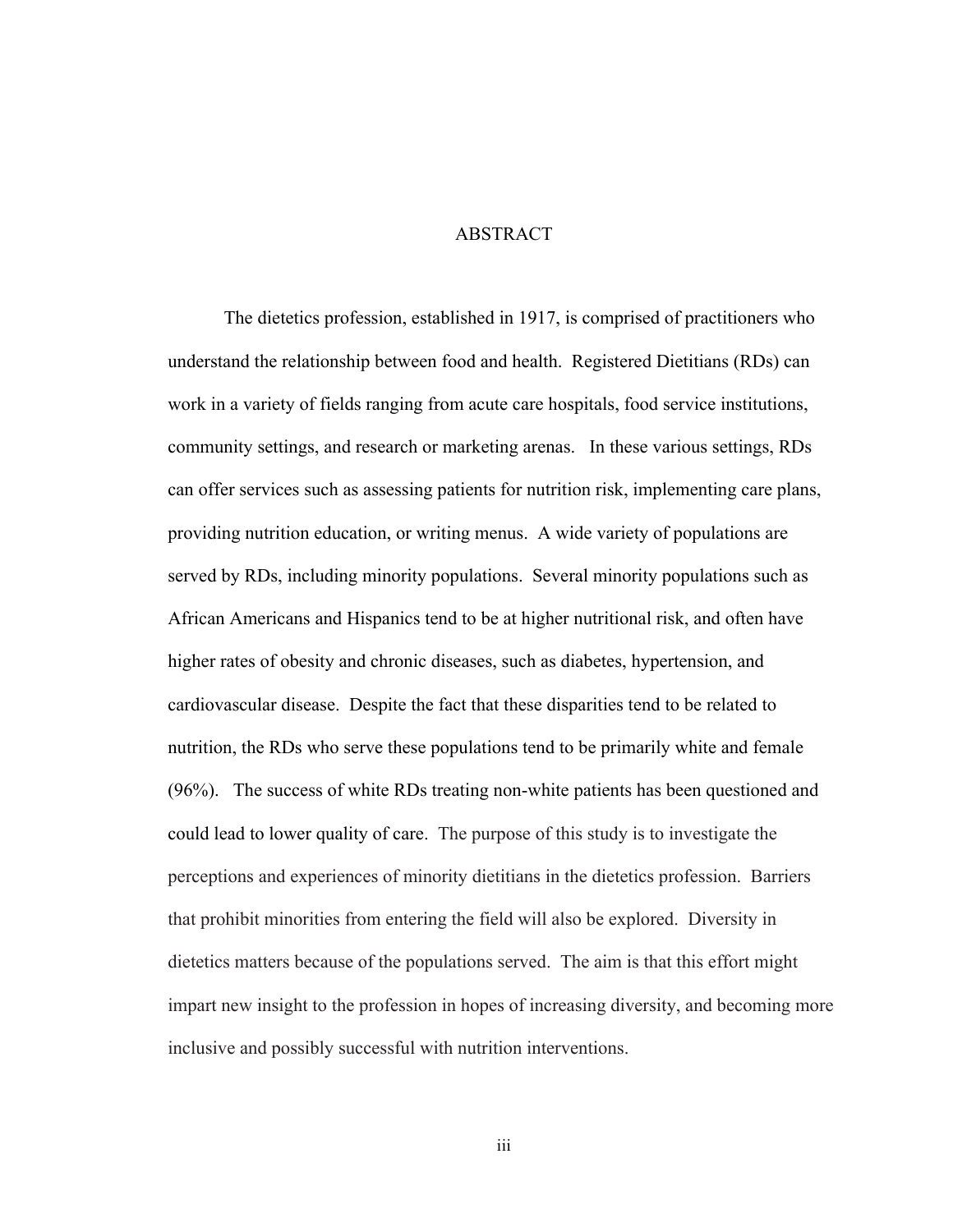In order to explore this phenomenon, minority female dietitians will be interviewed to investigate their perceptions of the field and how they develop a professional identity within this context. The problem that this dissertation will address is the lack of minority dietitians in the United States. This work answers the questions: What are the experiences of minority female professional dietitians regarding training, education, and practice? How do minority female dietitians create a professional identity?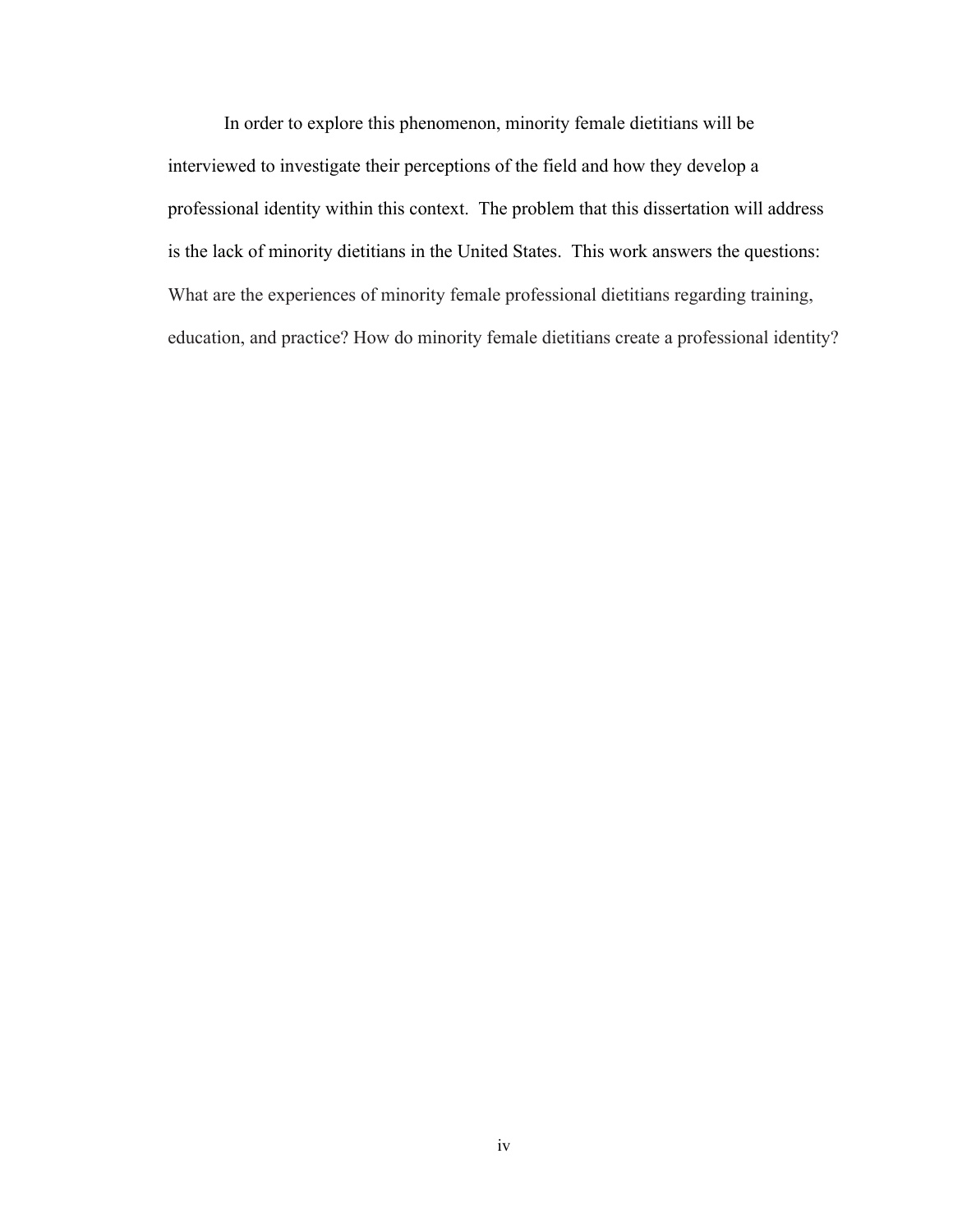### **TABLE OF CONTENTS**

## **CHAPTER**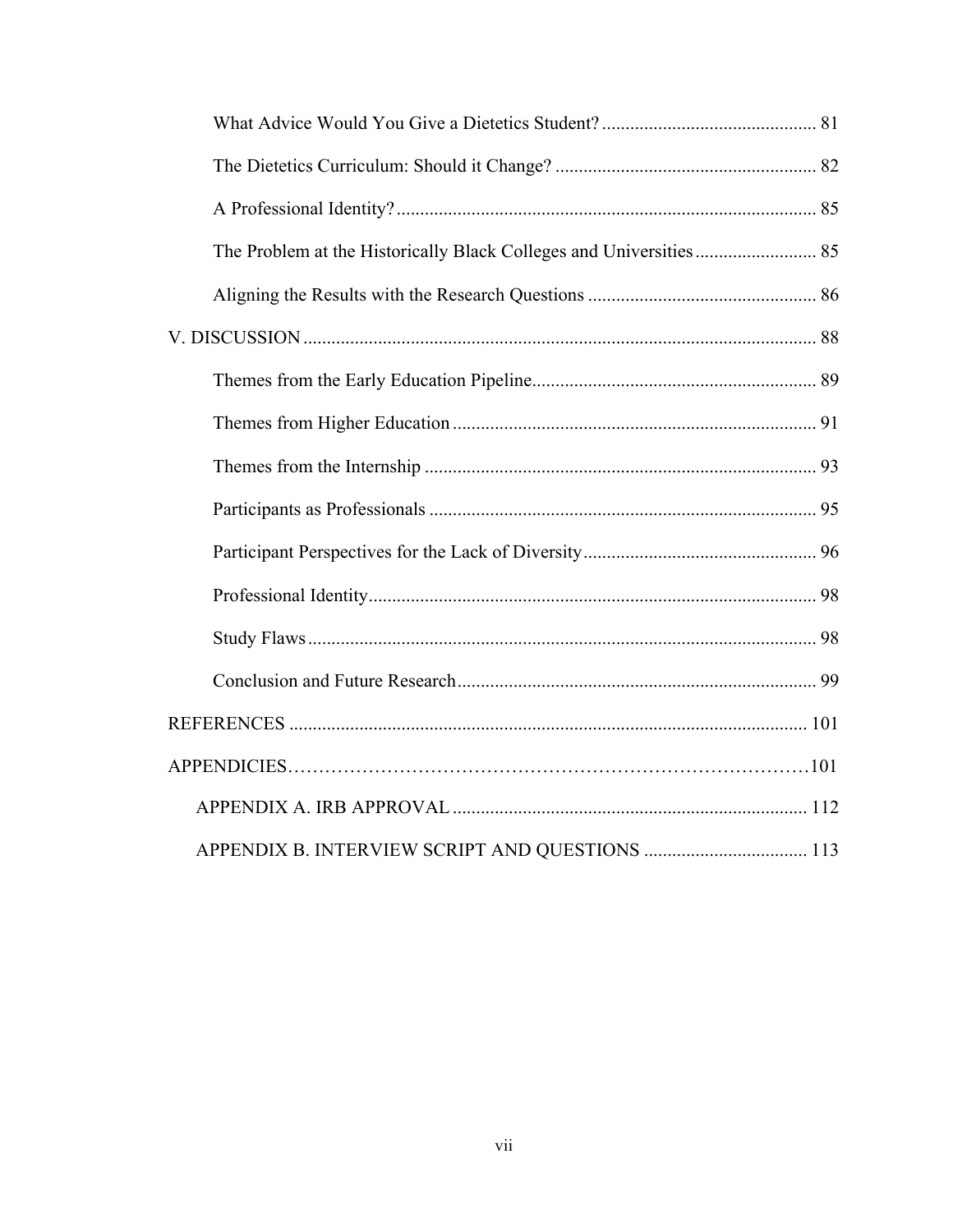# CHAPTER ONE

#### INTRODUCTION

As I stand before my classroom at the beginning of the semester, I look out and see what I always see. Students assembling, anxious for the new semester to begin, new personalities, ideas, faces, but one thing remains the same: I am staring at a crowd of whiteness. Perfectionist, upper-middle class white females tend to find themselves fascinated with the nutrition and dietetics realm. There are many reasons for why they are here. Some have an obsessive relationship with food, wellness, and body image. Some are athletes that use nutrition to fuel their sport. Some have been or have had a family member diagnosed with a nutrition-related disease or disorder. Whatever brings them here isn't the problem, but I wonder each day about the profound effect it has on the profession.

Although I work at an urban university, diverse students rarely enter my classroom. In the past, I have taught general nutrition courses and have found much diversity in attendance. Teaching evaluations even reflect that many students from diverse backgrounds have an interest in nutrition and note that they have learned a great deal that can be applied to their everyday lives. Despite this, minority students seldom continue on into the major.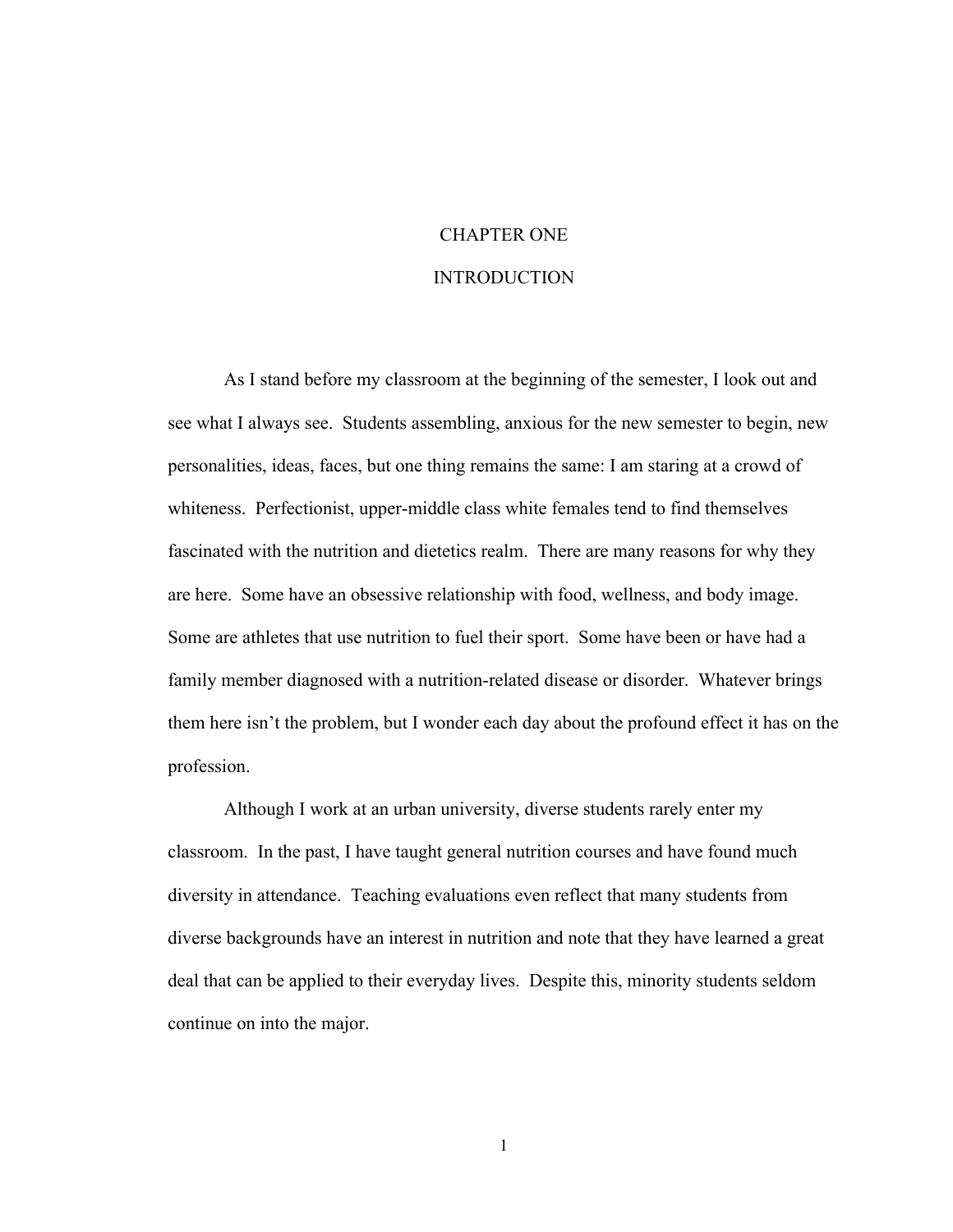Why are white females driven to the dietetics field? Why aren't minority groups represented in this discipline? Semester after semester I meet more students interested in becoming registered dietitians, but no one of color. White females hoping to change the health of the world through nutrition continue to dominate the academic programs. How will this shape the profession? Why has this problem persisted for decades? How can these students hope to serve minority populations if they have little experience in knowing diverse cultures? These observations drive my research.

#### Statement of Problem

The dietetics profession remains largely white and female (Ayers, 2012). The lack of minorities affects the quality of care of the patients served, and also has an effect of minority students entering the profession. Though several initiatives to increase diversity have occurred, little has changed in the dietetics profession (Suarez & Shanklin, 2002). The importance of this diversity in the dietetics field matters because of the populations dietitians serve. The obesity epidemic, compounded with alarming statistics regarding the health of minority populations leads one to believe that the current profile of the dietetics profession is not proving to be successful in its endeavors. It should also be noted that the bulk of research regarding diversity in dietetics occurred in the 1990s through the early 2000s. This research is outdated, and further research must be done to address the phenomenon.

The problem that this dissertation will address is the lack of minority dietitians in the United States. Historically, minorities have sought careers in food service management, public health, and family and consumer sciences, and other related fields. However, nine percent of the dietetics profession maintains minority representation.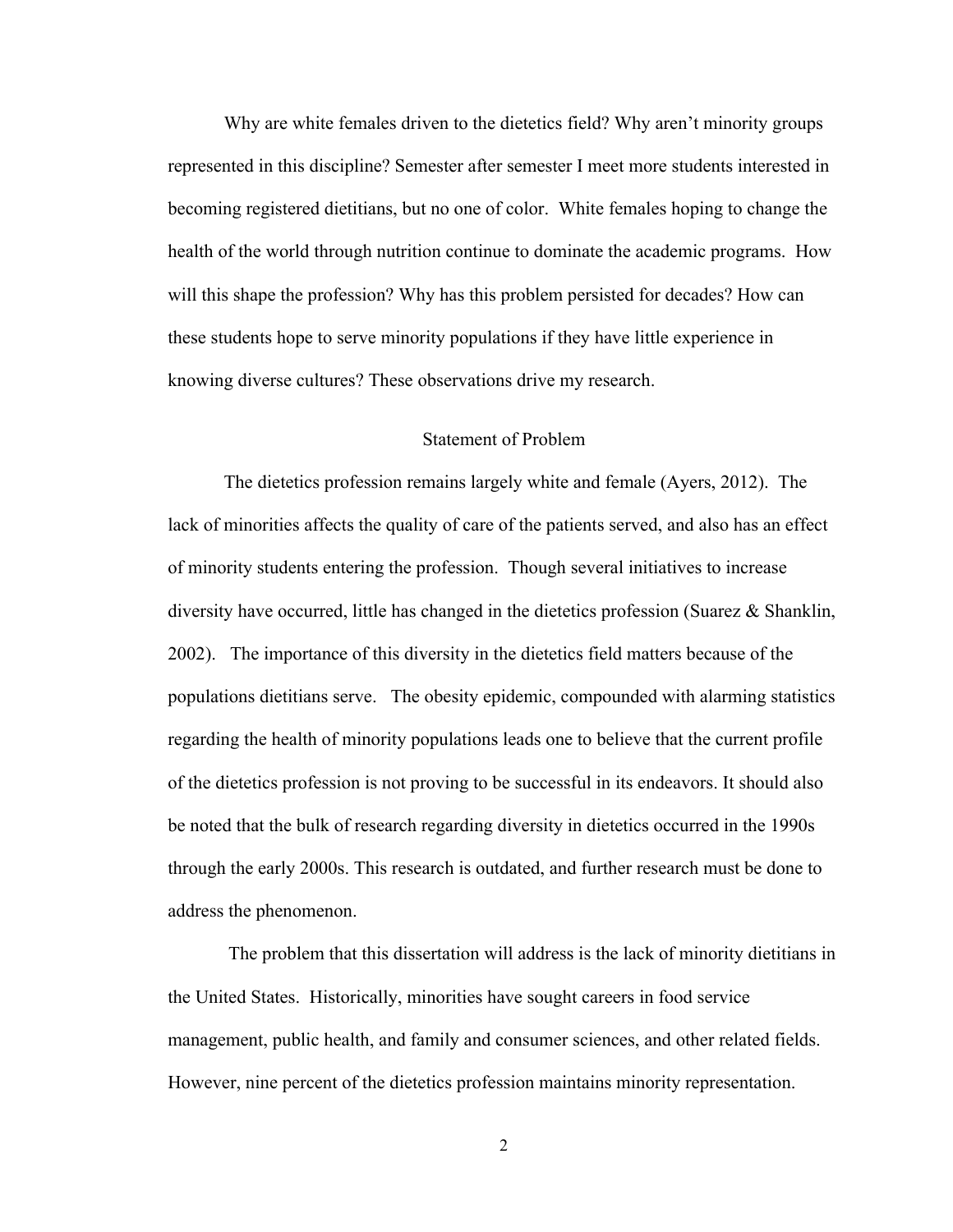#### Historical Perspective of the Dietetics Field

Dietetics is a discipline concerned with the diet and its effects on health and the human body. It is a science-based subject relying on evidence-based research to fuel its practice. The dietetics profession, which studies the science of food and nutrition, includes a rich history that began at the turn of the century (The Academy of Nutrition and Dietetics, n.d.). In 1904, Ellen Swallow Richards, a pioneer in the sciences and home economics, the first woman admitted to the Massachusetts Institute of Technology, and the first woman to earn a degree in Chemistry published *First Lessons in Food and Diet*. This groundbreaking manuscript illustrated the importance of the relationship between nutrition and health at a time when little was known about the field (Stage  $\&$ Vincenti, 1997). Although Richards had a great understanding of Chemistry, little was known about vitamins, minerals, and their significance. Her writings weigh heavily on the significance of the importance of simple sugars for energy (Richards, 1904). Despite these criticisms of her early work, she recognized the importance of the food and health relationship. Richards also worked tirelessly to advance women's education in the sciences, and went on to publish many books in the home economics realm.

In 1917, Lenna Frances Cooper founded the American Dietetic Association in Cleveland, Ohio after recognizing the need for standardization in the field. Cooper had been a follower of Dr. John Kellogg of the famous Battle Creek Sanitarium in Michigan, known for its radical views for maintaining health and wellness. Kellogg may be more famously remembered for his innovative breakfast cereal products that continue to dominate supermarket shelves today ("National Inventor's Hall of Fame", n.d.). Many said Cooper's views of nutrition and health were also extreme, but her theories and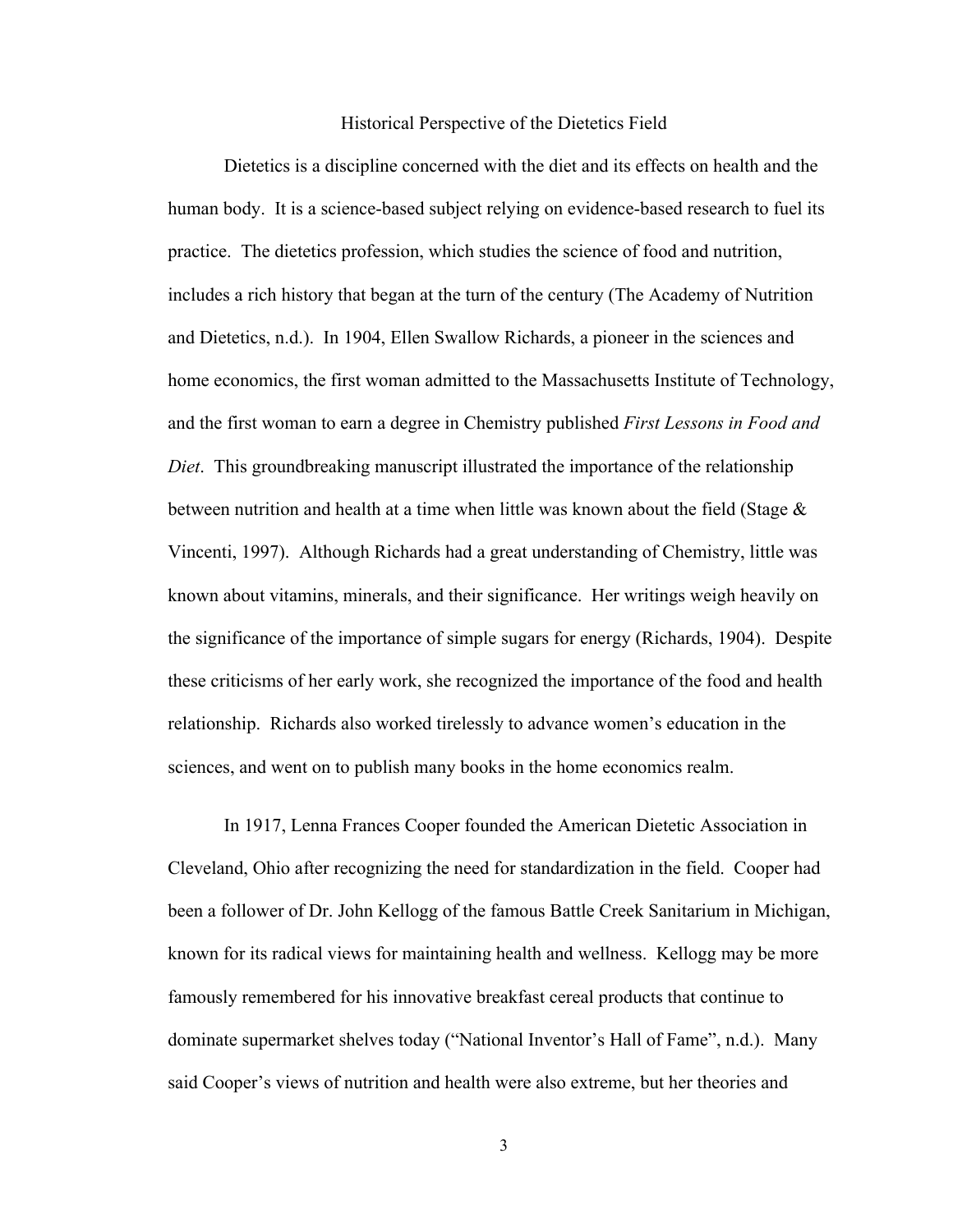observations became the foundation of the dietetics profession ("Michigan Women's Hall of Fame", n.d.). Both Richards and Cooper, who were white, were trailblazers for women in science during a time when women did not commonly work in these areas. Even though much was done for the advancement of women, diversity was not their focus. They also established innovative theories and practices in the dietetics field when very little was known about the importance of vitamins, minerals, or other relationships between health and food. The dietetics field has drastically changed since that time, due to the on-going developments and understanding of scientific theories.

#### Pathway to Becoming a Registered Dietitian

The field has drastically changed since 1917, including differences in how dietitians are trained. One difference involves changes made in the pathway to becoming a Registered Dietitian (RD). Major differences include an increase in science courses, which was not originally a part of the home economics core curriculum. The dietetics curriculum is a structured one, and follows the competencies and guidelines set forth by the professional group known as the American Academy of Nutrition and Dietetics (formerly known as the American Dietetic Association. The name changed in January 2012). The curriculum is well-rounded and includes strict focus in chemistry, biochemistry, anatomy, and physiology, in order to understand the body's complex processes including metabolism. First, one must receive a bachelor's degree in Nutrition/Dietetics from an accredited program, or a student may choose a non-traditional pathway as a post-baccalaureate, but must complete the core competencies outlined by the Academy. After completing the required coursework, the graduate must complete 1,200 hours of supervised practice in an approved, accredited dietetic internship which is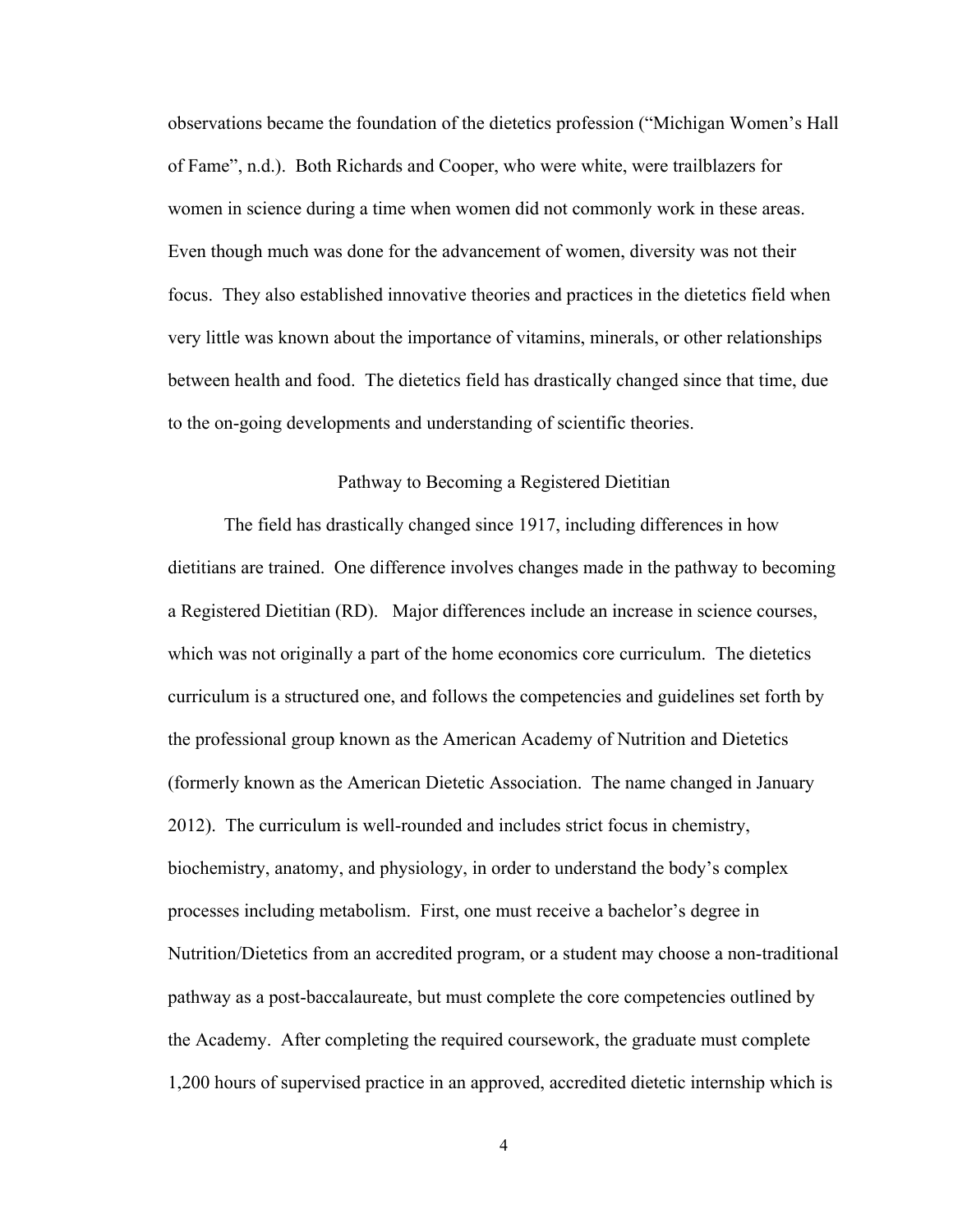usually an unpaid position, and in many cases the student pays tuition (The Academy of Nutrition and Dietetics, n.d.). This route is commonly referred to as the didactic program (DP). Some bachelor's programs also offer a Coordinated Program (CP) which aligns coursework with an internship simultaneously. After the coursework and internship are completed, the student must pass a national exam administered by the Commission on Dietetic Registration. Once a student passes the exam they are qualified to work as an RD.

This process of training is lengthy and competitive, and the resulting salary for dietitians is low compared to the cost and sacrifice (White, 2008). Since 1993 the demand for dietetic internships has outnumbered the supply (Wilson, 2010). Fifty percent of those who apply for an internship are not accepted (Wilson, 2010). If an internship is not obtained, a student cannot take the exam and therefore cannot work in the dietetics profession. In addition, they are not able to refer to themselves as a dietitian, as that term is legally protected. The term "nutritionist" is not protected and therefore can be used. The general public has little knowledge of the difference between the terms "dietitian" and "nutritionist", which can lead to confusion, or ultimately, someone receiving medical nutrition therapy from an unlicensed practitioner (Academy of Nutrition and Dietetics, n.d.). The Academy of Nutrition and Dietetics has recognized these issues and has developed a task force in an attempt to alleviate these problems. A call to action has been made to appeal to internship directors and hospitals without internship programs to increase their accessibility (Wilson, 2010).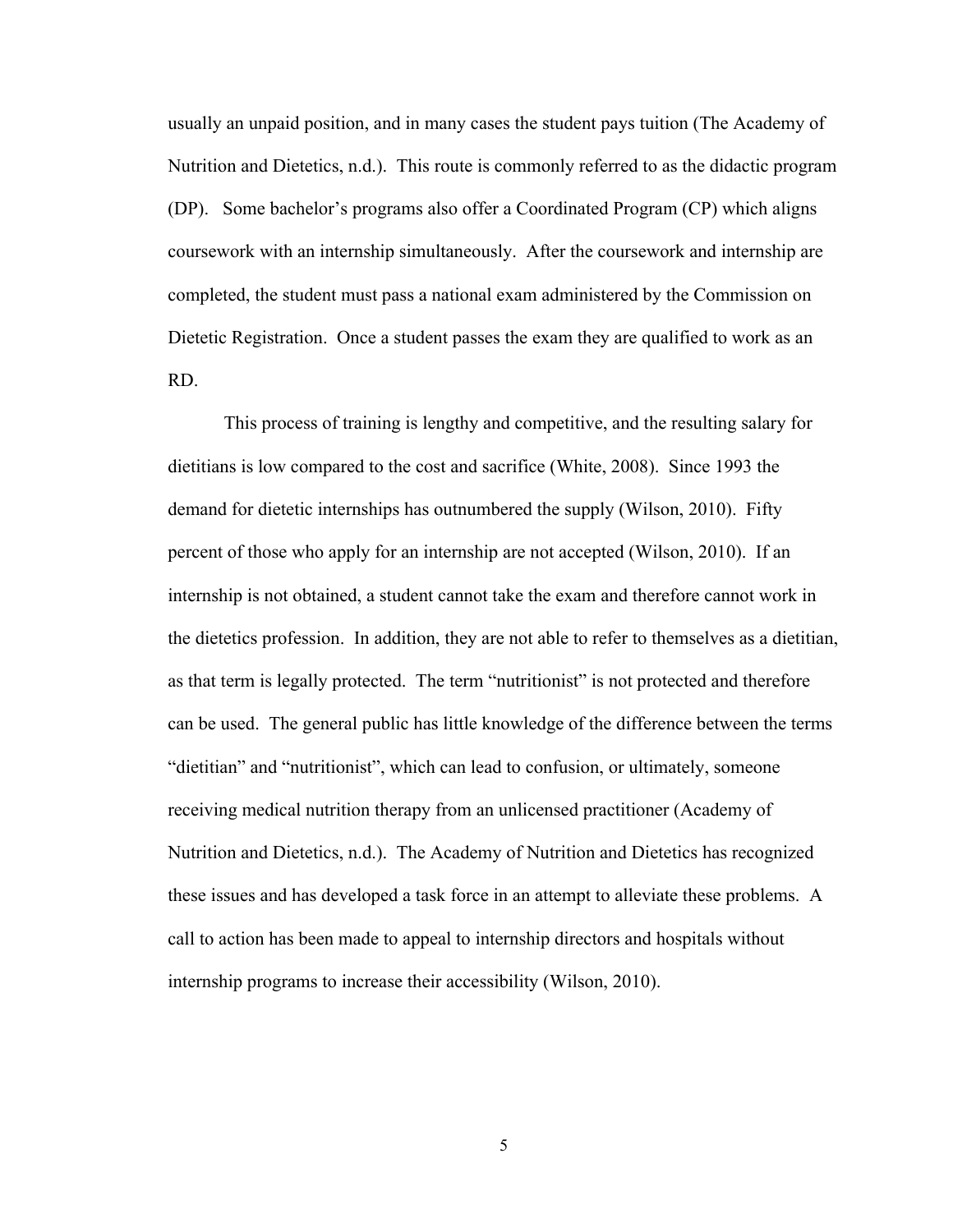#### Where Registered Dietitians Work

Registered Dietitians are fortunate to have many career opportunities. A study by Ward (2011) was conducted that revealed 43% of all RDs work in clinical practice, where they assess patients in hospitals, rehabilitation centers, long-term care or similar facilities. Here they plan menus, assess patients for nutrition risk, write care plans, provide diet education or counseling, or assist with critical care needs such as tube or vascular feeding.

Additionally, Ward's (2011) report states that 14% percent of all RDs work in a community setting, where they may be involved in governmental assistance programs such as a nationwide program meeting the critical nutrition needs of Women, Infants, and Children (known as WIC), outreach programs for land-grant institutions, community clinics, or wellness programs. Smaller representation (9%) is seen in both food management and consultation/business segments. Food management dietitians oversee large-scale foodservice operations in healthcare systems, schools, prisons, or other corporations. Consultants or dietitians in private practice may counsel patients, or work under contract with small healthcare facilities that may not have the need for a full-time dietitian. Only 3% of dietitians work in research. It is difficult to ascertain the number of RDs with a doctoral degree. Informatics studies reveal that 50% hold an advanced degree, which is defined as a Master's or Doctoral degree (Ward, 2011). These varieties of career options also offer a range of pay scale, but the average gross salary of a registered dietitian is \$55,200 according to the 2012 Bureau of Labor Statistics Occupational Outlook Handbook (U.S. Bureau of Labor Statistics, 2012). The profession seeks to require a Master's degree for entry-level practice, as soon as 2024 (American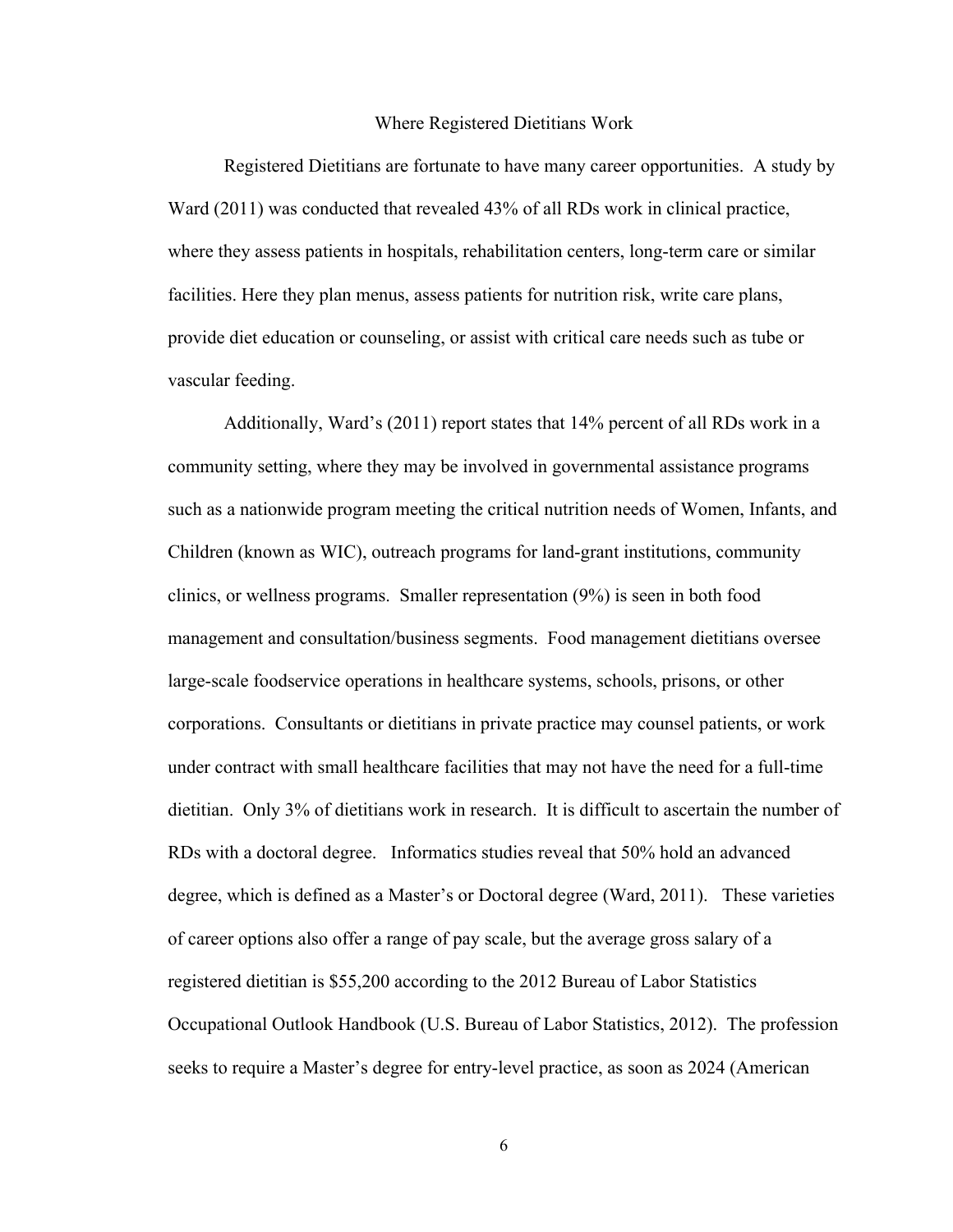Dietetic Association, 2008, Accreditation Council for Education in Nutrition and Dietetics, 2016).

#### Practitioner Statistics

According to a March, 2012 report of the Academy of Nutrition and Dietetics 96% of RDs are female. Their median age is 47 years, with 26% being over 55 years and 27% under 35 years. Only 3% of all RDs are of Hispanic heritage, and overall, 9% indicated they were a race other than White (5% Asian, 3% African American, 1% other) (Ayers, 2012). This indicates that dietitians have a tendency of being primarily white and female.

These statistics directly relate to diversity of students majoring in dietetics at colleges and universities across the United States. Students of color are the minority in dietetics education, which predictably leads to a lack of minorities in the dietetics profession. Reasons for lack of diversity are not well understood at this time, although speculations exist including: barriers to higher education, lack of respect for dietitians in the field, low salary and benefits, and lack of knowledge about the field (Suarez  $\&$ Shanklin, 2002).

#### Defining Diversity and Its Importance

For the purposes of this study, I am defining diversity to include only race, or specifically minority groups that are non-white. Gender also tends to be a major issue in dietetics as the majority of practitioners are female, and this study will focus on females only to avoid conflicting problems with males in dietetics. However, for the scope and purpose of this research, I will only focus on race as the primary element of diversity, and all participants will be female. Although diversity can encompass many realms,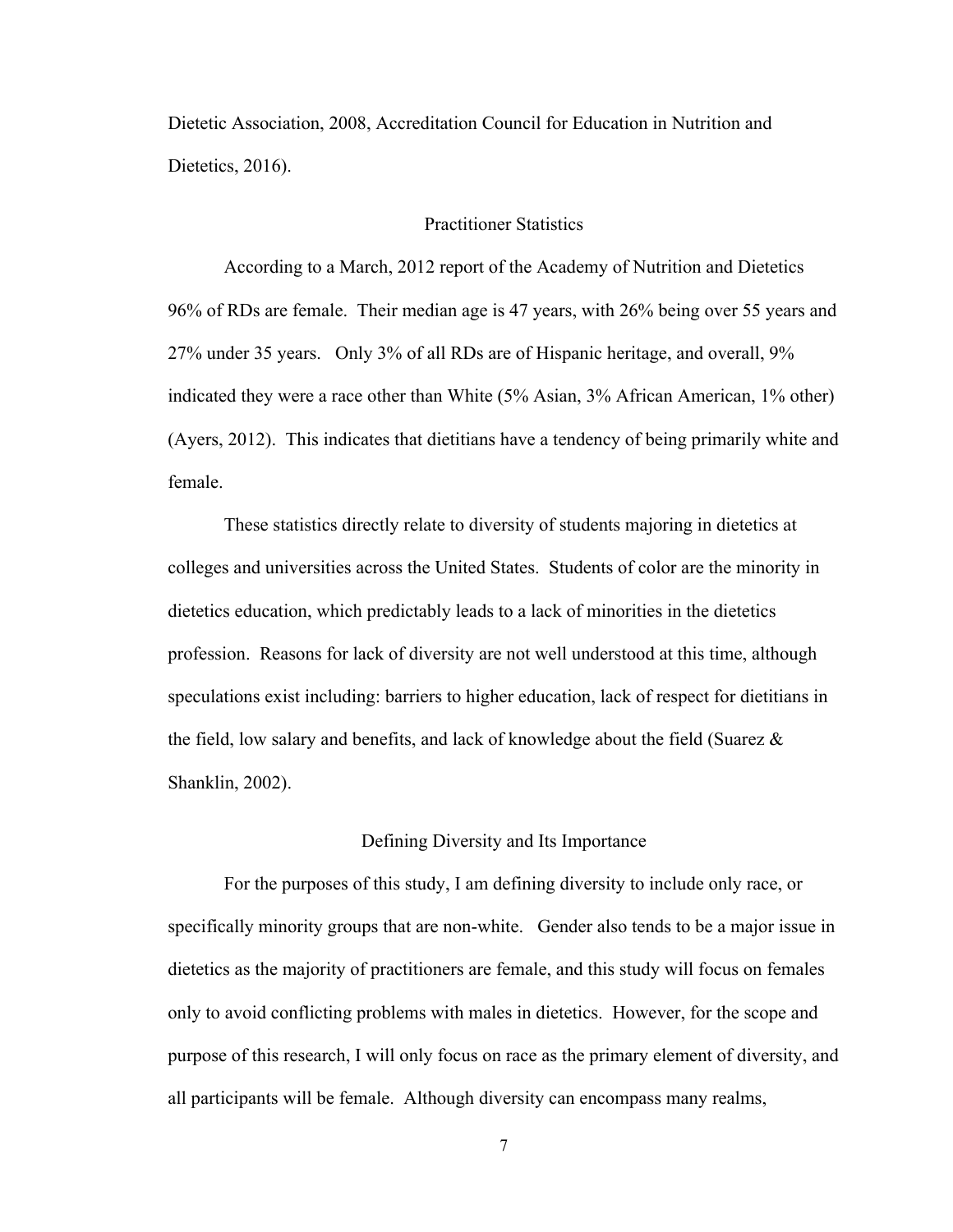including religion, age, gender, sexual orientation, personal experiences, or any element regarding difference, these aspects would be too broad to discuss for this topic. Additionally, I will use the U.S. Census Bureau's definition of "minority" as the combined population of people who are Black, American Indian, Eskimo, Aleut, Asian, Pacific Islander, or of any race of Hispanic origin.

The importance of this diversity in the dietetics field matters because of the populations dietitians serve. Currently, the United States is experiencing an obesity epidemic, and more than 60% of its citizens are overweight or obese (Centers for Disease Control, 2011). Obesity goes hand-in-hand with a wide array of chronic diseases, including diabetes, hypertension, cardiovascular disease, and sleep apnea (CDC, 2011). These health disparities along with overweight and obesity are often preventable or treatable with changes in diet.

According to the U.S. Department of Health and Human Services Office of Minority Health (2011), African-American and Hispanic adults are twice as likely as non-Hispanic whites to be diagnosed with diabetes; African-Americans are 1.5 times more likely to have high blood pressure and 1.7 times more likely to have a stroke; and African-American and Mexican-American women are 1.7 and 1.3 times more likely to be obese than white women, respectively (Williams, 2011). Minority populations such as African Americans and Hispanics have an increased incidence of chronic disease, and could benefit greatly from nutrition counseling and education by a registered dietitian (Williams, 2011).

With the majority of dietitians being young (age 21-55), white females, questions are raised as to whether or not they are able to properly connect with minority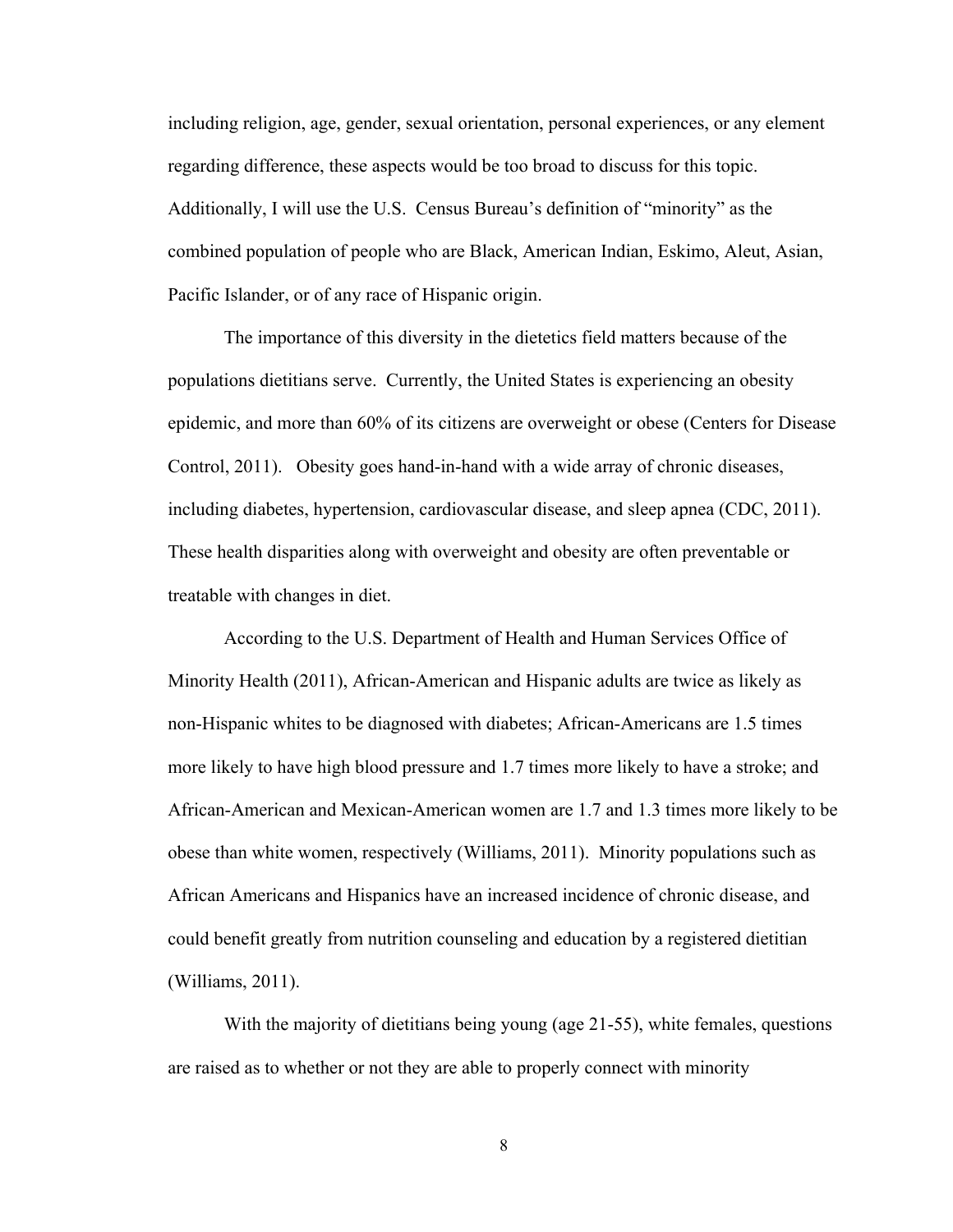populations and therefore provide effective, quality care. Meal patterns and food choices can be a culturally sensitive issue of which dietitians must be aware. Additionally, body image perception differs among different cultures, and sometimes a larger body image is preferred (Martin, 2010). This view is shared by minority populations such as African Americans and Latinos (White, 2005). Larger body types are also preferred in cultures where hunger may have been used as a form of oppression (White, 2005). This preference for a larger body image is not shared by white women, who typically prefer a much smaller, thinner body type (Martin, 2010). Concerns lie with the ability of a white dietitian to understand these differences and adjust meal plans and counseling to minimize weight loss to a culturally desired outcome. Ideally, the field of dietetics should be culturally diverse to provide quality care and education to minority populations who have an increased incidence of chronic health disparities. Dietetics education does not always include specific courses on awareness and understanding of a variety of cultural dietary patterns, which are included in the core competencies, set by the Commission on Dietetic Registration (CDR) (CDR, 2008). The understanding of these cultural competencies can vary among institutions, with elements of these topics being taught as a portion of another course.

Understanding of cultural preferences for food is an important topic. If not understood throughout the dietetics curriculum, it could lead to a reduced quality of care in dietetics practice. For example, if a dietetics graduate has a poor understanding of cultural diets and meal patterns, it could lead to negligence by a dietitian in the hospital setting, and could easily result in a very upset patient, reducing the quality of care. Current trends in hospitals include patient-centered initiatives, where they strive for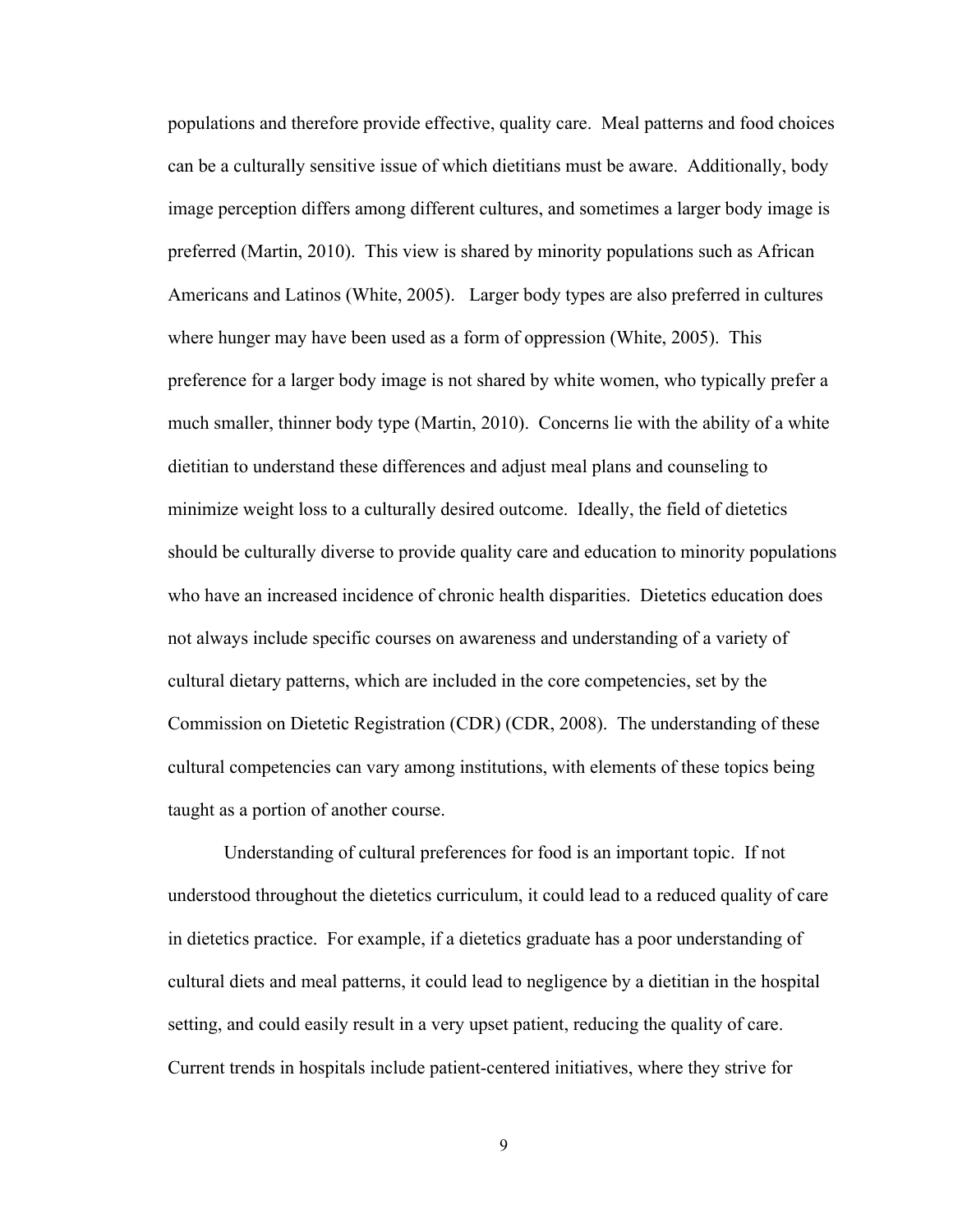excellence in care as hospital competition increases as the growing population ages (Frampton & Guastello, 2010). Other authors have noted these situations in my experiences in the hospital setting, and feel that with increased knowledge in these content areas or by increasing cultural tolerance through diversity, dietitians could better serve their patients (Williams, 2012, Campinha-Bacote, 2011).

#### Initiatives from the Profession

The Academy of Nutrition and Dietetics has put forth initiatives in the past to combat the lack of diversity in the profession. In 2000, they published a free *Diversity Toolkit* available to members and educators. In addition to the toolkit, the Academy offers a biannual \$10,000 grant aimed to promote diversity within the profession (ADA, 2000). This program contains an emphasis on mentorship programs for K-8 and high school students to raise awareness about the profession (ADA, 2000). Networking through member interest groups have been initiated such as the National Organization of Blacks in Dietetics and Nutrition (NOBIDAN), Latinos and Hispanics in Dietetics and Nutrition (LAHIDAN), Chinese Americans in Dietetics and Nutrition (CADN), and several more (The Academy of Nutrition and Dietetics, 2012).

The initiatives have not been overwhelmingly successful. The American Dietetic Association 1999 membership survey results indicate that only 2.4% of registered dietitians (RD) are African American, 2.0% are Hispanic, 5.4% are Asian or Pacific Islanders, and 0.2 % are American Indian, Alaskan Native and Hawaiian Natives. Additionally, 97.4% of dietitians are women, resulting in a change of 1.4% in 13 years. These differences are not extremely significant, and lead many to believe that these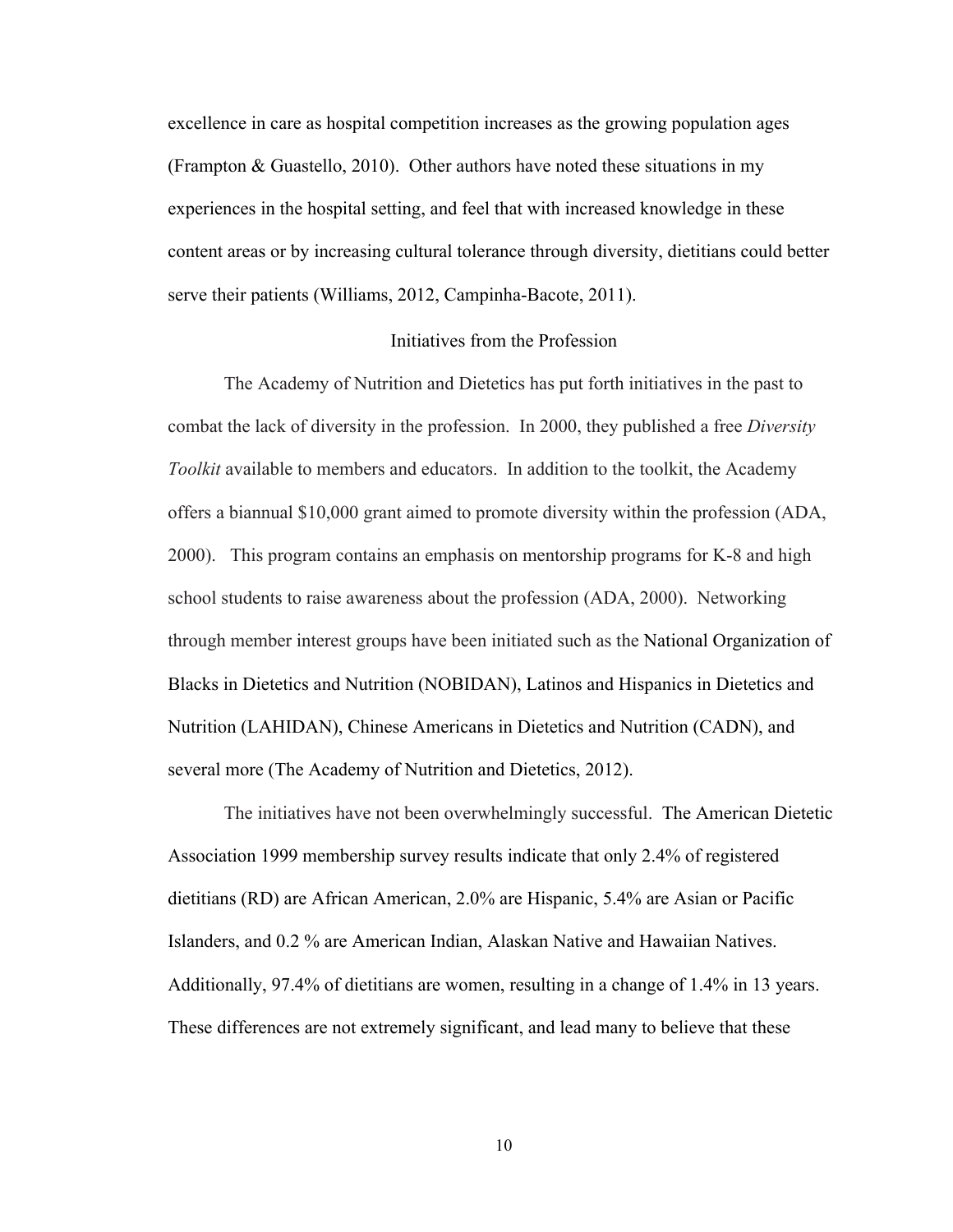initiatives have not worked. Currently, the Academy of Nutrition and Dietetics has not made any decisions to amend these initiatives.

#### Diversity Among Other Health Professions

The need for diversity among medical professions has been widely recognized and has heightened with the understanding of the future increase of minority populations. The U.S. Census Bureau projects that the overall U.S. population will increase by 50%, from 263 million in 1995 to 394 million in 2050. Additionally, racial and ethnic minority populations will account for nearly 90% of the increase in the overall U.S. population from 1995 to 2050 (U.S. Census, 2010). Accordingly, there is an increased need for all health professionals to better respond to the population health and health care necessities of minorities (Shaya & Gbarayor, 2006).

The lack of minority health professionals is compounding the nation's persistent racial and ethnic health disparities. From cancer, heart disease, and HIV/AIDS to diabetes and mental health, African Americans, Hispanic Americans, and American Indians tend to receive less and lower quality health care than whites, resulting in higher mortality rates (Shaya & Gbarayor, 2006).

According to the American Medical Association (AMA), "Evidence exists that minority patients are more satisfied with their care from minority physicians than that received from non-minority physicians," (Nelson, 2003). Likewise, minority physicians are more likely to return to their communities to practice. The 1993 Association of American Medical Colleges (AAMC) study of medical graduates found that two-thirds of underrepresented minority medical school graduates planned to specialize in primary care and practice in underserved areas (Steinbrook, 1996). The AMA has made a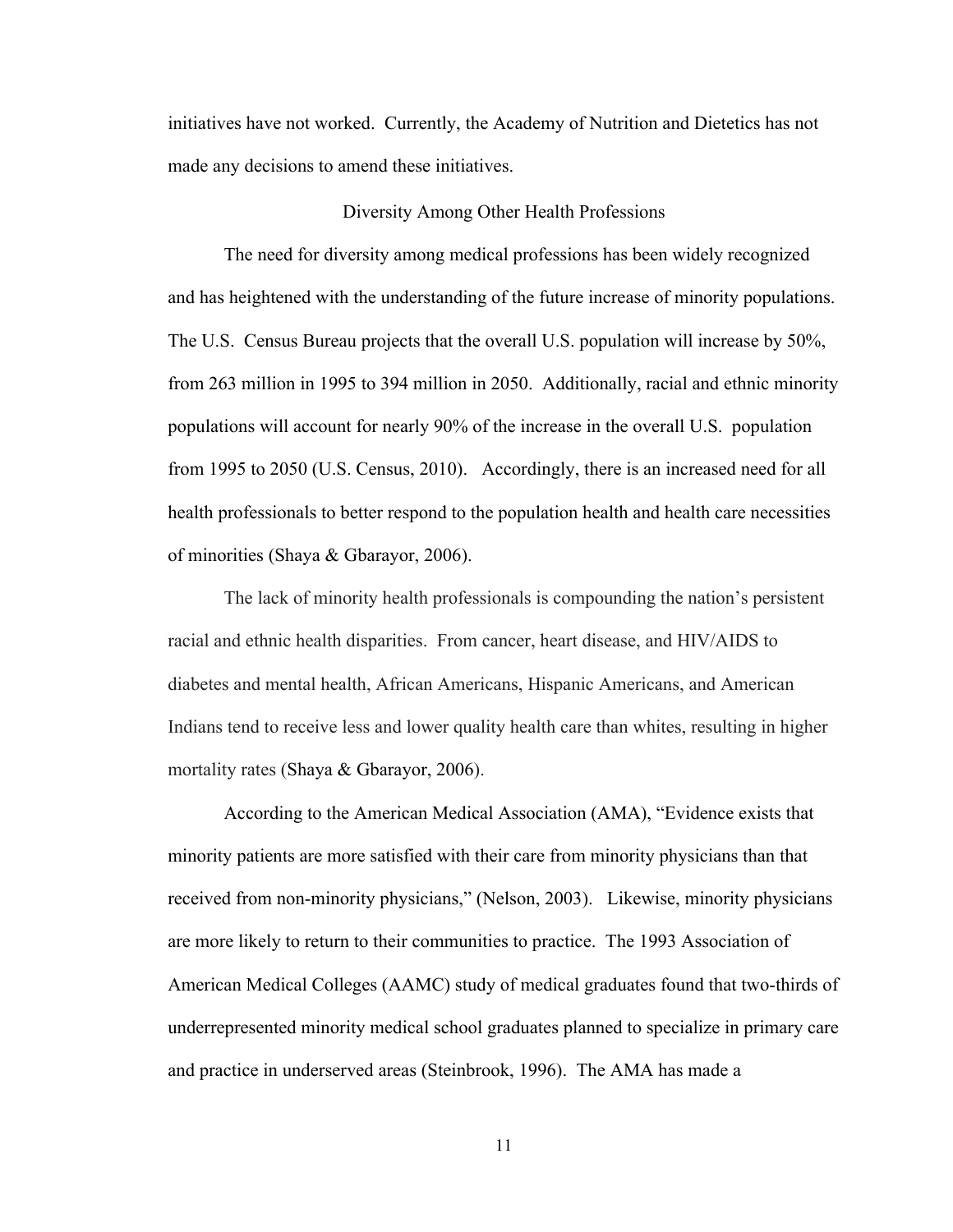commitment to increasing diversity among their profession and has issued statement of action involving increasing funds, identifying kids with potential early on in their education process, and providing supplemental education for them to increase success (Nelson, 2003).

Powerful evidence currently exists for the need for increased diversity among health professions from the Sullivan Commission. The Sullivan Commission on Diversity in the Healthcare Workforce is an outgrowth of a grant from the W.K. Kellogg Foundation to Duke University School of Medicine and was established in 2003. The Commission investigates the diversity among many health professions, but focuses mainly on diversity among physicians, nurses, and dentists. Public health workers, pharmacists, social workers, psychologists, and physical therapists are also explored as they also tend to have lack of diversity in their workforce (Sullivan Commission, 2004).

The Sullivan Commission understands that "increasing diversity will increase the overall health of the nation," (2004). Their primary focus for the lack of diversity in medical fields is education and the pipeline to become a health practitioner, and they argue that "to increase diversity in the health professions, the culture of health professions schools must change," (2004). Other principles set forth by the Commission say that new and nontraditional paths to the health professions should be explored in order for effective change to occur. Lastly, strong commitments must be made in order to ensure the success of these tenants (Sullivan Commission, 2004) not just by medical professions and education, but also the community.

The overall message of these findings articulates the need for increased diversity among all health professions, not just dietetics. Medicine, nursing, and pharmacy are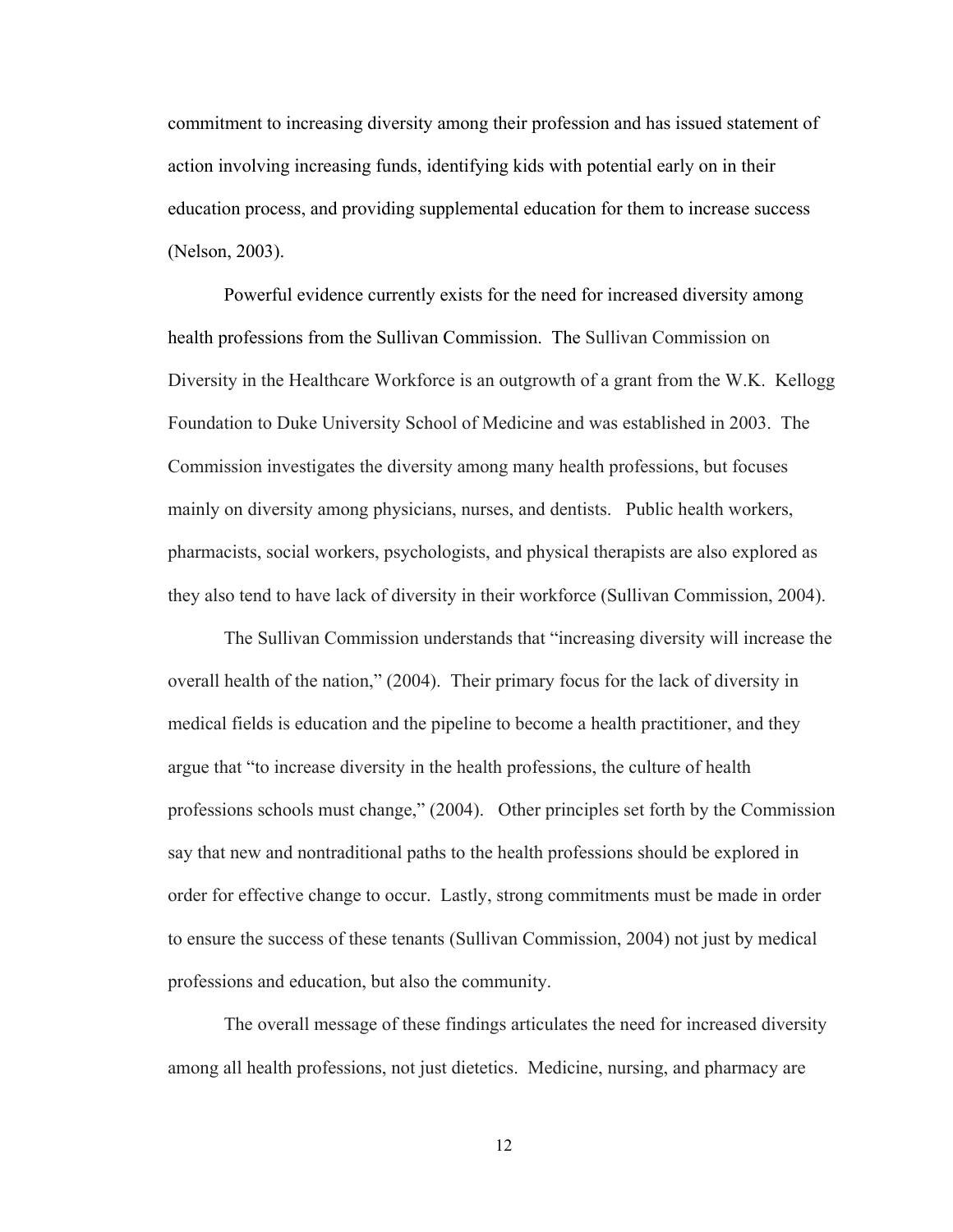also viewed strongly by the Committee as they were some of the last health professions to allow integration of minority students to their programs (Sullivan Commission, 2004). Furthermore, these findings can discount the idea that minorities do not enter the field of dietetics because of the low salary, as there is also decreased diversity among physicians and pharmacists, who tend to earn much more than dietitians. These findings address a similar problem with a common link: education. Taken as a whole, it is critical to look at these issues as they will have a severe impact on our population as it continues to become more diverse.

#### Theoretical Framework: Critical Race Theory

To understand reasons for lack of diversity in dietetics stemming from issues in education, I have chosen to use the lens of Critical Race Theory (CRT). CRT became known in the mid-1970s as the United States had a period of stagnation after the Civil Rights Movements and the passing of the Civil Rights Act of 1964. In the 1970s, legal scholars Derrick Bell and Alan Freeman helped develop this framework due to their dissatisfaction of the slow paced movement of racial reform in the United States (Ladson-Billings, 2004). CRT investigates the relationships and intersections among race and power (Delgado, 2001). Tenants of CRT include 1.) Racism is ordinary and exists in everyday life, 2.) The idea of interest convergence and how racism can advance the interests of whites of any social class, 3.) Viewing race through social construction, or the idea that races are a function of social thoughts and relations (Delgado, 2001).

CRT uses storytelling as a means to question racial oppression (Ladson-Billings, 2004). Because the field of dietetics deals primarily with food, which has been known to be a political weapon of oppression (Freire, 1996), CRT is appropriate to use for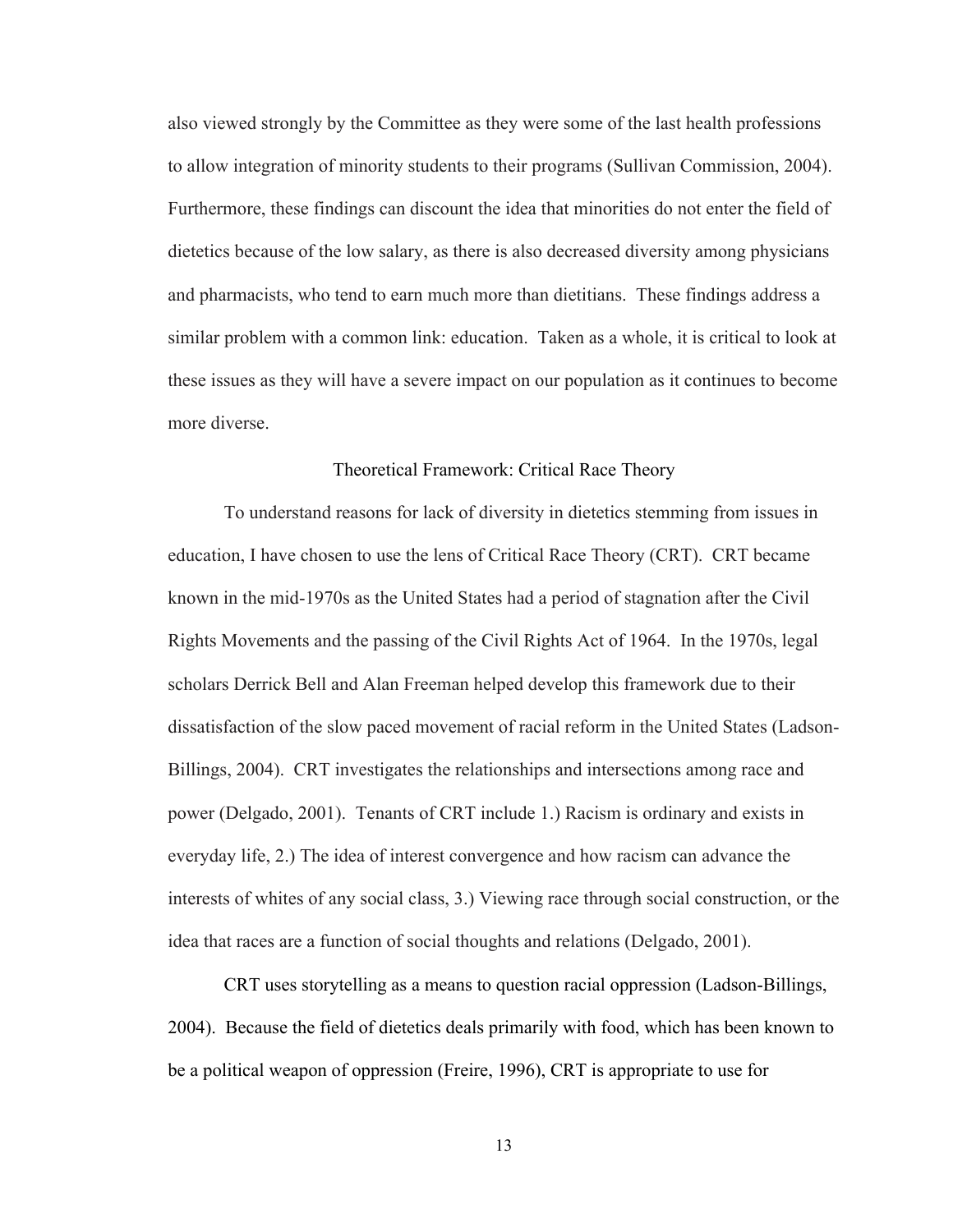framework in this study. Few activities are more culturally defined than eating. Similarly, The Academy of Nutrition and Dietetics can be seen as the oppressors or gatekeepers of the credentials (White, 2008), and the profession is dominated by white females. The field of dietetics is riddled with cultural domination.

By looking through this lens, one can approach the topic of diversity in dietetics in a different way. One can now see how the social constructs that have been previously established in minority communities prevent these groups from being successful in the healthcare field. These constructs are continually perpetuated, resulting in little or no relief of the problem.

With a similar lens, author Jennifer Heller takes this approach of social construction and expands upon the idea of race and social class with her analysis of *white privilege*. Although this research looks at minorities in dietetics and does not investigate social class, the idea of white privilege is important to explore, as it helps us understand the over-representation of whites in desirable situations (Heller, 2010). This theme is apparent in the healthcare setting, and for the future of our health as a nation, there state of healthcare must be diversified.

#### Professional Identity

The development of professional identity is not well explored in dietetics (MacLellan, Lordly, & Gingras, 2011). Professional identity is the "process by which people selectively acquire the values and attitudes, the interests, skills and knowledge – in short, the culture – current in groups of which they are, or seek to become, a member" (Clouder, 2003, p. 213). Goldenberg and Iwasiw (1993) describe professionalization as "a complex and interactive process by which the content of the professional role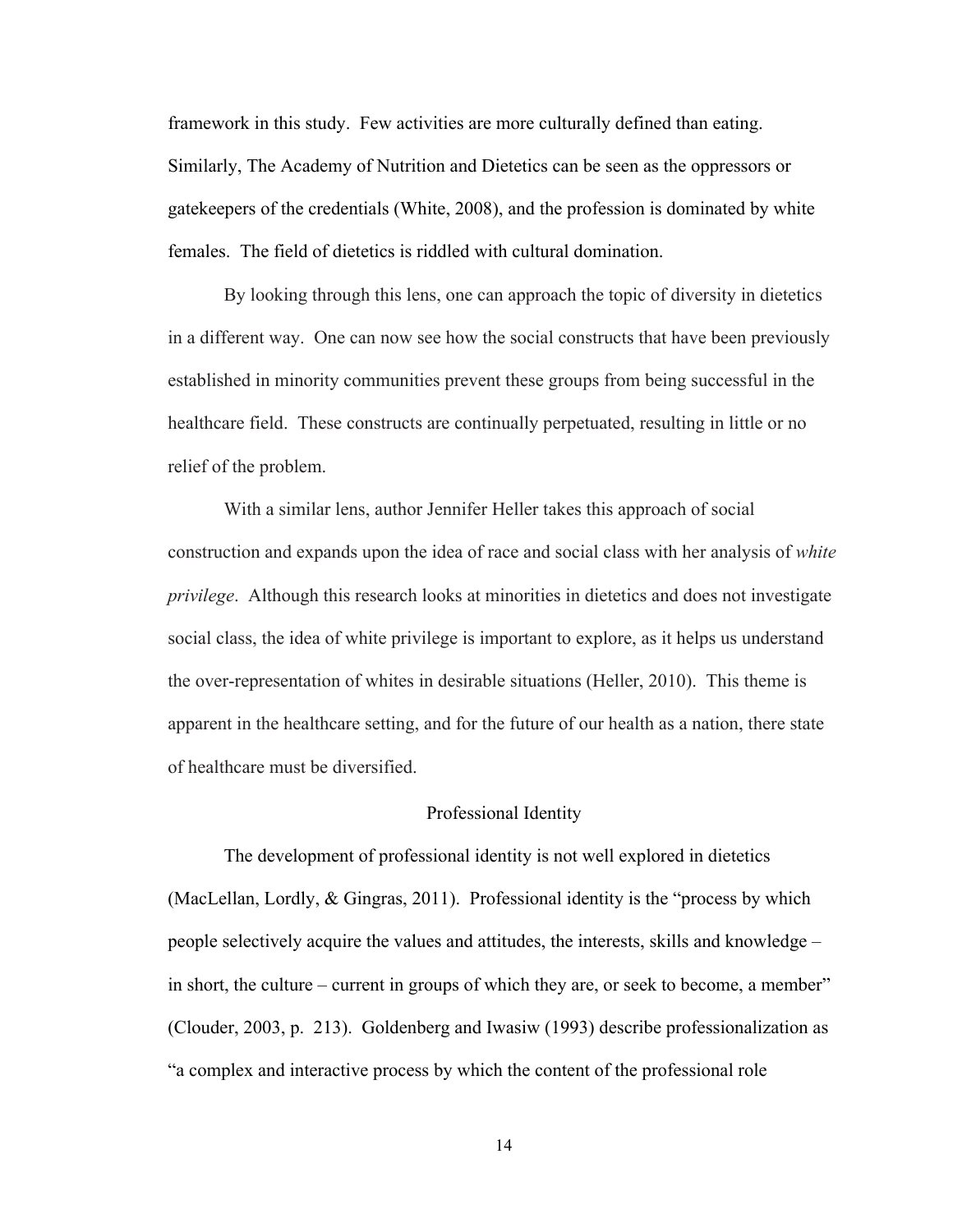(knowledge, skills, and behavior) is learned and the attitudes, values, and goals integral to the profession and sense of occupational identity which are characteristic of a member of that profession are internalized" (p. 4). One develops a professional identity through a professional socialization (professionalization), whereas professional socialization is a process of learning the formal knowledge, skills and rules associated with becoming a professional (Goldenberg & Iwasiw, 1993).

With the lack of diversity in the profession, one wonders how a professional identity is constructed among diverse groups. Members of diverse groups could be forced to conform to the attitudes and culture of the majority in order to assimilate. The literature does not reflect this phenomenon, nor does it explain when professional identity is developed in dietetics. Could professional identity be developed during formal education, or does it occur in practice?

#### Subjectivity

Knowing that neutrality is often questioned in qualitative research, I must address my subjectivity. Ideally, I desire to come to this work to question social norms and reject the notions of the current systems of power. But, alas, I am a white female registered dietitian who educates students who will someday work in dietetics. I have led a privileged life because of my race and background. I have had access to good schools, increased opportunities, and benefits not easily awarded to those in minority groups. I attended college, graduate school, a dietetic internship with competitive access, and now am completing a doctoral degree. I realize that much of the success I have enjoyed throughout life can be attributed to white privilege.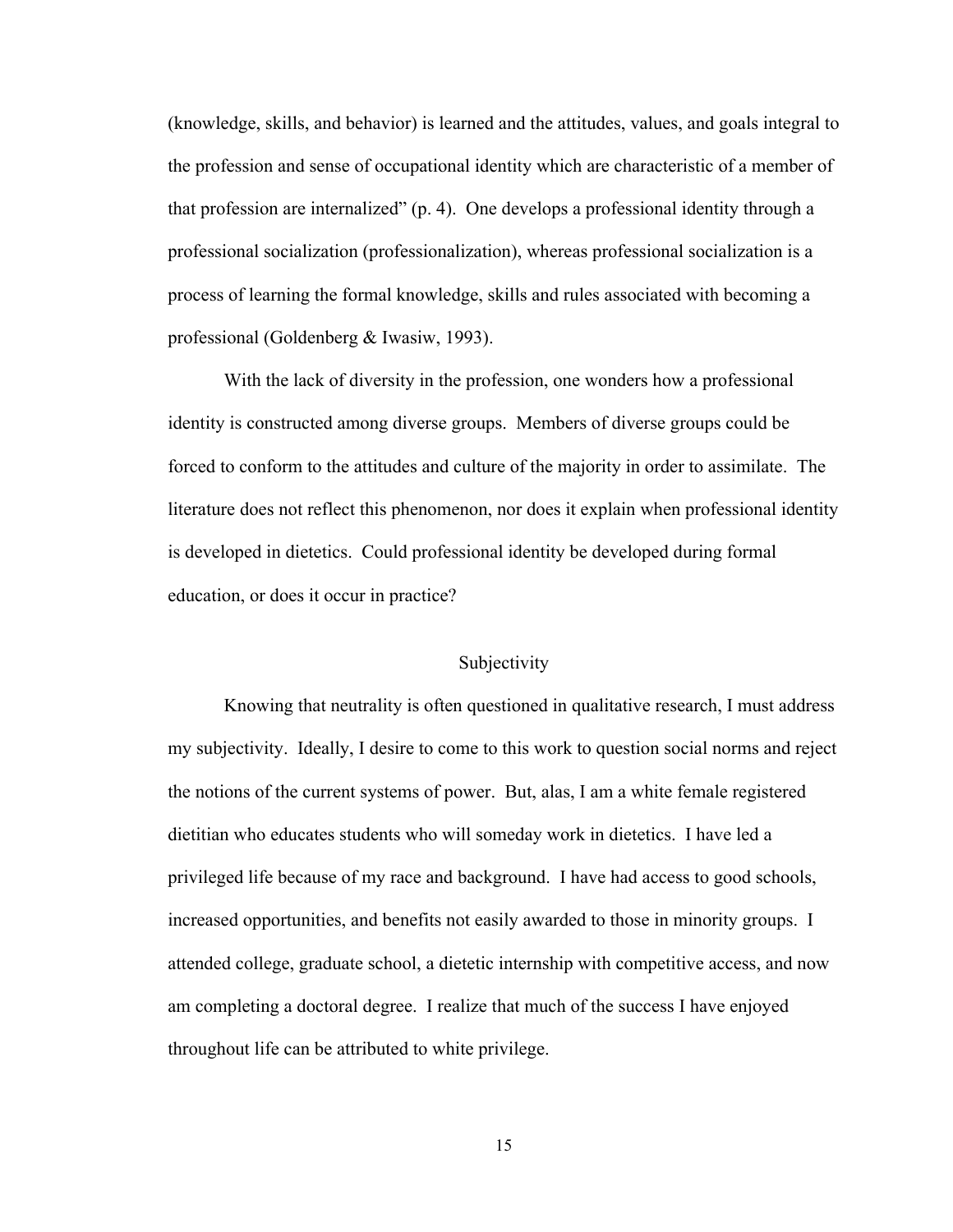I am a true "Gen-X-er" who often questions and mistrusts authority. I believe that the field of nutrition and dietetics has much to offer, but gate keeping systems keep the profession from realizing its true potential. I believe quality health care is a right, and patients should be afforded fair treatment despite any intersectionality (such as race, class, gender, socioeconomic status, size, religion, or ethnicity). This is the outlook I bring to this research.

When I look at the composition of my profession, I am disappointed, and I often feel like I am a stranger among its ranks. I've never been a "typical" dietitian in the sense that I do not share a common fixation with an extremely thin body type. I was not drawn to the field through the suffering of an eating disorder or nutrition-related illness like many are; instead I was drawn by an interest in food and the food-body relationship. I believe in moderation in the diet, and that all foods can fit a healthy lifestyle. Dietitians can be unbearably detail -oriented and find great joy in knowing calorie counts to the decimal. I tend to prefer a big picture, and am less focused on minute details. Although I enjoyed learning and practicing clinical dietetics during my schooling and internship, I did not choose this as my career focus. Upon graduation, many job openings existed in the clinical realm, but I saw how unhappy and unappreciated dietitians were in the hospitals. I avoided this career path. I took a job in food management and worked with a diverse staff and over a hundred front-line foodservice employees. This job gave me a different perspective on food and culture that was not a part of my formal education.

The diversity initiatives that have occurred have not been widely successful (Ayers, 2012), and currently the internship shortage and future goal of a Master's degree will not make it more inclusive. The Academy of Nutrition and Dietetics has a *Diversity*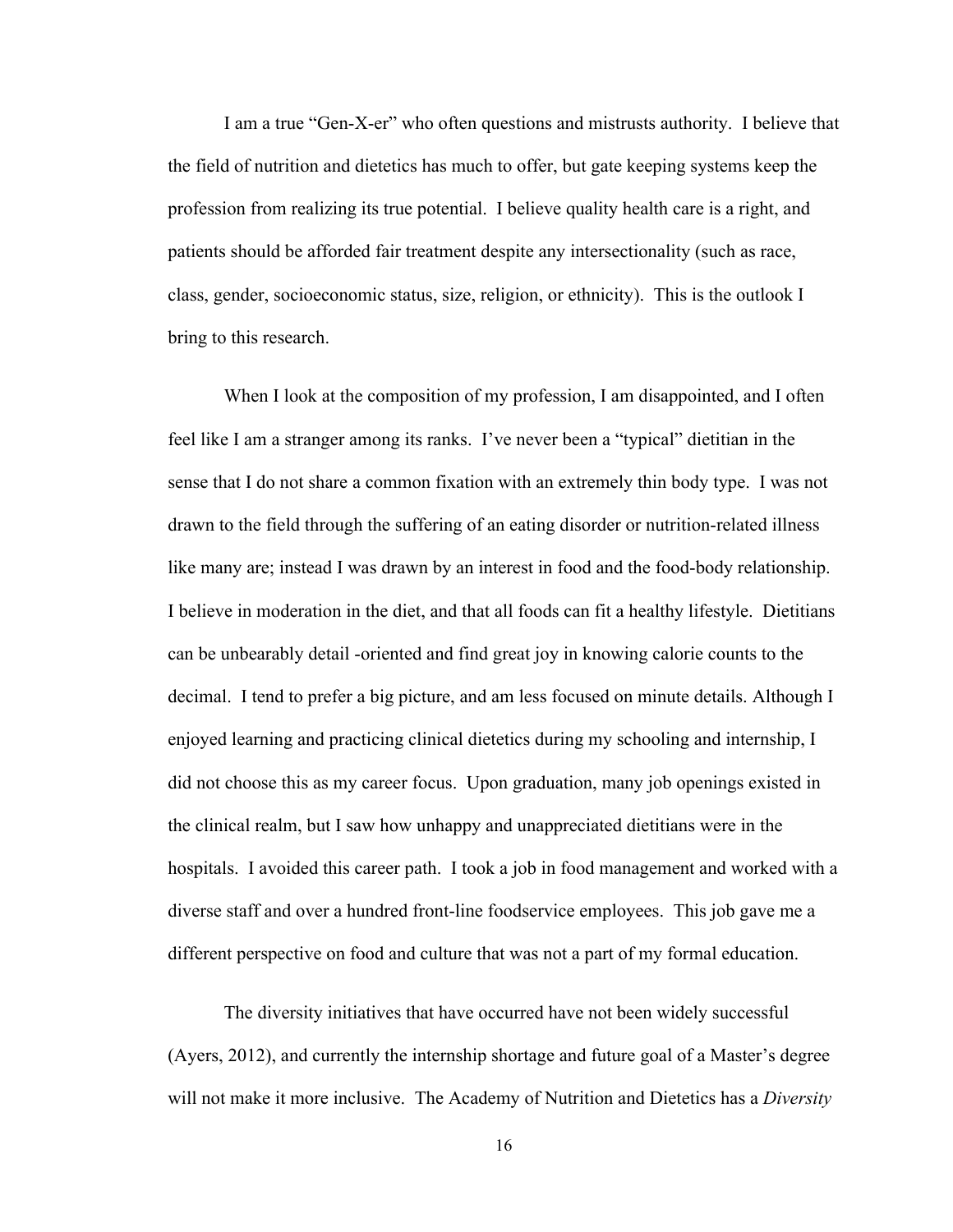*Taskforce* and *Diversity Toolkit*, however, I do not see these initiatives as enough. And, honestly, sometimes when I talk about this problem in small circles of dietetic professionals, I see eyes rolling, negative comments, and body language indicating a complete lack of caring and compassion. Deep down, I don't think that nutrition professionals want to see a lack of diversity in the field, but view it as a problem that can't be solved. It is definitely a problem we cannot seem to solve ourselves. Overall, I believe that the reason we can't solve the issue is due to a lack of diversity and diverse viewpoints. I want to investigate how minority professionals within the field have succeeded, and I want to share that knowledge.

#### Purpose of Study

The purpose of this study is to investigate the perceptions and experiences of minority dietitians in the dietetics profession, and how the creation of a professional identity is formed. Barriers that exist which prohibit minorities from entering the field will also be explored. Diversity in dietetics matters because of the populations served. The aim is that this effort might impart new insight to the profession in hopes of increasing diversity, and becoming more inclusive and successful.

#### Research Questions

- 1. What are the experiences of minority female professional dietitians regarding training, education, and current practice?
- 2. How do minority female dietitians create a professional identity?

#### Definitions

The following definitions were obtained from eatright.org, the official website of the Academy of Nutrition and Dietetics.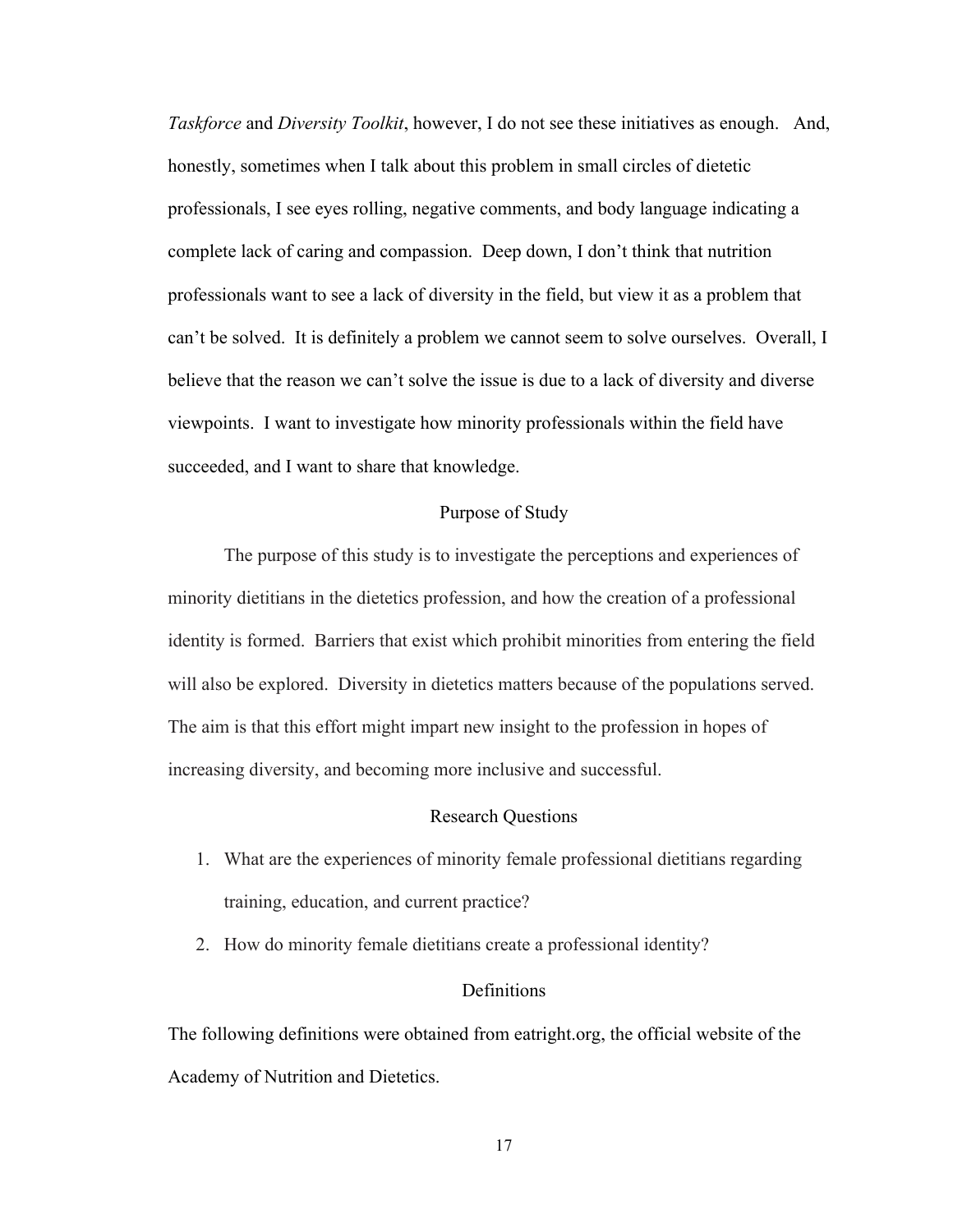Registered Dietitians (RD) or Registered Dietitian Nutritionists (RDN) food and nutrition experts who have completed a minimum of a bachelor's degree, have completed an accredited supervised practice program (internship), passed a national examination and completed continuing professional education requirements.

Dietetic Technicians Registered (DTR) work independently or in teams with RDs/RDNs. They must complete at least a two-year associate's degree in an accredited dietetic technician program, pass a national examination, and complete continuing professional education requirements.

Didactic Program in Dietetics (DPD or DP) bachelor's level dietitian coursework that must be completed before completing an approved, accredited dietetic internship, which leads to RD eligibility.

Coordinated Program in Dietetics (CPD or DP) bachelor's level dietitian coursework that includes 1,200 hours or supervised practice for RD eligibility.

The Academy of Nutrition and Dietetics (AND) the organization formerly known as the American Dietetic Association (ADA). It is the world's largest organization of food and nutrition professionals. The membership is made up of over 75,000 RD, RDN, and DTR professionals.

Accreditation Council for Education in Nutrition and Dietetics (ACEND) the Academy's accrediting agency for education programs preparing students. ACEND oversees accreditation for DP, CP, internships, and combined Master's degree internship programs.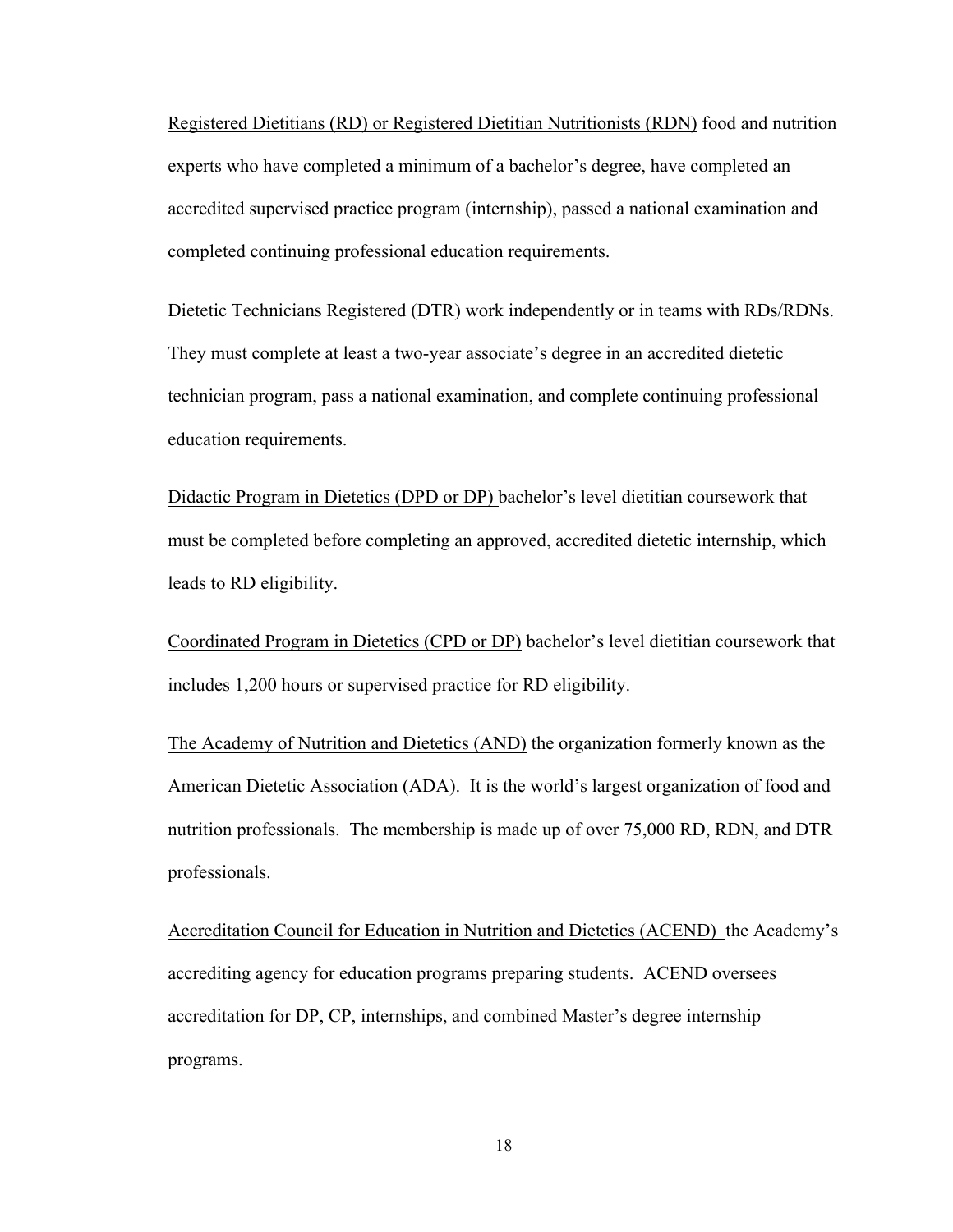Commission on Dietetic Registration (CDR) administers rigorous valid and reliable credentialing processes to protect the public and meet the needs of nutrition and dietetics practitioners, employers and consumers.

The following definitions have been stated for the purpose of this dissertation.

Professional A registered dietitian who has completed the appropriate coursework, internship, and credentialing to practice in the field of dietetics in any sector.

Barriers in this study refer to any gate, obstacle, or difficulty that prevents one from entering the profession of dietetics. Some barriers could be the achievement gap in science education, lack of mentorship opportunities, financial difficulties, poor guidance, among others.

Professional identity is process by which dietitians selectively acquire the culture of which they seek to be a member.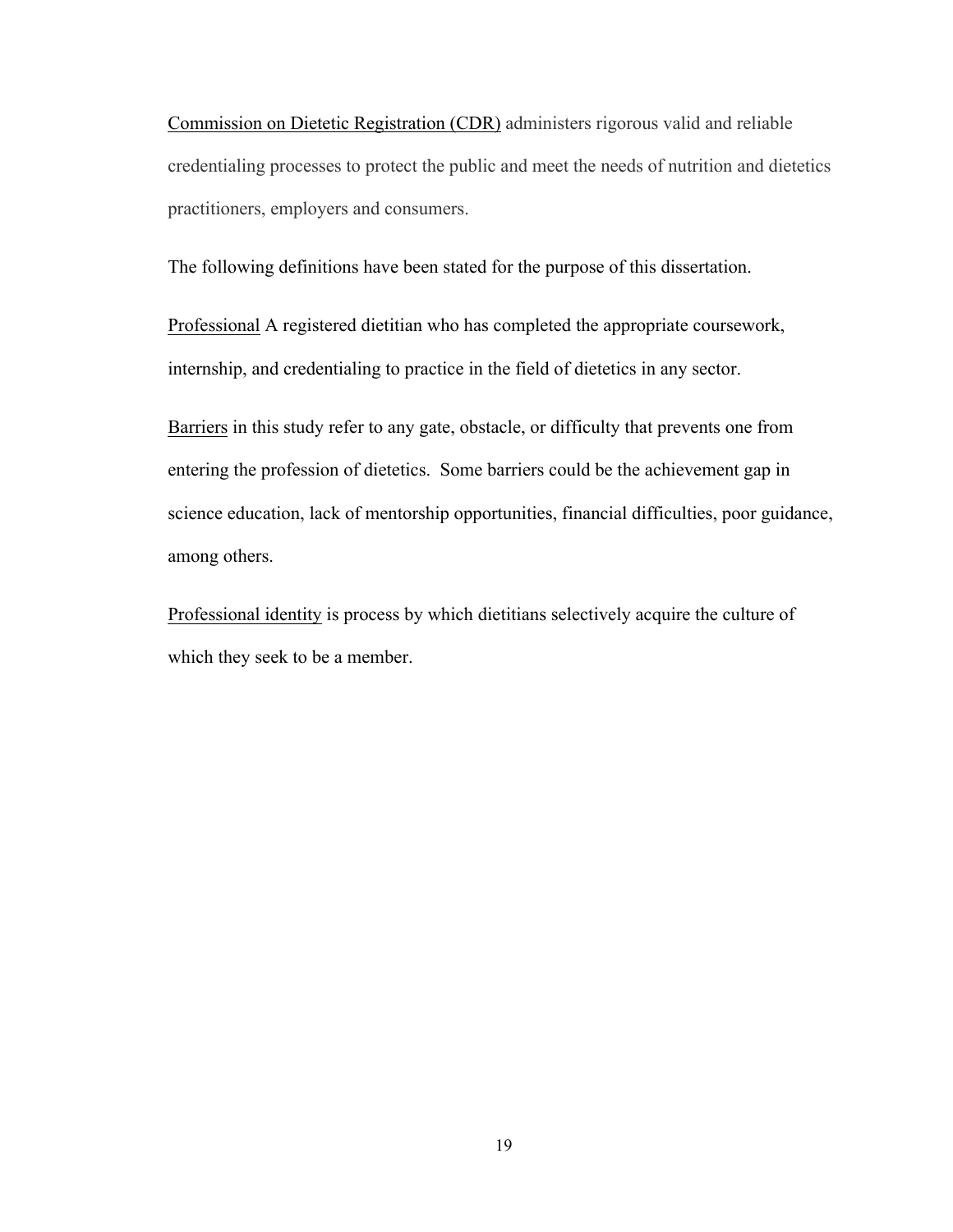## CHAPTER TWO LITERATURE REVIEW

The dietetics profession, established in 1917, is comprised of practitioners who understand the relationship between food and health. Practitioners or Registered Dietitians (RDs) can work in a variety of fields ranging from acute care hospitals, food service institutions, community settings, and research or marketing arenas. In these various settings, RDs can offer services such as assessing patients for nutrition risk, implementing care plans, providing nutrition education, or writing menus. A wide variety of populations are served by RDs, including minority populations. Several minority populations such as African Americans and Hispanics tend to be at higher nutritional risk, and often have higher rates of obesity and chronic diseases, such as diabetes, hypertension, and cardiovascular disease (U.S. Department of Health and Human Services Office of Minority Health, 2011). Even though these disparities tend to be related to nutrition, the RDs who serve these populations tend to be primarily white and female (96%). The success of white RDs treating non-white patients has been questioned and could lead to lower quality of care (White, 2005; Williams, 2012). The purpose of this study is to investigate the perceptions and experiences of minority dietitians in the dietetics profession, and how their professional identity is created. Barriers that exist which prohibit minorities from entering the field will also be explored. Diversity in dietetics matters because of the populations served. The aim is that this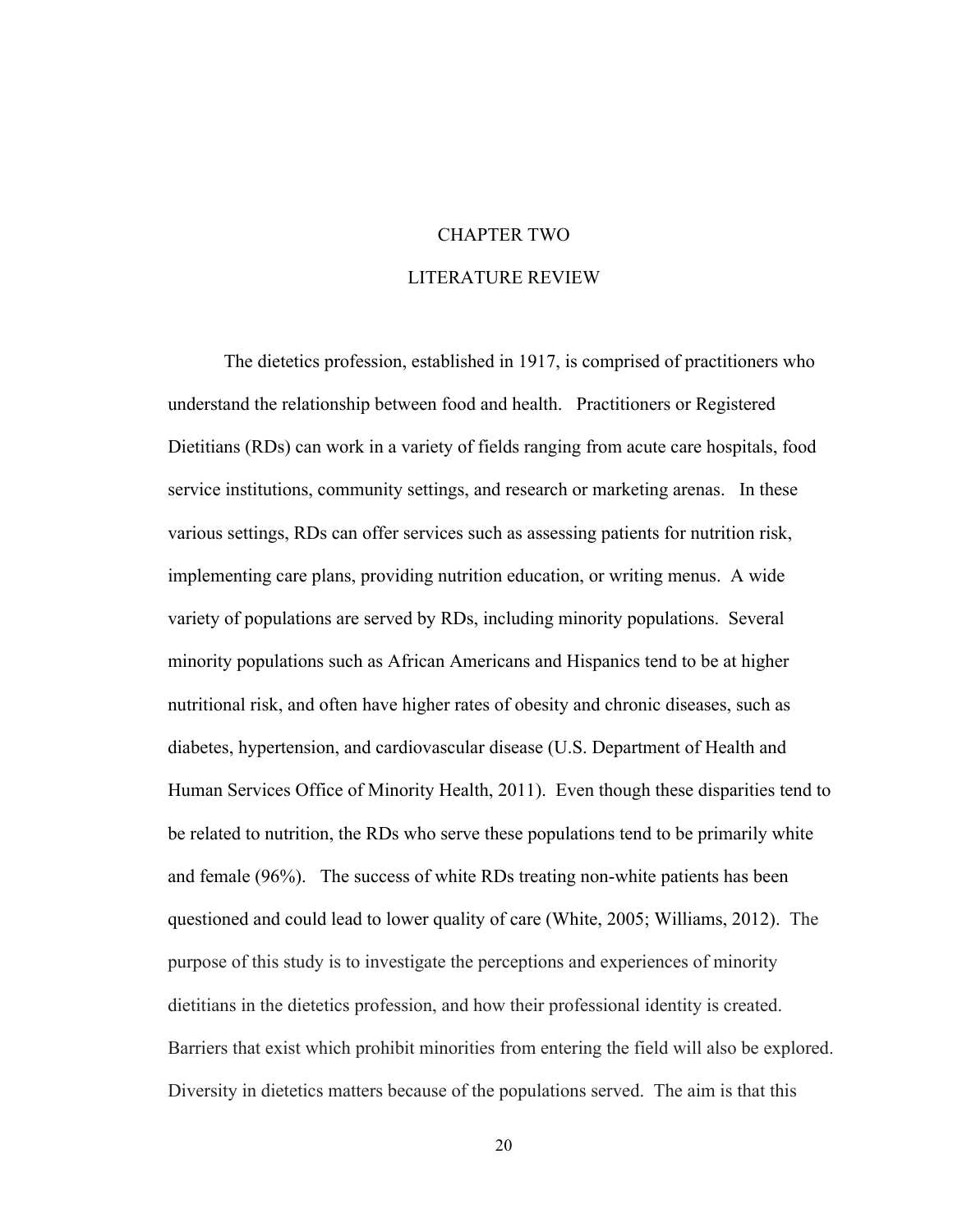effort might impart new insight to the profession in hopes of increasing diversity, and becoming more inclusive and possibly successful. The problem that this dissertation will address is the lack of minority dietitians in the United States. This work hopes to answer the questions: What are the experiences of minority female professional dietitians regarding training, education, and current practice? How do minority female dietitians create a professional identity?

#### Diversity in Dietetics Research

Research regarding diversity in dietetics published by the Academy of Nutrition and Dietetics is minimal. Current discourse surrounding the topic points to studies from the early 2000s and work from the 1990s regarding recruitment and retention initiatives. In 1986, the American Dietetic Association instituted a Minority Recruitment and Retention Project, which was based on a 1984 Study Commission Report. This proposal identified the diversity problem (at that time 97% female and 87% white), and recognized that no prior efforts had been made to neither restrict nor recruit minority individuals into the profession (ADA, 1984). To increase the diversity of the dietetic workforce, the report made recommendations to form an Affirmative Action plan, as well as a Task Force to increase minority recruitment and retention (MRR). In 1989, at the annual ADA meeting, plans for the MRR initiatives were further outlined and members generated a list of activities to increase the diversity of the profession. These activities included: developing career awareness programs, involving members in minority recruitment activities, establishing mentoring programs, promote career enhancement for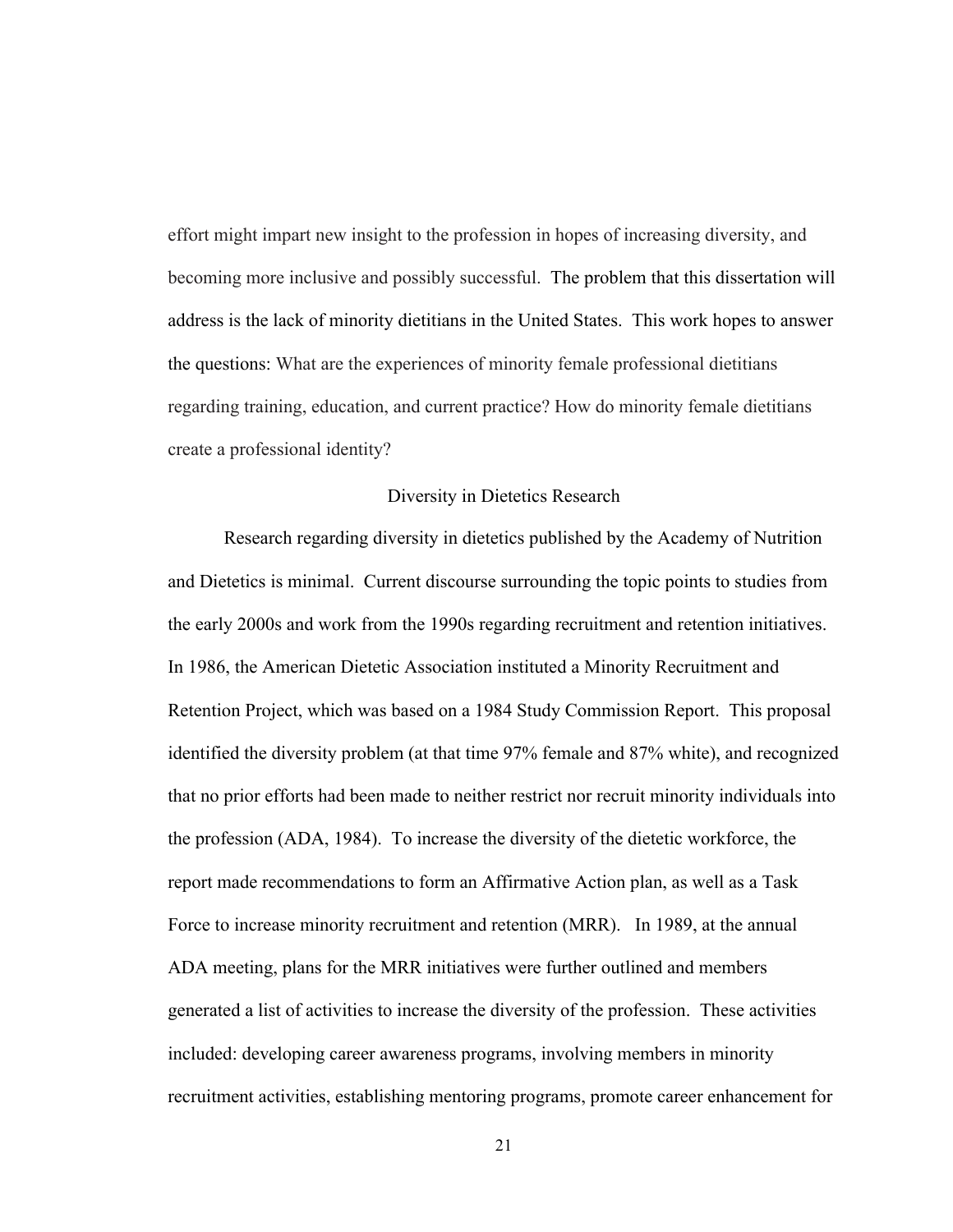members of underrepresented groups, and to help minority dietetic majors become practitioners (ADA, 1984). A diversity committee was established in 1989 as well (ADA, 1990).

Additions have been made to the MMR plan since its inception. Further details of recruitment and retention have been outlined, including the establishment of a recruitment network and enhanced survey and marketing programs to measure outcomes (ADA, 1990). One update on the progress of the MMR project was published in 2000. Key results show that although the profession recognizes the importance of diversity, it "was not sure how to assist with recruiting/retaining minority members," (ADA, 2000). Future goals for further recruitment and retention initiatives were documented. No other follow-ups to this project have been noted.

After this MRR plan was released, a handful of articles were published overviewing various efforts and 'best practices' used throughout the profession. One of these solutions included increasing visibility at career fairs in diverse high schools (Kobel, 1997; Hill-Hogan, 1990; Gitchell & Fitz, 1985; Colson, Smith, and Palan, 1992; Ebro & Winterfeldt, 1994; Fitz & Mitchell, 2002). The thought behind this was that minority students were unaware of the dietetics profession, and would therefore not choose it as a career path. Mentorship and increasing the diversity of college faculty are also highlighted in other research from this time. The first research question in this study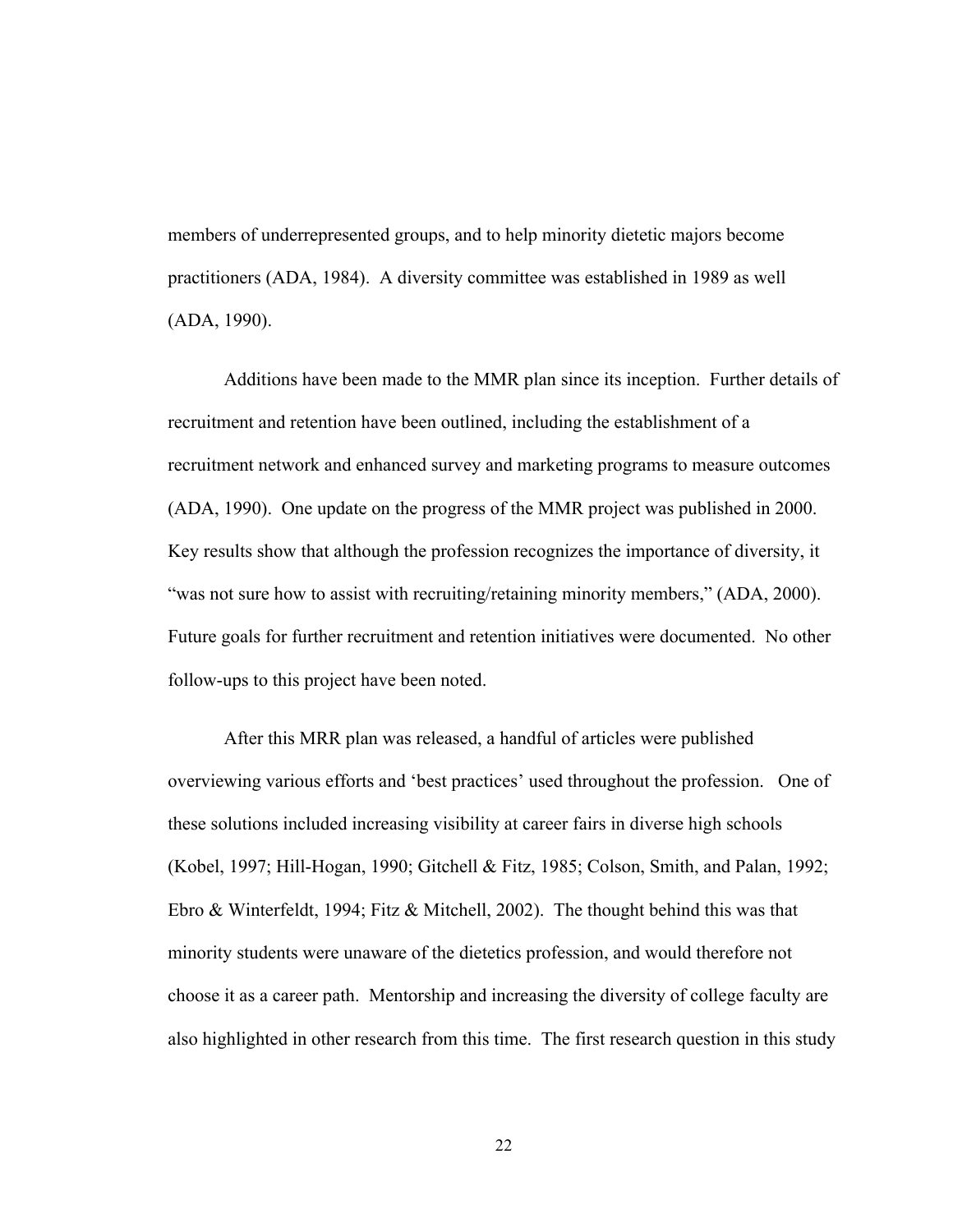aims to investigate minority female dietitian's experiences regarding training, education, and current practice.

Suarez & Shanklin (2002) studied minority interns and their experiences and Greenwald & Davis (2000) surveyed recent, graduated professionals as well as dietetic program directors. One study took place in 2008 (Felton, Nickols-Richardson, Serrano, & Hosig, 2008) which further investigated perceptions of the field. These readings aim to discover the root of the problem, and wish to understand why minorities choose not to enter dietetics.

Suarez & Shanklin (2002) investigated the experiences of minority interns during their dietetics education by questioning eleven participants from eight different internship programs. This study used both on-site and telephone interviews. In order to assess some understanding of why minority students do not choose dietetics, the authors asked questions about influence of major choice, positive and negative qualities about the profession, and how the number of minorities could be increased in the profession.

These questions have been considered as a part of this study, and perhaps the minority intern experiences can be associated with the minority professional experience. Six of the eleven respondents indicated that dietetics had not been their first career choice. Initial career choices mentioned were nursing, physical therapy, Spanish, and graphic design. Factors influencing their career choice included taking a nutrition course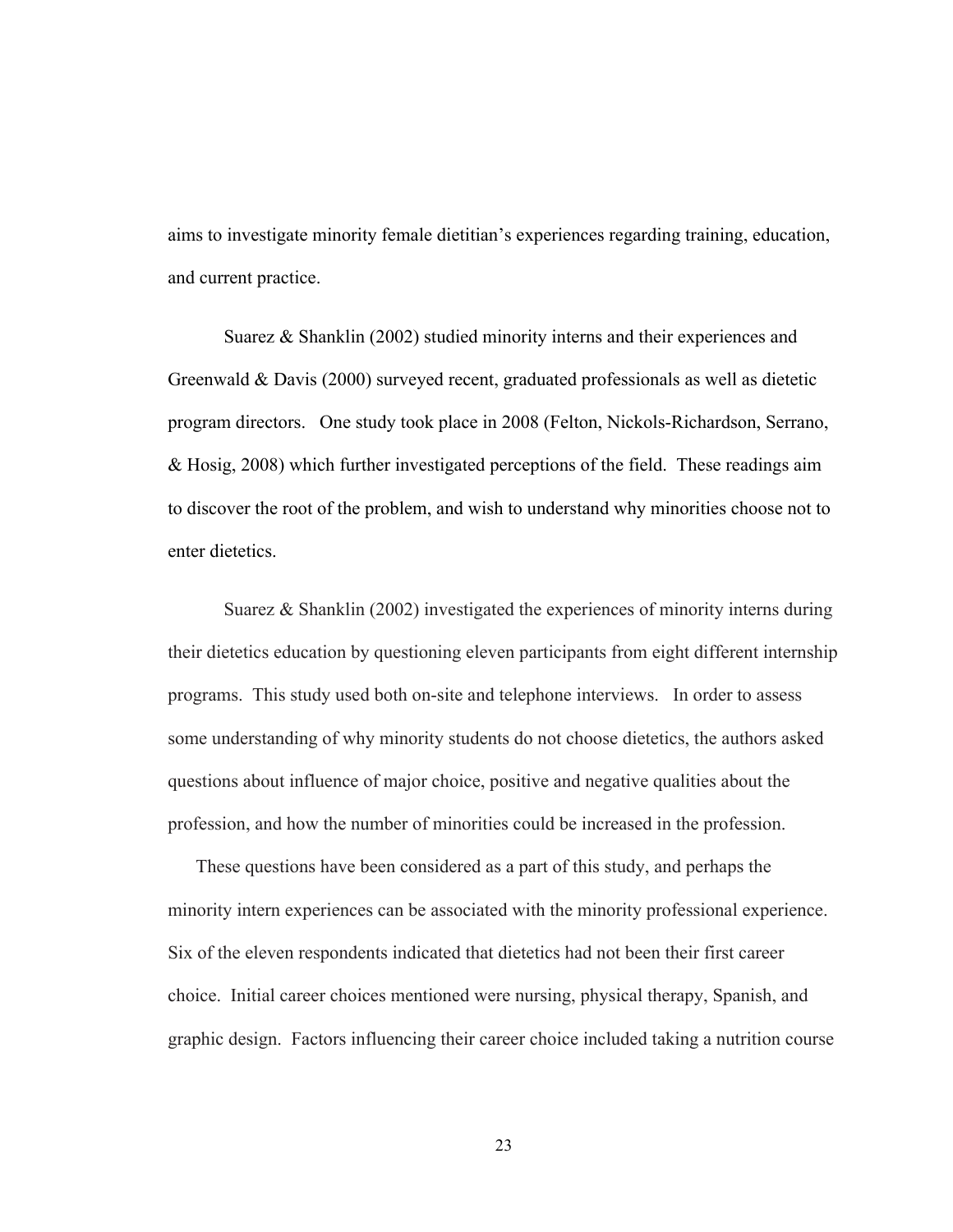during their program and having a strong interest in science, health, and wellness (Suarez & Shanklin, 2002).

Notable discussion and results show that minority interns' experiences had a feeling of being an outsider in their program. One intern says, "Some students already have networks. 'We' don't have that convenience. There has never been a black dietitian in my facility." (p. 1675). The author makes it clear that these minority interns left them feeling uncomfortable in their profession, which could lead to future minority students' avoidance to dietetic programs. However, despite these feelings, the authors conclude that the majority of respondents felt satisfied about their career choice (Suarez  $\&$ Shanklin, 2002).

Even though Suarez and Shanklin identify reasons about how minorities feel in their dietetics programs, their small sample size and lack of discussion for improving these problems leaves the reader feeling unsatisfied. Additionally, the lack of depth in the questions asked makes one wonder why there were no follow-up questions used for further discussion and clarification. It would have been helpful to understand more about the intern's perceptions for how to improve the state of diversity in the field.

It is understandable to think that there could be several reasons for the lack of diversity in the dietetics profession. Greenwald and Davis looked at issues and interventions of minority recruitment and retention in dietetics in 2000 and found that essential changes are needed to alleviate the problem. First, the researchers performed a telephone survey of 80 minority (including males as well as ethnic minorities) dietetic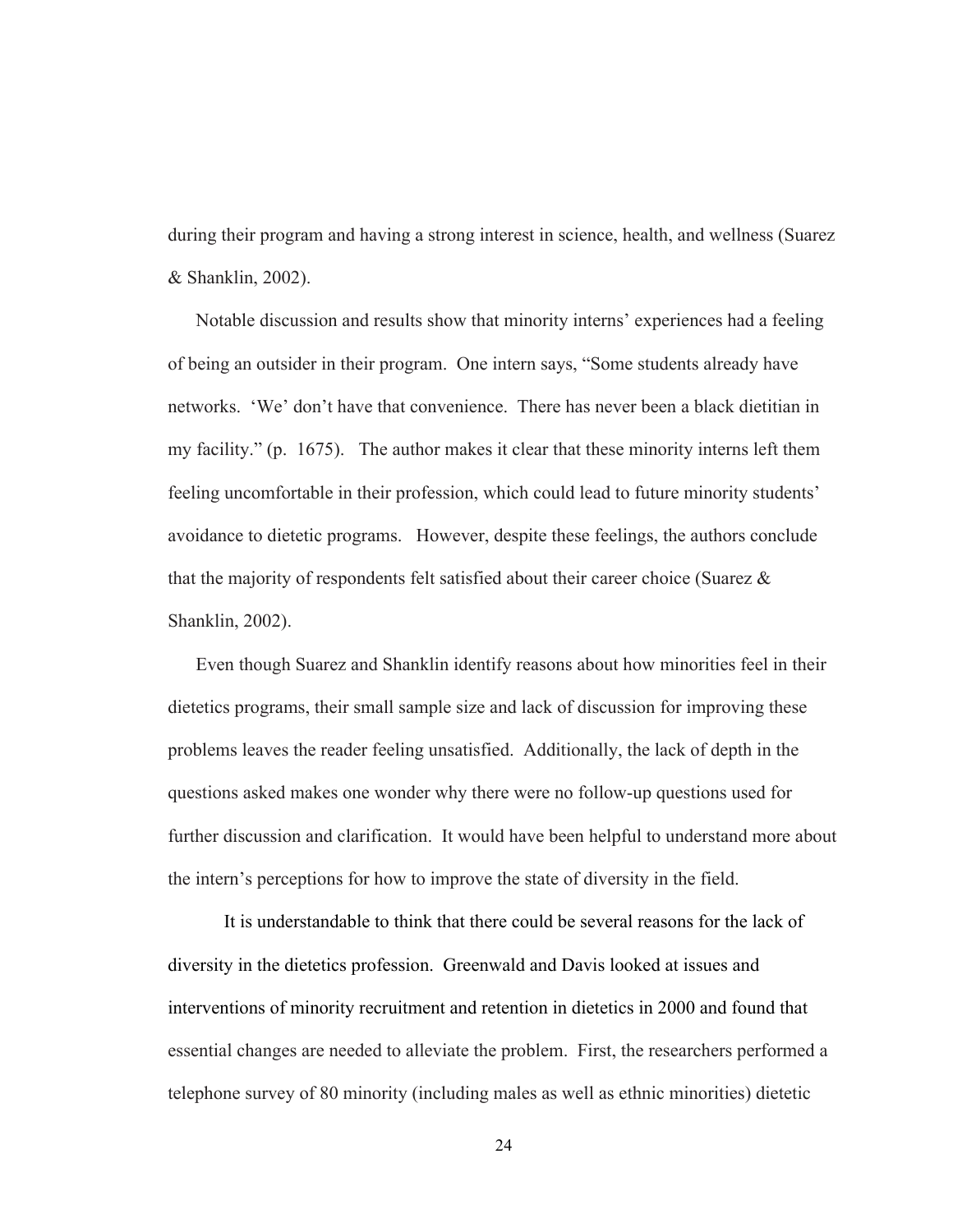professionals (Greenwald & Davis, 2000). The aim of the survey was to identify how the respondents entered, or were attracted to the field. These results show the main reason for the respondents' entering the profession was because of their interest in health and nutrition, not for their love of science. Other chosen reasons included family health concerns, personal health, and they personally knew a dietitian (Greenwald & Davis, 2000).

Additionally, the respondents were asked about issues occurring during their education and certification. This study aligns with research question number one, which seeks to identify existing barriers to the profession. Successes included good preceptors and self-perseverance. Negative impacts occurred for 38% of the respondents and included language barrier issues, financial difficulties, poor-quality guidance, and higherthan-expected levels of performance. A male respondent mentioned that he felt he had to "tiptoe around the gals" (p.965) during the length of the program, which led to feelings of difficulty. Additionally, the author points out that some respondents felt they had encountered "bias-related problems, sensing that teachers and preceptors expected them to have academic problems," (p.965) (Greenwald & Davis, 2000)

A particularly insightful portion of this article discusses a success story of a dietetic internship associated with a WIC (Women, Infants, and Children, a supplemental nutrition program federally funded) program. The internship director developed a specialized mentorship program, where students would first work for a year before being able to apply to the internship. The program allows take home exams, additional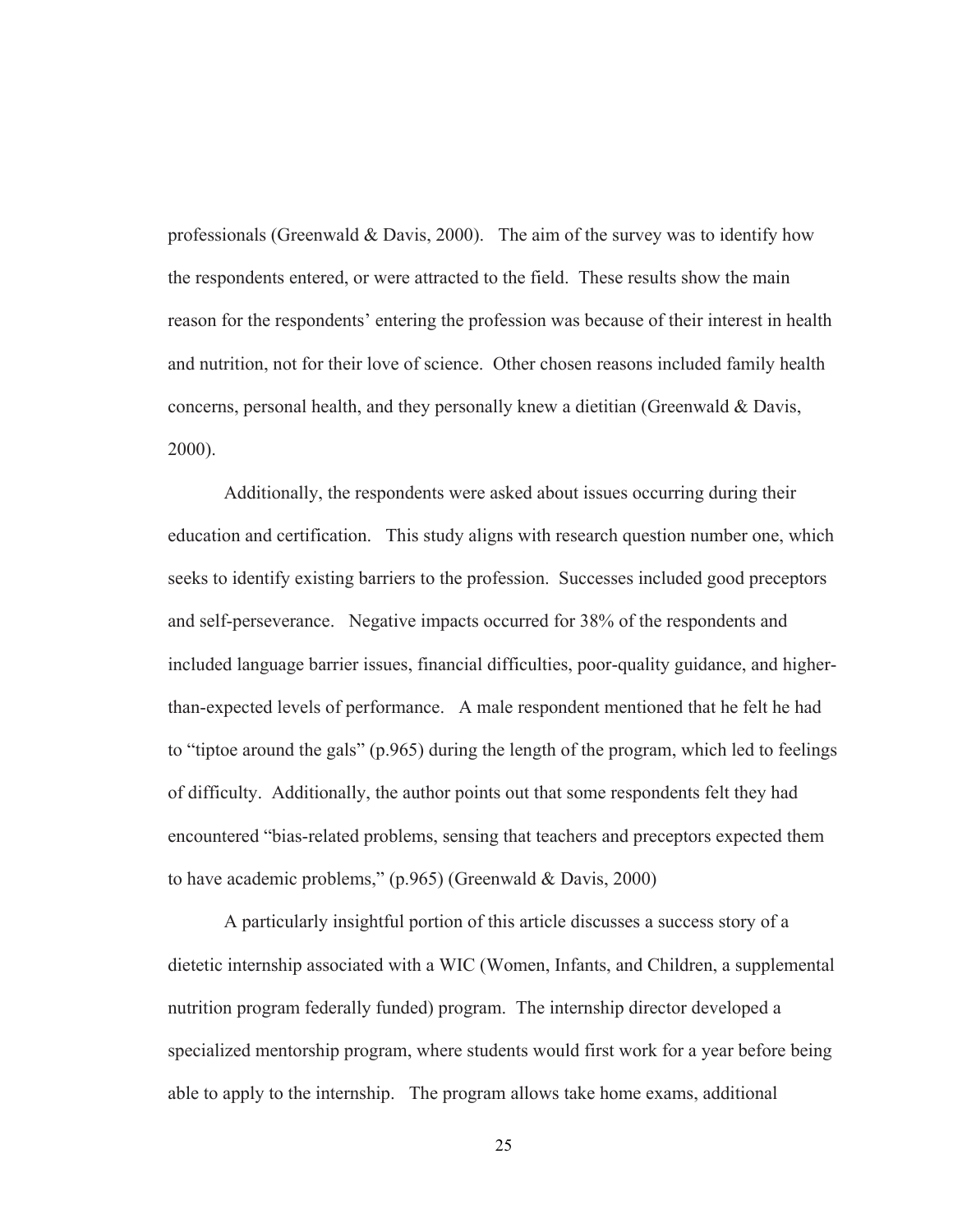assignments, lots of mentoring and extra time to complete assignments. Additionally, students with particular needs have access to additional resources, such as writing workshops. This program also had a 100% pass rate for the dietetic registration exam (Greenwald & Davis, 2000). This program highlights the importance of mentorship for the success of minorities in dietetics, but notes many resources are needed for success. Additional time and attention must be paid to each intern to ensure success, and with the number of internships dwindling may not be a reality. There are several critiques of this article, mainly the lack of discussion regarding the mentorship program. It would have been beneficial to the field to learn more about this program, and how to expand its initiatives, or perhaps how to implement such a program in other communities. The mentorship internship seemed like an afterthought of the article, and it should have been examined further, or could have precipitated additional research. The first research question of this study asks, "What are the experiences of minority female professional dietitians regarding training, education, and current practice?" and hopes to explore experiences like those in the Greenwald and Davis study. Moreover, it is disconcerting that the profession has recognized the diversity problem, and yet there are only a small handful of studies that investigate further.

Finally, in 2008 a study surfaced researching African-American students' perceptions of dietetics as a major (Felton, Nickols-Richardson, Serrano, & Hosig, 2008). A qualitative, phenomenologic analysis was performed using focus groups of 28 women and 12 men who declared themselves as African-American, black, and/or black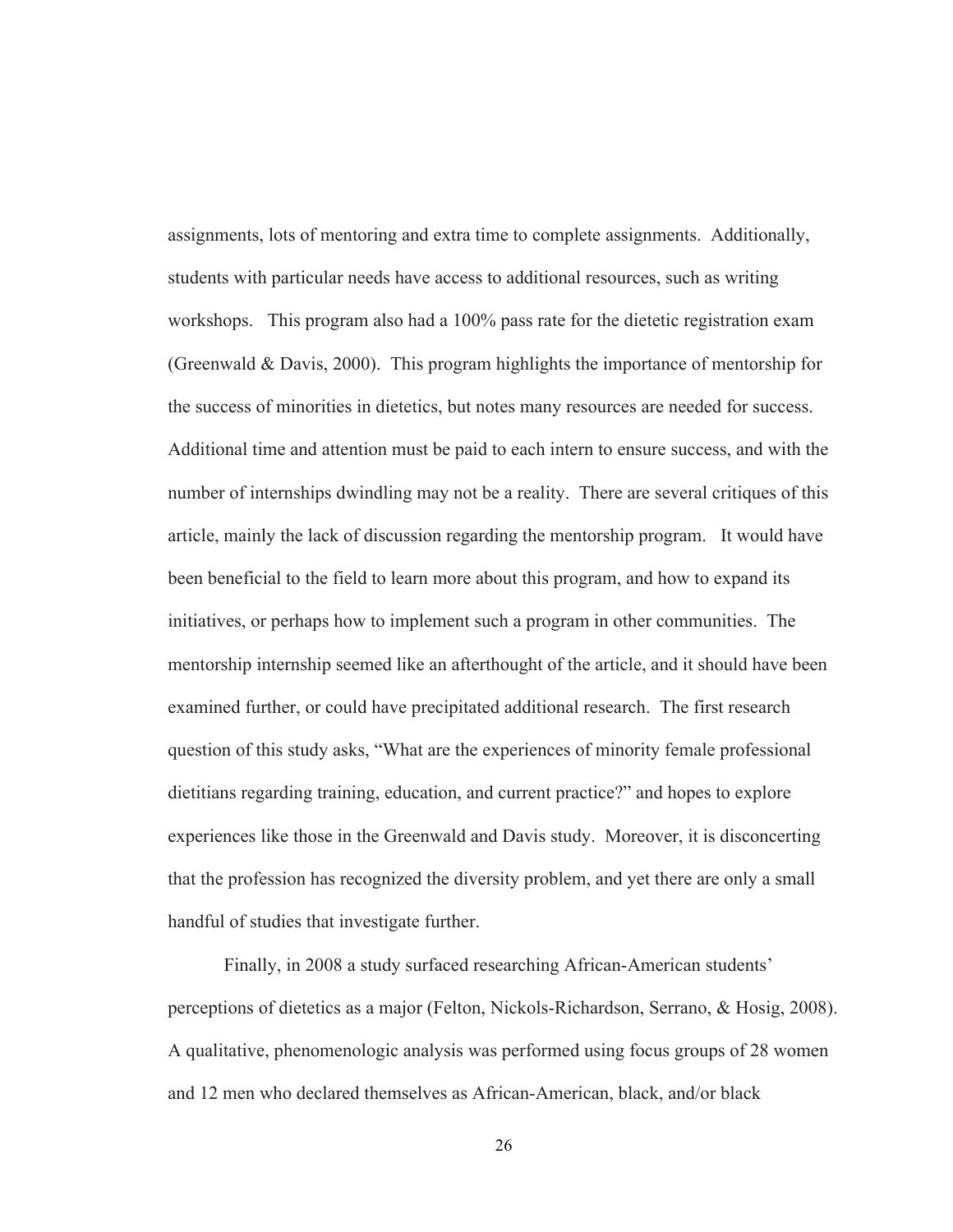American, and were college students in Virginia. Not all participants were majoring in dietetics, in fact, only 3 of the 28 sampled were dietetics majors (Felton, et al, 2008). This could be considered both a strength and a weakness of the study as others have noted that the profession should take a more "outside the box" to its approach of diversity.

Like Greenwald and Davis, Felton et al delves into reasons for choosing the dietetics major. They include a desire to help others, interest in food, nutrition, or fitness. But, unlike the previous research, this study hones in on the darker side of the story. Felton et al notes that some African-American students were not encouraged to major in dietetics because it required a high grade point average, or because other minorities had not been previously successful. Other key deterrents include low salary and lack of minority representation in the field (including university faculty). An allusion is made to possible future requirements, including the rumored requirement of a master's degree in order for entry-level practice (Felton, et al, 2008). This requirement, which has been discussed for years, is becoming a reality as a draft of the accreditation standards, commonly referred to as the future education model (FEM) was released in September 2016 (ACEND, 2016). The FEM proposes a required master's degree to receive the RD credential, along with 1,200 hours of supervised practice.

The lack of understanding of the diversity problem within the dietetics community can often be met with apathy (White, 2008). Dietitians simply do not know how to remedy the problem, and therefore tend to disregard it (Gingras, 2009). A "Future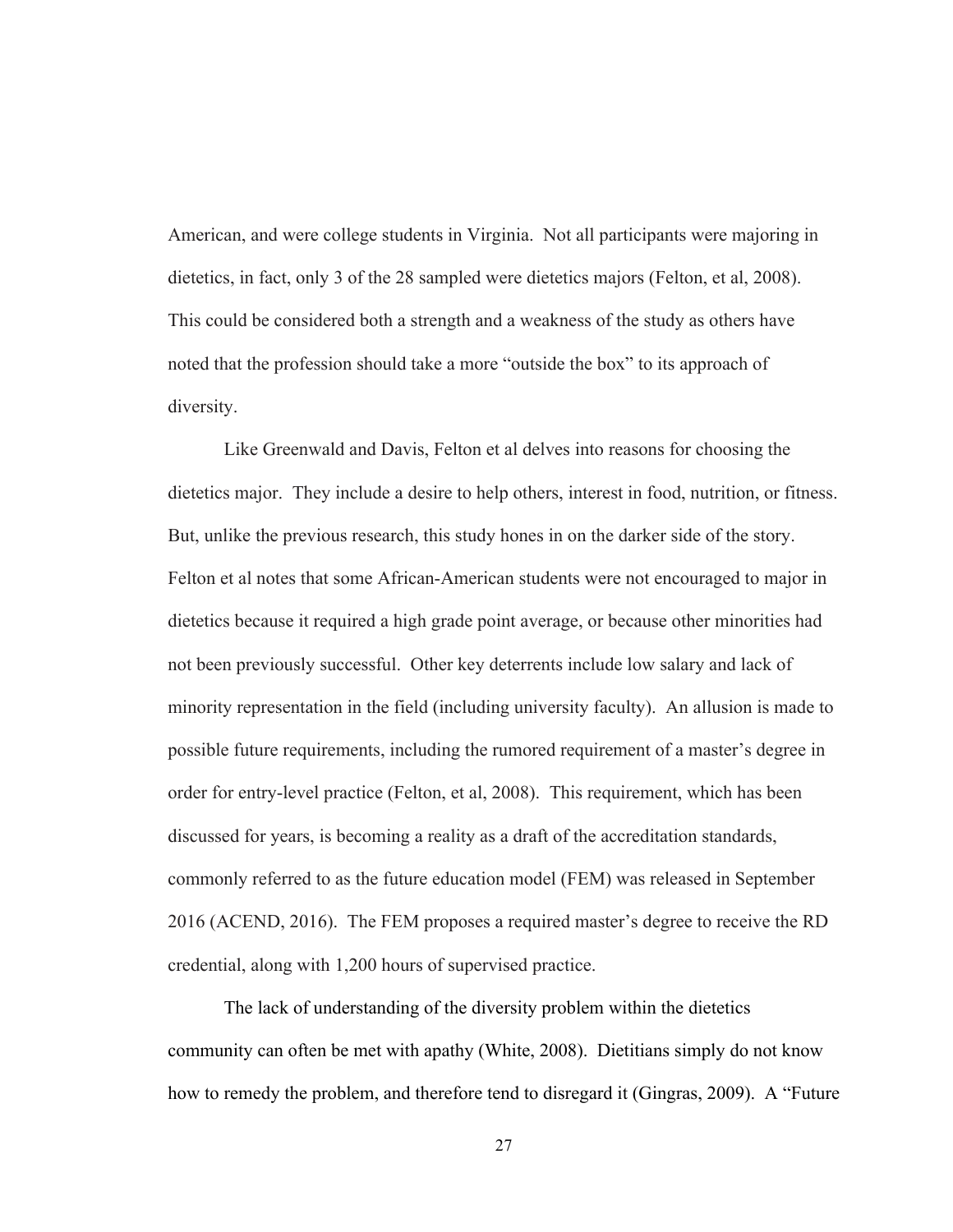Connections Summit on Dietetics Practice, Credentialing, and Education" was held in March of 2011 in Chicago, Illinois. The attendees of this summit widely recognized the importance of increasing diversity among the profession, and stressed the importance of modifying the education experience to allow for more inclusion (Boyce, 2011). Quotes and perspectives were reported from the attendees of this summit and understand their perspectives on the importance of diversity in dietetics. The importance of the issue was discussed, but no actionable agendas, deadlines, or follow-ups were instituted. The efforts are promoted, but there seems to be no follow-through or understanding of the progress from the initiatives.

Karen Stein, who has written several analyses of the diversity in dietetics issue, wrote about the "balancing act of diversity initiatives" in 2011 in the Journal of the Academy of Nutrition and Dietetics. She recognized the need to increase diversity in practice to meet the needs of a growing minority population, and defines diversity to mean race and gender. She argues that this could become a difficult attribute to quantify in the future, as it will become increasingly complex to check one box on the forms that assess demographic information, due to the increase in mixed race individuals (Stein, 2011). Even though the author notes understanding of the importance of diversity issues and offers suggestions for improvement, she includes a statement that also hinders the spirit of diversity initiatives:

Although it is admirable that an association would want to increase its diversity to reflect the demographics of society, as once noted by Charles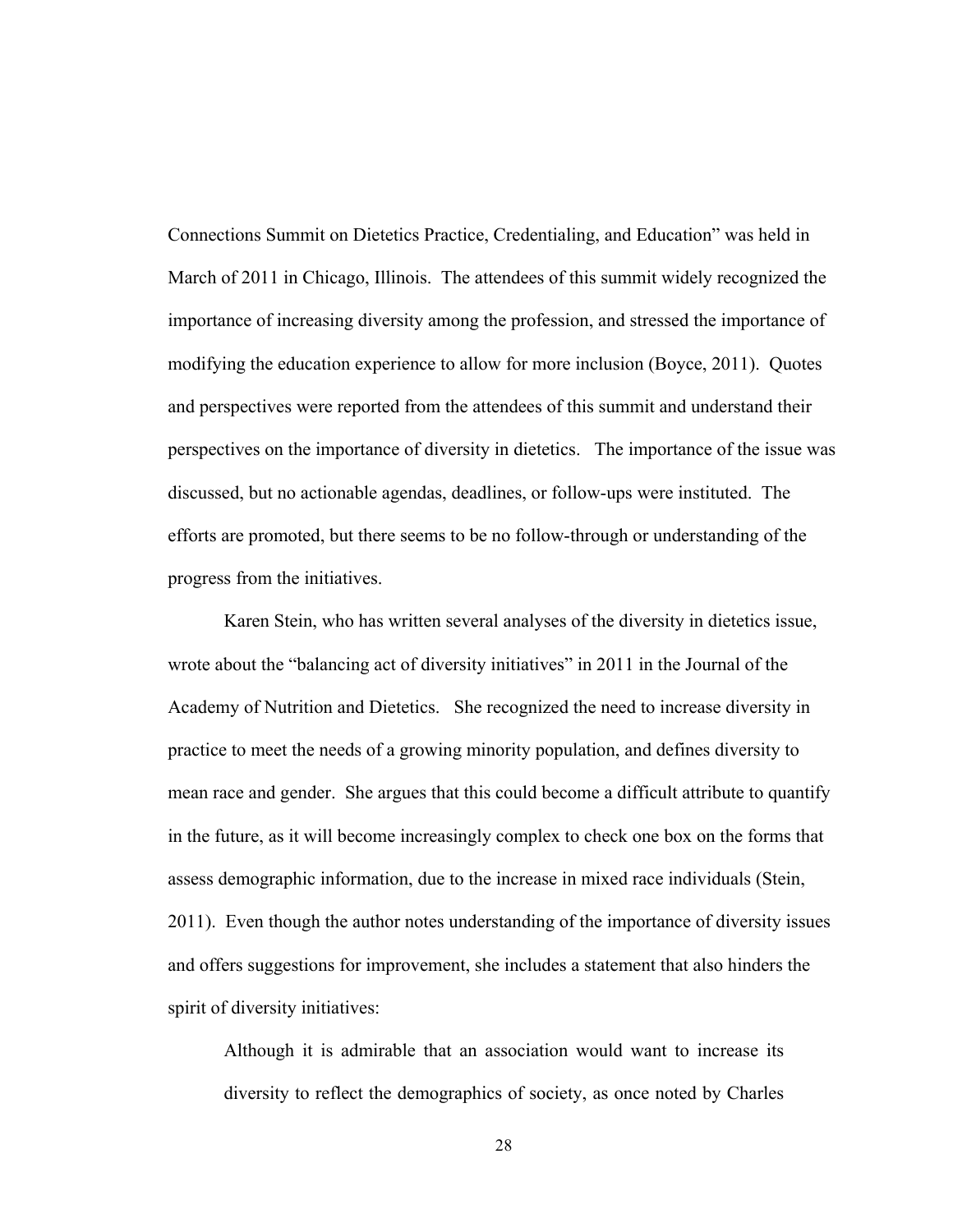R. Drew, MD, FACS (1904-1950)—a famed African-American surgeon, teacher, researcher, and founder of two of the world's largest blood banks—"Excellence of performance will transcend artificial barriers created by man." This idea highlights an interesting dilemma: Pursuing future representation in the profession by way of quotas emphasizes demographic details over competence, yet demographic composition may have implications particularly in the allied health professions, as multiple studies have shown that "racial and ethnic minority health providers are more likely to serve medically underserved communities and underrepresented minority patients than their white counterparts."  $(p.1117)$ 

My critique of this statement is that it could cheapen the definition of diversity, and lead one to believe that diversity initiatives lack importance. This discourse can usually be found when other professions with low diversity look for ways to find solutions. Also, the statement is made by an African-American, and could lead whites to believe it holds more weight that statements made by non-minorities. It also emphasizes the idea of white privilege as well as the CRT tenant of interest convergence that these ideas continue to advance the interests of whites of all classes. Despite the fact that Stein's efforts in this article could help others design an effective diversity program, this perspective is not helpful for increasing diversity in the field. The research questions closely align with this notion.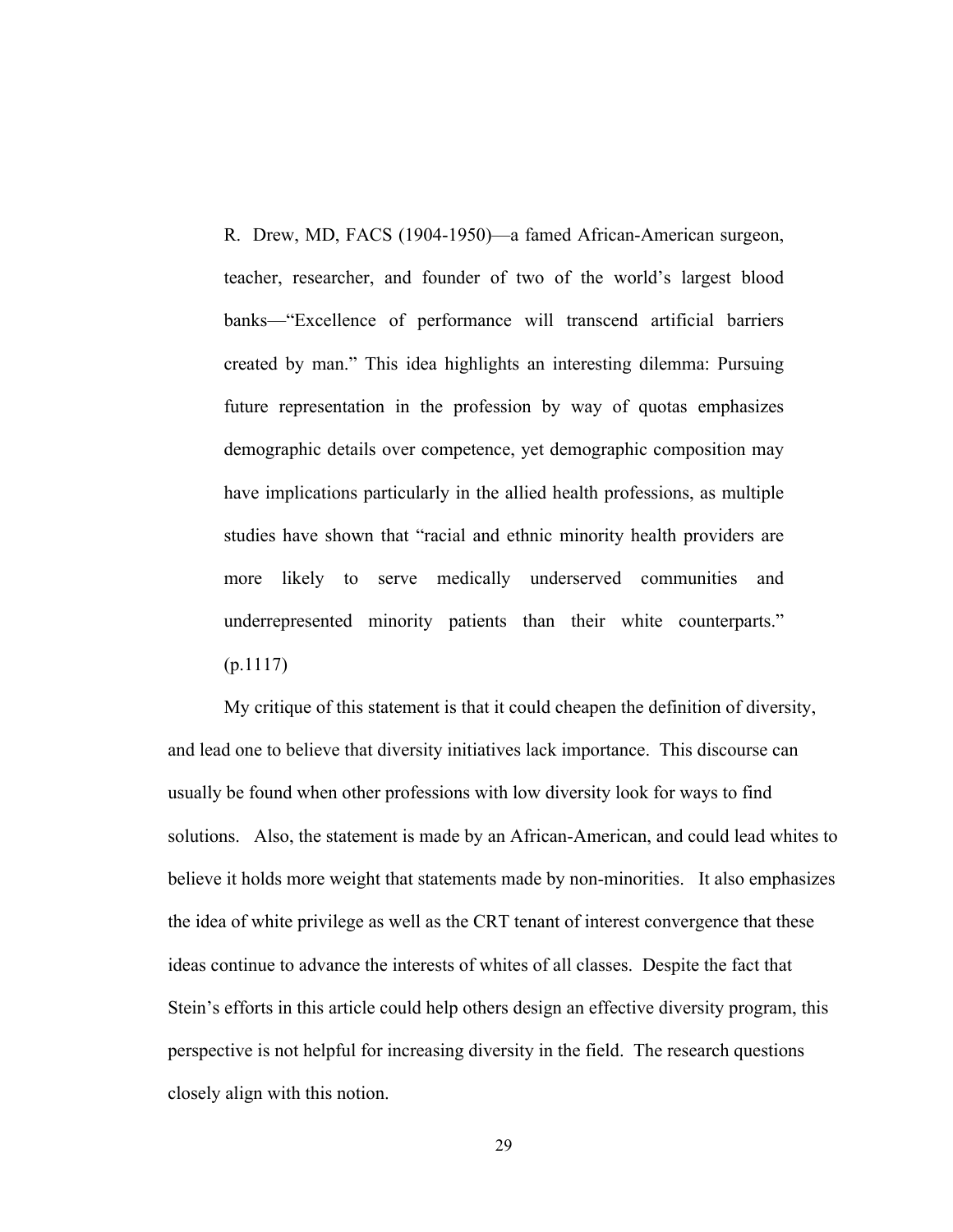Most recently, a collaboration of several AND member interest groups (MIGs) published an article looking at barriers and facilitators of dietetics education. The collaboration was between the National Organization of Blacks in Nutrition and Dietetics (NOBIDAN), Asian Indians in Nutrition and Dietetics (AIND), and Muslims in Dietetics and Nutrition (MIDAN). A mixed methodology was used to sample 1,805 participant responses from students or dietitians with  $\leq$  five years of experience (Wynn, Raj, Tyus, Greer, Batheja, Rizwana & Hand, 2017). The sample was reflective of the profession demographics of 5% Asian, 3% African American, 4% Hispanic and 1% other. Several barriers were identified including financial support, internship support, and faculty support. White students reported receiving higher levels of faculty support in all phases of their dietetics education than students from other backgrounds. (Wynn et al., 2017). The study strongly recommended that dietetics educators should be mindful and offer support to minority students to encourage student success (Wynn et al., 2017).

Though the diversity problem has existed for decades, little has been published within the profession to find the answer. In order to know more, one must search for answers outside the field. Searching for answers in education, other medical professions, or understanding the historical perspectives of food as a weapon of power over minority cultures could help piece together more of the story.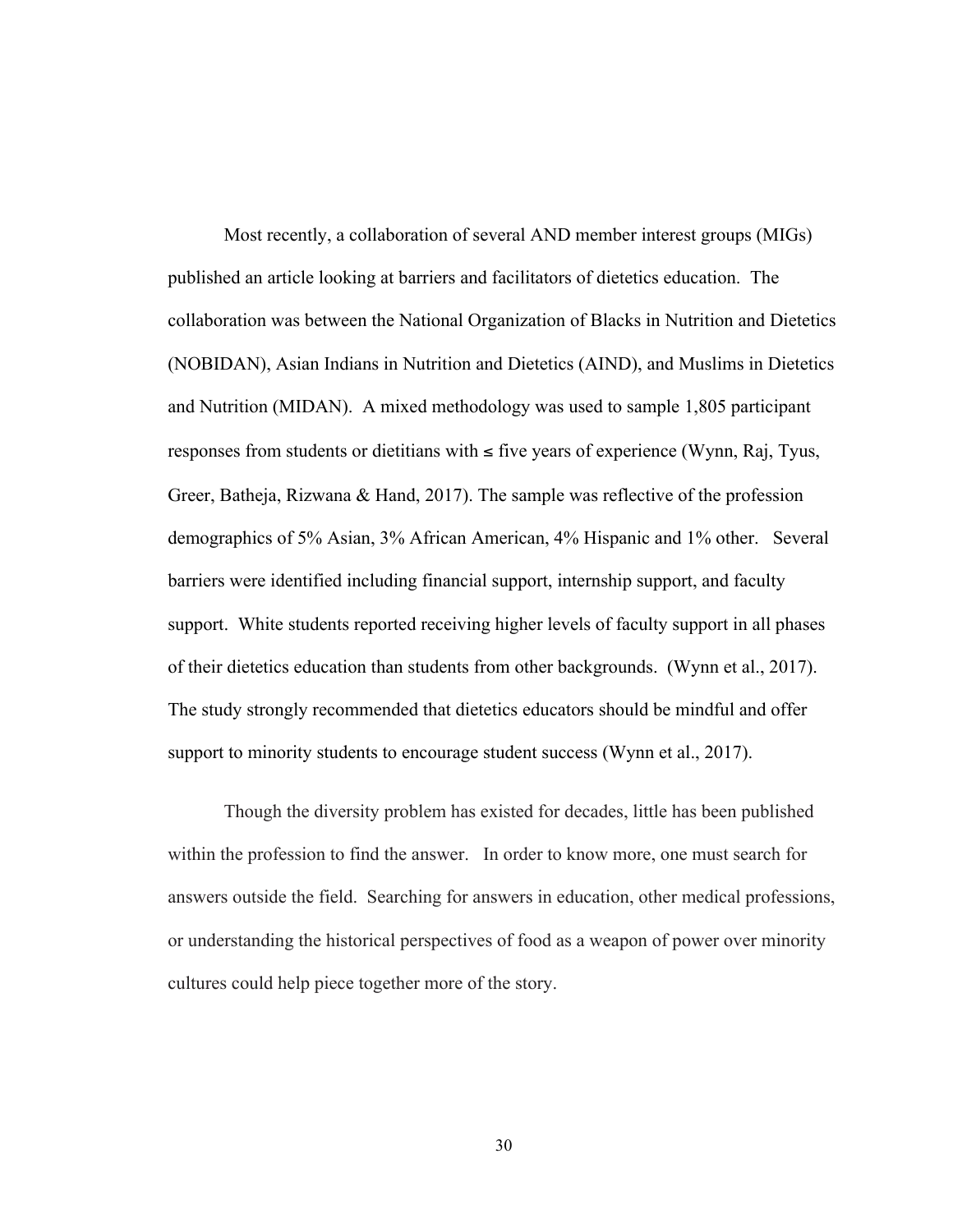# The Education Pipeline and Diversity

The dietetics literature surrounding this topic tends to reiterate the idea that minorities do not seek to follow the dietetics career path due to the amount of science and math required in the curriculum (Greenwald & Davis, 2000; Suarez & Shainklin, 2002;  $\&$ Felton et al., 2008). Research question one aims to understand existing barriers that prevent minorities from entering the profession. If this is a factor, the education pipeline must be explored. Much national attention has been given to the 'achievement gap' that occurs in science and math education, where minority students show much lower achievement than their white and Asian counterparts. In 2005, the National Assessment of Educational Progress results showed the gap between Latino and Black fourth graders to be more than 20 points away from their white counterparts in mathematics (Education Commission of the States, 2005). This gap increases to over 26 points for eighth graders. Additionally, a national gap exists between Latinos and African-Americans and whites in overall standardized testing (National Center for Education Statistics, 2001).

Findings from the 2005 Nation's Report Card (NCES, 2005) report that 'overall science scores of  $8<sup>th</sup>$  grade students in the US have not improved since 1996 and that the average scores of US  $12<sup>th</sup>$  graders has declined. Loucks-Horsley, et al (2003) say "achievement gaps in science have long existed between students of differing genders, cultures, ethnicity, and socioeconomic status," (p.171). There have been many initiatives to address these gaps with varied levels of success.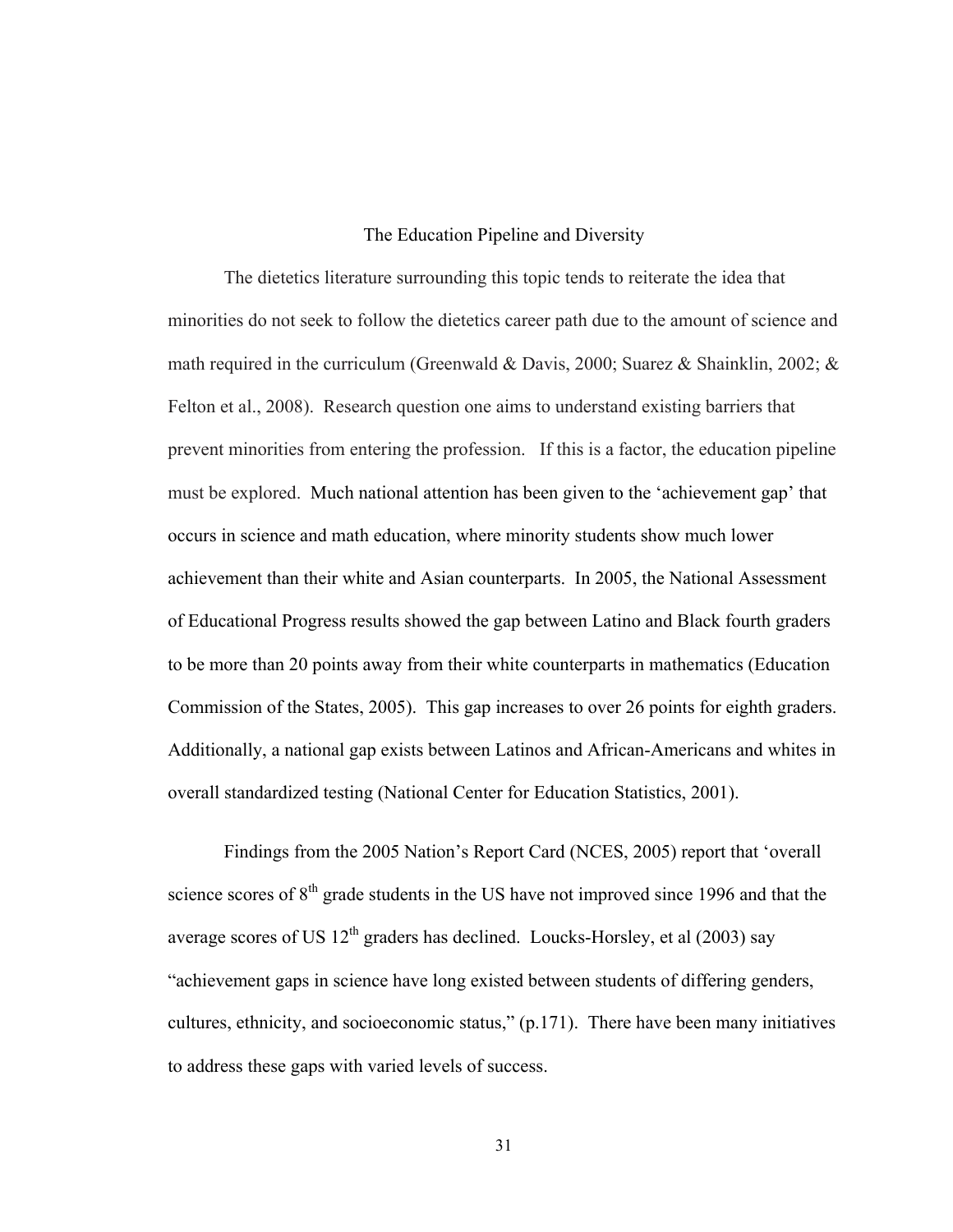This gap could be responsible for the reason minorities choose not to study dietetics. If minority students have poor science and math scores, it is unlikely that they would want to pursue a college degree that involves a rigorous science curriculum. Likewise, this leak in the pipeline could be causing a lack of minority representation in the field of dietetics, which affects the populations served by dietitians.

Explaining the leaks and achievement gap in education brings up a long history of research. Scholars identified cultural deficit theories in the 1960s that suggested children of color were victims of pathological lifestyles, and that most were unable to benefit from schooling (Hess & Shipman, 1965; Bereiter & Engleman, 1966). Further literature, such as the Coleman Report spoke to the benefits of integrated classrooms (Coleman et al, 1966). More recent research in the 1990s -2000s alludes to the idea that a 'stereotype' threat exits which contributes to the gap, and that the cultural differences in learning styles are to blame (Steele, 1999; Irvine, 2003, Lee, 2004). Many authors have expressed the need for social justice in the education system and how it should be exposed or addressed.

Lee & Luyks (2006) sort out science education and student diversity in a fairminded and critical review of the topic found in the *Handbook of Research on Science Education volume 1* (2007). According to their research, leaks exist because of these assumptions: science education assumes that all students have equal access to resources, assumes students speak the English language, and notes that the materials are not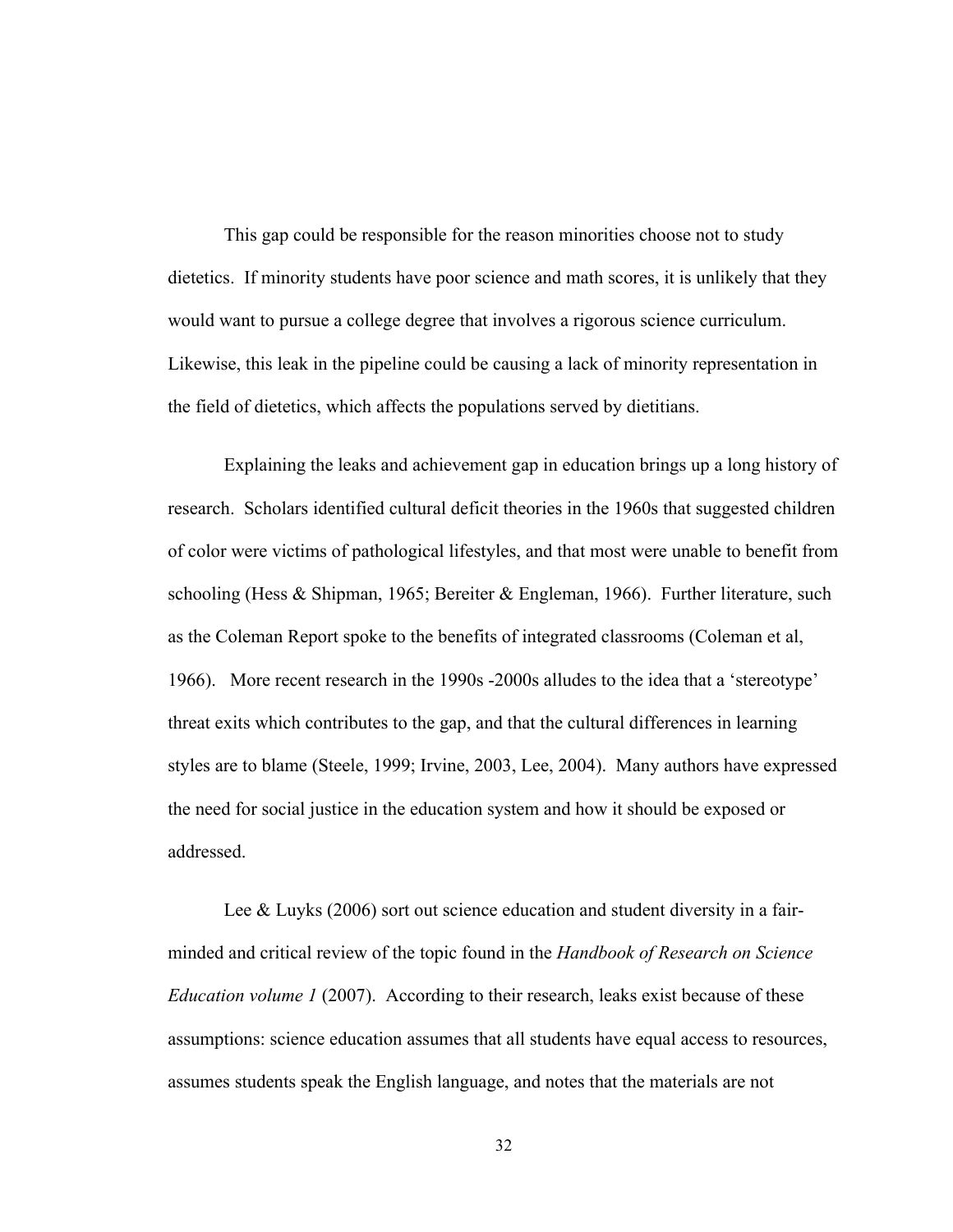culturally relevant or representative of the diversity in the textbooks. It is also hard to measure science achievement because it is not typically a measure on standardized tests. Diversity in science education is further addressed by Parsons (2014) in volume 2 of the *Handbook of Research on Science Education*. Through unpacking this notion and looking at diversity in education with a critical lens, Parsons identifies to move forward there must be race-focused research and scholarship that will "transform science education," (p. 182) in order for it to become more equitable and socially just. Current literature on race in science education suggests that the ability to have access matters according to race. White students are positioned more prominently than their minority counterparts to have greater access to superior science education. Parsons suggests that further research should employ the tenants of CRT to the study race in science education.

In an effort to curtail these problems and to recruit more students in the sciences, STEM (standing for science, technology, engineering, and mathematics) education grew out of the competitive spirit of Sputnik in the late 1950s (Woodruff, 2013). With the fear of losing ground to Russia in the space program, Presidents Eisenhower and Kennedy urged the nation to pursue more math and science in the national curriculum. Decades later, the Reagan administration published "A Nation at Risk" (USDE, 1983) to further stress the importance of staying competitive. In the 1990s, the acronym STEM was purposed by the National Science Foundation (Woodruff, 2013).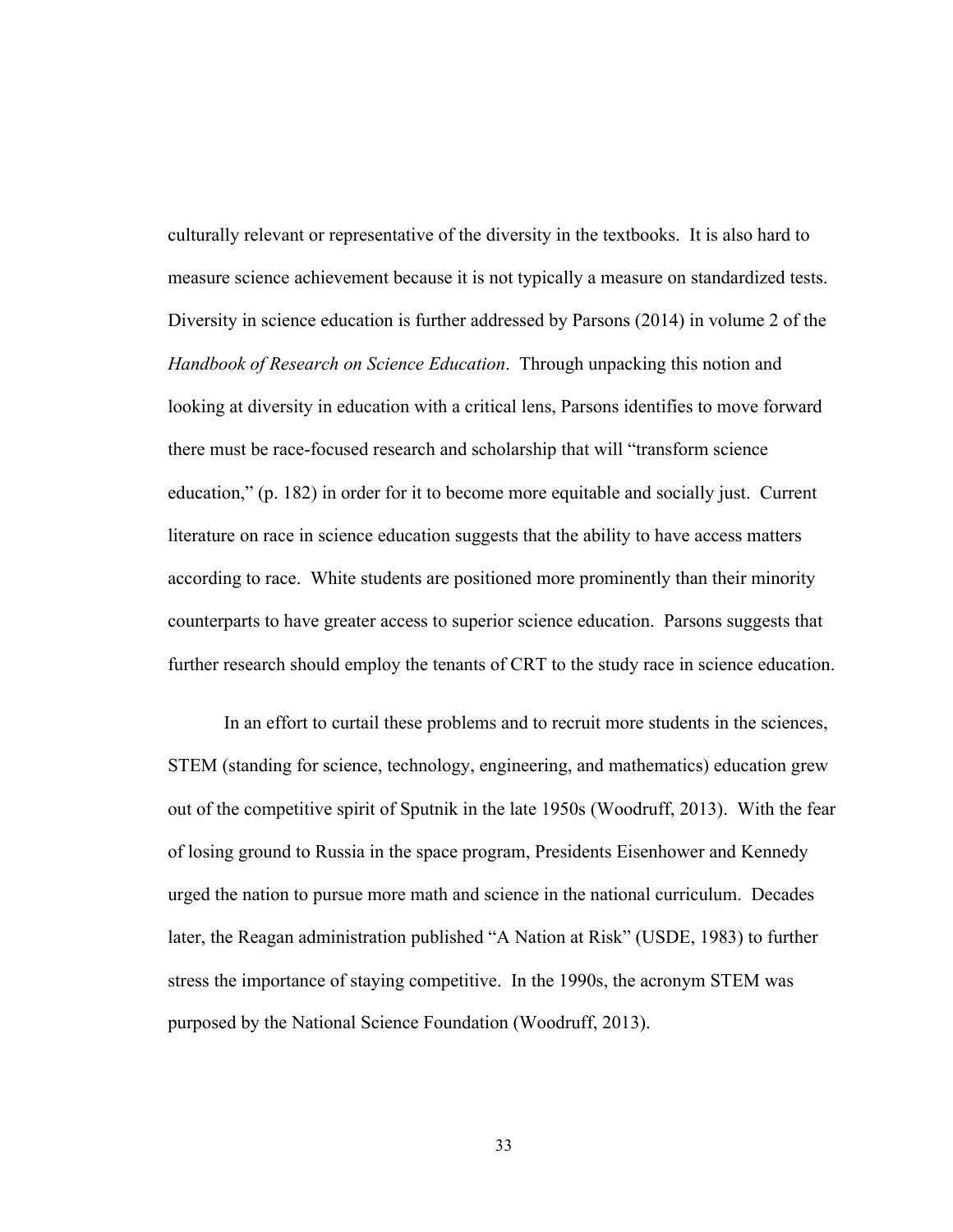The American Council on Education (ACE) released a series of publications aimed at improving success for students of color. It focused mainly on the success of minority students in STEM programs at the college level. The report admits that navigating STEM education and successfully completing a STEM degree can be difficult for many. Factors influencing STEM completing included: having a parent with a bachelor's degree or higher (64.4% completers), being enrolled full-time, increased attendance, lack of part-time/full-time jobs during school, and not having a low SES. Negative predictors for completing a STEM degree include following a high school curriculum that is not rigorous, working more than 15 hours a week, and low parental income (National Assessment for Educational Progress, 2006). Although native and African-Americans, and Hispanics make up 19% of the total population, only 8% are represented in the science, math, and technology workforce. Failure is blamed on families and communities they come from, and are perceived as not caring about learning (Monhardt, 2000).

Information and statistics about the achievement gap and science education are alarming. If student from minority backgrounds cannot achieve high grades in the science curriculum during their high school education, what would motivate them to further their academic career in a science field? This problem, compounded with the current internship shortage (White, 2013) creates a monumental barrier preventing access for minorities to enter the field. Lastly, the Academy of Nutrition and Dietetics is currently considering implementing standards requiring an advanced degree for entry-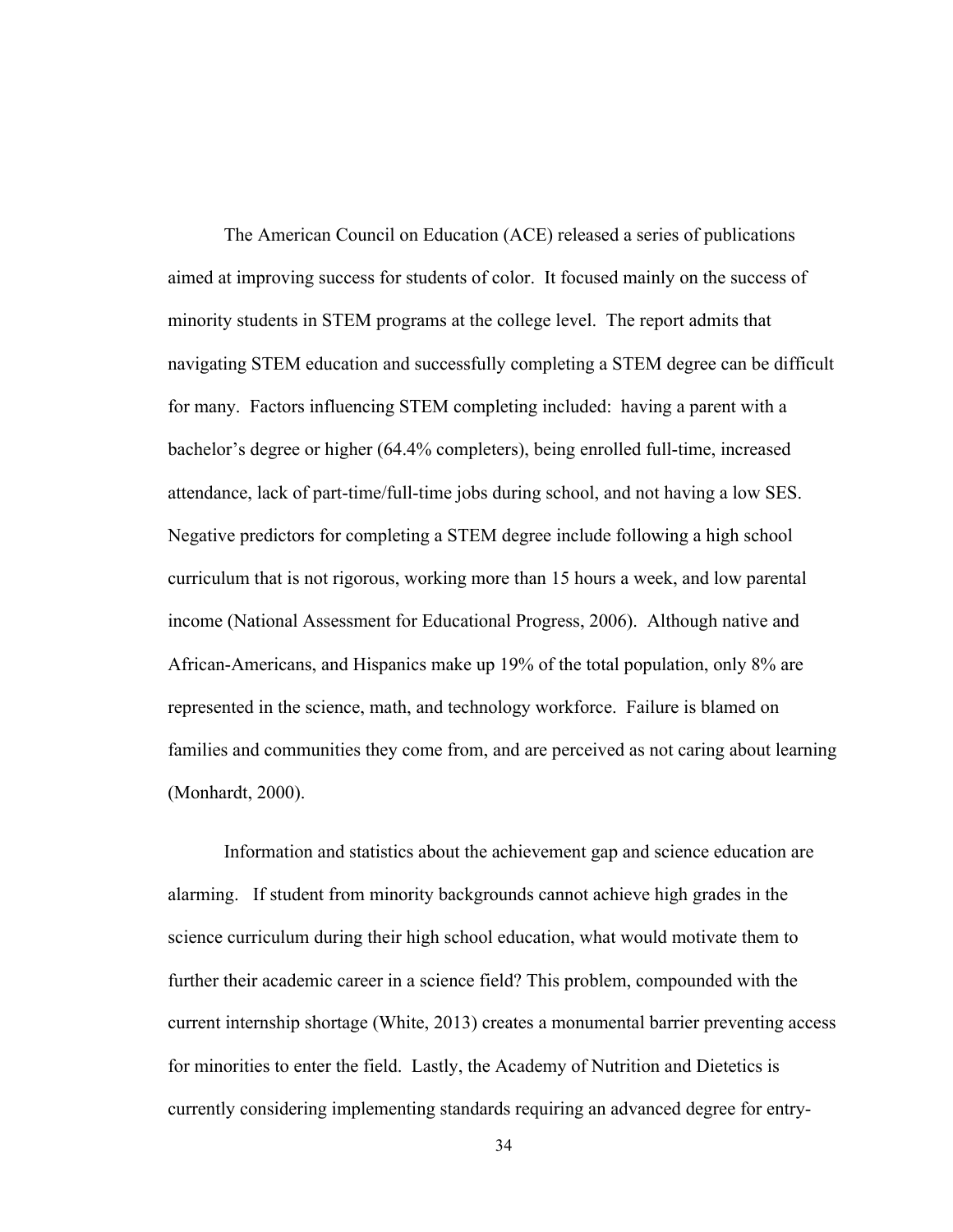level practice (ADA, 2008), which would further complicate the amount of education needed, adding yet another barrier. These obstacles, including the escalating cost of education, are insurmountable for many, and with these in mind, one wonders how diversity could ever be increased within the field.

# Diversity Among Other Health Professions

The need for diversity among medical professions has been widely recognized and has heightened with the understanding of the future increase of minority populations. The U.S. Census Bureau projects that the overall U.S. population will increase by 50%, from 263 million in 1995 to 394 million in 2050. Additionally, racial and ethnic minority populations will account for nearly 90% of the increase in the overall U.S. population from 1995 to 2050 (U.S. Census, 2010). Accordingly, there is an increased need for all health professionals to better respond to the population health and health care necessities of minorities (Shaya & Gbarayor, 2006).

The lack of minority health professionals is compounding the nation's persistent racial and ethnic health disparities. From cancer, heart disease, and HIV/AIDS to diabetes and mental health, African Americans, Hispanic Americans, and American Indians tend to receive less and lower quality health care than whites, resulting in higher mortality rates. (Shaya & Gbarayor, 2006)

According to the John Nelson, MD, of the American Medical Association, "Evidence exists that minority patients are more satisfied with their care from minority physicians than that received from non-minority physicians," (Sullivan, 2004).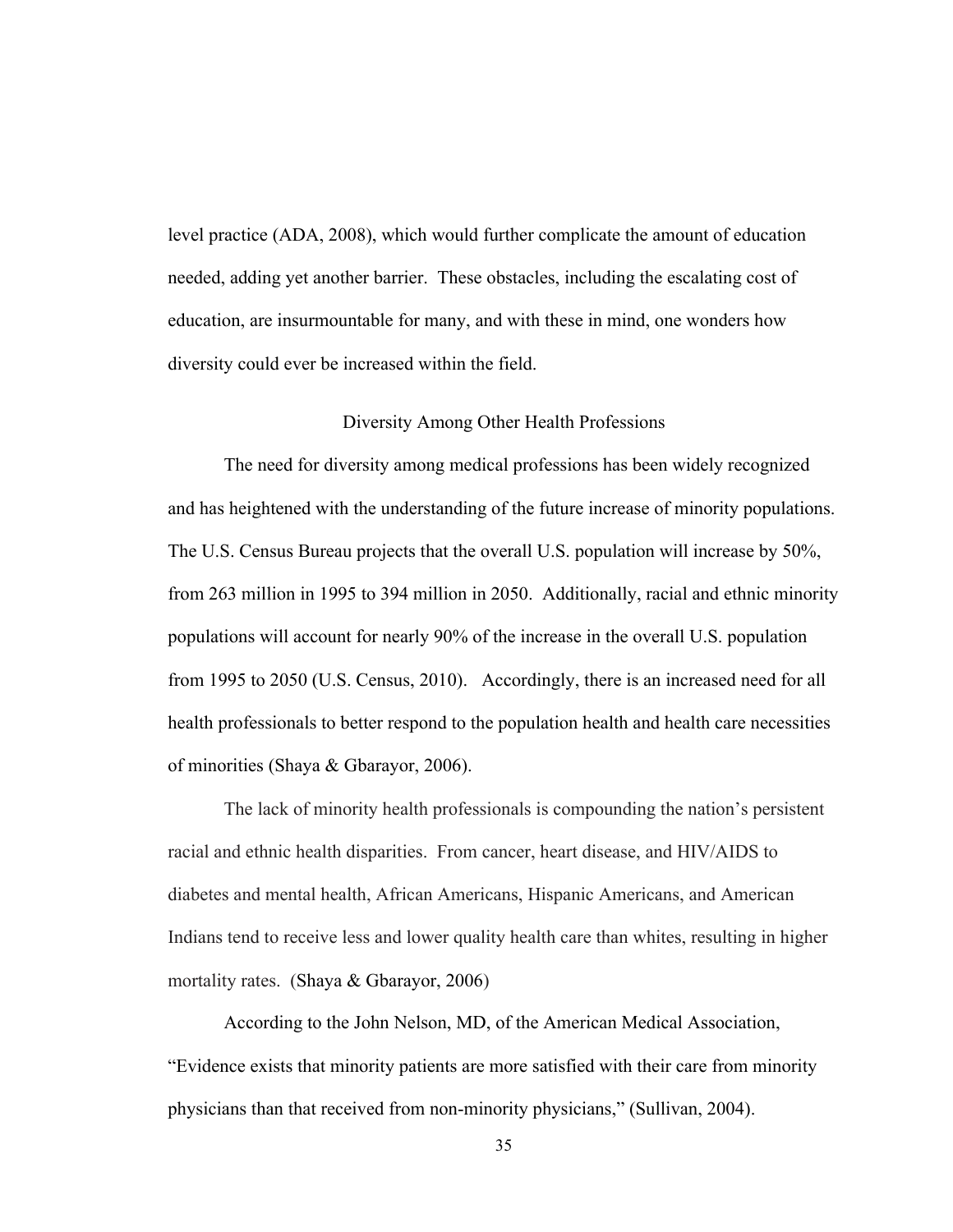Likewise, minority physicians are more likely to return to their communities to practice. The 1993 Association of American Medical Colleges (AAMC) study of medical graduates found that two-thirds of underrepresented minority medical school graduates planned to specialize in primary care and practice in underserved areas (AAMC, 2000). The AMA has made a commitment to increasing diversity among their profession and has issued statement of action involving increasing funds, identifying kids with potential early on in their education process, and providing supplemental education for them to increase success (Sullivan et al, 2004).

Powerful evidence currently exists for the need for increased diversity among health professions from the Sullivan Commission. The Sullivan Commission on Diversity in the Healthcare Workforce is an outgrowth of a grant from the W.K. Kellogg Foundation to Duke University School of Medicine and was established in 2003. The Commission investigates the diversity among many health professions, but focuses mainly on diversity among physicians, nurses, and dentists. Public health workers, pharmacists, social workers, psychologists, and physical therapists are also explored as they also tend to have lack of diversity in their workforce (Sullivan et al, 2004).

The Sullivan Commission (2004) understands that "increasing diversity will increase the overall health of the nation," (p. 2). Their primary focus for the lack of diversity in medical fields is education and the pipeline to become a health practitioner, and they argue that "to increase diversity in the health professions, the culture of health professions schools must change,"(p.4) (2004). Other principles set forth by the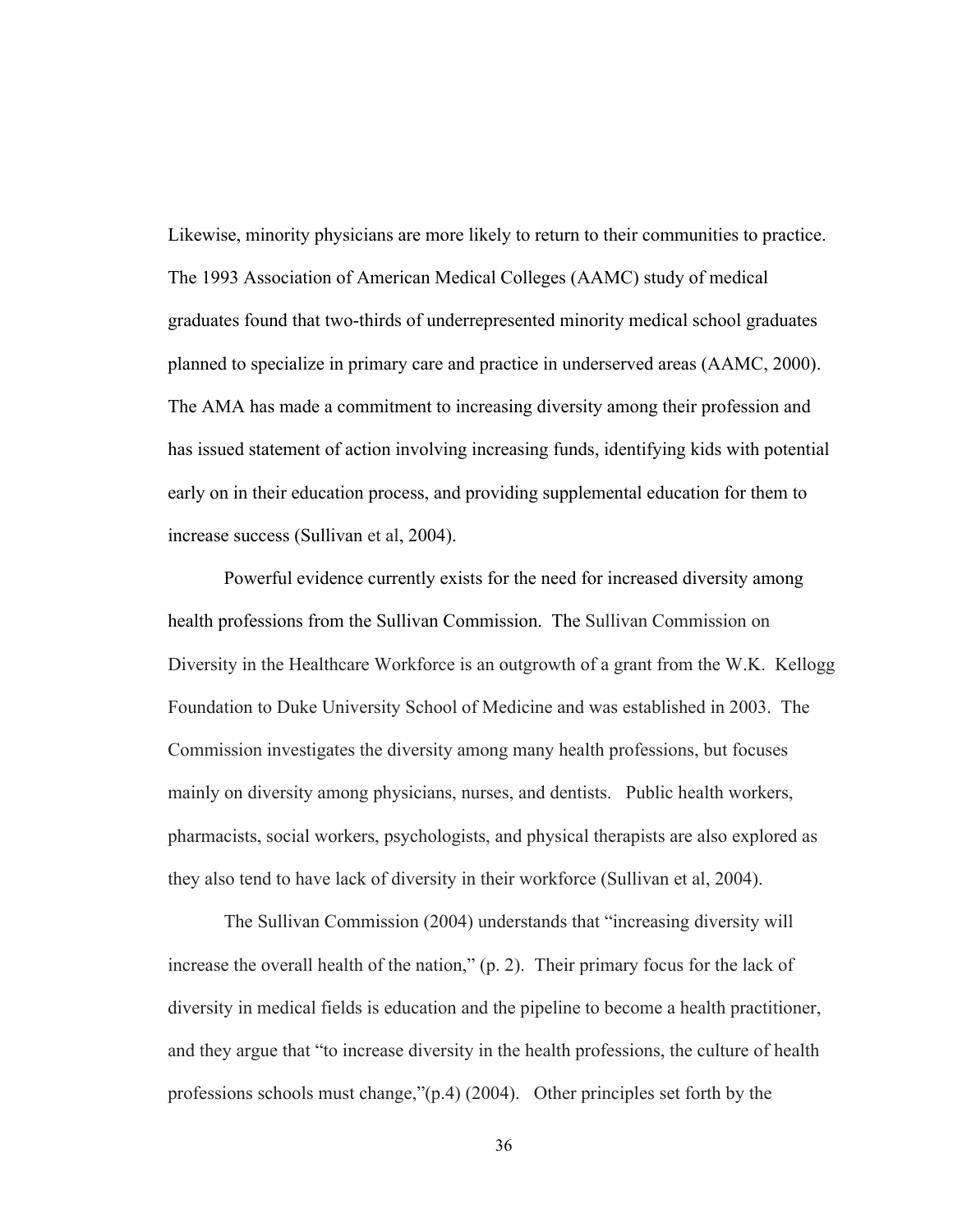Commission say that new and nontraditional paths to the health professions should be explored in order for effective change to occur. Lastly, strong commitments must be made in order to ensure the success of these tenants (Sullivan et al, 2004) not just by medical professions and education, but also the community.

The overall message of these findings articulates the need for increased diversity among all health professions, not just dietetics. Medicine, nursing, and pharmacy are also viewed strongly by the Committee as they were some of the last health professions to allow integration of minority students to their programs (Sullivan et al, 2004). Furthermore, these findings can discount the idea that minorities do not enter the field of dietetics because of the low salary, as there is also decreased diversity among physicians and pharmacists, who tend to earn much more than dietitians. These findings address a similar problem with a common link: education. Taken as a whole, it is critical to look at these issues as they will have a severe impact on our population as it continues to become more diverse.

In the same vein, the Institute of Medicine published a report titled "Unequal Treatment: Confronting Racial and Ethnic Disparities in Health Care" in March of 2002. Among the major findings of the report, the idea that "bias, stereotyping, prejudice, and clinical uncertainty on the part of the health care provider can contribute to racial and ethnic disparities in health care" (IOM, 2002, p.341). Clinical decision making can be blinded by these prejudices, therefore decreasing the level of treatment provided to a minority patient. How can clinicians overcome this? Betancourt, Maina, and Soni (2005)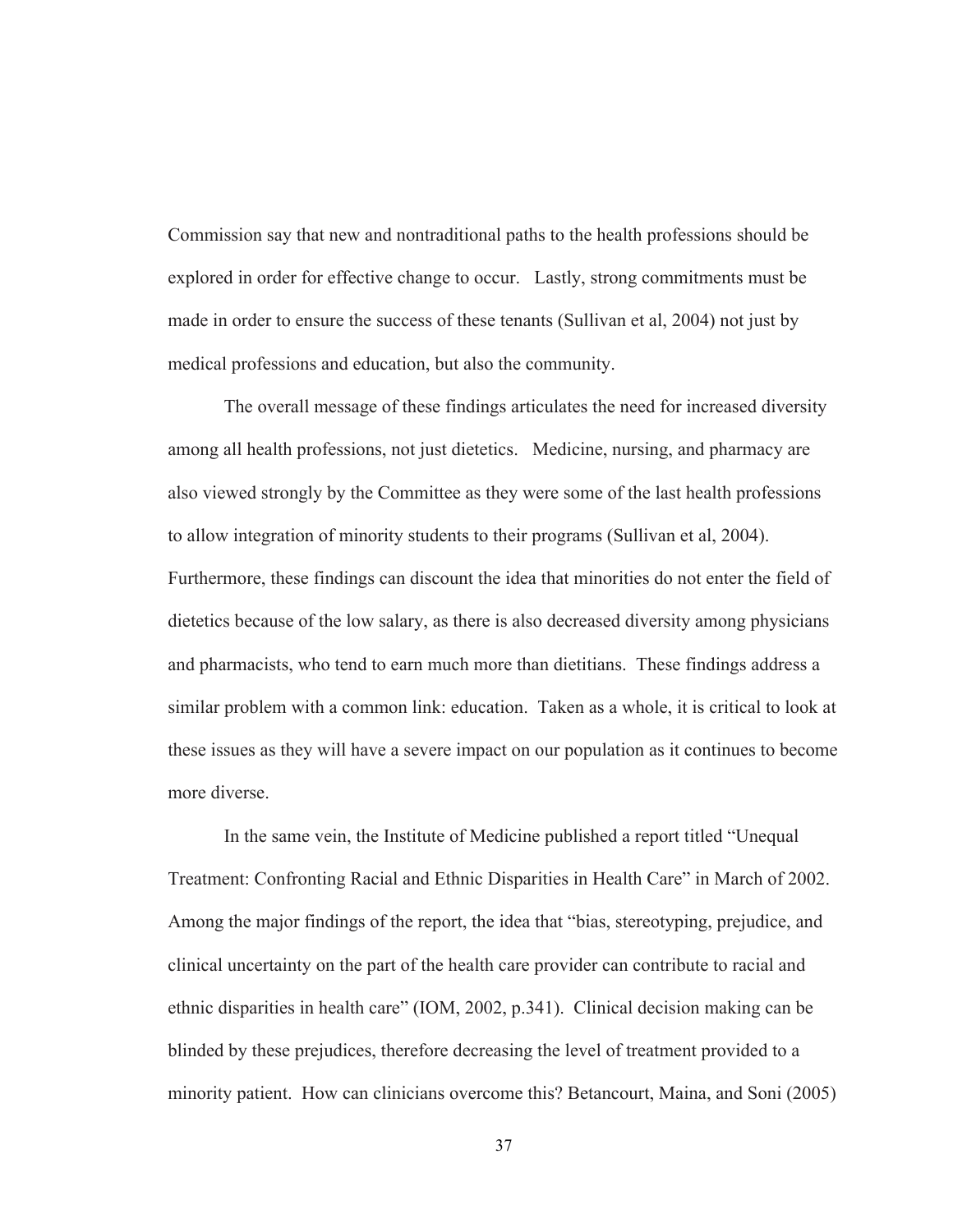suggest awareness and cultural competence as a possible remedy. However, clinicians should be aware that cultural competence is a *process* that cannot be mastered overnight. Instead, it must be more of a journey involving constant exploration and evolution (Camphina-Bacote, 2011).

#### Dietitians and Professional Identity

Although professional identity has been studied in other health professions such as nursing and medicine, little has been published regarding dietitians and professional identity. According to the literature professional identity is "a complex and interactive process by which the content of the professional role (knowledge, skills, and behavior) is learned and the attitudes, values, and goals integral to the profession and sense of occupational identity which are characteristic of a member of that profession are internalized" (p. 4) (Goldenberg & Iwasiw, 1993). MacLellan, Lordly, and Gingras (2011) propose a model of professionalization for dietetics by applying a framework derived from a review of literature from the field of nursing. Their work suggests that professional identity happens in three phases – preparation or presocialization (occurring before formal dietetics education), formal socialization (occurring during education and clinical training), and post-socialization (occurring during professional practice). Their model serves as a useful model to consider the progression of professional identity as it positions this "complex and stressful process" (p. 40). In the same regard, the development of a professional identity does not stop once a student graduates and enters the field as a practitioner – a dietitian is constantly redefining their professional identity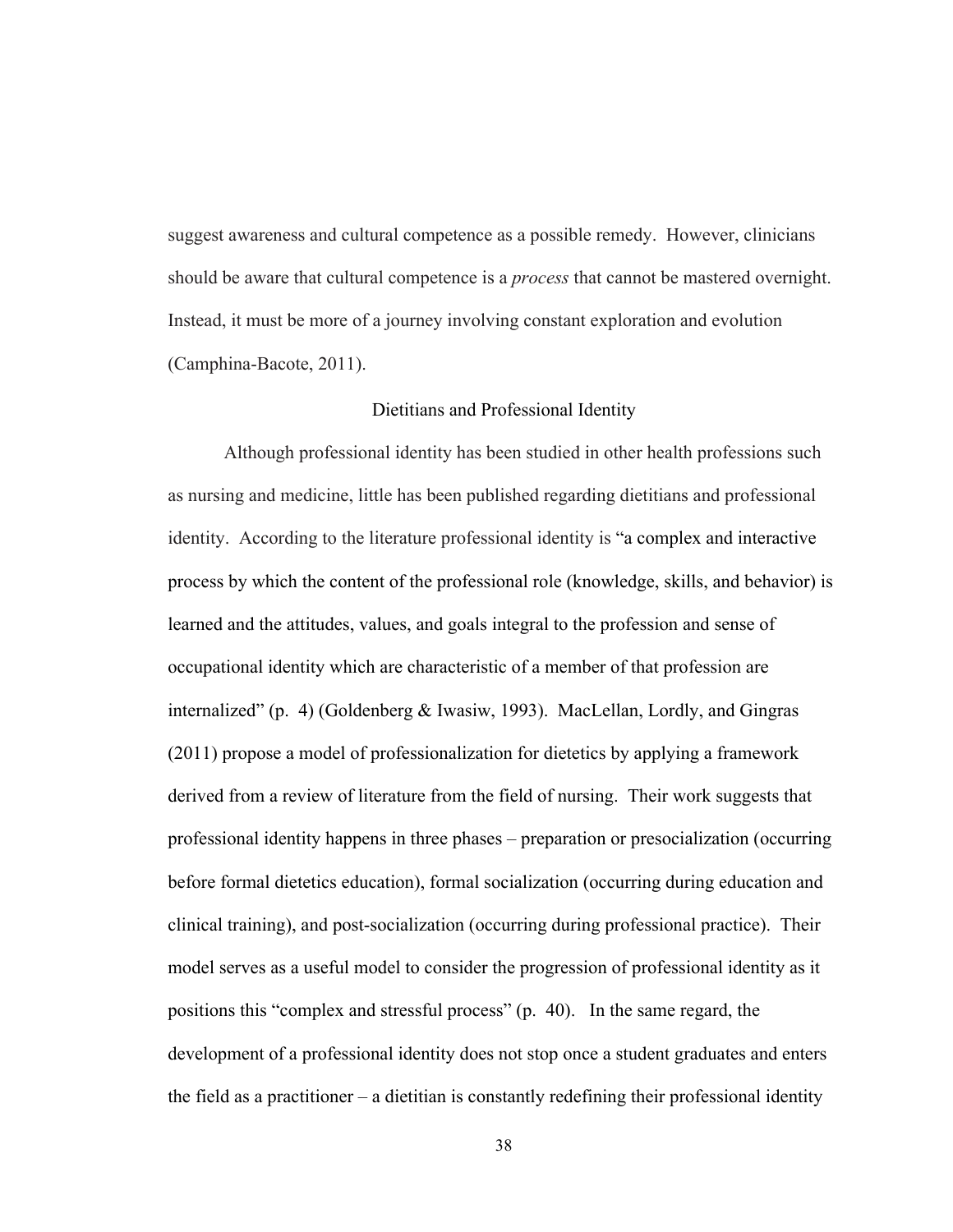and integrating new forms of knowledge and new ways of being into their daily practice. Knowledge gaps exist in knowing how minority dietitians develop a professional identity, and with the lack of diversity in the field, this notion is a concern.

# Summary

The literature regarding diversity in dietetics as well as diversity in health care lacks answers. Whereas some studies investigate perspectives of minority dietetic interns, a gap exists concerning the perspectives of the minority practitioner. The past initiatives from the profession have not done enough to increase diversity, and current struggles such as the achievement gaps in education suggest that a new approach is warranted. In an attempt to understand how to fill the gaps, this study must investigate the perspectives of the minority practitioner. The lack of diversity also leads to questions about how professional identity is formed by diverse dietitians. How do diverse dietitians become socialized in a profession where they are missing? The purpose of this study is to investigate the perceptions and experiences of minority dietitians in the dietetics profession, and how the creation of a professional identity is formed. The questions this study hope to answer are: What are the experiences of minority female professional dietitians regarding training, education, and current practice? How do minority female dietitians create a professional identity?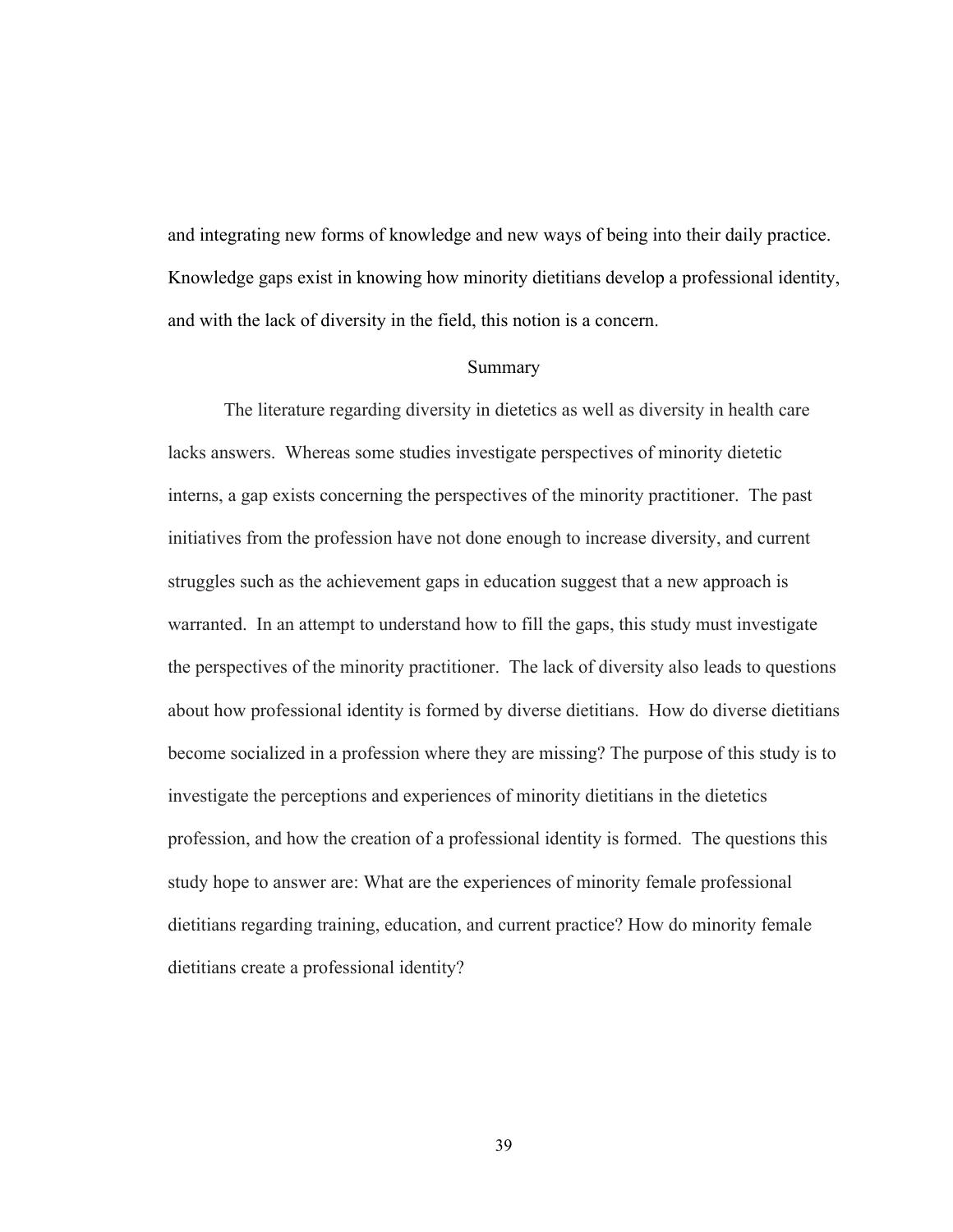# CHAPTER THREE **METHODOLOGY**

The purpose of this study is to examine the experiences of minorities in the dietetics field. Workforce diversity can be investigated by looking at barriers to entering the dietetics major. What are the experiences of minority dietitians who currently practice dietetics? What are the existing barriers that prevent minorities from entering the profession of dietetics? What perspectives do minority dietitians have regarding the profession, the educational route, and future of the diversity of the profession? How can the stories and experiences of minority dietitians help shape the future of diversity of the profession?

# The Knowledge Gap

The bulk of research of diversity in dietetics happened in the late 1990s and early 2000s. This is when the Academy created the 'Diversity Toolkit' and began offering grants and awards to those interested in resolving the problem. The result of this initiative is an overall a three percent increase in diversity in the profession (Ayers, 2011). This increase is in the positive direction and shows promise, but the field is still far from where it needs to be.

This disappointing result has caused a slump in diversity research in the profession. The literature shows little research in this realm for at least a decade, and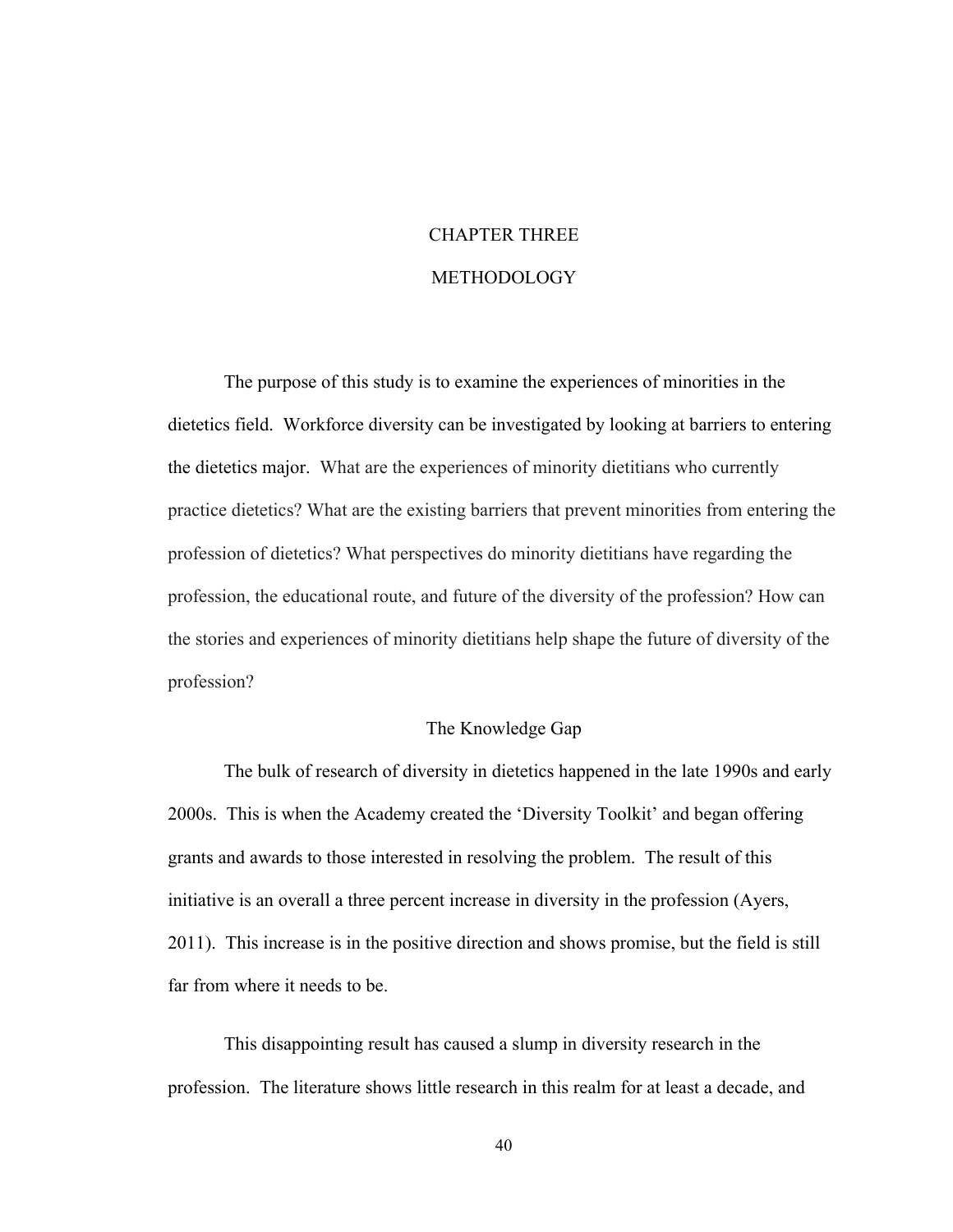since the investigative studies by Greenwald  $\&$  Davis (2000) and Suarez  $\&$  Shanklin (2002), discussions of this matter have only been discussion-based in the Journal of the Academy of Nutrition and Dietetics. Why has the profession essentially given up on its initiatives? Discussion has included reasons that seem 'out of the hands' of the nutrition professionals. These reasons include problems in the science education pipeline, the education gap that exists between minorities and white students, and the cost of education (Stein, 2012).

Additionally, the idea of resilience and perseverance causes could be a factor in success. Resilience has been defined by Rutter (1990) as the "positive pole of the ubiquitous phenomenon of individual difference in people's response to stress and adversity" (p.181). What are the characteristics of minorities who have successfully completed a dietetics degree, gained an internship, and are practicing in the field today? Currently, the research of resilience among minority dietitians is lacking. Research of resilience in minority education, however, is well-documented (Werner & Smith, 1982, Wang, et al 1994, 1995, 1997). This research hopes to investigate what factors could be necessary for success in the dietetics profession by exploring the research questions: What are the experiences of minority female dietitians regarding training, education, and current practice? How do minority female dietitians create a professional identity?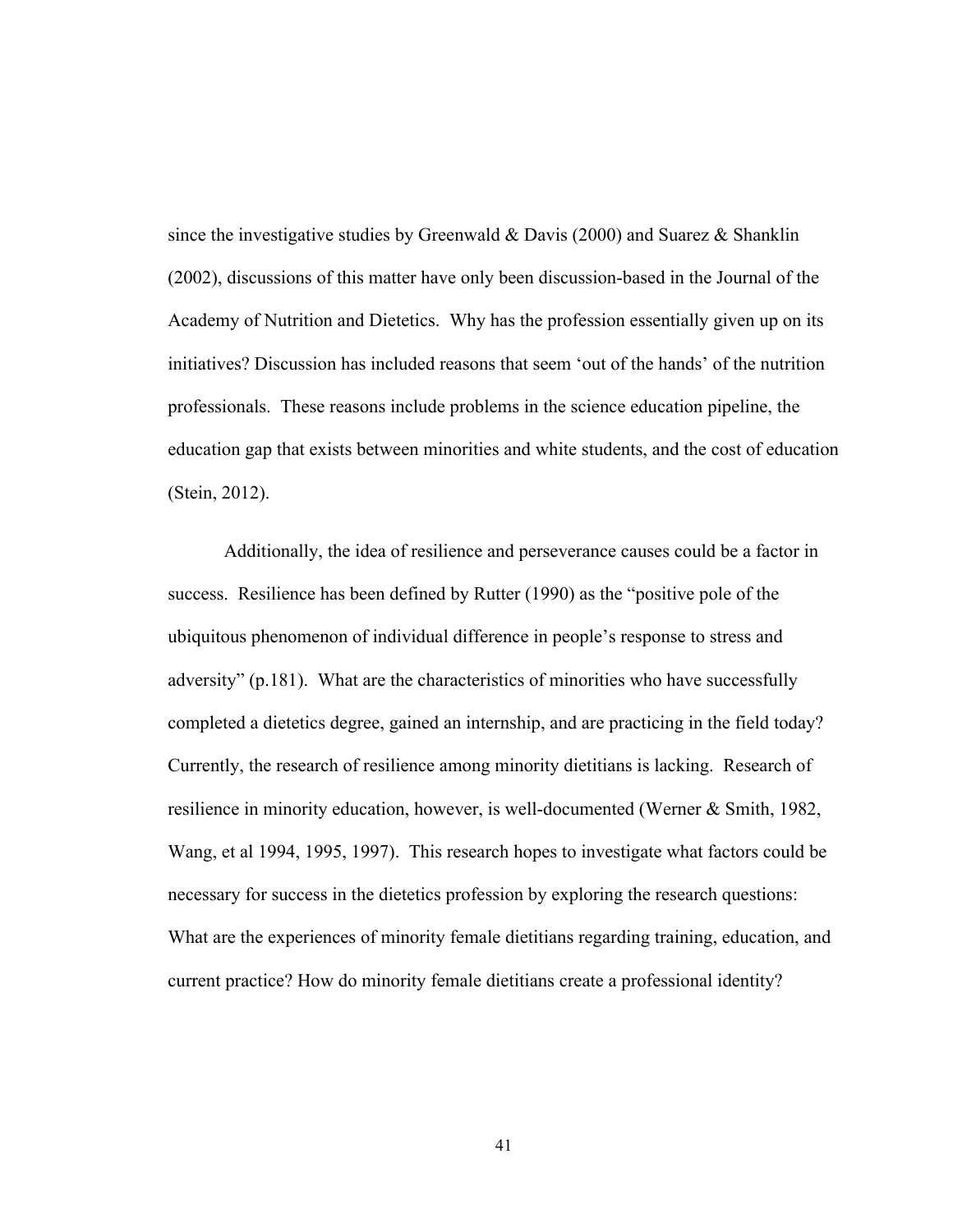# Qualitative Research

This study uses qualitative research as a means to explain and understand the lack of diversity in dietetics. Qualitative inquiry has many definitions as it is a complex and broad branch of research. Denzin and Lincoln (2005) describe qualitative research as a "situated activity that locates the observer in the world," and further define it by stating, "qualitative researchers study things in their natural settings, attempting to make sense of, or interpret, phenomena in terms of the meanings people bring to them." (p.3). Qualitative research focuses on understanding, meaning, and interpretation of how people "make sense of their lives," (Merriam, 2009).

Qualitative research can be performed in a number of ways including interviewing, story-telling, case studies, or ethnographies. One characteristic of qualitative research is the positioning of the researcher as the primary instrument (Merriam, 2009). The researcher conducts the data collection and analysis for the purpose of understanding the phenomenon. There are advantages and disadvantages to this position. Advantages include the notion that the researcher has control of quantifying data through clarification, non-verbal cues, immediate processing of information, and further exploration of the participant's responses (Merriam, 2009). Biases are a frequent limitation of qualitative research using the researcher as the primary instrument. Since it is impossible to eliminate all bias, it is important to monitor and address subjectivity and how it can influence the research (Denzin & Lincoln, 2005).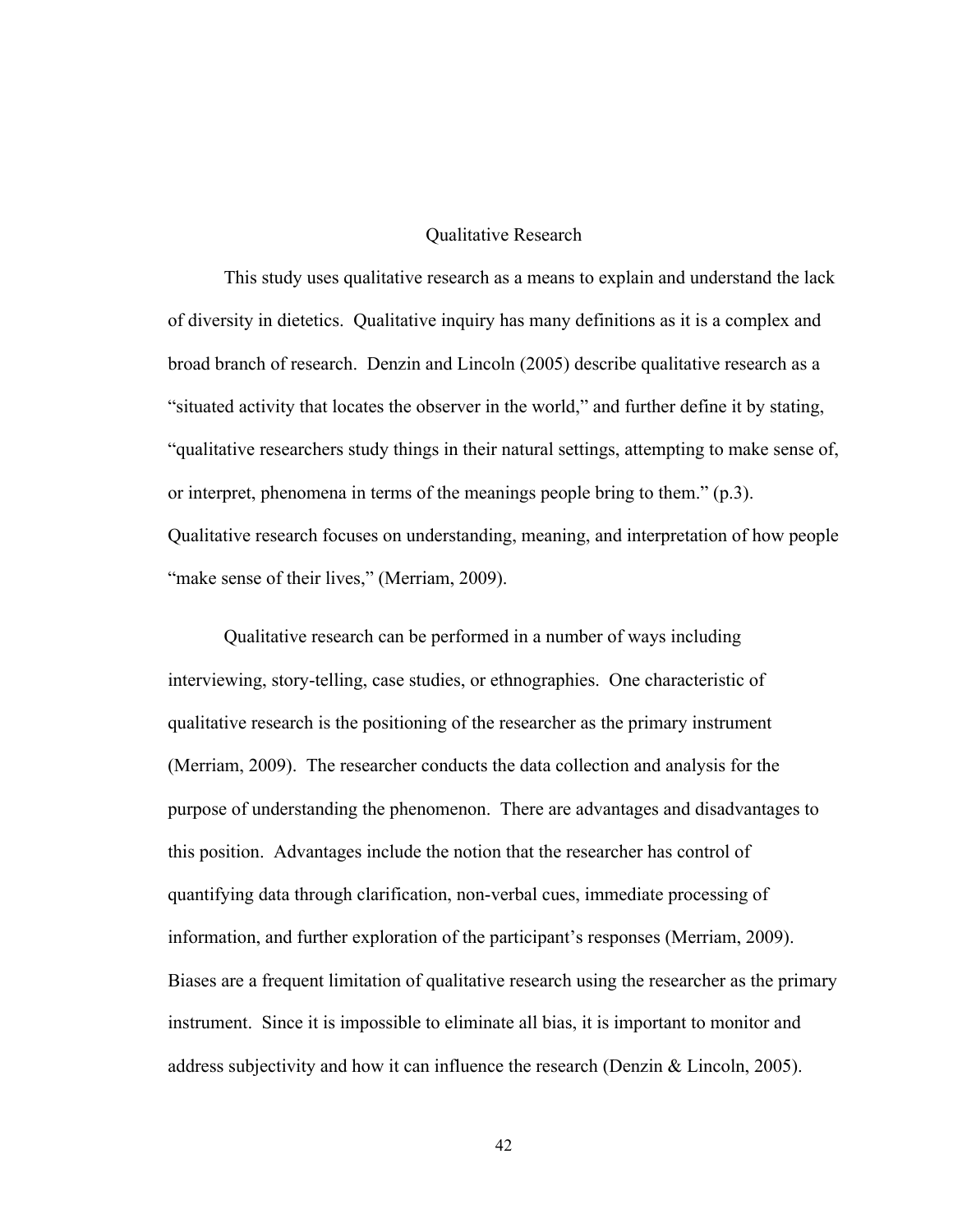Finally, qualitative research produces rich description like no other method. In place of numbers and statistics, the researcher produces text, quotes, field notes, videos, sound recordings, and other documents to analyze and support findings (Merriam, 2009). These methods are a powerful representation of the phenomenon and help give layers to the depth of understanding needed in the research.

## Phenomenology

To further understand the lived experience, phenomenology will be used specifically as the type of qualitative, critical research in this study. Phenomenology is a "study of people's conscious experience of their life-world" that maintains an emphasis on "experience and interpretation" (Merriam, 2009, p. 25), or reality as it "appears to individuals," (Gall, Gall, & Borg, 2007, p. 491). The history of phenomenology has roots in philosophy giving rise for transforming experiences into consciousness. In this type of research, the objective is to portray the essence or meaning of the lived experience, and the primary tool for data collection is the phenomenological interview (Merriam, 2009).

Before interviews are conducted with those associated with the phenomenon, the researcher must first explore their own experiences to become aware of their own subjectivity and refrain from judgment (Merriam, 2009). As the primary instrument, the researcher is "infinitely connected with the phenomena being studied" making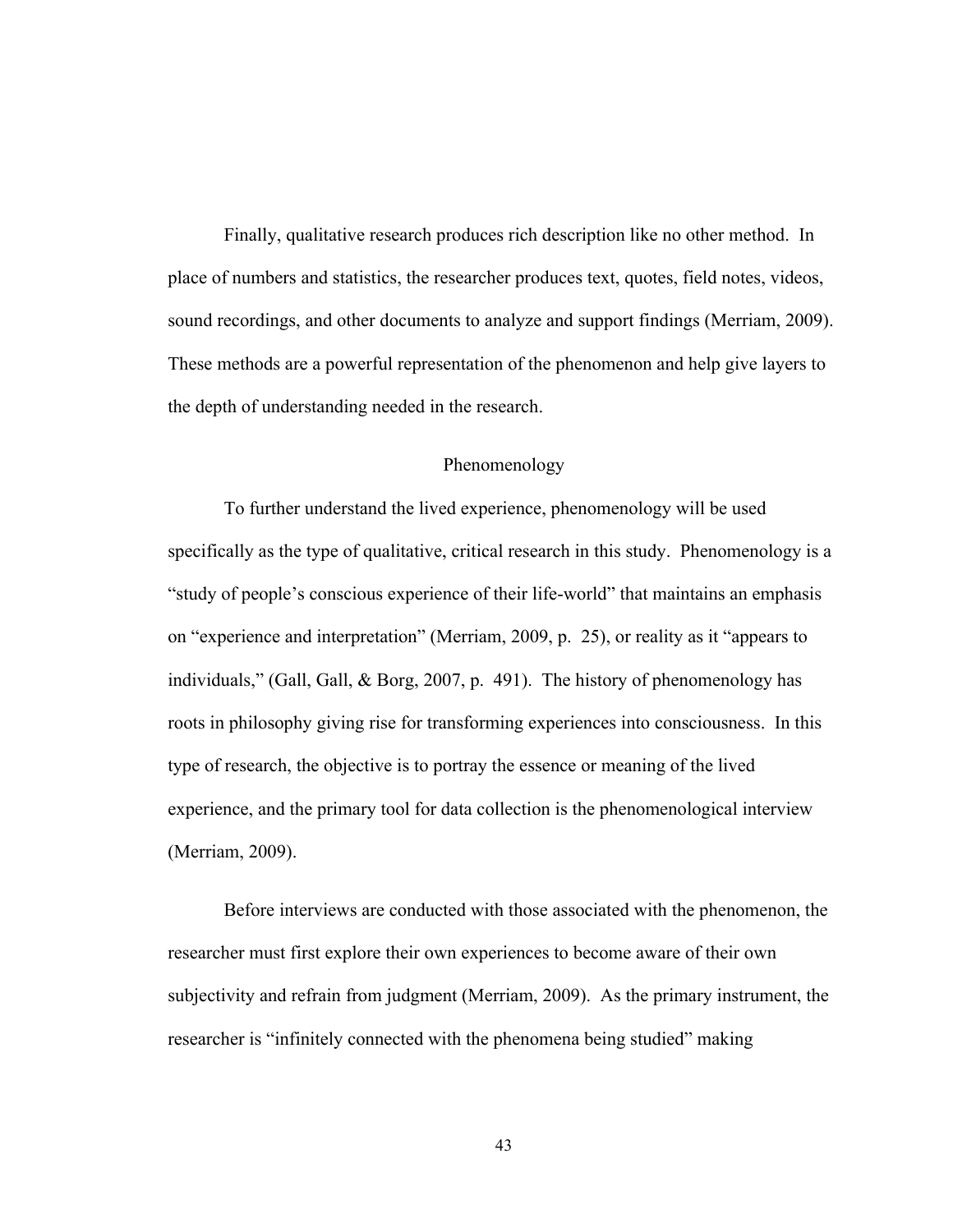phenomenology the "antithesis of quantitative research, which seeks to detach the researcher's self from the phenomena being studied" (Gall et al, 2007).

Once this subjectivity has been unpacked, the researcher must set these notions aside and refrain from judgment, a process known as *epoche*, a Greek word meaning "refraining from judgment (Merriam, 2009, p. 25). Once these biases are removed, the researcher will be able to fully examine the phenomenon. Many in the research community have debated this process, questioning the degree to which one can truly remove personal biases. This researcher's subjectivity has been addressed, and the overarching themes of white privilege and interest convergence are a part of those biases. Those predispositions will be bracketed and revisited throughout the data collection process in hopes the assumptions do not cloud judgment.

Other strategies are unique to phenomenological research, such as phenomenological reduction, horizontalization, and imaginative variation. Phenomenological reduction recurrently returns to the essence of the lived experience to create a deeper meaning (Merriam, 2009). Horizontalization lays out the data and treats it as equal value in the analysis state, and imaginative variation views the data from several angles to see things from different perspectives (Merriam, 2009). These strategies will be used in this study to explore deeper meaning of the phenomenon and to understand the subject's perspective of the problem of diversity in dietetics.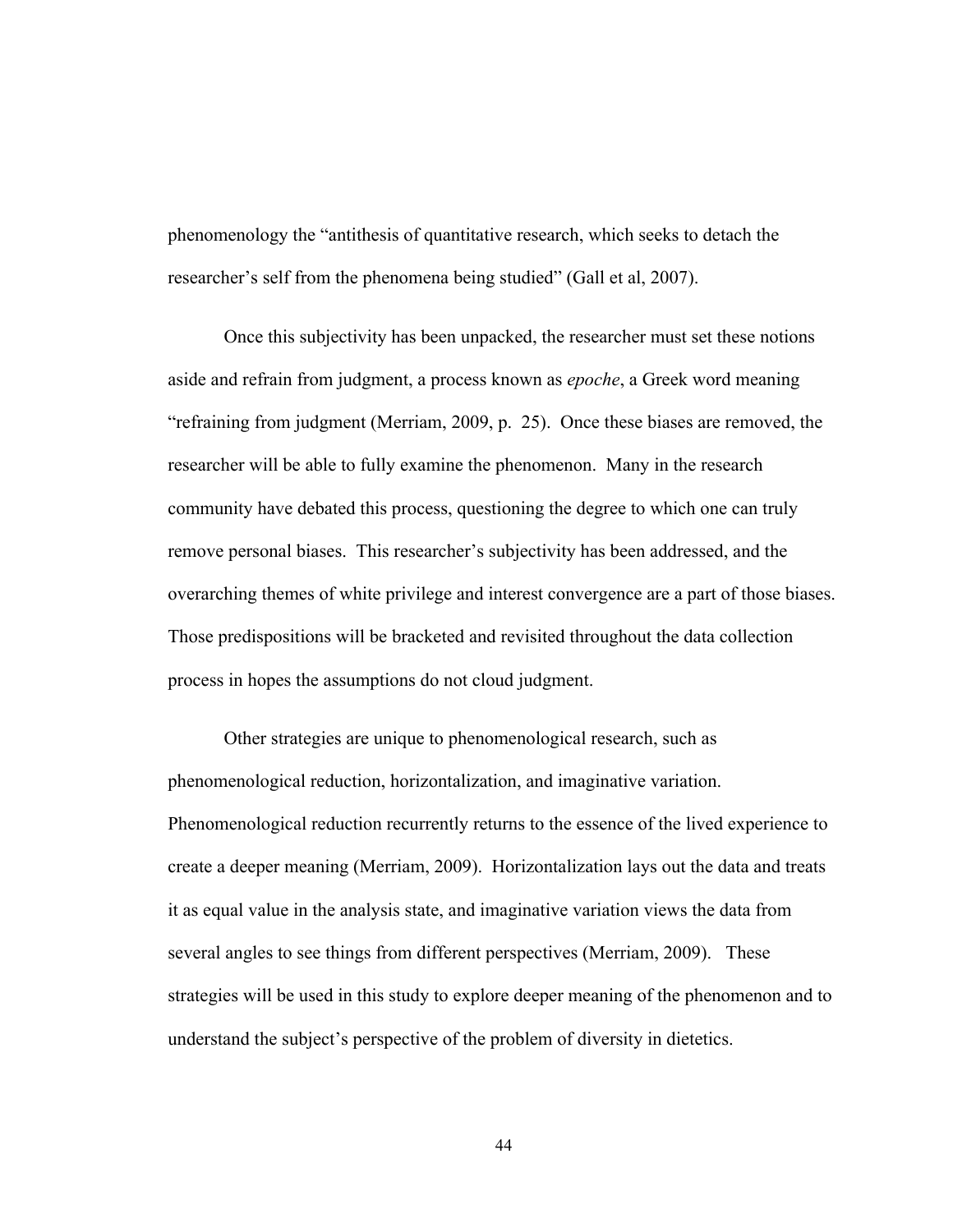# Qualitative Interviewing

The interviewing techniques used in this study will follow an interpretive constructionist approach rather than the positive approach. The positivist philosophy uses surveys, experiments, and statistical approaches to research, and the interpretive constructionist approach uses observational data to interpret results (Rubin & Rubin, 2005). Qualitative researchers argue that deducing data in a positivist manner is limited (Denzin & Lincoln, 2005) and data can be better interpreted in a paradigm that helps the researcher look at the world. Rubin & Rubin state, "If you stop the research at the counting stage, you miss a great deal. You know what people say they earn, but you do not know what that means." There is much more to the story than the data.

Qualitative interviewing is a process that is good at describing social processes, and investigating how and why things change (Rubin & Rubin, 2005). To determine if a research focus is suitable for qualitative interviewing, Rubin & Rubin say it must answer the following questions: Are you looking for nuance and subtlety? Does answering the research question require you to trace how present situations resulted from prior events? Is an entirely fresh view required? Are you trying to explain the unexpected? (p. 47-48). Attempting to understand the perspectives, barriers, and experiences of minority dietitians can happen through qualitative interviewing.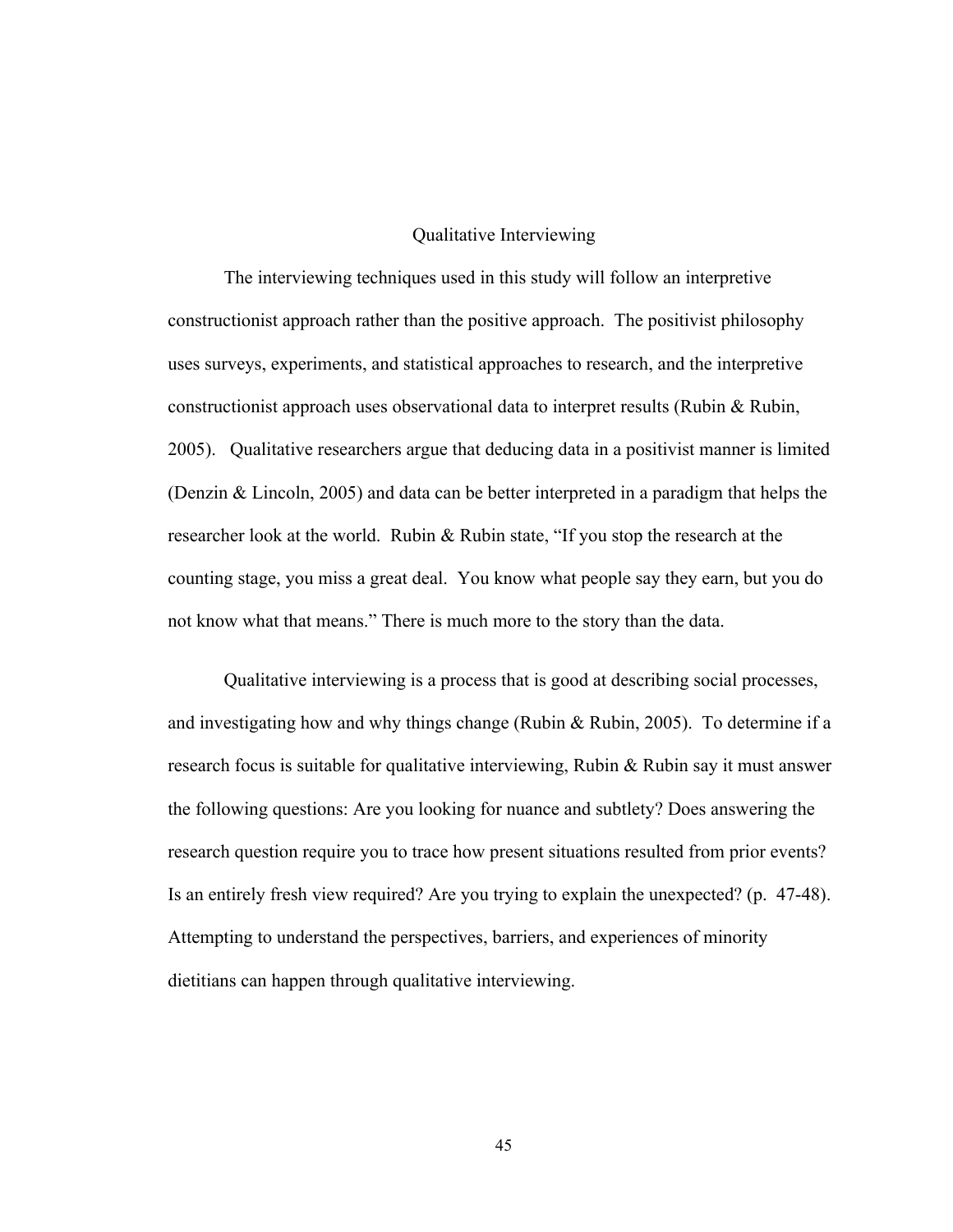# Critical Theory

Critical theory or critical research goes beyond the rich description of qualitative theory and examines and questions the larger social systems of society. The goal of critical research, according to Merriam (2002) is to "critique and challenge, to transform and empower." Historically, critical theory is rooted in Karl Marx's examination of social class and socioeconomic conditions, as well as Paulo Freire's transformative and emancipatory education, and Haberma's conceptions of technical, emancipatory knowledge (Merriam, 2002). Questions asked in critical theory aim to understand "who is helped?" and "who is harmed?" It challenges the position of power and gives voices to those who are oppressed (Merriam, 2009). This study attempts to give a voice to those who have not been heard in the literature. The composition of the dietetics profession being largely white and female leads one to question the position of power.

# Critical Race Theory

Critical Race Theory (CRT), an application of critical theory, became known in the mid-1970s as the United States had a period of stagnation after the Civil Rights Movements and the passing of the Civil Rights Act of 1964. It investigates the relationships and intersections among race and power (Delgado, 2001). Derrick Bell and Alan Freemen, both legal scholars dissatisfied with the slow progress of racial reform in the United States, grew the CRT movement by questioning the intersections of race, power, and law (Crenshaw, Gotanda, Peller, & Thomas, 1995). CRT is a tool that can be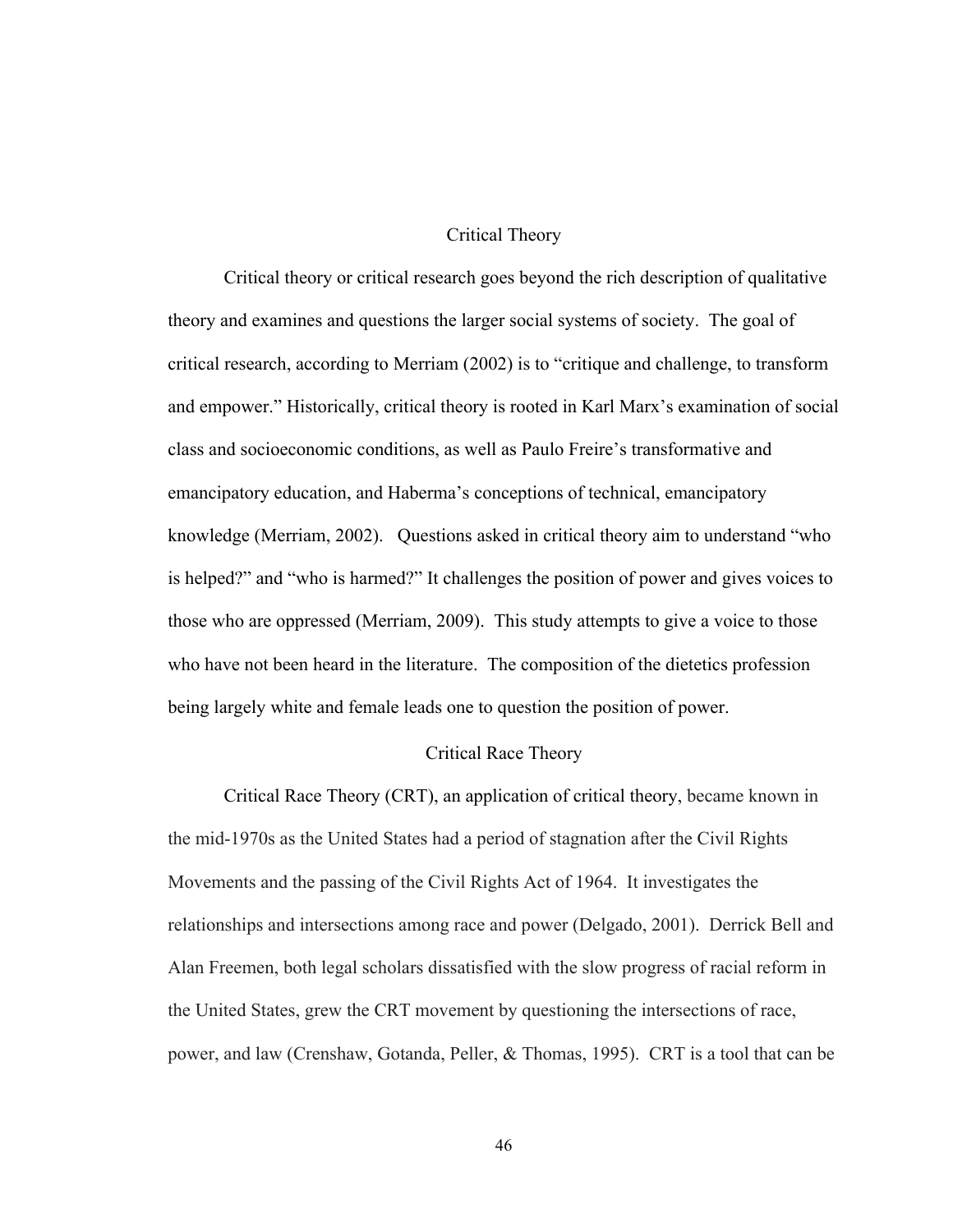used to address long-standing problems (Ladson-Billings, 1999), particularly problems experienced by people of color.

Several tenants exist within CRT, three of which apply directly to this dissertation and give this study a theoretical framework from which to begin. First, the assertion that "racism is ordinary" in American society, and is considered an ordinary part of society. Second, the use of storytelling as a way to challenge and analyze the untruths that are pervasive in American culture (Delgado, 2001). Third, the idea of interest convergence, which Ladson-Billings (1999) describes as "those in power only allow advances by subordinated groups when it serves the self-interest of those in power." There are other premises described in Bell's work, however these three specifically apply to the framework of diversity in dietetics.

To answer the research questions, minority female dietitians will be interviewed and asked to share their experiences (a form or storytelling) regarding their pathway to the profession. The profound lack of diversity in dietetics suggests that the tenants of CRT – suggesting that reasons for minorities' underrepresentation could be due to interest convergence and affirmation that racism as ordinary in society.

#### Design

The purpose of this study was to investigate the perceptions and experiences of minority dietitians in the dietetics profession, and to shed light on the factors that could cause minorities to not succeed in the field. Development of professional identity despite this lack of diversity will also be explored. The research questions are: What are the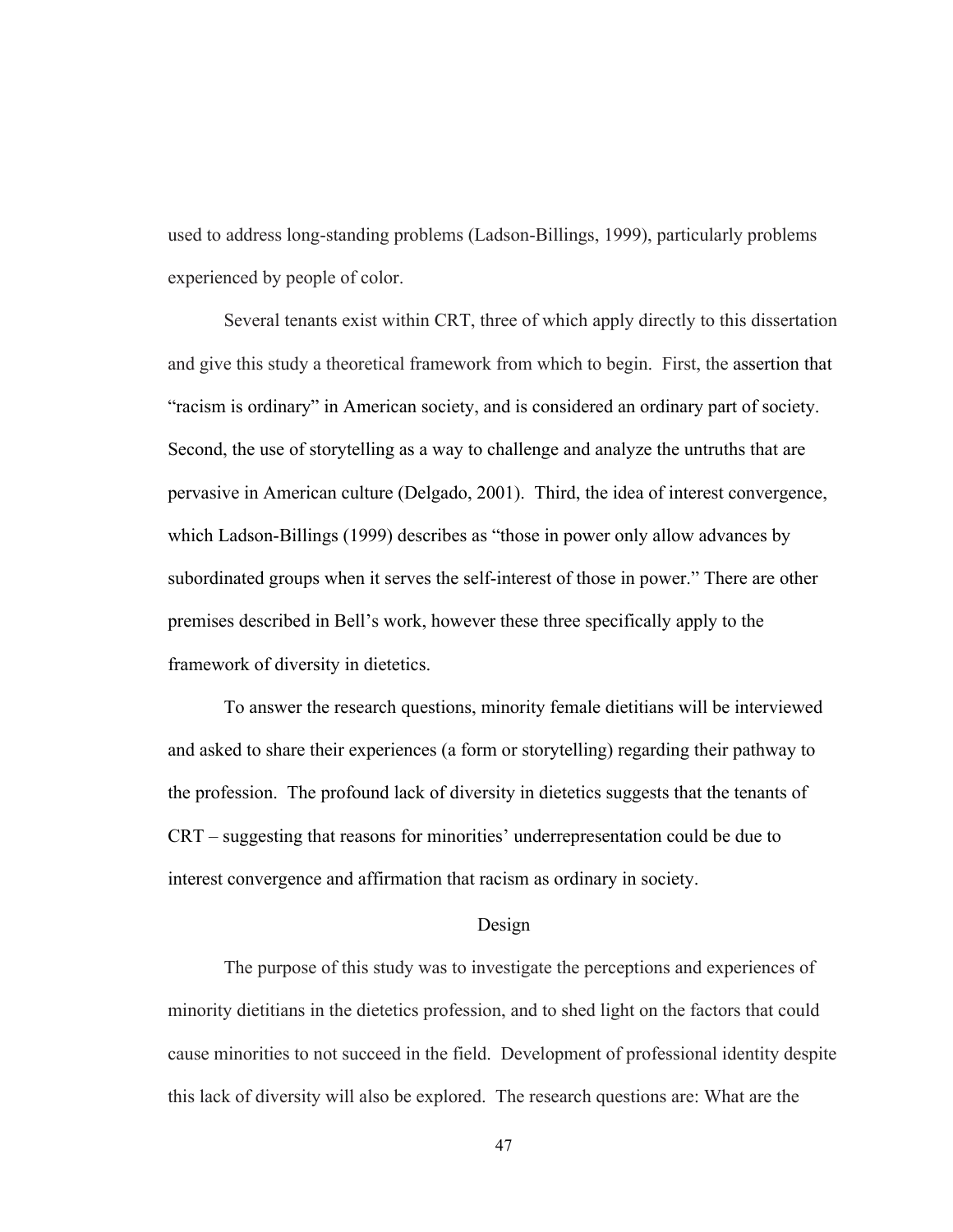experiences of minority female dietitians regarding training, education, and current practice? How do minority female dietitians create a professional identity?

This study is a qualitative design using phenomenology and structured interviews. I chose this type of study in order to focus on this particular phenomenon, which is rich and complex. Structured interviews give more depth and knowledge to answer the research questions. The same questions were asked in the same order to all participants. Priority was made to meet with the interviewees in person, but, due to time constraints and distance, phone interviews and FaceTime was used.

Prior approval was obtained from the University of Akron's Institutional Review Board (IRB) and interview protocol will be developed that will include a script with an introduction and brief explanation of the research. This is included in Appendix A. Participants signed a waiver in order to participate in the study. The interview script discussed ground rules of the interview, and included an explanation of the background, phenomenon, and understanding of the aim of the research. The script is included in appendix B. Rules for the interview were defined, including the use of language and the need for clarification. Interview questions were developed and reviewed for content and validity. In addition, five dietitians reviewed the questions and served as beta-testers. Afterwards, I began contacting possible participants, set up interviews, and made sure the interviewees had the appropriate amount of time to answer the questions in a relaxed, non-rushed environment.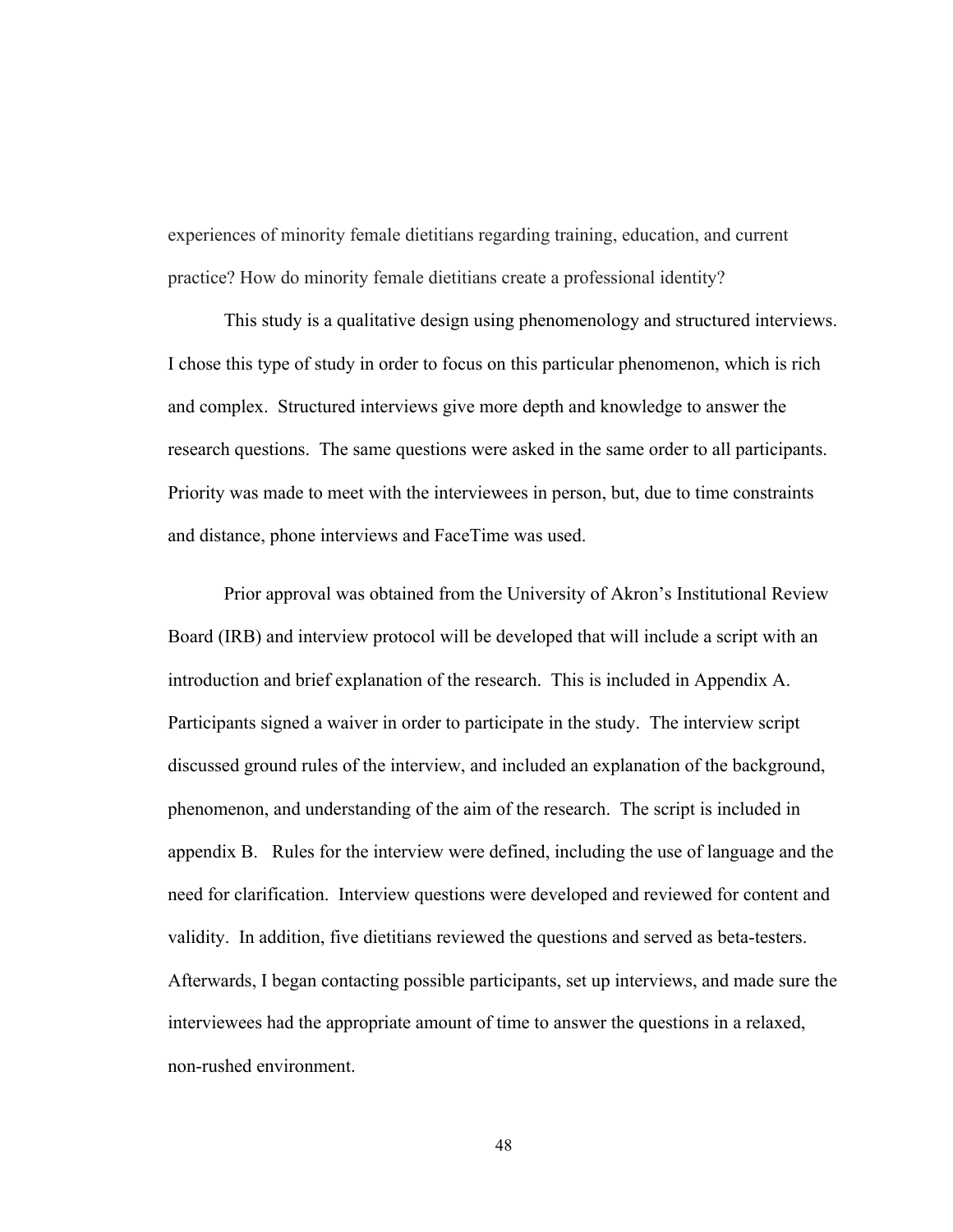## Participants

The sample was a snowball sample, which is a group of cases that are "selected by asking one person to recommend someone else suitable as a case of the phenomenon of interest" (Gall et al, 2007, p. 653). This snowball sample selection was purposeful in order to gain insight from people who have the most to offer on the subject of interest (Merriam, 2002). I used Ohio as my geographical location because of my knowledge and understanding of the area, and am familiar with minority dietitians who work within the state. Ohio also ranks  $10<sup>th</sup>$  in the nation in the number of dietetics practitioners, with approximately 3,728 dietitians practicing in the state, which is a ratio of 32 RDs to every 100,000 population (Haughton & Stang, 2012). After interviewing several dietitians from Ohio, the snowball sample method led me to participants in many other states, including Wisconsin, Virginia, Missouri, and Illinois. Participants were also sought through the member interest group known as the National Organization of Blacks in Dietetics and Nutrition (NOBIDAN). Seven participants were interviewed. The participants were female, African American registered dietitians from the United States. Their ages ranged from 34 to 70.

Interviews were scheduled with the dietitians separately, and the interviews took place at a jointly agreed upon time and place. The interviews took place in a quiet environment, not at a workplace or noisy setting. Each interview lasted approximately one hour, and no more than seven interviews were collected before saturation occurred and the data collected became similar.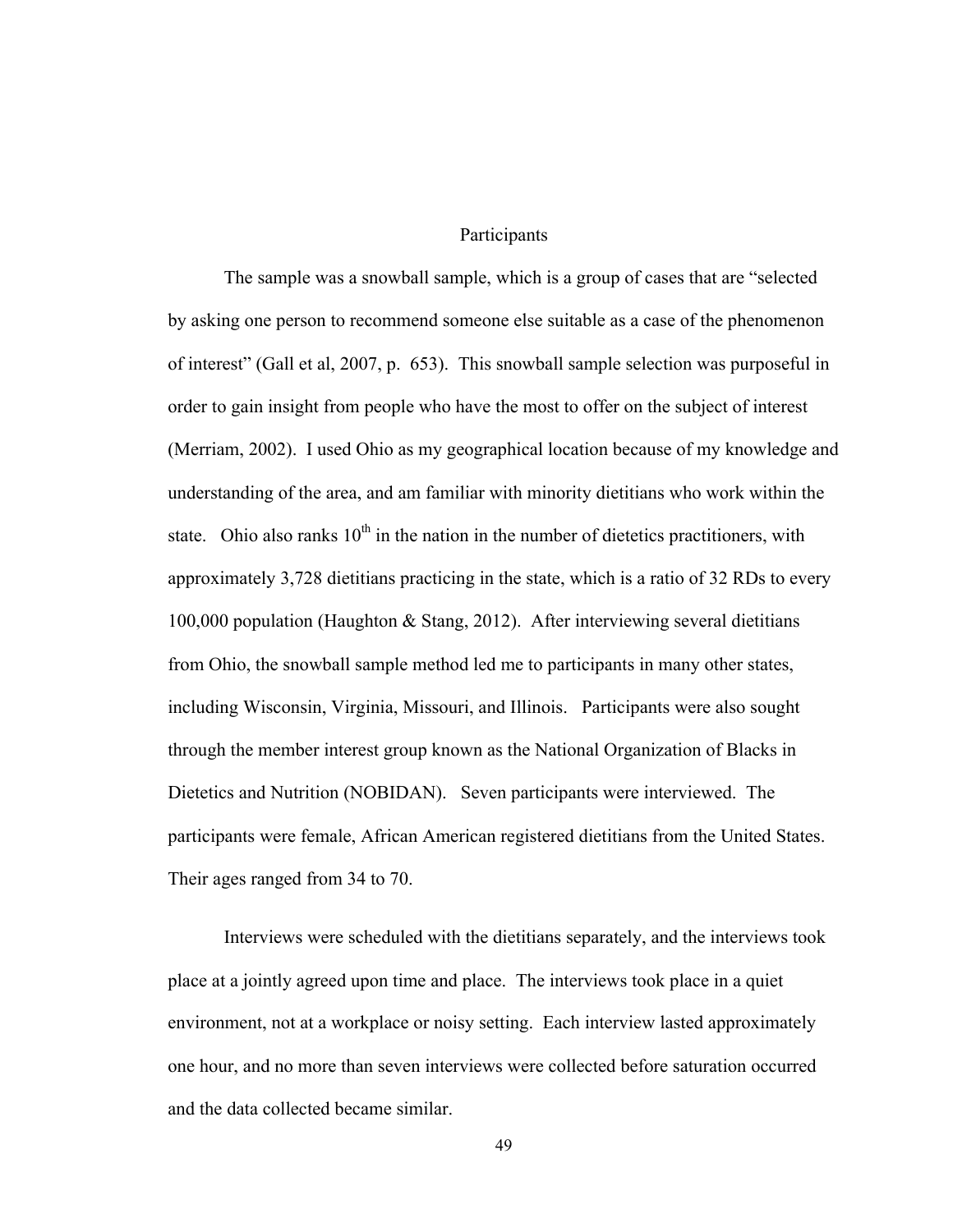## Data Collection

The structured interviews were recorded with the use of an electronic recording device. The interviews were downloaded to a computer and transcribed, using an online transcription software called Transcribe. Transcribed data was coded with the use of Microsoft Excel. The responses were organized by question and three waves of coding were used, and the responses were aligned with the three tenants of CRT chosen for this study. Sentences and phrases were labeled and analyzed. The codes were grouped to align with the research questions. To maintain consistency, the researcher performed all of the transcription and coding.

An *a priori* coding list was developed before the coding process began. Themes that emerged during the coding process were added to the list of themes and included in the data analysis (Saldana, 2012). The main goal was to reduce the data to meaningful records. Coding requires more than once cycle of analysis, and three waves of coding were used in this analysis before data saturation occurred. Data saturation is reached when enough information is obtained, and the study can be replicated (O'Reilly  $\&$ Parker, 2012; Walker, 2012). General themes will be reported and discussed through the lens of Critical Theory and Critical Race Theory.

The themes that were used in the *a priori* coding list were INTEREST, SUPPORT, SUCCESS, CURRICULUM, SOCIALIZATION, and CULTURE. These themes are explained below.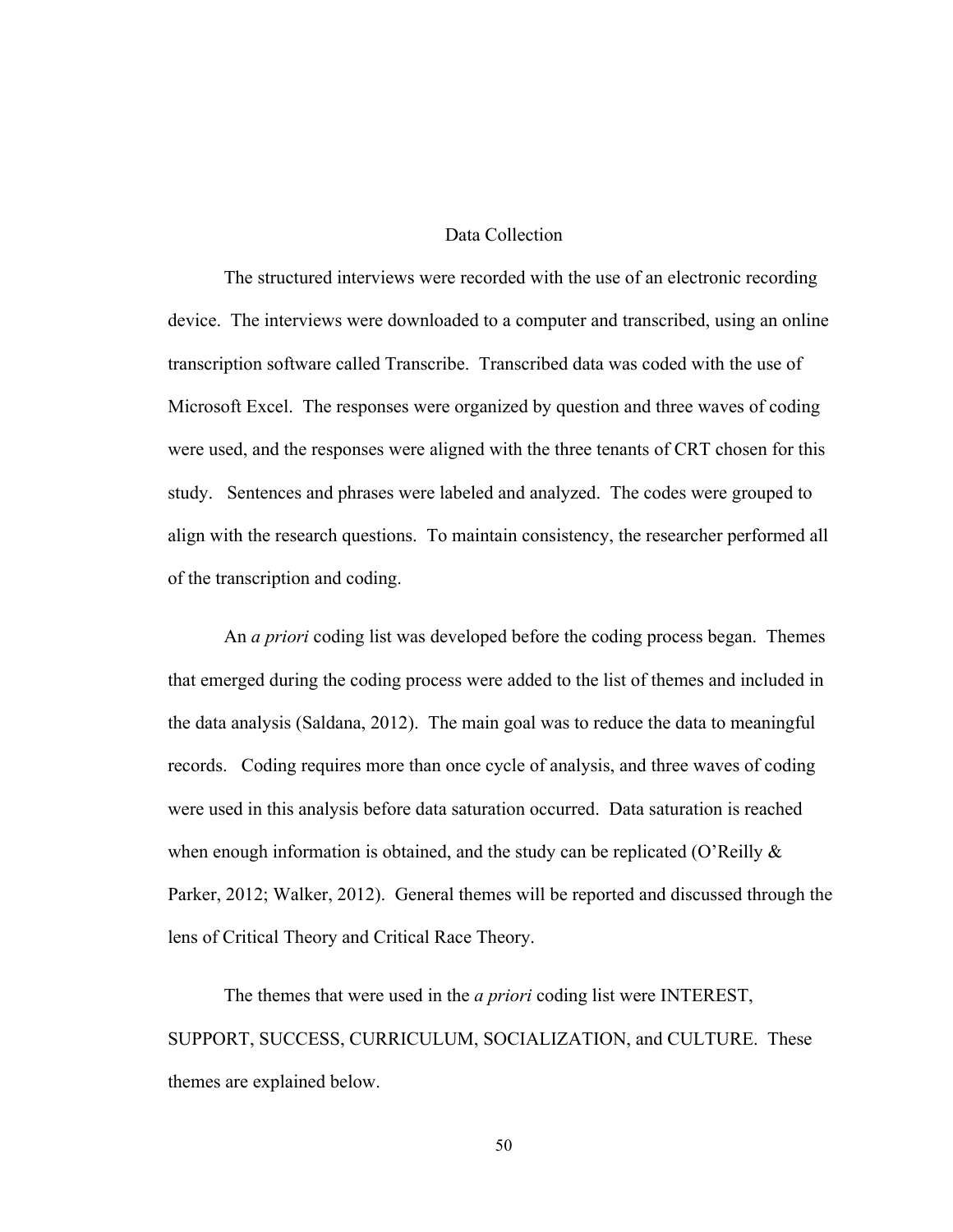- INTEREST includes reasons for entering the field, interest in the major, having known someone with a nutrition-related disease or disorder, work environment, eating disorder, knowing a dietitian
- SUPPORT includes a supportive education environment in a coordinated or didactic program, diversity among college faculty, mentorship, family or peer support
- SUCCESS includes factors such as evidence of a strong community or network, supportive friends neighbors, access to recreation, libraries, medical facilities
- CURRICULUM includes notions about changes in the dietetics curriculum to include more diversity awareness, exclusion of the internship or other barriers
- SOCIALIZATION includes the processes for professional identity development, how socialization happened in the professional culture
- CULTURE includes the culture of the profession and how to work within a field when your identity and culture is essentially missing from its ranks

After the interviews were completed, other themes emerged. Face-to-face interviews aim to extend the discussion and prompt detail, depth, and description about the research topic (Rubin & Rubin, 2005). Other themes that emerged in the second and third waves of coding were: GATEKEEPING, FIRST TO GO TO COLLEGE, WORKED HARDER, and BAD INTERNSHIP EXPERIENCE. These results will be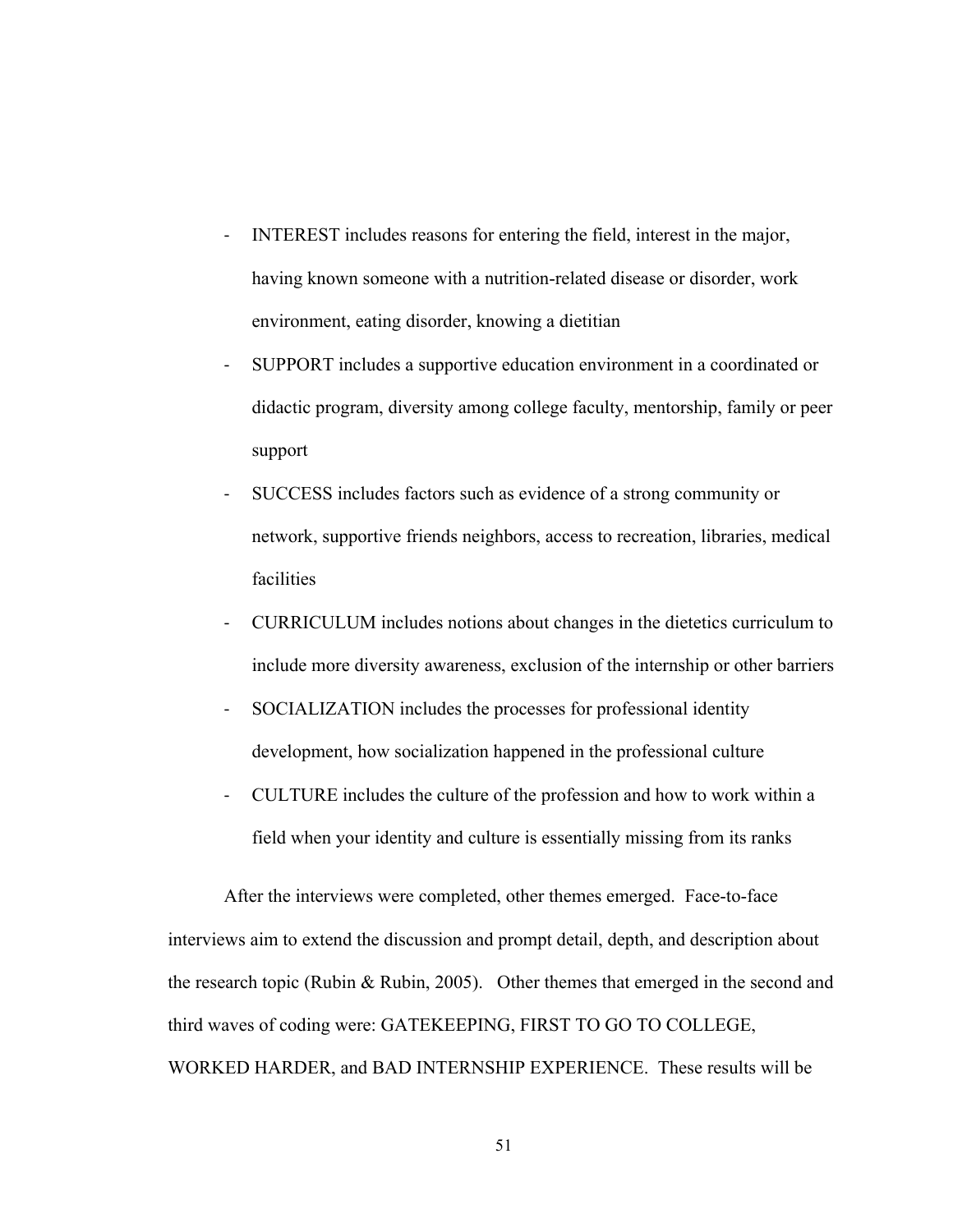explained further in chapters four and five. During this process, barriers to reliability were noted and are discussed in the discussion section of the final analysis.

Past research has looked at the minority intern experience (Suarez & Shanklin, 2002, Greenwald & Davis, 2000) and focused on reasons why minority students do not choose to enter dietetics. Recruitment and retention efforts have focused on the student, and exposing minority students to the dietetics field in hopes they will follow the career path and diversity will be increased. The literature has not yet asked minority *professionals* who have successfully made it into the field about their experiences, and this study hopes to gain that insight.

Other research has questioned the lack of diversity in the profession asking if it is "by accident or by design" and has examined racism in the community nutrition setting (White, 2008). By using CRT, this research can examine the idea of interest convergence, and the pervasiveness of racism, especially with the interview questions being asked and additional probing questions to clarify meaning. Getting professionals to tell their stories and talk about their experiences gives them the opportunity to explore these layers in-depth. What was their educational pathway like? What (if any) barriers prevented them from succeeding? How did they succeed in this rigorous endeavor? The professional experience should be different from the student experience, in that professionals have the experience to look back at their journey and see if from a different perspective.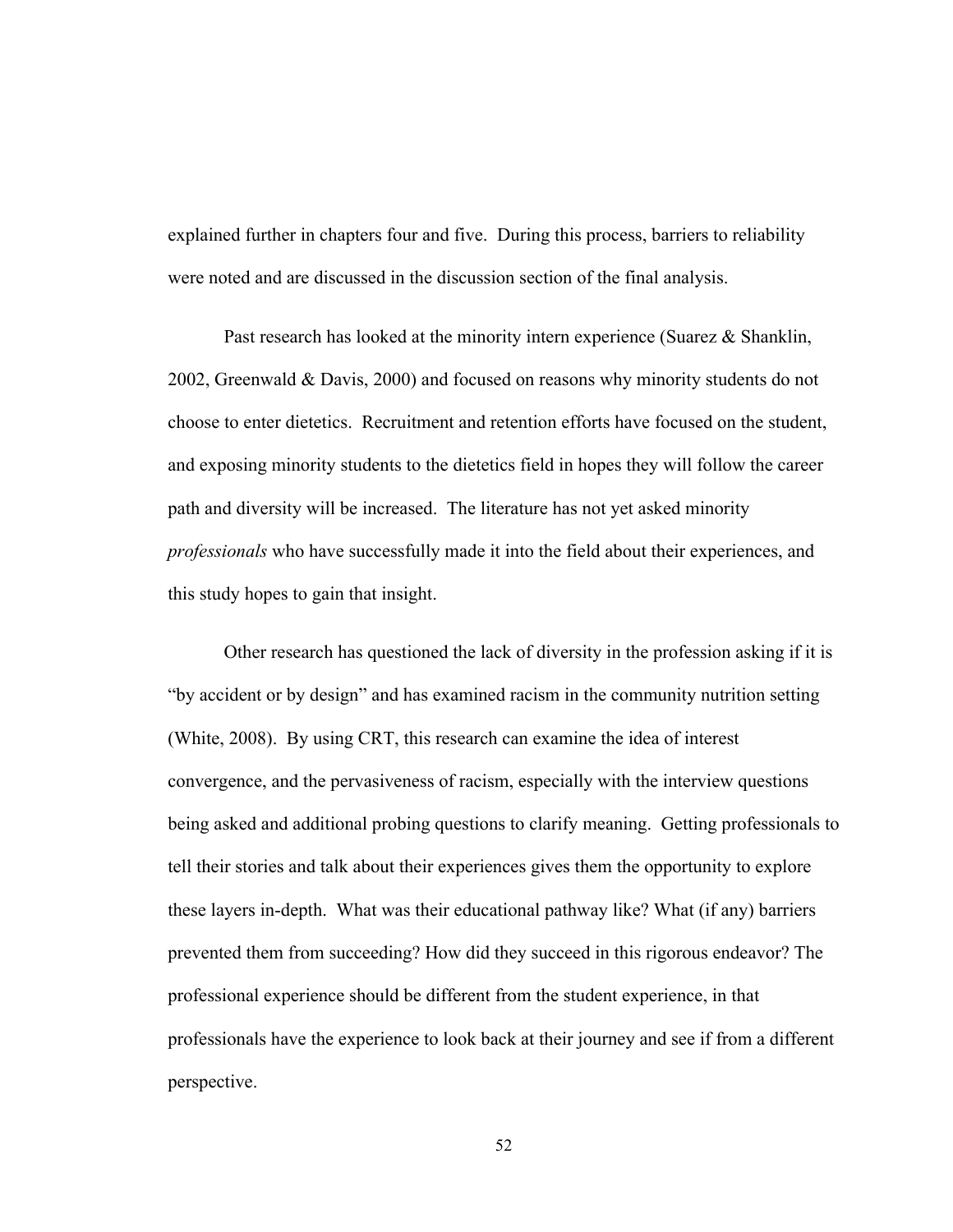Seasoned professionals were possibly better able to discuss weighty topics like racism and unequal distribution of power than a younger, inexperienced student. This perspective is needed, as the interviews seemed to draw out these themes. The results section will describe the demographics of each participant, their pathway though their education, and will explain their observations, experiences, and perspectives in great detail. Their coded responses will be grouped into themes to be discussed individually. Themes that are expected to emerge are changes in the educational route, viewpoints about the future of diversity in the field, and possibly the future effects on minority health disparities. Additional themes emerged, and through analyzing these themes, possible recommendations could be made to add to the body of knowledge and offer for future research.

The decision to end the data collection was determined when saturation of categories had been reached. Saturation of categories used to code data occurs when themes become repetitive and the frequency of new information and categories narrows (Gall, et al, 2007). The emergence of regularities also occurred, where adequate categories and consistencies occurred in the data, and it was determined that the phenomena was sufficiently represented (Gall, et al, 2007).

## Validity and Reliability in Qualitative Research

Ensuring validity and reliability in qualitative research is imperative to contribute to the body of knowledge. In order to make this contribution, studies must be conducted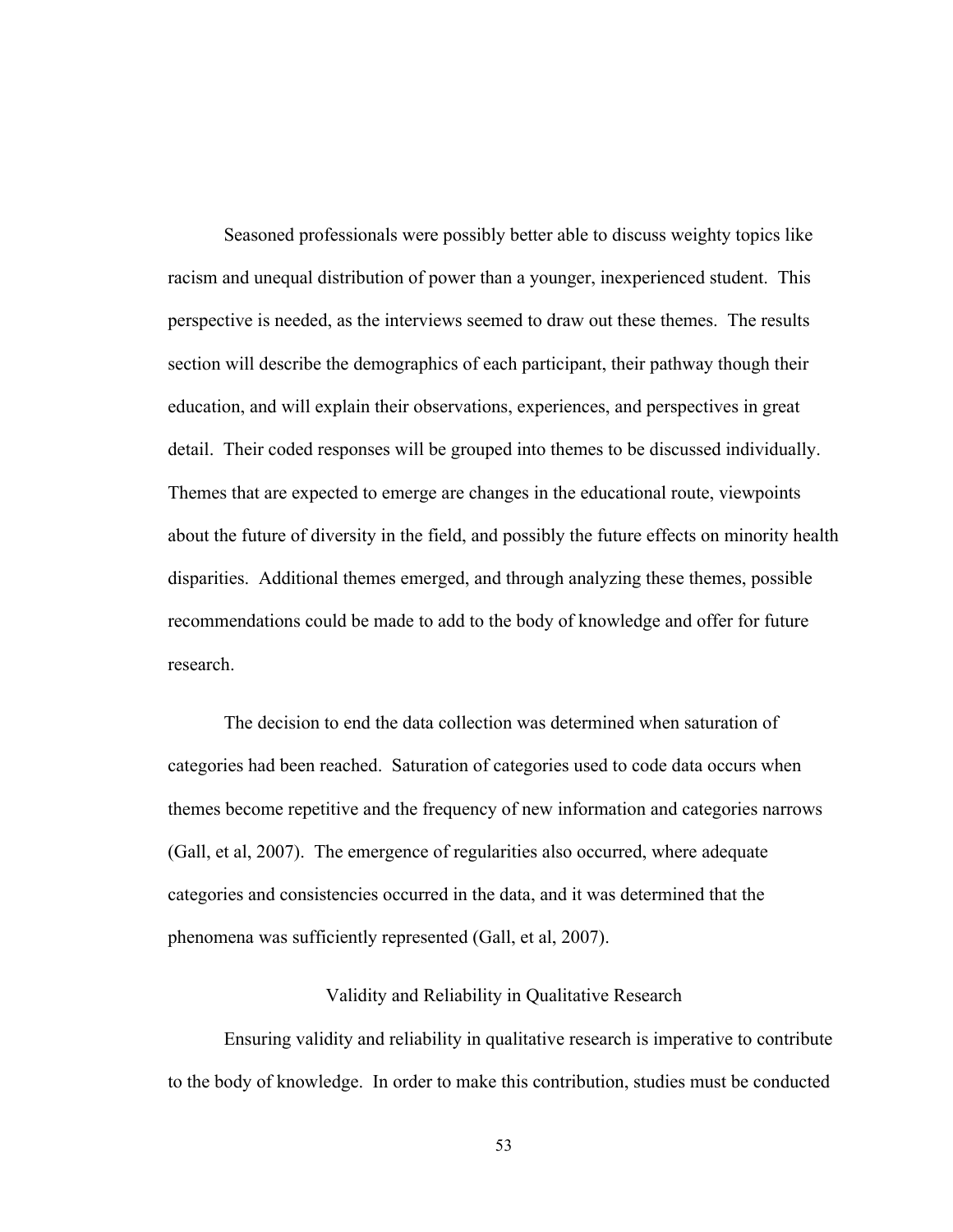with rigor and trustworthiness (Denzin  $\&$  Lincoln, 2005). To do this, studies must be approached with "careful attention to a study's conceptualization and the way in which the data are collected, analyzed, and interpreted" (Merriam, 2009, p.210). The adoption of established research methods is one way to establish trustworthiness, as well as developing a familiarity with the culture of the participants (Shenton, 2004). Another established means of authenticating validity is the strategy of *member checks* or *respondent validation*. This can be used when soliciting feedback from the emerging findings during data collection (Shenton, 2004). Using these strategies increased the validity of the study.

Reliability refers to the ability to replicate research findings (Merriam, 2009), which is more problematic in this study. "Human behavior is never static" (Merriam, 2009, p. 220), and even though the precise replication of this study might not yield the same results, this does not discredit the research. More importantly, the results must be consistent with the data collected (Denzin & Lincoln, 2005). Keeping an audit trail to explain how the researcher arrived at their results is one strategy to increase reliability (Shenton, 2004). A research journal will be kept throughout the data collection and analysis process for this reason.

## Summary

The purpose of this study is to investigate the perceptions and experiences of minority dietitians in the dietetics profession, and how the creation of a professional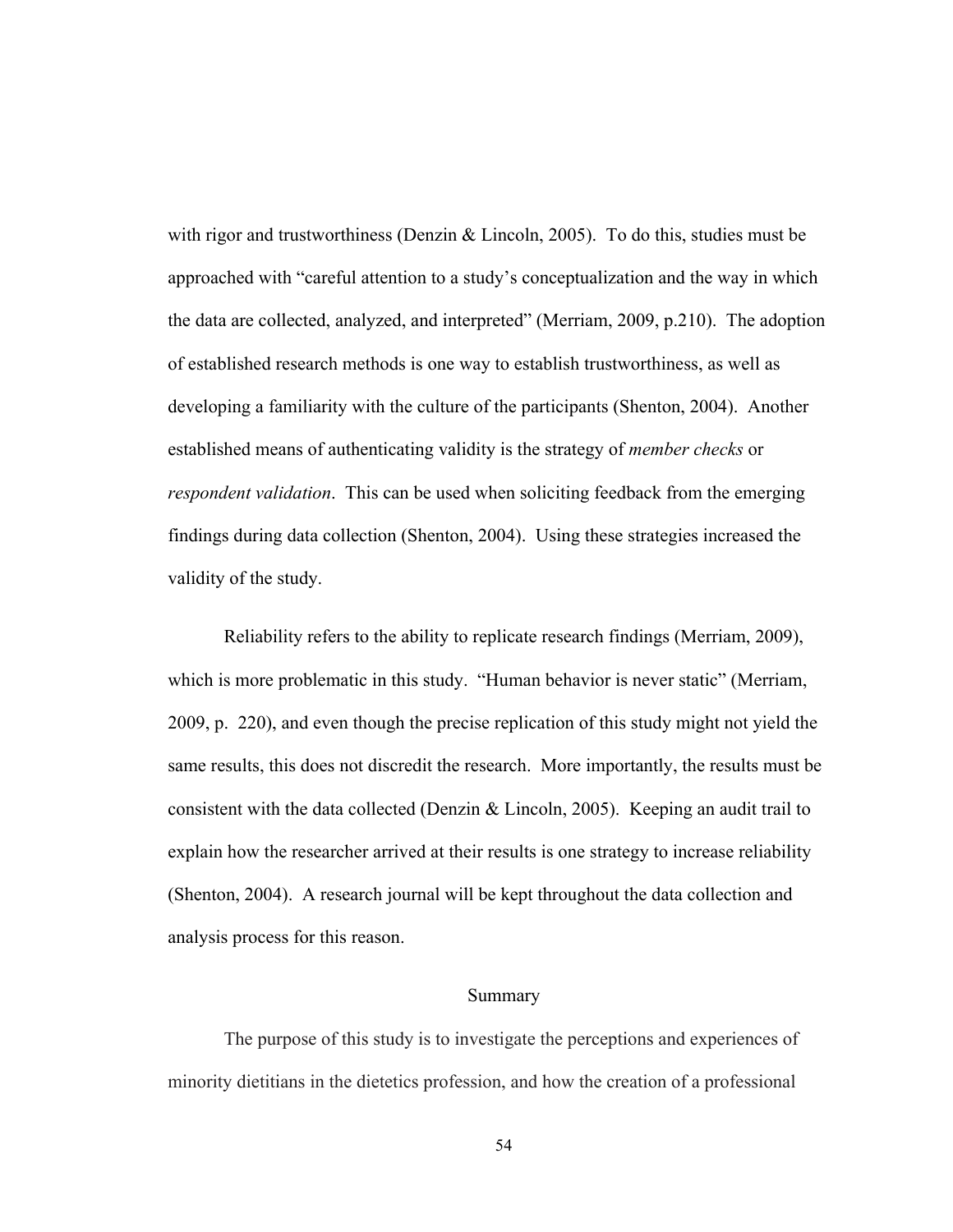identity is formed. Seven minority female professional dietitians were interviewed to understand the phenomenon of the lack of diversity in the profession. The theoretical framework is rooted in critical pedagogy, with a focus on Critical Race Theory to explore the depth and nature of the experiences of the study participants. Chapters four and five will provide the findings of this phenomenon and rich discussion of these findings and their contributions to knowledge. Coding lists, interview questions, and definitions will be provided in the appendices.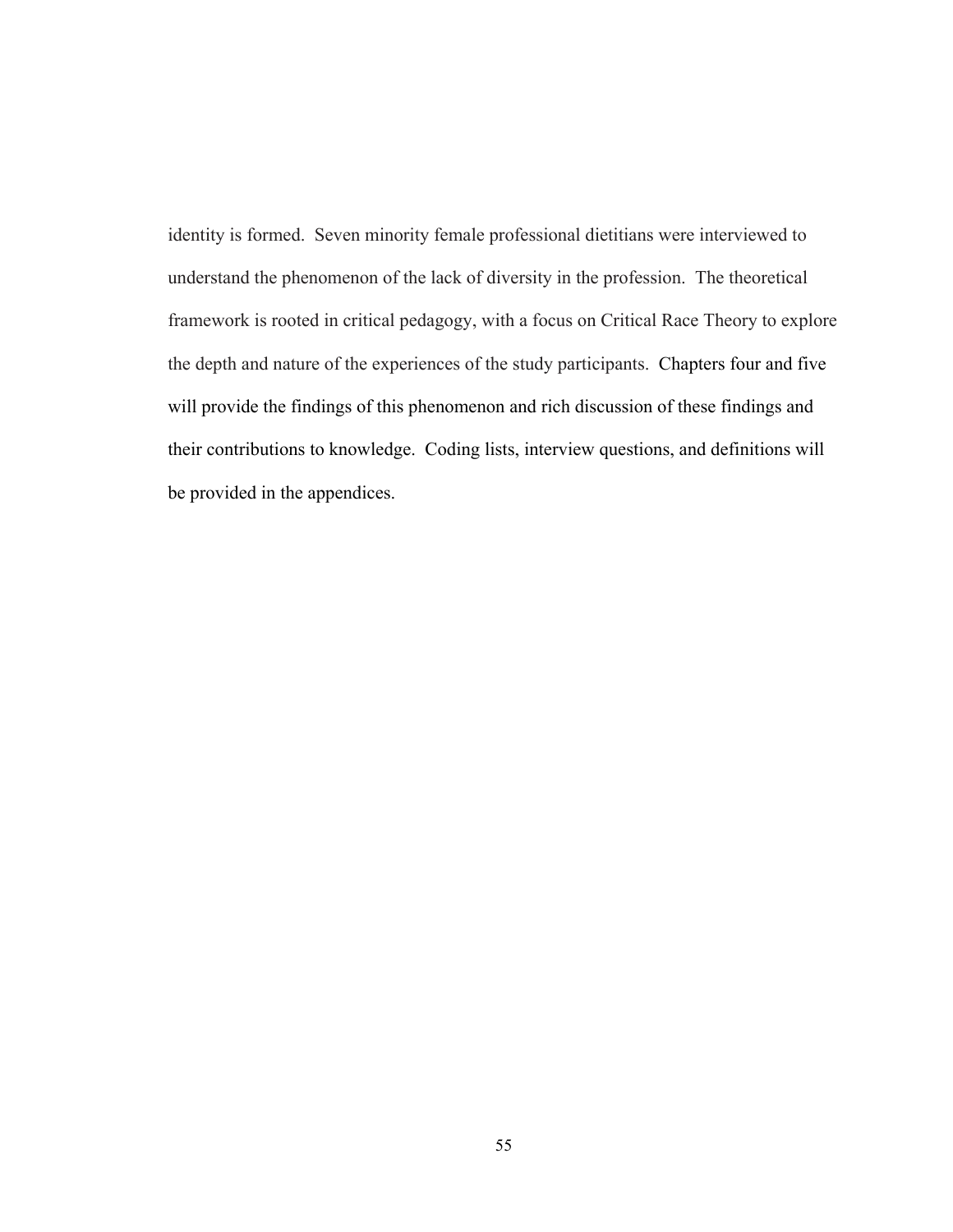#### CHAPTER FOUR

#### RESULTS

This study aims to examine the experiences of minorities in the dietetics field through the lens of Critical Race Theory (CRT). Three tenants of CRT are especially apparent in this work are 1) racism is ordinary and exists in everyday life, 2) the idea of *interest convergence*, or that racism advances the interests of whites, and 3) social constructs of racism are a function of social thoughts (Delgado, 2001). The participants in this study were asked a series of questions about their early education, dietetics education, internship, and work experience. The participant's responses were recorded, transcribed, and coded for themes. The themes that arose from the interviews are presented through the lens of CRT. This chapter will begin with a description of the participants, followed by an explanation of themes using the perspective of CRT. Further discussion is provided in chapter five. This study aims to answer the questions: What are the experiences of minority female professional dietitians regarding training, education, and current practice? How do minority female dietitians create a professional identity?

#### Participants

The following table describes the demographic and career information for each participant. All of the participants in this study are female and African-American. They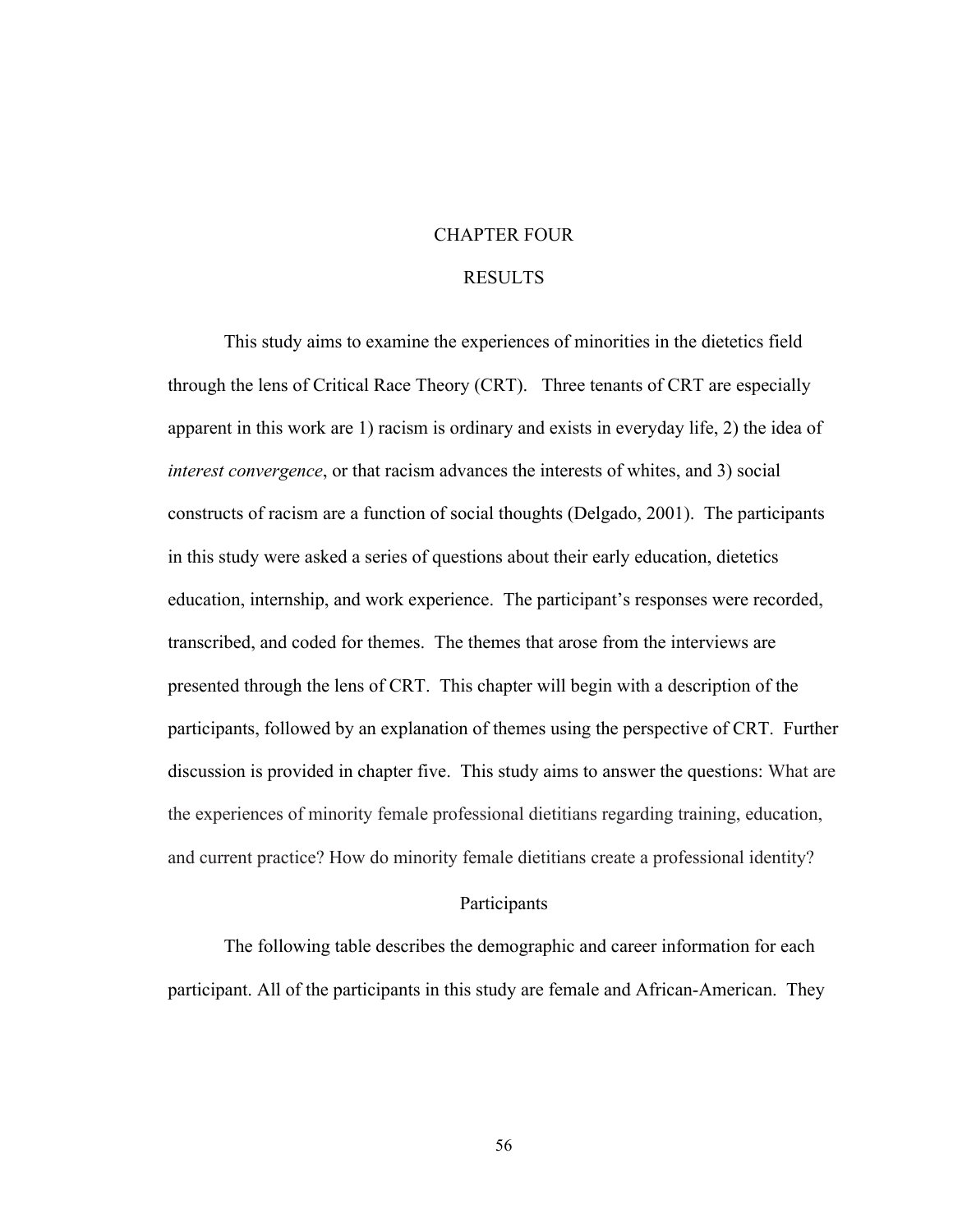all maintain current registration and licensure as dietitians, along with some advanced degrees and credentials.

Table 1

*Participant Pseudonyms, Demographic, and Career Information*

| Pseudonym | Location  | Age | Current Job                     |
|-----------|-----------|-----|---------------------------------|
| Gail      | Ohio      | 53  | Clinical dietitian              |
| LaDonna   | Ohio      | 70  | Retired, former systems manager |
| Leena     | Ohio      | 54  | Dietitian recruiter             |
| Sherrie   | Virginia  | 34  | Professor, dietetics education  |
| Sylvia    | Missouri  | 58  | Professor, dietetics education  |
| Marilyn   | Wisconsin | 59  | Health Coach, business owner    |
| Thea      | Alabama   | 69  | Professor emeritus, retired     |

Gail is a dietitian working in critical care and oncology in an urban setting. She completed her undergraduate education, did not get matched to an internship, worked as a dietetic technician, and received an internship after applying for a third time. Currently, she does not hold an advanced degree, but is interested in going back to school. She also maintains a Certified Diabetes Educator (CDE) credential and was the first in her family to attend college.

When Gail first came to college from her small town, she wanted be a doctor. Because she did well in her nutrition classes and she had a grandmother who was diagnosed with diabetes, a nutrition-related disease, she felt like dietetics could be the right field for her. There were roadblocks along the way: she was not advised well in college, and was unaware of application deadlines, which prevented her from entrance to a coordinated program. This extended her path to the profession significantly, but she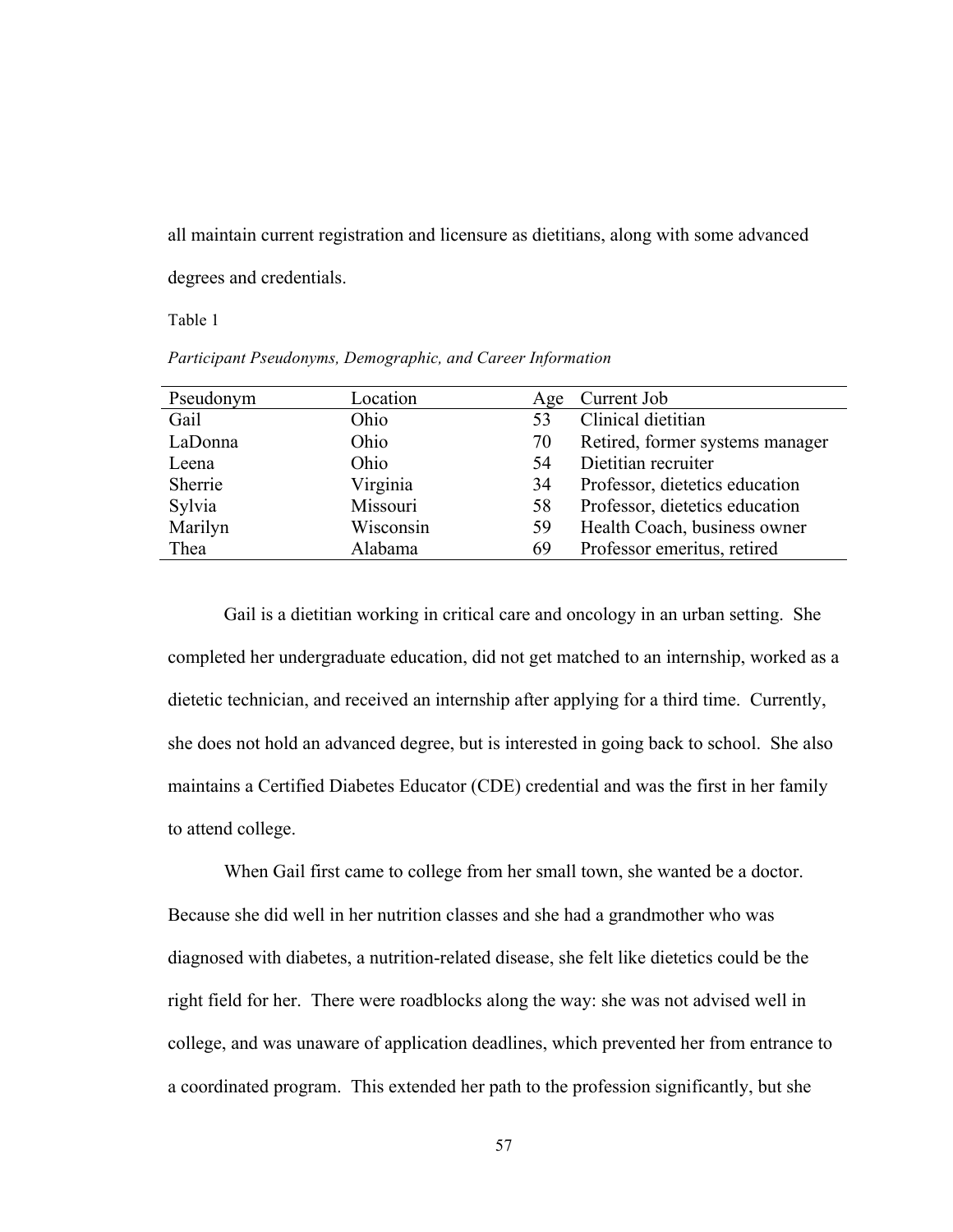maintains that is was okay and that it "wasn't the right time." She credits her husband, family, and faith as her support systems.

LaDonna is currently retired, but has had a successful and fulfilling career in dietetics. She was born and raised in the south, and is the seventh child of a seventh child with nine other siblings, she completed her undergraduate degree, internship, and master's degree with much determination. When she was a child, she was charged with reading the newspaper to her parents, as her mother had only completed third grade. She credits this task for giving her confidence in her studies and affirmation that her parents believed in her.

With two scholarships awarded to her at the end of her high school career, she chose the closest university to begin her studies. Her original dream was to be a fashion designer, but her sewing teacher "hated her guts" and was quick to tell her that she "had no talent." After changing her major to nutrition, she was fascinated with the science, particularly chemistry, until she was "hit on" by her chemistry professor. She was terrified and stopped going to class, which resulted in a failing grade and her losing her scholarship. Her determination kept her going; she worked to pay for school and her nutrition professors took an interest and helped her throughout her undergraduate education.

LaDonna obtained an internship immediately after graduation, got married, and soon discovered she was pregnant. After her first day at the internship, having thrown up on the internship director's shoes, she was immediately dismissed from the program.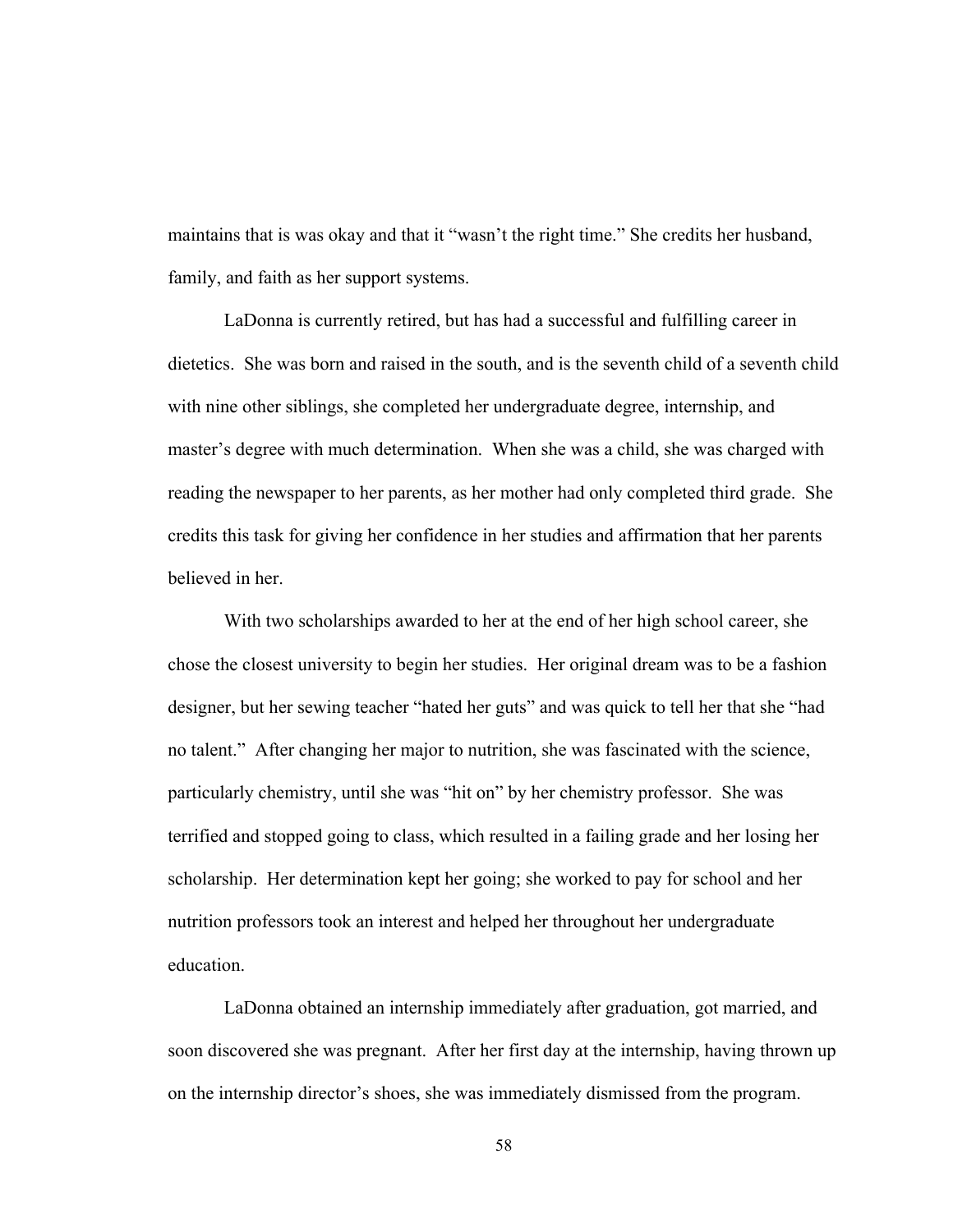About a year after her first child was born, she took a job where the dietitian offered to create a coordinated program just for her. After completing the program, she took the exam and passed on the second try. She continued to work at the same, prestigious, world-class hospital for her whole career and has been very active in local and national professional organizations. Although she is retired, she continues to give back and currently volunteers at a men's homeless shelter.

Leena works for a contact management company as a recruiter of dietitians across the country. She grew up in an urban setting, attending public schools, and experienced some struggles within the science education pipeline. She attended community college, and received her dietetic technician (DTR) Associate's degree though the science courses were a persistent source of frustration. After working as a DTR for several years, she returned to college to earn a Bachelor's degree, and attended an internship. Still driven, she has completed a master's degree and is currently enrolled in a doctoral program.

Like Gail, Leena also was the recipient of poor advising and was unable to get into a coordinated program. She speculates that because there was a minority student with poor performance in the class before her, the faculty was "leery" of having another minority student in the program. When she decided to apply for internships, her instructors told her that she would not be matched because of her low GPA. She applied anyway and was matched to an internship and had a good experience.

Sherrie is a researcher and dietitian who holds a doctoral degree and teaches at a university in the south. Growing up, she was guided by her mother, a teacher, who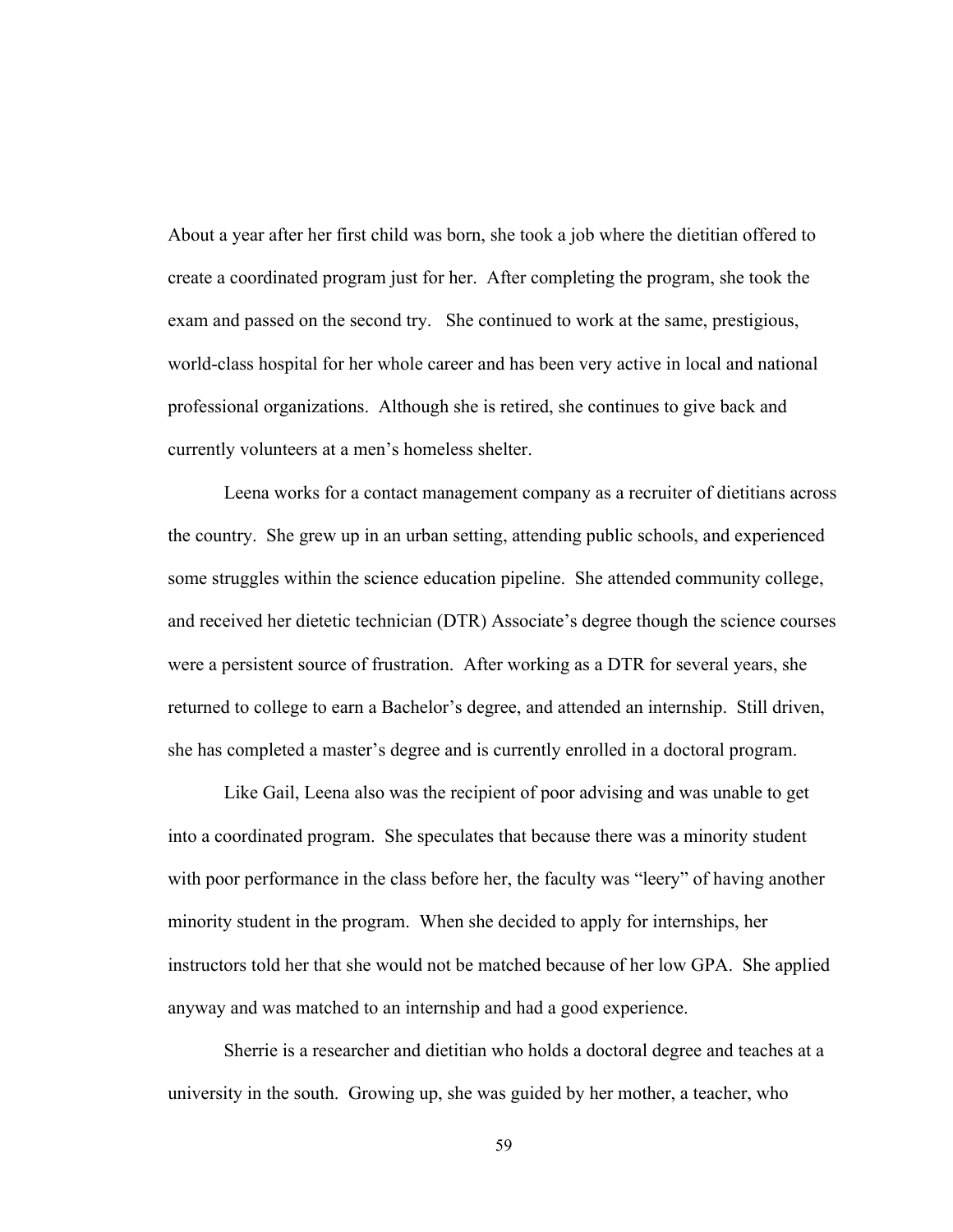insisted on enrolling her in summer courses, including opportunities to do research with the United States Department of Agriculture Economic Research Services (USDA ERS). Every summer as a high school junior, senior, and above, she could be found working in major research facilities alongside USDA scientists. Her focus was college preparatory tracks and she stayed concentrated on this throughout her education.

Sylvia came to dietetics after a stressful career in the corporate world. After leaving her high-paying job to go back to school for dietetics, she was so well-liked by her faculty, they wrote an internship program for her and asked her to stay on as a fulltime faculty member when she completed the master's and internship program. She has been very active in the professional organization and accreditation committees.

Marilyn is a semi-retired dietitian working in her own consulting business after a long career working in the community. Her parents always stressed the importance of education, and as a child, she would constantly ask inquisitive questions like, "Where does the food go after you eat it?"

As a top student in high school, she finished high school early and entered college at age seventeen. This was a difficult experience, as she was on her own at an early age, but she persevered and completed the program without much peer or faculty support. After working in the field, she returned to graduate school to pursue a Master's degree, where she found the cold shoulders of her white peers who worked in study groups without her. These negative experiences didn't stop her, and she is currently pursuing a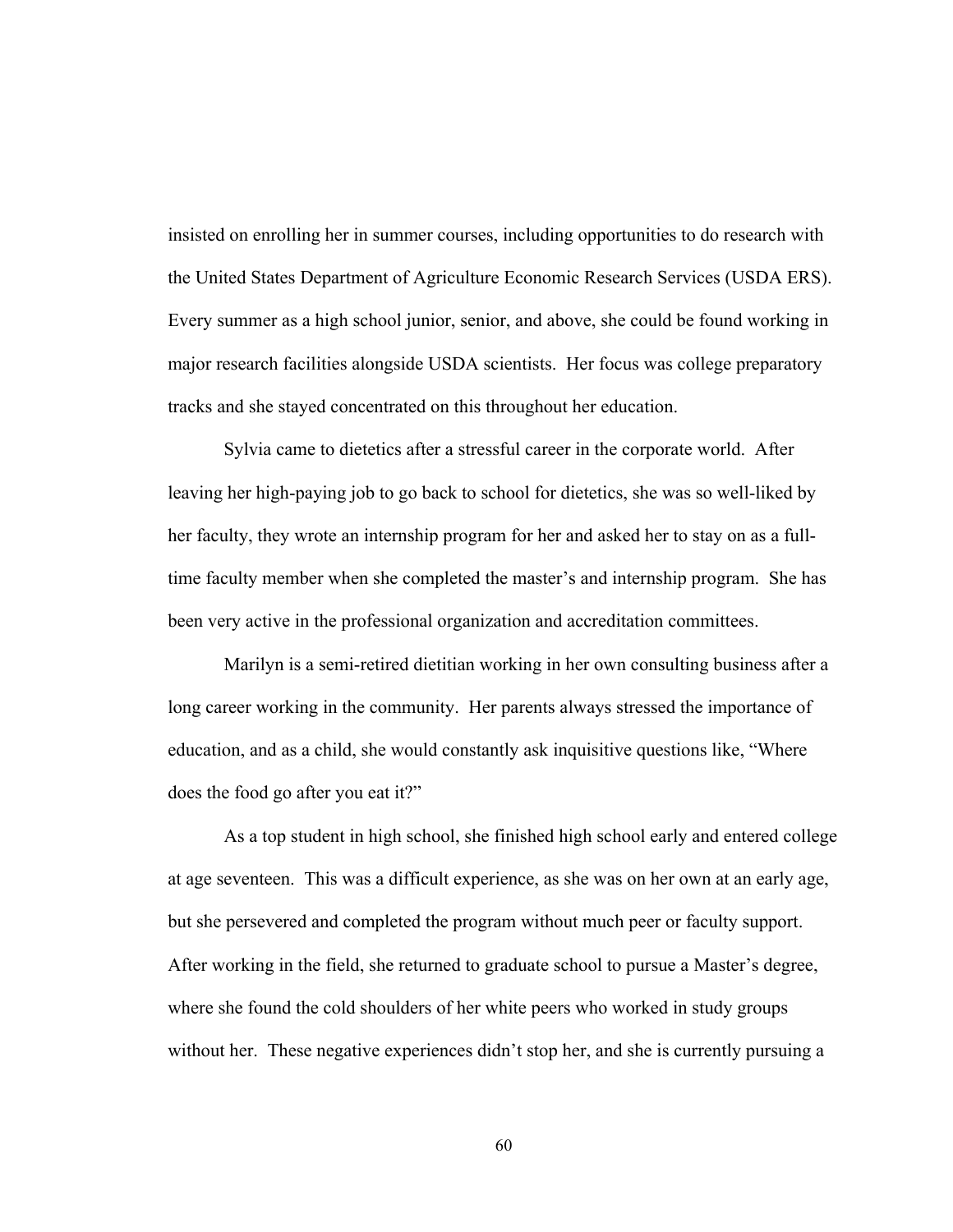doctoral degree and is very active in her professional organizations and member interest groups.

Thea is a professor emeritus and recently served in a high profile leadership position within a dietetics professional organization. Her impressive and humble beginnings from a two-room school in the south have led her through the path of becoming a successful dietitian. Her entire family prioritized education, and her cousins, aunts, uncles, and parents were very successful in their own right. She attributes her success to this, and to the wonderful, highly qualified teachers she had in her formative years at one of the south's Rosenwald schools.

The experience and viewpoint from Thea is noteworthy. Her perspective as a dietitian, educator, and top board member in a professional organization makes her an expert of this content. The interview with this participant is the longest, and contains information that would be appropriate for further research, including a current controversy that Historically Black Colleges and Universities (HBCUs) are slowly losing their dietetic education accreditation status. This will be further discussed in chapter five.

Since the participants have been defined, further codes have been organized and aligned with the research questions and tenants of CRT in Table 2 below.

#### Table 2

# *Interview Questions and Coded Themes*

| Ouestion | First Wave | Second Wave | $\mathbb C\mathrm{RT}$ |
|----------|------------|-------------|------------------------|
|          | Code       | Code        | Tennant                |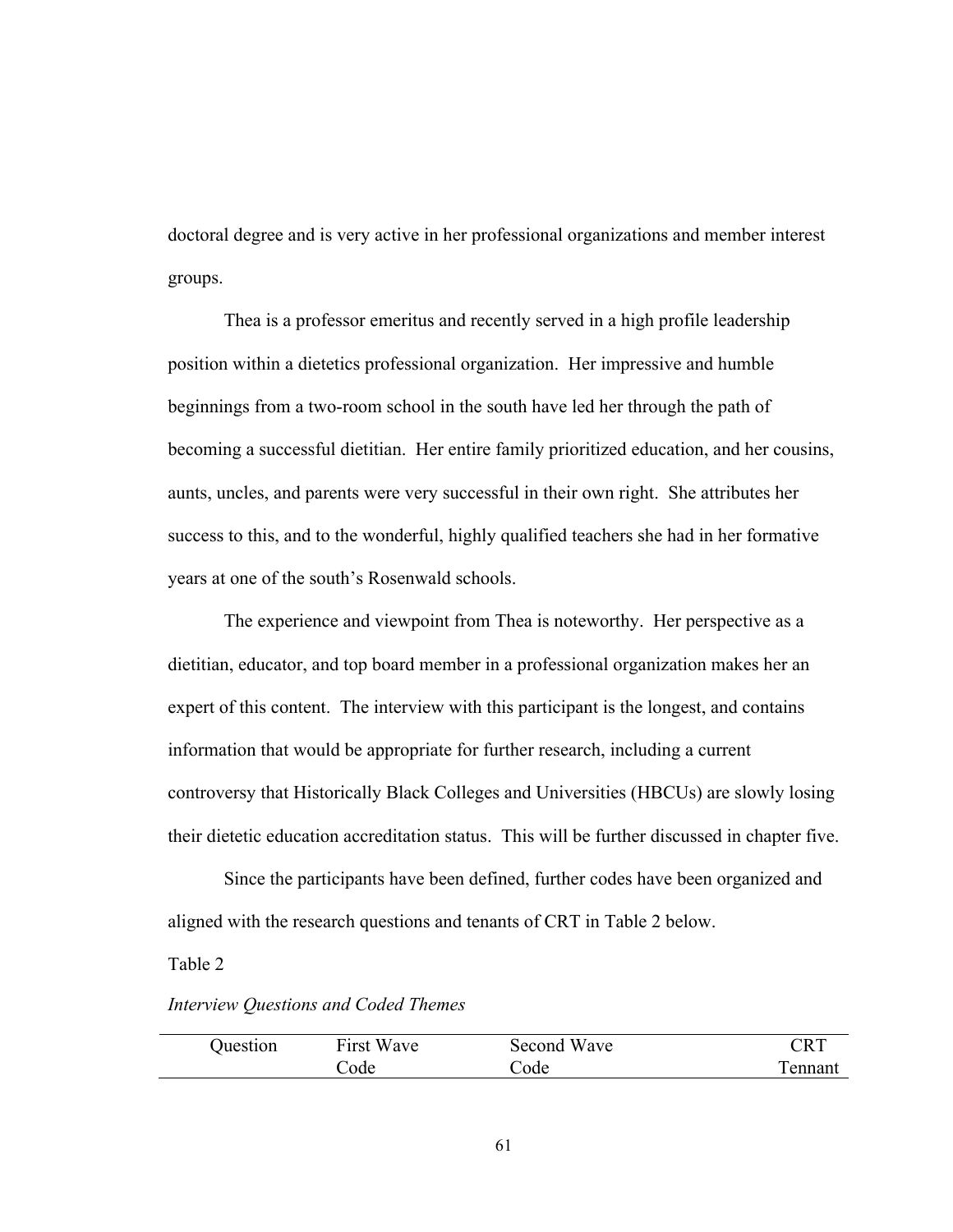| What was your<br>formal education<br>experience (early<br>education)?                                                                             | SUCCESS,<br><b>SUPPORT</b> | <b>INTEREST</b>                                                                                                                              | $\overline{2}$ |
|---------------------------------------------------------------------------------------------------------------------------------------------------|----------------------------|----------------------------------------------------------------------------------------------------------------------------------------------|----------------|
| What was your<br>formal education<br>experience (higher<br>education)?                                                                            | <b>INTEREST</b>            | 1 <sup>ST</sup> TO GO TO COLLEGE,<br>HAD TO WORK HARDER,<br><b>SUCCESS, SUPPORT</b>                                                          | 1,2,3          |
| What was your<br>internship<br>experience like?                                                                                                   | <b>INTEREST</b>            | <b>POSITIVE /NEGATIVE</b><br><b>EXPERIENCE,</b><br>PERFECTIONISM, BODY<br>IMAGE, DENIED ENTRANCE,<br>HAD TO WORK HARDER,<br><b>DIVERSITY</b> | 1,2,3          |
| Were there other<br>minorities in your<br>program? Was there<br>diversity among the<br>faculty in your<br>program?                                | <b>NO DIVERSITY</b>        |                                                                                                                                              | 3              |
| How would you<br>describe your<br>career? Describe<br>the workforce in<br>your department.<br>Do you feel<br>supported in your<br>current career? | <b>NO DIVERSITY</b>        |                                                                                                                                              | 3              |
| What factors<br>attributed to your<br>success?                                                                                                    | <b>SUPPORT</b>             | <b>FAITH, FAMILY</b>                                                                                                                         | 1              |
| Have you<br>maintained<br>membership in<br>dietetic professional<br>organizations? If<br>so, what has been<br>your experience?                    | <b>SUPPORT</b>             | <b>HIGH INVOLVEMENT</b><br>ACCEPTANCE,                                                                                                       | $\overline{2}$ |
| Why (in your<br>opinion) is there a<br>lack of diversity in                                                                                       | <b>SUPPORT</b>             | <b>BARRIERS, CULTURE</b>                                                                                                                     | 1,2,3          |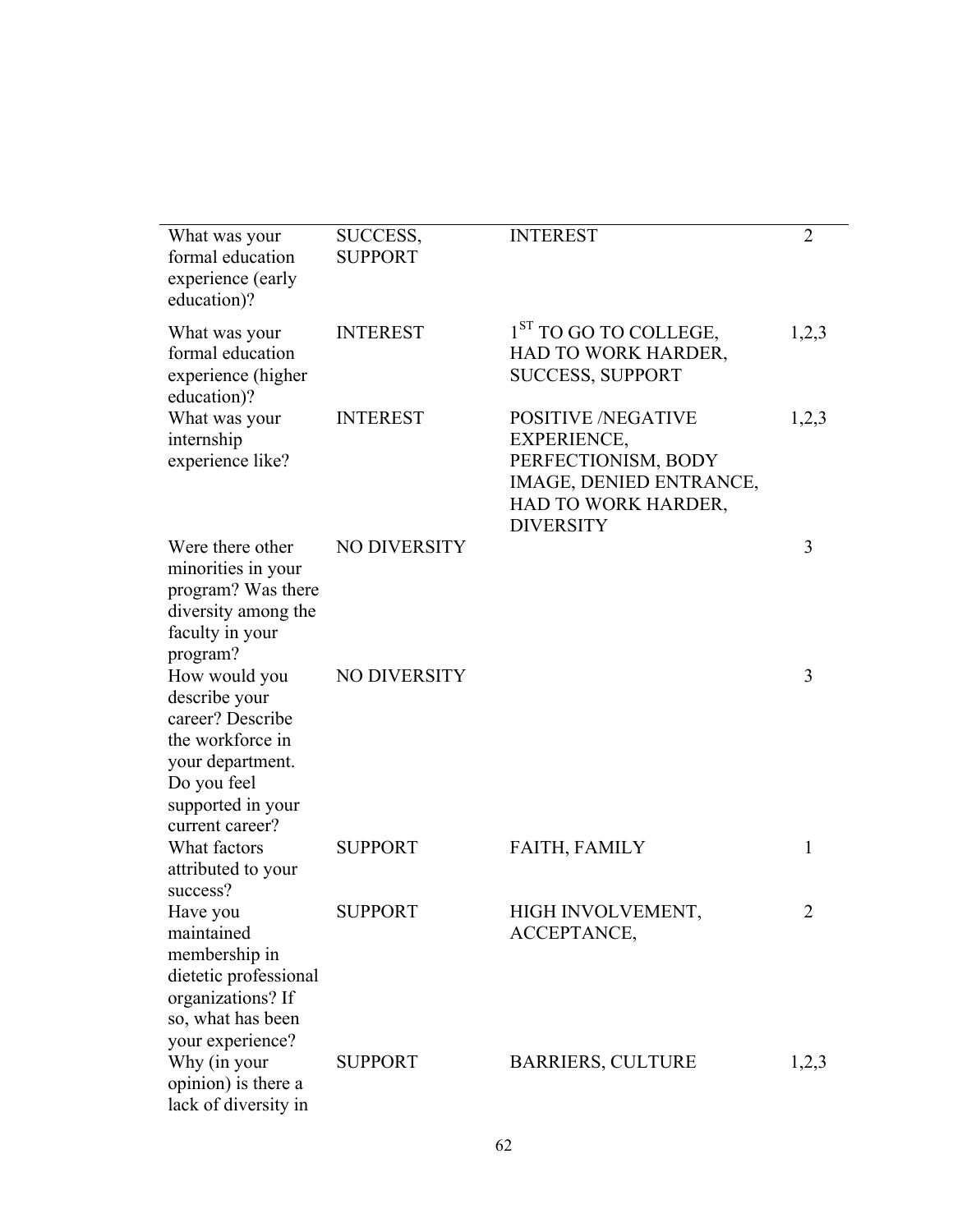| the dietetics        |                     |                       |       |
|----------------------|---------------------|-----------------------|-------|
| profession?          |                     |                       |       |
| Should the dietetics | <b>MASTERS</b>      | HOPELESS, MENTORSHIP, | 1,2,3 |
| curriculum change?   | PROGRAM,            | <b>SUPPORT</b>        |       |
| If so, how?          | <b>INTERNSHIP</b>   |                       |       |
|                      | <b>CHANGES</b>      |                       |       |
| Given the lack of    | NO.                 |                       | 1,2,3 |
| diversity in the     | <b>PROFESSIONAL</b> |                       |       |
| profession, how to   | <b>IDENTITY</b>     |                       |       |
| minority RDs create  |                     |                       |       |
| a professional       |                     |                       |       |
| identity?            |                     |                       |       |

Themes from the Education Pipeline

All participants reported that they did well in school from the elementary to high school years, and there was a high frequency of the code SUCCESS throughout this portion of the interview. Leena noted that she "outpaced the other students" at her school and was put into advanced classes. LaDonna had two scholarships to college when she graduated high school and Marilyn graduated high school early, at age 16. Thea graduated in the top 10% of her class and Sherrie took advanced college preparatory classes and participated in summer research experiences. All participants spoke of their early education experience as positive, and this segment of the interview was the lengthiest.

Only two of the seven participants reported a lack of diversity in their home communities. A majority of the participants expressed fondness of their early education, where they enjoyed a group of friends, extended family, and teachers who "took an interest in you." No participants mentioned a dislike for school at this age, although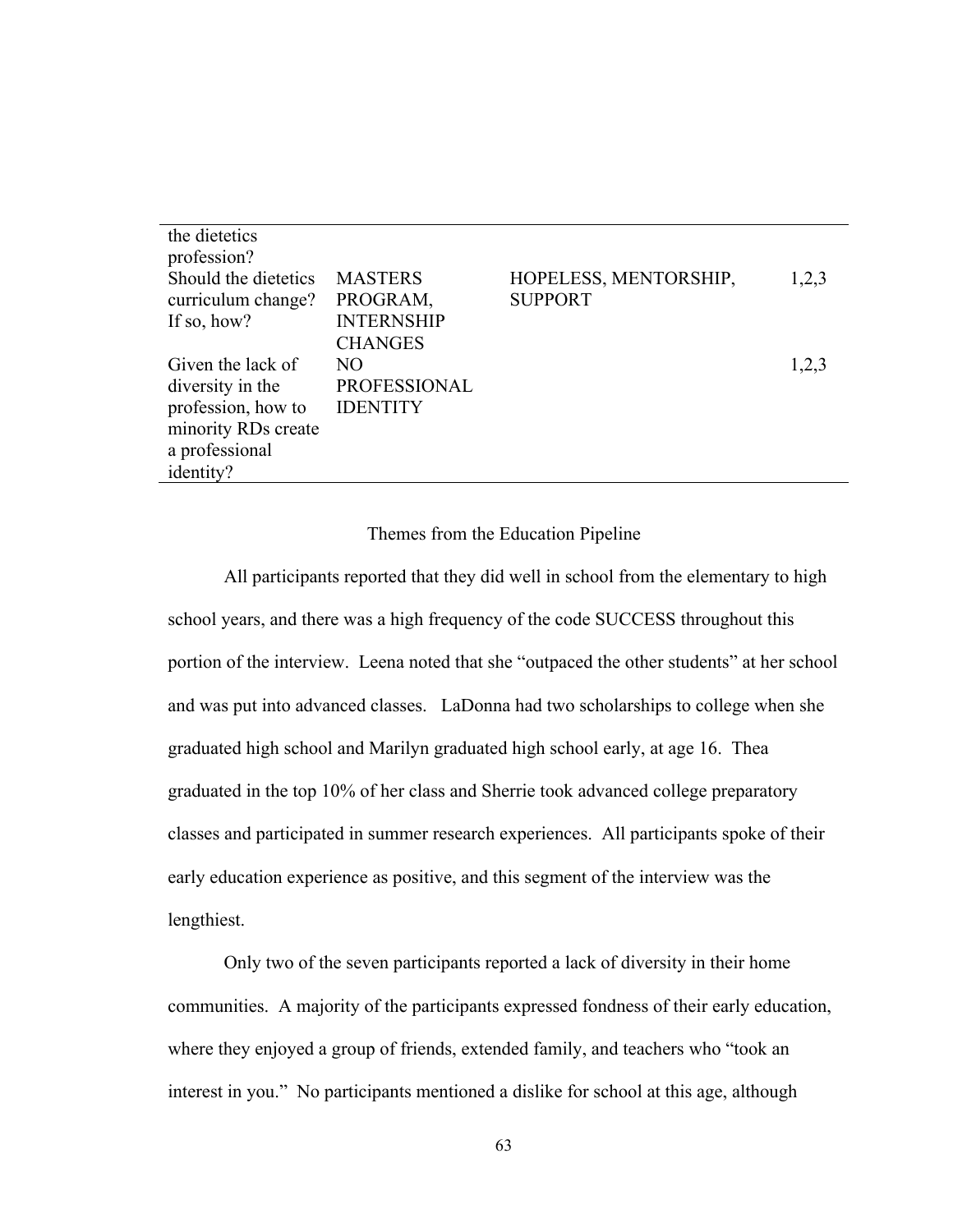Sylvia changed schools often as a daughter of a military family, and this was the only negative aspect of early education mentioned.

Science education was discussed fondly by several of the participants. Sherrie took part in a "Math and Science Academy" at her school from  $4<sup>th</sup>$ -6<sup>th</sup> grade, and took extra math and science courses in the summer.

One account of science education as reported by Thea:

We had the best science teacher you could ever imagine. He should have been teaching somewhere at a college, he wore us out. Oh, gosh - he taught us physics, we did biology by our regular teacher who was, you know, pretty good. This man's name was --------- he taught us physics, chemistry, and what was the other thing he taught us? I can't remember but he taught us everything and we'd go on field trips - and our field trip was to walk out of the classroom (laughs), and walk into the field, the real field with the grass and the trees and the snakes and the frogs, and we had to do that. And we dissected our own animals because we caught them out in the field and brought them into the lab. From that class, we produced five medical doctors - Mr. ------- was just that inspirational. He should have been at a university - but at that time, he would not have been able to get there, so he stayed and taught in high school.

As described, Mr. --- "would not have been able to get there," because at the time, it was difficult for African-American teachers to find jobs at public universities in the 1960s in the south.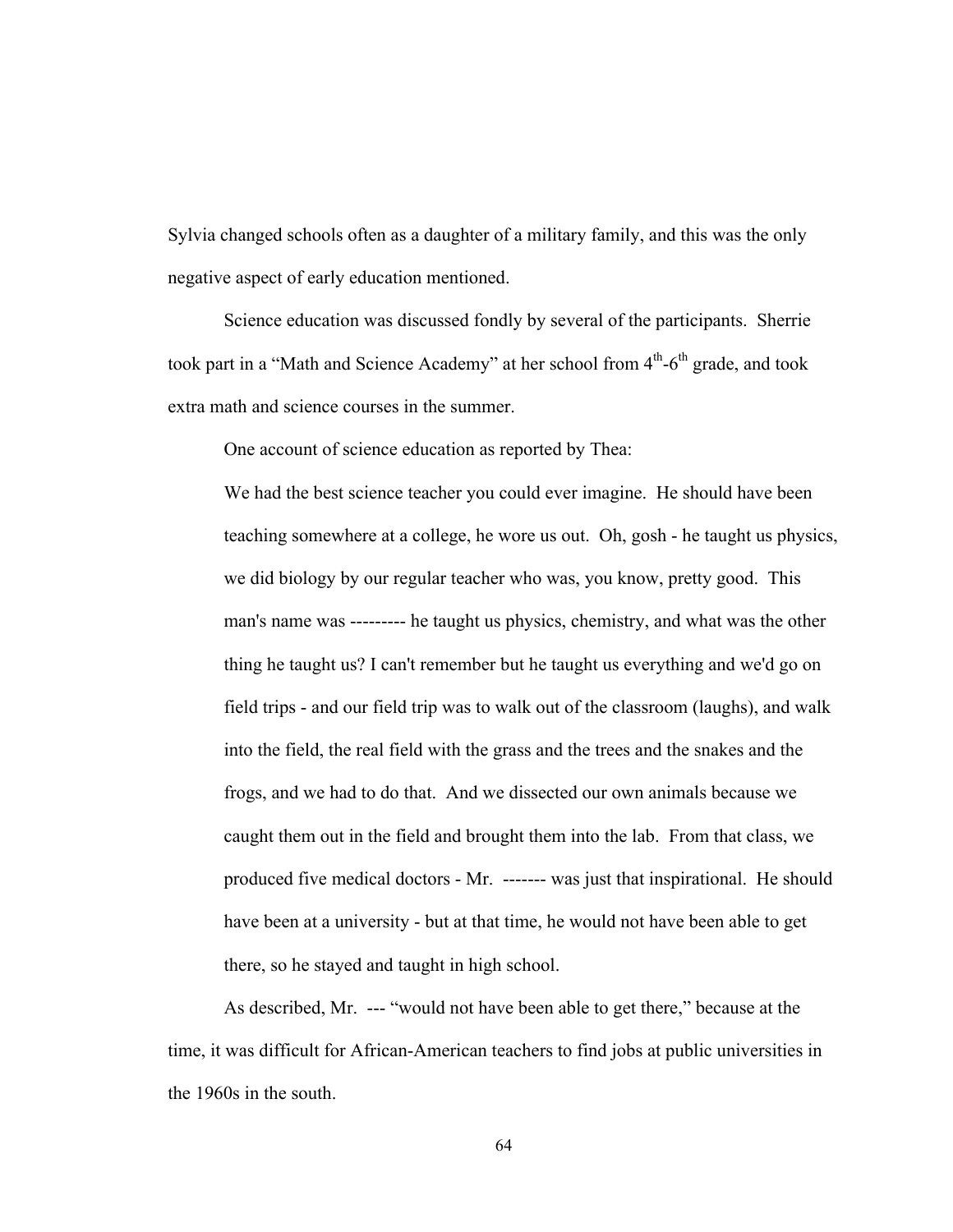Phrases such as "it was a good experience," "I was a good student," and, "I always did well in math and science," came out during the interview from the participants. One difference was from Leena, who noted that when she lived in the projects, she was called to the principal's office where she was informed that she was "outpacing the other students." She was then put in an enrichment program, but soon after, her family moved to the suburbs and she began attending an all-girl, mostly white high school. During high school, she was informed that because of her low GPA, she would have to choose a trade with options such as foodservice and clothing. She said she "chose foodservice because I stunk at sewing," this led her to the dietetics profession.

Other themes that evolved from this portion of the interview were INTEREST and SUPPORT where participants mentioned how they formed their early interest in dietetics, and how their families helped support them on their educational path.

#### Themes from Higher Education

Although the early education experience may have been enjoyable, the higher education experience was not as pleasant, as noted by the theme CULTURE that emerged during this part of the interview. Several other themes emerged, including FIRST TO GO TO COLLEGE, SUCCESS, SUPPORT, and HAD TO WORK HARDER. Participants who did not attend a Historically Black College (commonly abbreviated as HBCU) noted difficulties in acclimating to the university culture. Marilyn, who was only 16 years old when she went to college, notes the change in culture as a minority at a primarily white university: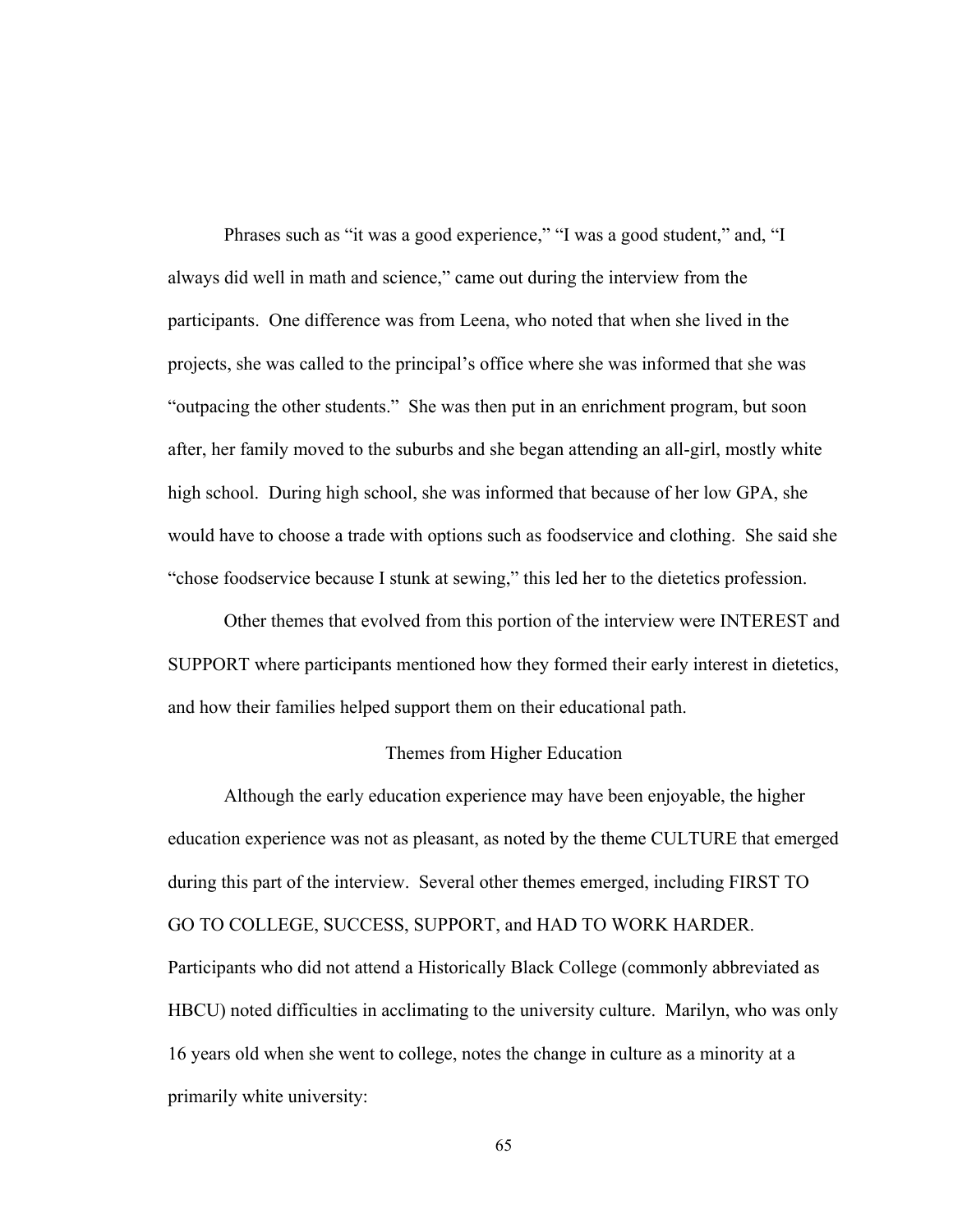… it was a culture shock. There were very few African-Americans and at any given time, the highest number of African-Americans was about 60 students - so among thousands of students. We faced some discrimination and other issues. It was not an easy feat. But I was really committed to dietetics. The other part was that most of the other students who were African-American - they were in majors like political science and other things like that. None of them went into health or dietetics. I was the only one. There was one other student that came in while I was there, but she did not complete the program. I was the only one to complete the program. That was a hard thing because a lot of the students would study together - and I was always left out. It wasn't until my senior year that one of the students approached me and said, "If you take notes for me, I'll take notes for you. and if I can't go to class that day, I can share my notes" and I thought "that might be kind of nice" but it came out that she missed class more than me, and I only missed class a couple of times. So, I then knew that they worked together to make things easier for each other - but I was never a part of that.

Gail discussed the difficulty and intensity of coursework.

I came from a low income family; I was the first in my family to go to college. I mean, bootstraps. I lean on my faith and my determination. You can tell me "I can't" or I'm going to try even harder. I had tried to change my major to nutrition earlier, but my mom said, "That's not acceptable. You have to roll up your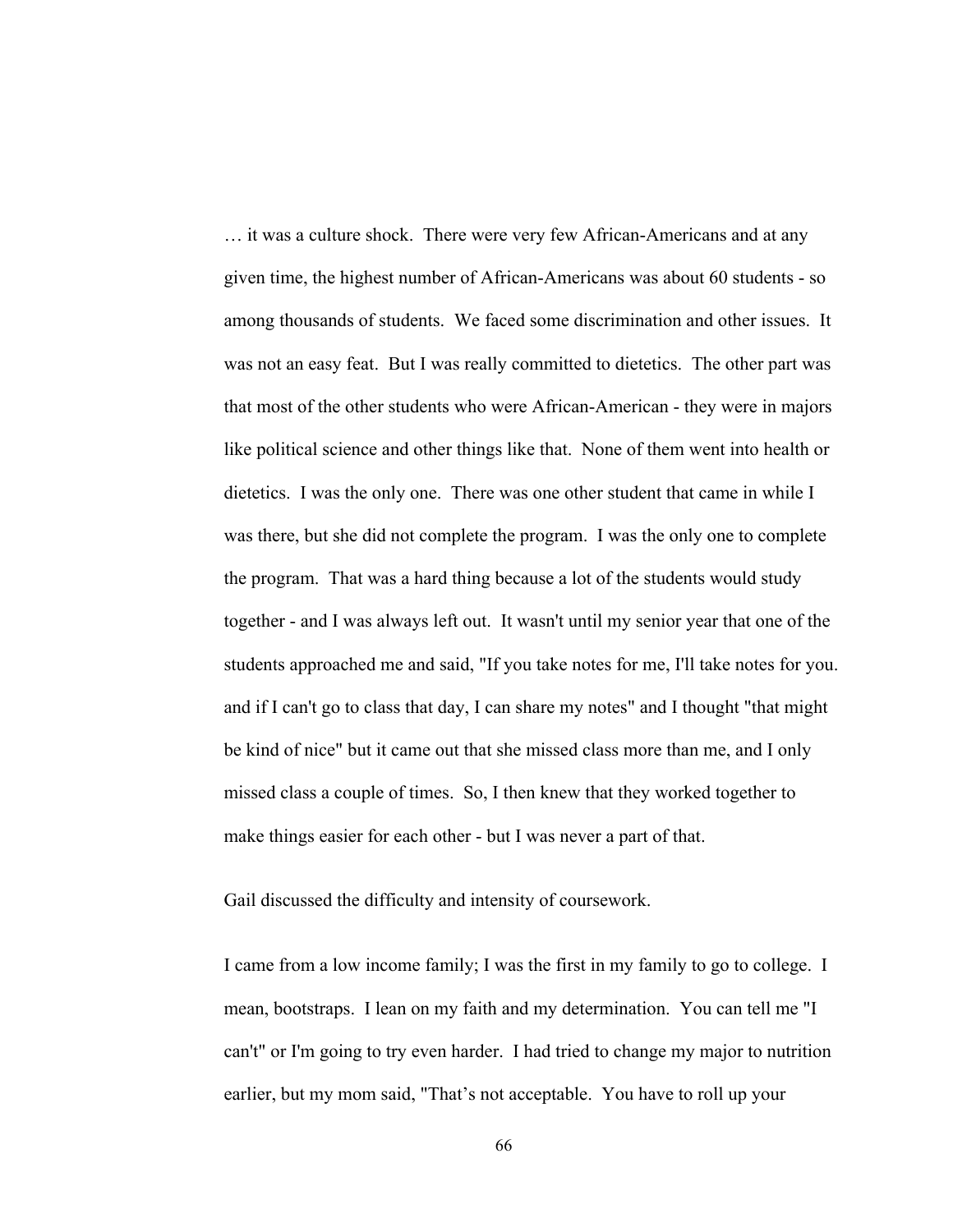sleeves and try even harder." There was so much science. I thought I was prepared at the time, because I graduated with honors, but at that time, we were never taught how to prepare for an exam. I had never taken one. So, when I got to college, I had no idea how to prepare for an exam. So, here I'm thinking I come from this good school, but here I had to relearn how to study, learn study habits, you know. I worked at the university as a work study at the same time, there were a lot of late nights. I also lived with five roommates at the time - and they didn't work. They partied. It was hard to find quiet. That's why when people say how bad things are, I'm like, "are you kidding me?"

LaDonna experienced inappropriate advances, which resulted in the loss of her scholarship:

My first year of college, I had chemistry, which I had never had before. Actually, my chemistry professor tried to hit on me. And I stopped going to classes because I didn't know how to handle it. So my grade in chemistry was a D.

Negative experiences occurred in undergraduate and graduate programs. Isolation was experienced by Marilyn:

In my master's program, I was in my class, and I was the only African-American in the class, we had to do assignments on our computer - and I didn't have a computer. I was devastated. I had two kids at the time, I had to go to someone else's house to download things.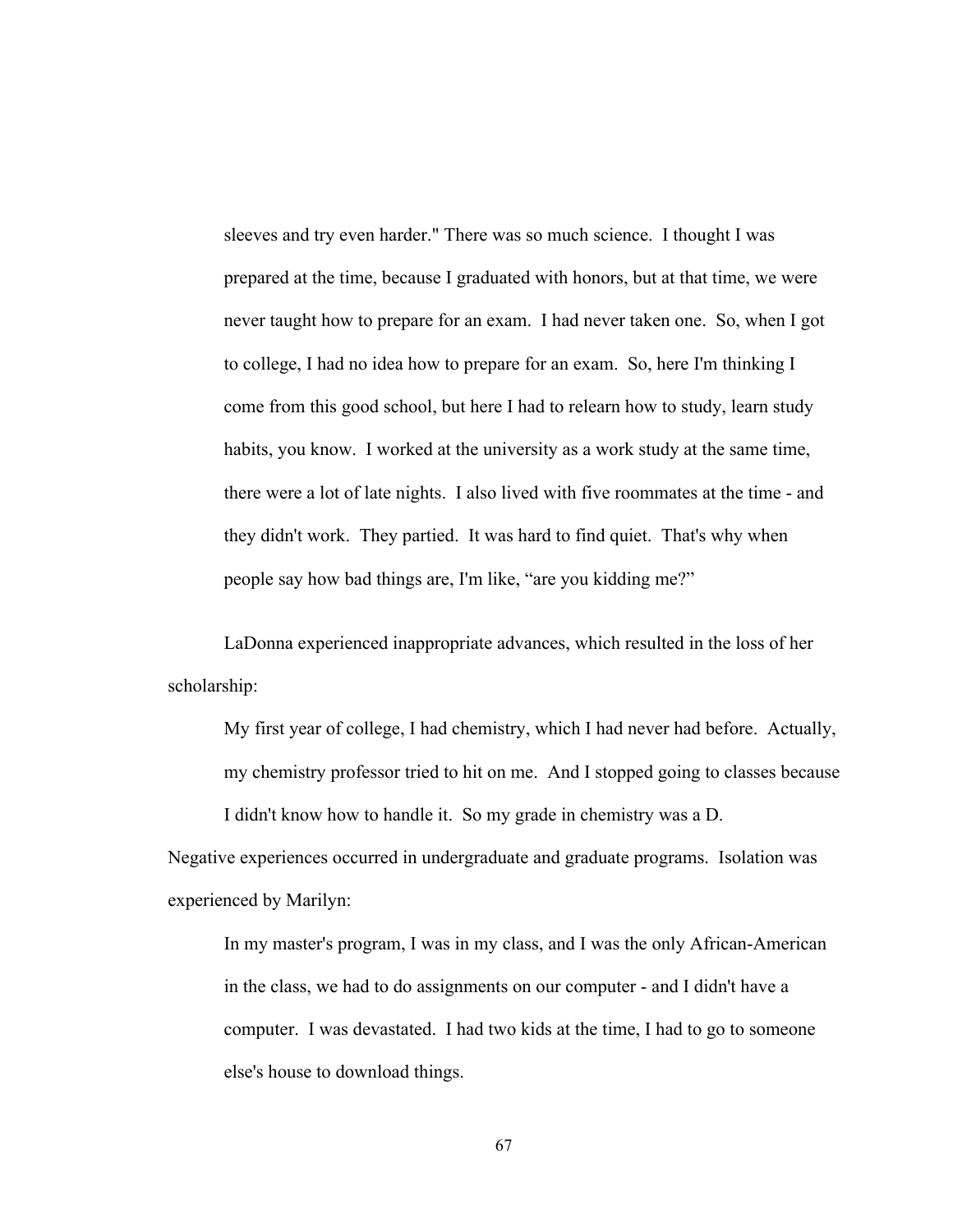Marilyn continues:

It's emotional - other people can say 'you're going to have to dig deeper' - I had that from my parents. For example - in my master's program, I had group work. I never liked group work because no one wanted to work with me. Now, I don't know if this is a Caucasian thing or not, but it's what I experienced. They go too fast - way too fast, and the one would say, "You do this, you do that, this and the other" and it was way too fast. So then, I come back with my work done, we were going to share our answers, I didn't get the same answers as them. They would say "I got this" and move on, and I'd have to say "hold up, hold on, I didn't get that - how did you get that answer?"

Advising seemed to be a problem for minority females in dietetics education as well. LaDonna notes:

I didn't feel like I was advised very well. I didn't know about any pre-professional experiences until my junior year. If I were to get into the CP program, I would have had to repeat my junior year. I couldn't afford to repeat my junior year. So, I graduated and I became a nutrition educator, and then I worked in the hospital as a pharmacy tech.

A similar experience from Marilyn: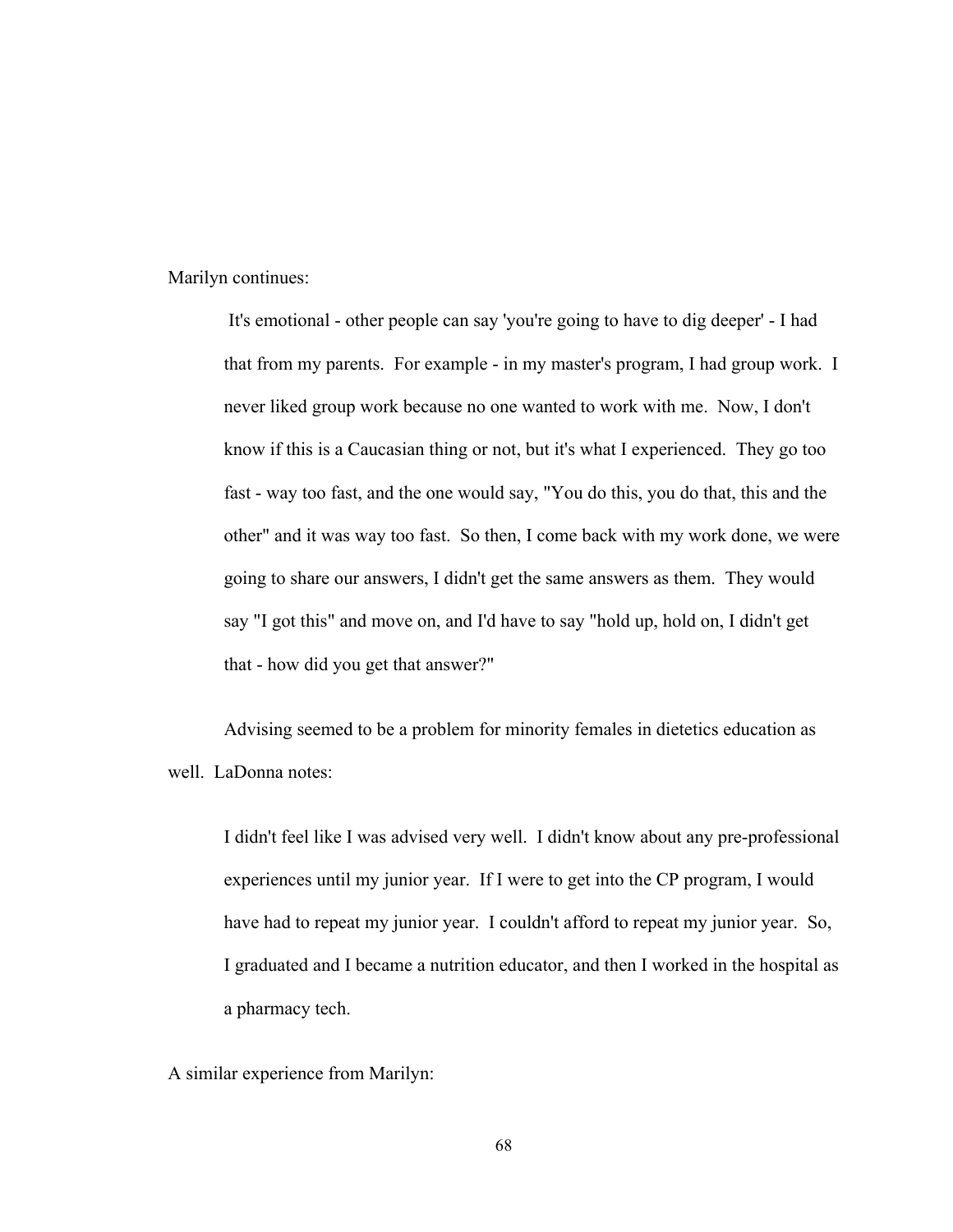I had an advisor, the crazy thing, somehow I was always off in having a regular advisor - because of credits or something. I didn't get the regular advisor, so I was actually advised by the director of the department. When I was a senior, they gave me a regular advisor. It wasn't very consistent.

Participants #4 and #5 did not note similar experiences relating to the theme CULTURE, instead, their themes were related to SUPPORT and SUCCESS.

# Themes from the Internship

The application process and completion of a dietetic internship is one of the many barriers to becoming a dietitian. The participants in this study voiced similar themes regarding this topic, including lack of diversity, and both negative and positive experiences during the internship. Six of the seven participants noted that there was no diversity in the student makeup of the program, and no diversity of the faculty and preceptors teaching in the program. Aspects of negative experiences in the program related to lack of support, negative comments surrounding body image, and unreasonable expectations. Some participants noted discrimination from faculty and preceptors, but others felt supported and mentored. Negative experiences of the internship were mentioned more than positive experiences.

The internship selection process involves the completion of an application, several letters of recommendation, official transcripts, the inclusion of a personal statement, application fees, and other items as determined by the individual program.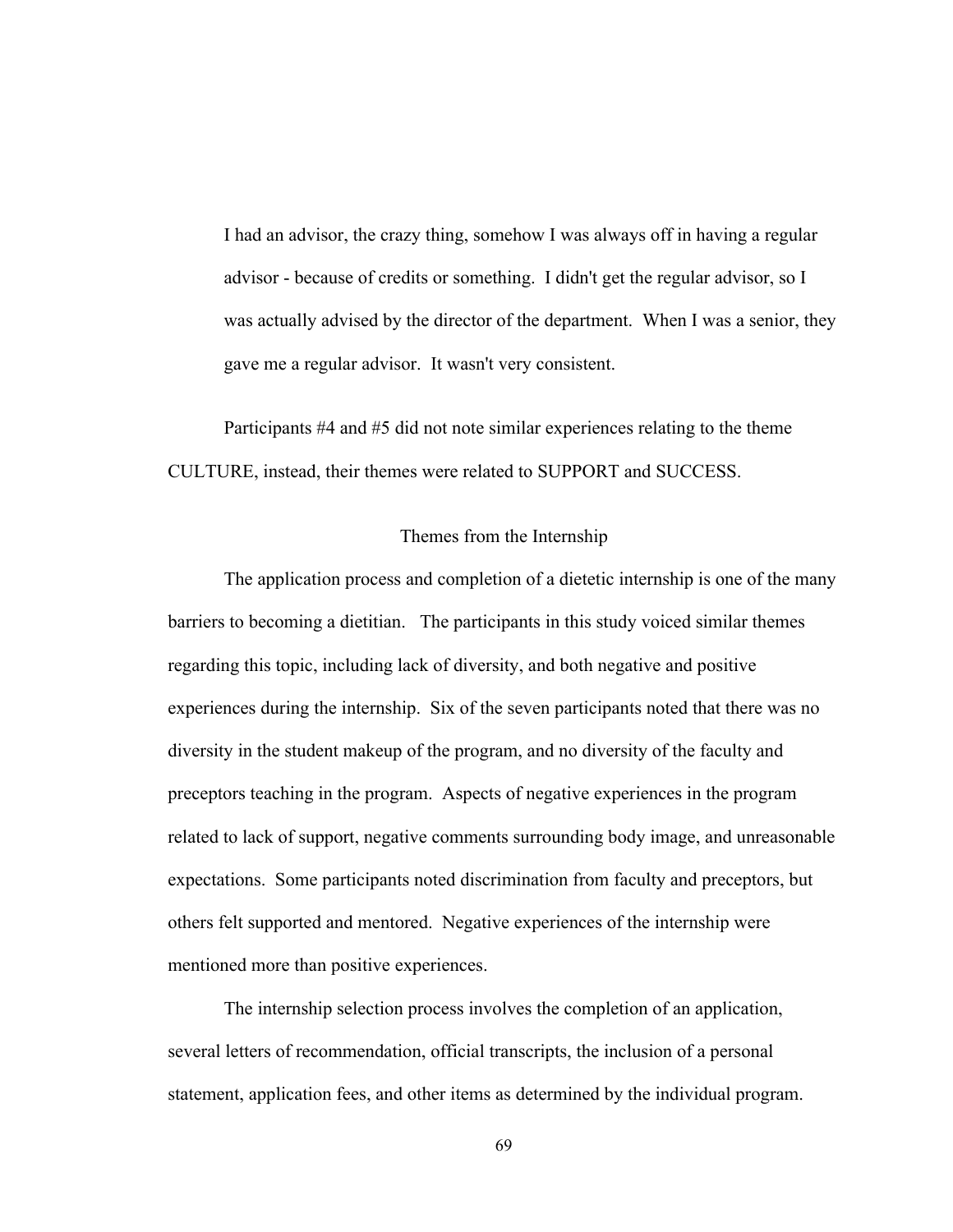Currently, there is a 50% match rate for internships (Wilson, 2010), meaning that half of all who apply are not matched. If an internship is not obtained, a student cannot sit for the national exam for registered dietitians. The selection process can be particularly tense as students have spent countless time and effort completing a Bachelor's degree, and if they do not match to an internship, their degree is of little value.

With the severity of the need for an internship, students are very apprehensive. Several participants mentioned the stress of the internship application process and the feelings they experienced if they did not get matched to an internship. Gail recalls, "… when I applied, one of my instructors told me that because of my grade point average, that I would probably not get in. But I applied anyway." Other comments regarding this topic include:

You had to do an internship and at that time, racism was still a big thing, I graduated in '68 right after the Civil Rights Movement began. At that time, the ADA required us to send a picture with our application.

I applied for an internship and didn't get in. But it wasn't the right time, my oldest son was young. I went back, post-bach, and worked on different classes. I applied again and didn't get it. And so, I was fine, because my son was 2. My third time, I applied to CP as well as (an internship). My son was in kindergarten, and I had educational leave from my job. My husband took care of the family, and we just made it work. I was a diet tech at that time.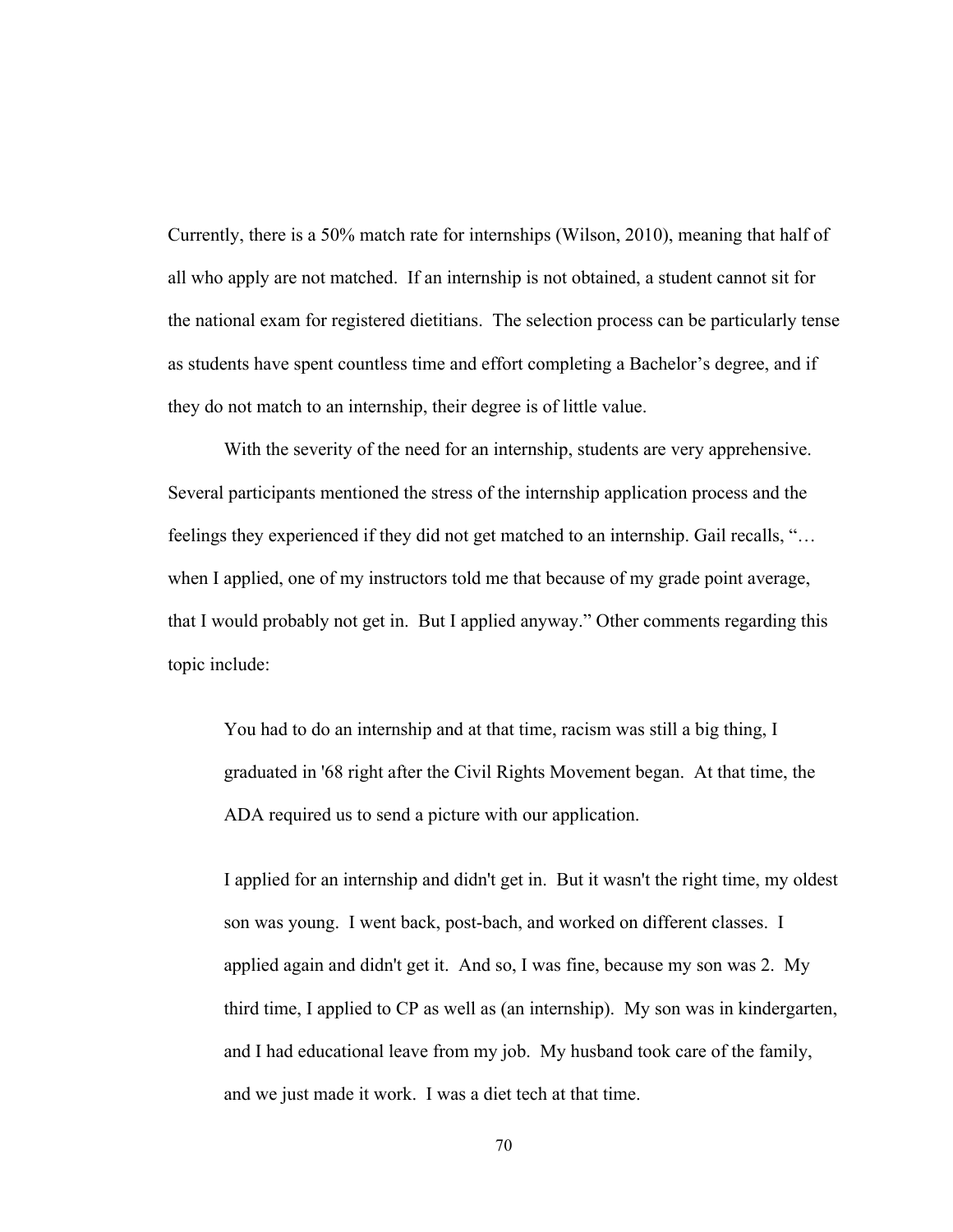When the interview shifted its focus to the internship experience, the first response that stood out was from Gail. When asked, "What was your internship experience like?" the immediate response came without pause:

It was horrible. It was horrible. It was horrible. I learned a lot from it. I believe it molded me into the dietitian I am, it taught me that I did not want to precept students. It was constant fear.

She explains that upon her arrival to the internship, she was made aware that an intern from the previous class had been let go, in the final weeks of the program. This put the entire class on edge, as the reason for the student's dismissal was not explained. Speculation took over, and the interns were extremely cautious with their behavior and performance, fearing that they could be dismissed as well.

Similar experiences were shared by other participants. Marilyn had attended a school in the north, but was accepted to an internship at an HBCU and still experienced discrimination.

…it was an all-African-American hospital where I worked, it had that tradition of being the first and only hospital for black servicemen. I was trained by all African-American dietitians; it was a complete switch over. And some of them because they felt like I was from the north, they felt like I was trying to outshine all of the southern girls.

An opposite problem, Thea had attended a HBCU, but her internship was at a school in the north: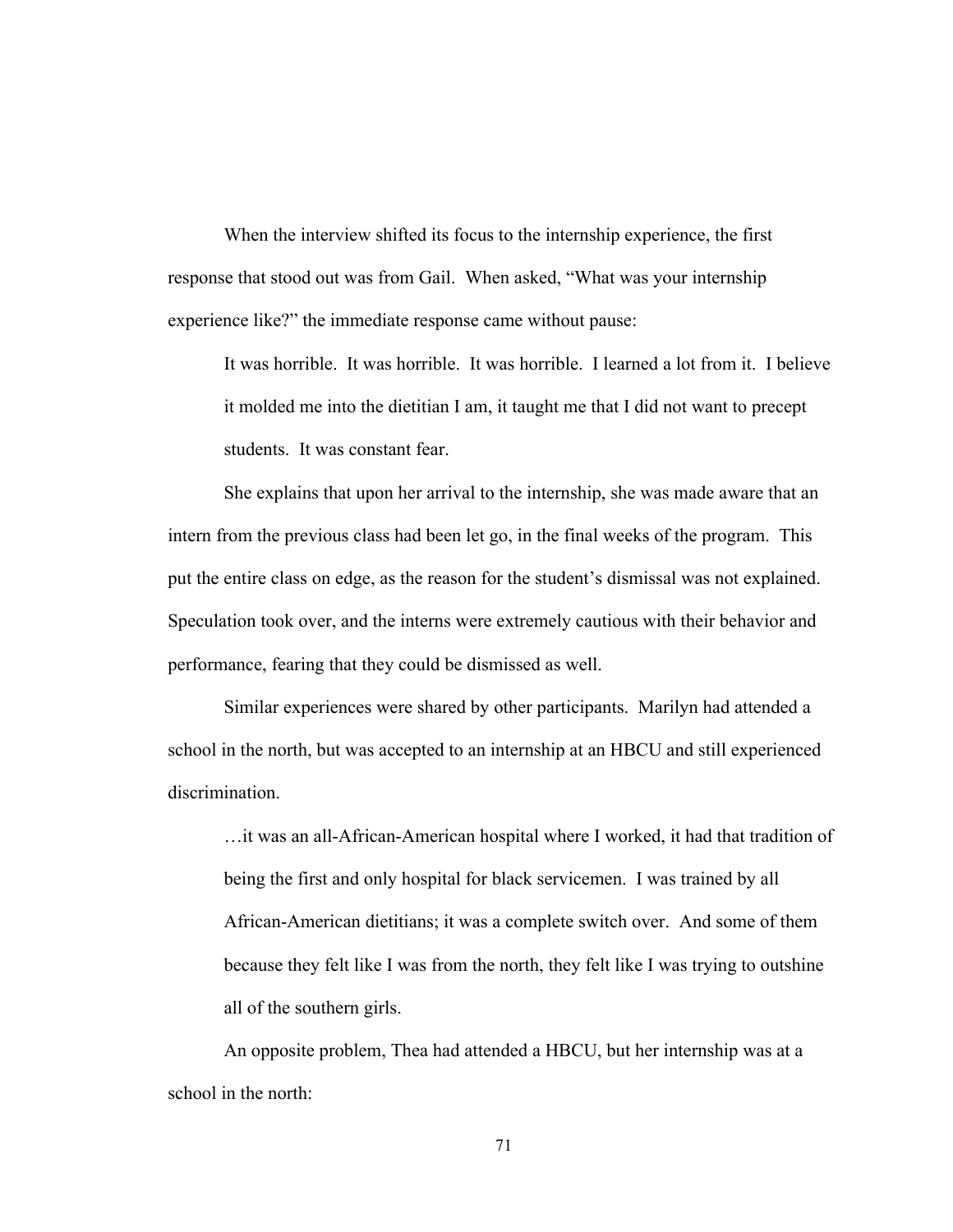I went to ------, I did well there, I ran into one instructor that was just god awful. She gave me a "C" in diet therapy, and when I tell you she GAVE me a "C" she did - I did not earn it. There were 12 students in the program and over half of them came from those private catholic schools. And so, her notion was, that since I went to a historically black college, I simply could not compete with those girls who had gone to the private catholic schools.

Gail explains that her internship experience was particularly traumatic, "I had some decent rotations, I didn't always get the best support. I lost 30 pounds during the process. Tylenol and Motrin got me through. It was really difficult." She also talked about the expectations of the internship faculty and preceptors, and the notion that her performance was never good enough:

There were a couple of rotations where I was on the border. You had to have a 2.8 to pass. I had one preceptor that gave me low points because she said I never talked to the medical staff. I was like, "did you see me?" Because I could recount the conversations. How does that improve my dietetic work?

# Diversity of Students and Faculty

When participants were asked about the diversity among students and faculty, only one out of the seven felt that there was adequate diversity of students, and that was during the internship program. Faculty diversity was only adequate for those participants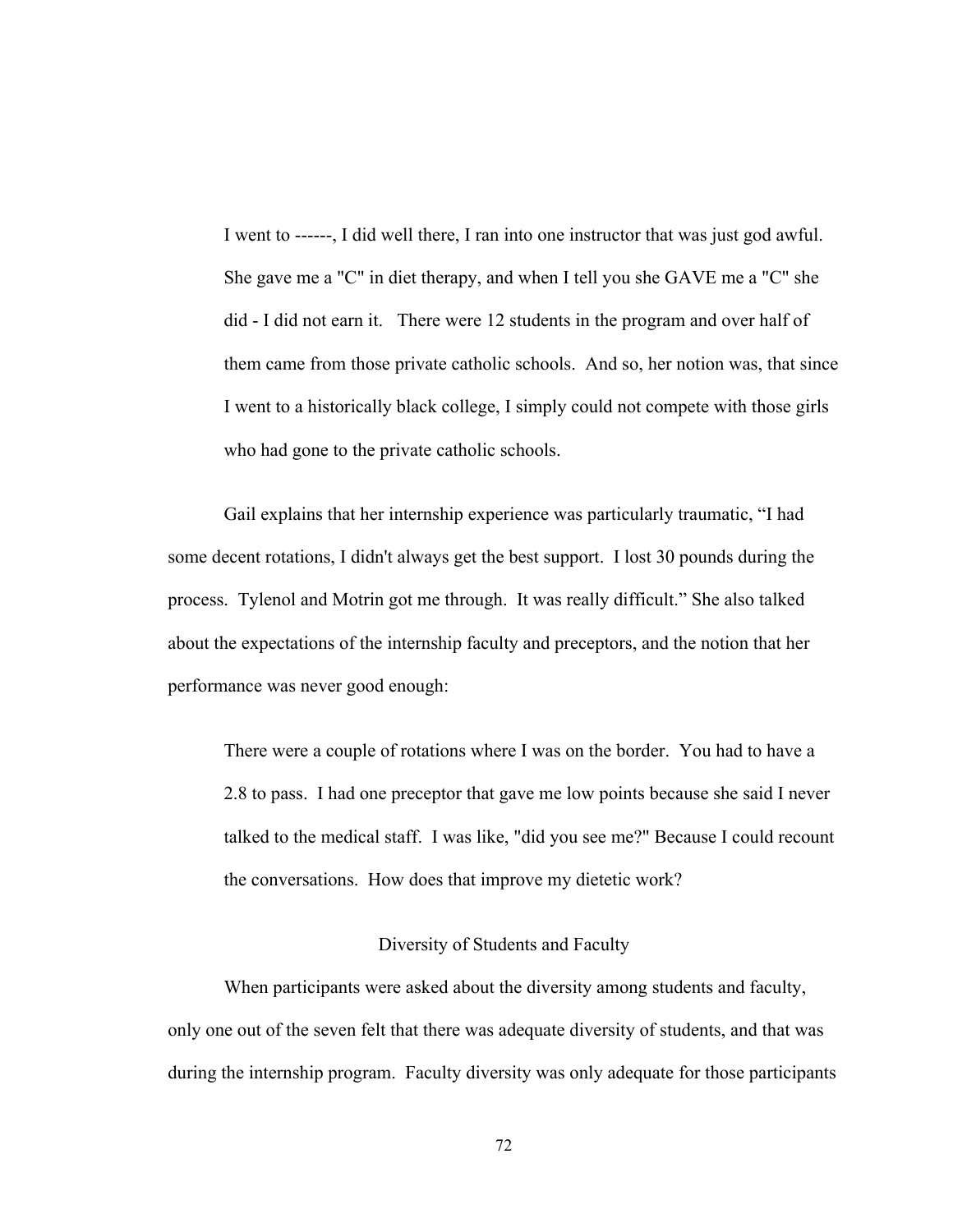who attended HBCUs (two participants). The theme NO DIVERSITY was the only emerging theme from this question. Relevant comments include:

There were six of us from across the country, the furthest was from Hawaii. We helped her make her first snow angel and helped her shop for a winter coat. We still keep in touch, and I did take a vacation to Hawaii to see her.

Thea laughed at the notion of diversity in her program. "No. The diversity of the faculty was that they had one white woman who was a German (laughs). She was Lutheran." Sherrie states:

There were twenty of us. No diversity in the program. I was the only African-American, four Asian/Indian. The faculty - one Hispanic, maybe 20% in the whole department, more Asian/Indian. I would have had to search to find someone who looked like me.

During the interviews, the participants talked about the lack of diversity in education as a normal occurrence. They often described the experience in terms of having to work harder than their white counterparts, and that their experience as a minority involved a constant uphill battle that was accepted as commonplace. As one participant said, "You're going to have to overcome it. You may have to work harder for the same thing." None of the participants expressed any particular frustration or anger with this notion, but instead talked about it as plainly as a casual conversation. This subtle yet powerful assumption aligns with the first tenant of CRT: racism is ordinary and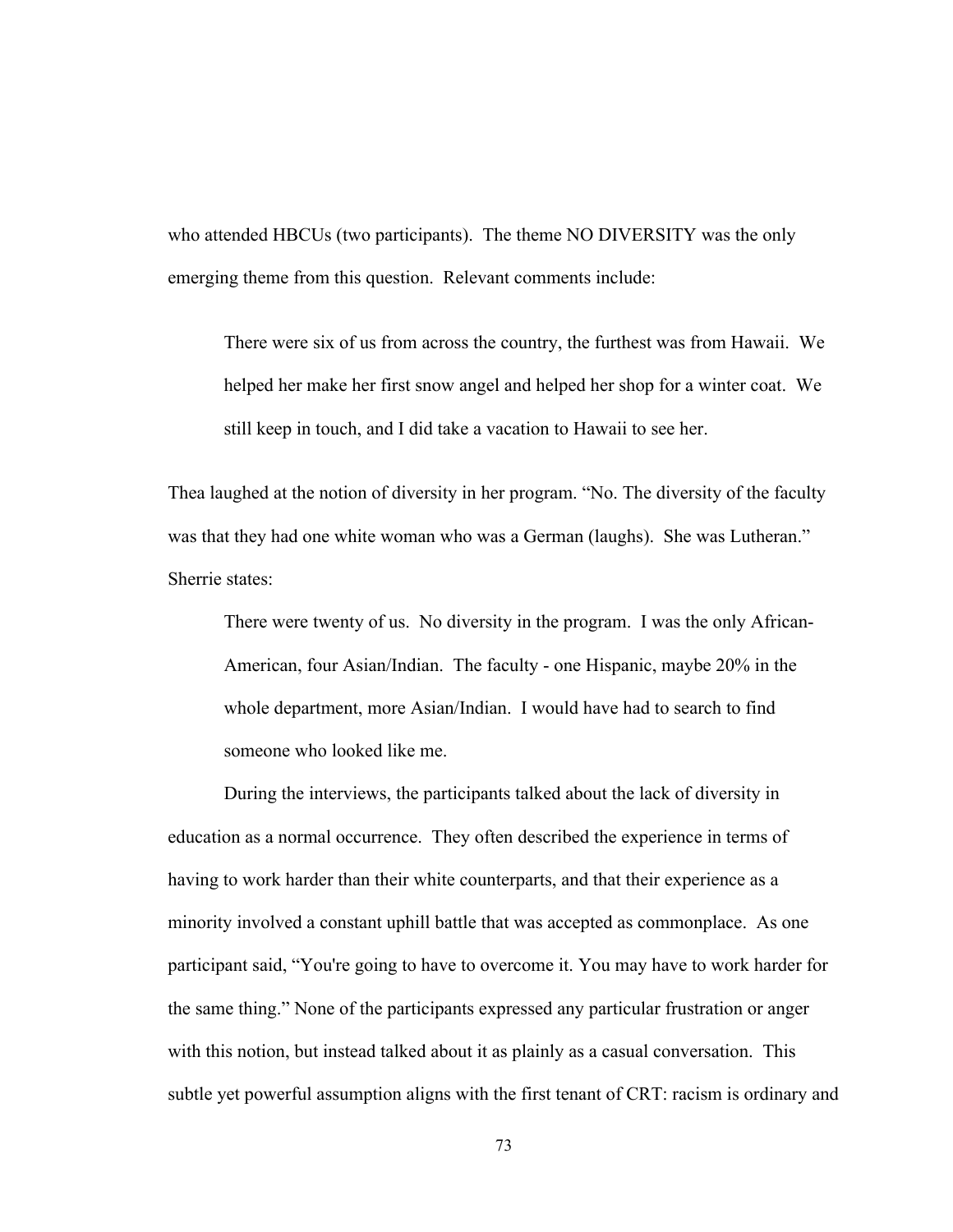occurs in everyday life. So much so that it is expected. After hearing these stories, it begins to become clearer why diverse students do not enter the field. The hard work and constant perseverance may not be worth the considerable effort that only results in an average salary.

# Diversity in the Workplace

The participants sampled work in a variety of settings including community, education, contract management, clinical dietetics, and leadership. When asked, "How would you describe your career and the diversity of the workforce in your environment?" only two participants felt that there was adequate diversity in their current work environment. LaDonna noted that when she first began her career at the hospital, there were other African-American dietitians in her department. But, as the years passed, they left and were replaced with white dietitians. When probed for reasons why this occurred, she said, "I had heard from black dietitians that the work was too much. There are probably a lot of other factors, but there are lots of black dietitians at (a nearby hospital)." LaDonna worked at a prestigious, world-renowned hospital where dietitians are encouraged to do research along with their daily patient caseload. The salary earned at this facility is not significantly greater compared to other institutions where research is not expected.

Lack of diversity in the workforce could have an effect on the success of the patient-practitioner relationship, especially when the dietitian is white and the patient is a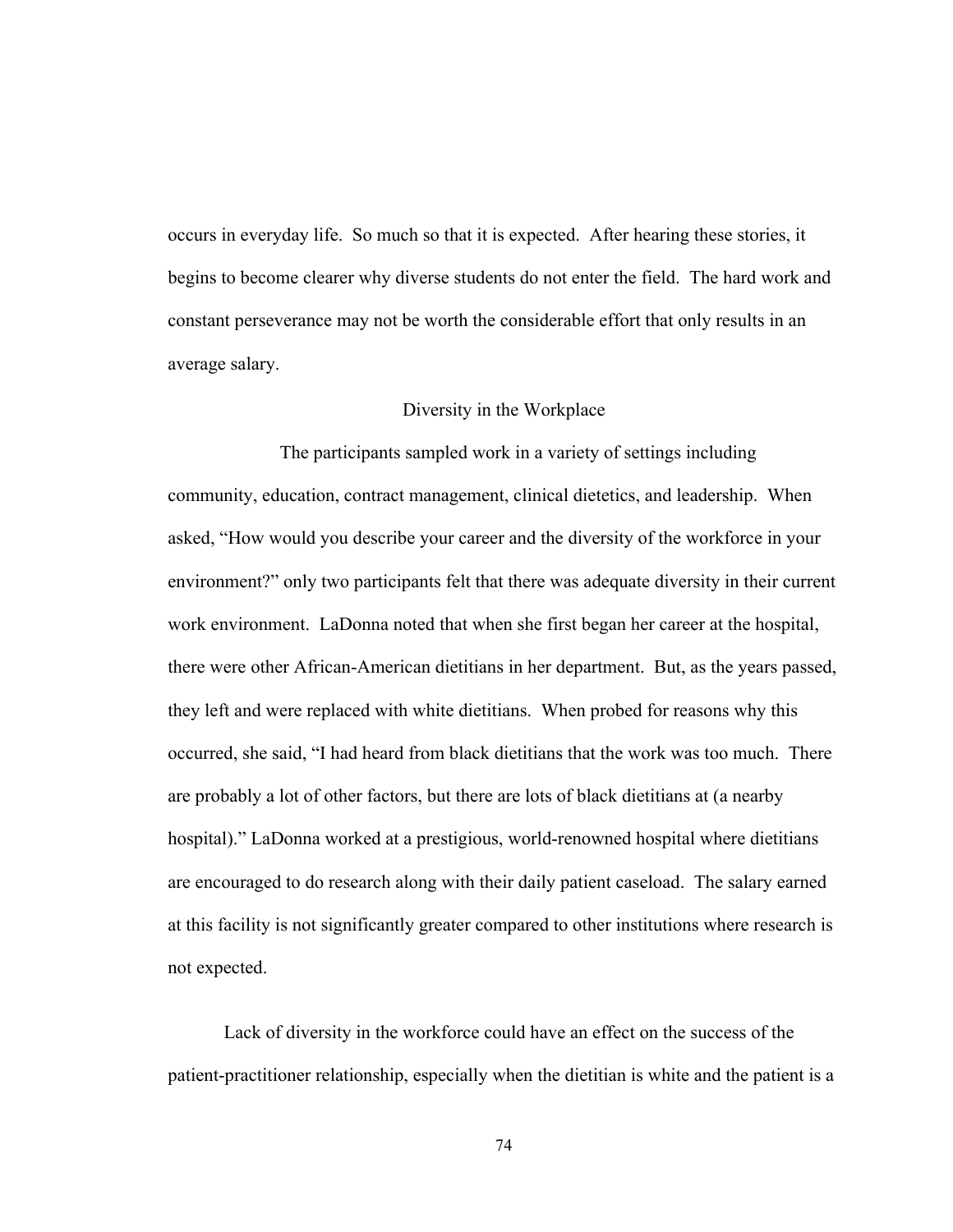minority. According to the Institute of Medicine's Unequal Treatment report, sociocultural differences between patient and provider greatly influence communication and clinical decision making (Betancourt, Maina, & Soni, 2005). Gail says, "It works having the minority-to-minority experience. It works. I know their background. I know what they're talking about. I can give real-life alternatives. I don't say eat kale... You have to find alternatives that taste good." This comment suggests that minority health professionals have better reactions and relationships with their minority clients, and with an alarming number of nutrition related diseases and disorders afflicting minority health, increasing diversity in the dietetics profession is a worthy goal.

# Success Factors and Resilience

All participants attributed their success to support of loved ones, community ties, and faith. This is not surprising, as factors of academic resilience include supportive families or peers, family life that holds high academic, moral, social expectations, goal setting, and resourcefulness (Wang, 1994, 1995, 1997). At the beginning of each interview, participants were asked, "Tell me your story" and were told to describe their early childhood experiences with school. Every participant mentioned family in the first sentence of their response, and every participant said they had the full support of their family throughout their dietetics education journey. Parents with high expectations were also mentioned, as well as parents who placed a strong importance on education. Faith was also mentioned with high importance by several participants.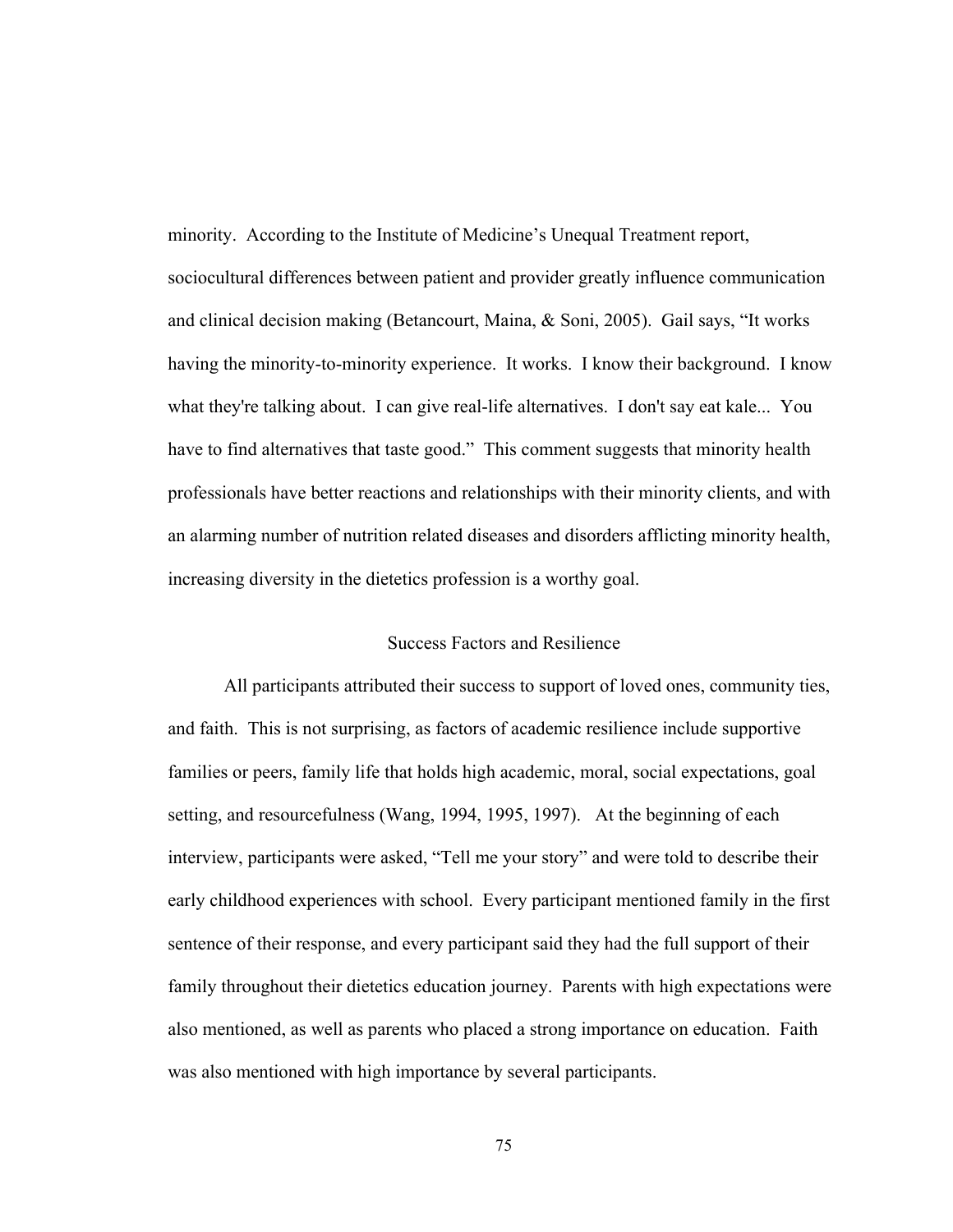My family, husband, my children. I have three children and they were not whiners when I had to leave. I had to travel a lot - my husband raised them. We have three brilliant children. And a supportive network of dietitians.

Leena cites religion and faith: "I have to give it to my lord and savior Jesus Christ, I'm a licensed missionary, I give it all to him first. Then my family. My husband has been very, very supportive." LaDonna credits her mother, "…confidence through strong mentors, mother. I don't believe you can make it without that."

Despite the fact that all participants were supported by family, they often felt alone during their undergraduate and internship experiences. They were typically many miles from family and had to rely on their long-distance support systems, as creating a supportive network was difficult at school. The demeanor and attitude of participants changed dramatically when discussing this part of their lives; they were smiling, content, and more than happy to credit their success to the support of their family, friends, and faith.

# Membership in Professional Organizations

With the exception of Gail, all participants were very active in the professional organizations, member interest groups, and state and local dietetic organizations. The themes that emerged with this question include HIGH INVOLVEMENT and ACCEPTANCE. Gail listed cost as a factor for not belonging to the professional organization, citing \$250 as a high price to pay for the return on investment. Membership benefits include access to the Journal of the Academy of Nutrition and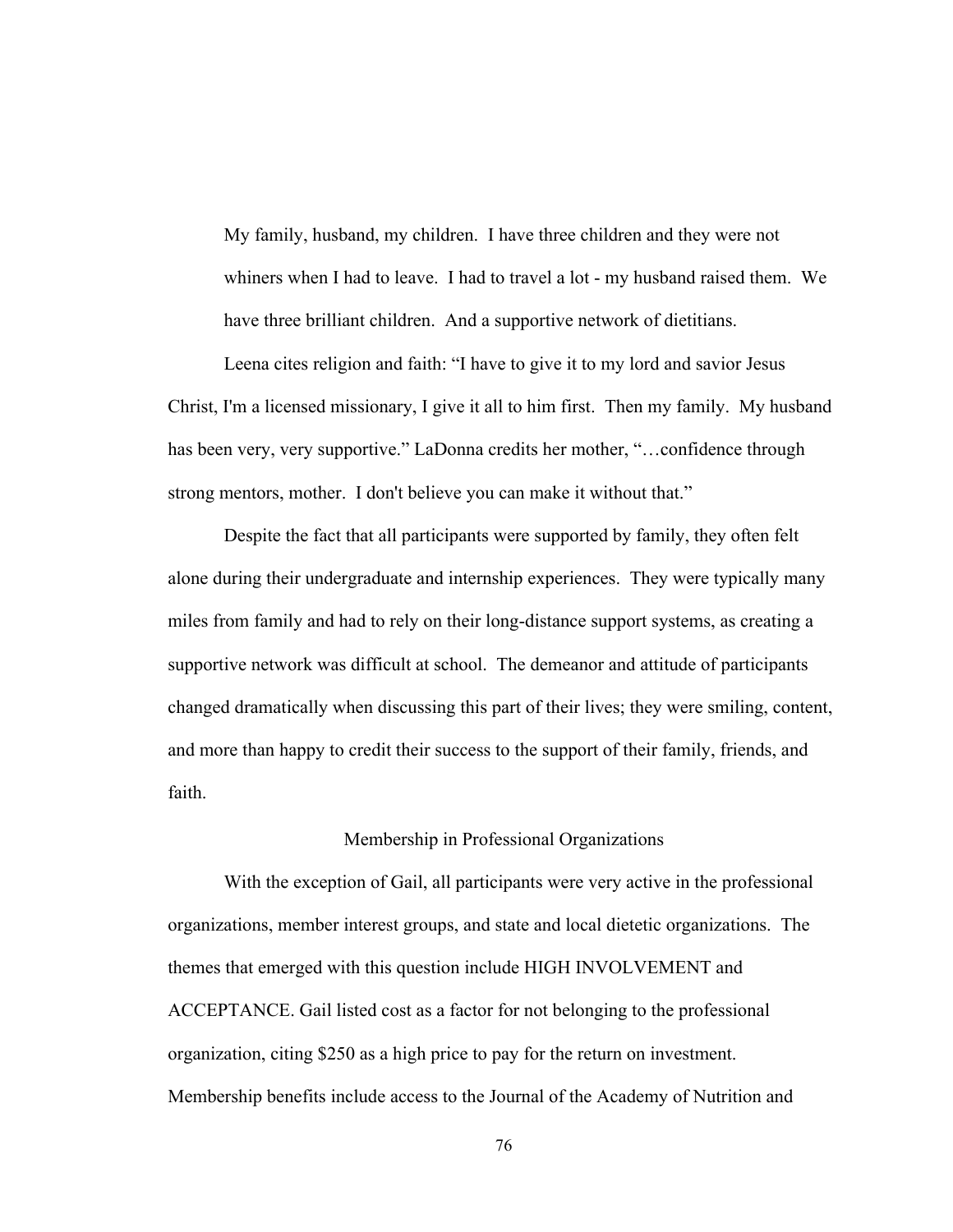Dietetics, reduced fees for conferences, and a limited number of continuing education credits. When dietitians are not members of the national professional organization, they then cannot become members of the state and local dietetic organizations as a rule, but they can attend meetings for a fee. This is quite limiting when a dietitian could attend local meetings to network and earn continuing education credits.

Despite the cold shoulders and lack of diversity of the profession, the participants are overwhelmingly involved in the national professional organization. The majority of participants have served on committees as chairs, delegates, and have been a part of the diversity leadership programs. Thea is currently serving as the president of the national organization, the highest form of leadership offered by the profession. Many of the participants also belonged to the member interest group known as NOBIDAN, the National Organization of Blacks in Dietetics and Nutrition. This member interest group is also conducting research regarding the lack of diversity in dietetics, and the results have not yet been published. NOBIDAN has also created a mentoring program, intended to mentor students in dietetic programs to increase their success. Some positive comments include:

I got encouraged by meeting dietitians at the local group. There were some that took me under their wings, invited me into their circle, and was able to do some things, I had a paper accepted into the journal, and did some grocery store tours. It has been great for building relationships.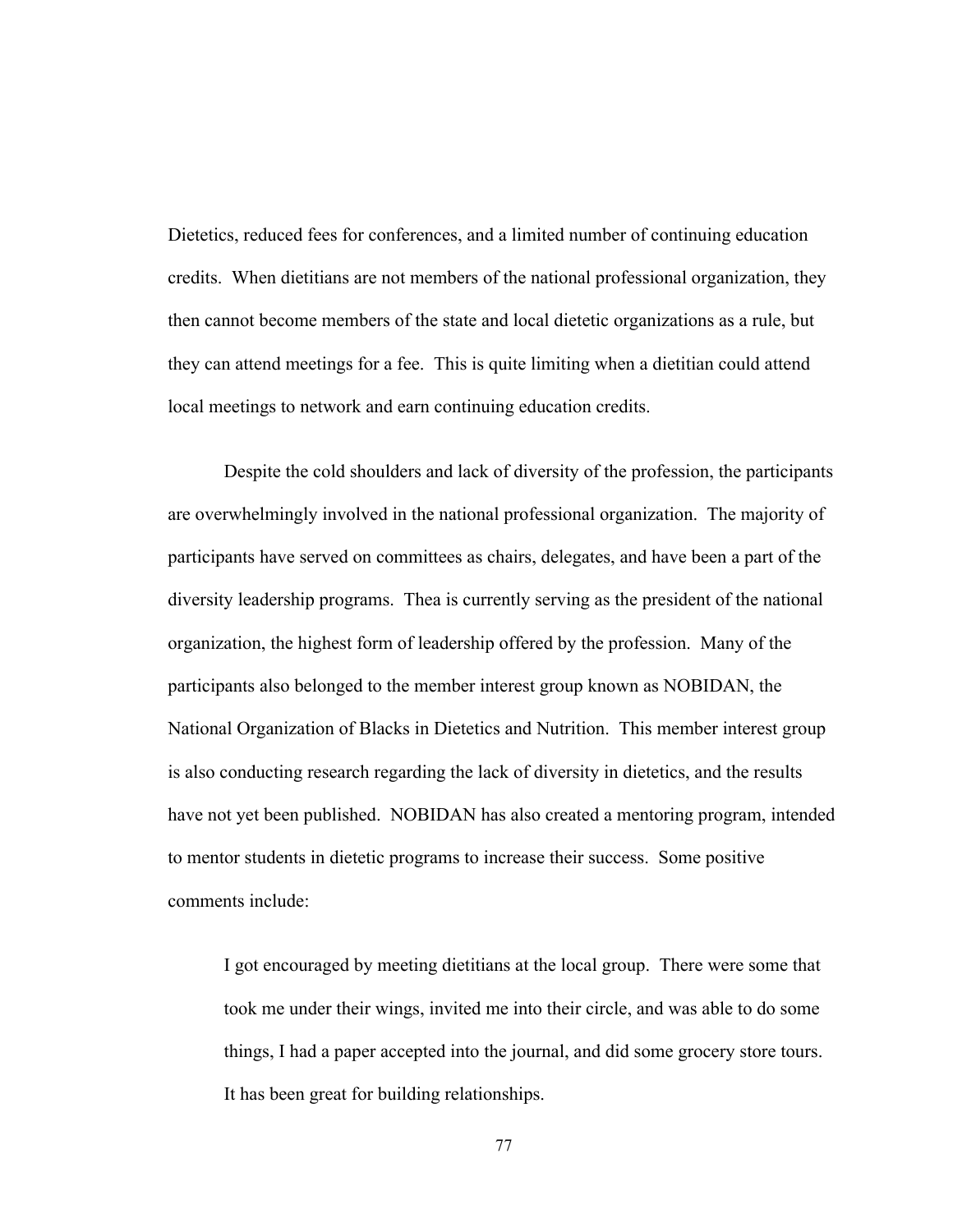These last few years have been the most rewarding. I have enjoyed being in NOBIDAN and being around those profoundly educated black women. Who would have known?

Involvement yields acceptance in the profession. After navigating the difficulties of higher education and internships, minority dietitians seem excited to be a part of the dietetics world, and work very hard to support the organization for the success of the profession.

# Reasons for the Lack of Diversity

The participants in this study were varied in their response to the question "Why, in your opinion, is there a lack of diversity in the dietetics profession?" The most repeated theme throughout this topic was SUPPORT with many responses indicating both financial and educational support is needed to successfully navigate the path to becoming a dietitian. Gail attributed the lack of diversity to the fact that dietetics seems to be a hidden profession, "I think it's not cultivated, it's not explained, no one knows what we do, I don't think the support system is there, lack of dissemination of information, um, it's not real clear how you get to your goal. The internship is an extra step that you have to take- when you could just do nursing." Similarly, Sylvia compared the disparities of diversity to that of the nursing profession, which is more diverse, "If you look at the mentors - they're mostly Caucasian women. Now, a lot of black girls see black nurses, and therefore they want to go into nursing. There is a black nurse's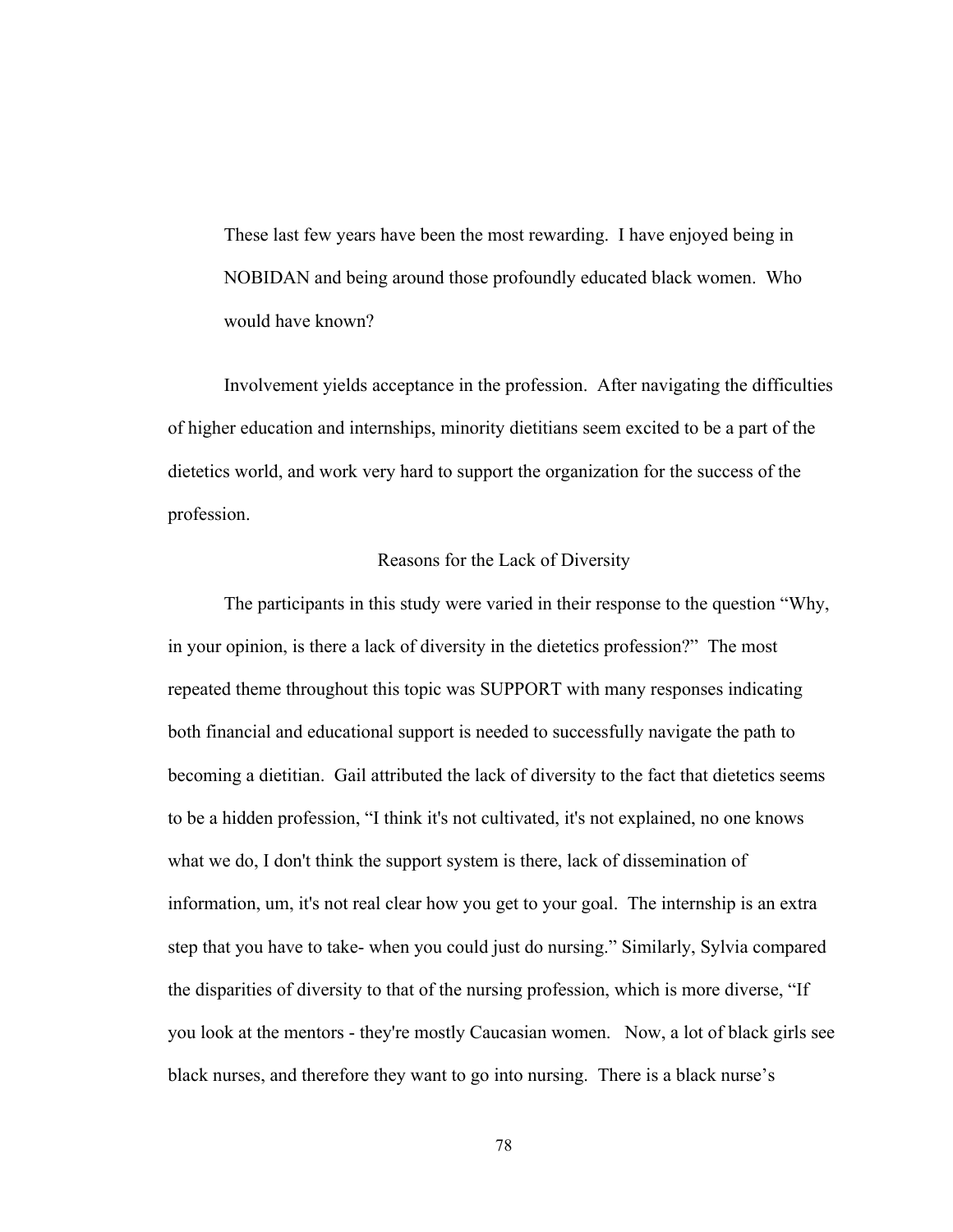association. They get them to sign up, get mentoring; they are better connected to get the support they need."

It is clear that there are many reasons for the lack of diversity in dietetics. Earlier research suggested lack of awareness and the increased need for support (Greenwald & Davis, Suarez & Shainklin, 2000, 2002). These reasons remain true, and in this study, other reasons include the need for financial and educational resources, options for alternate pathways, increased advising in high school, and the ability to match to a dietetic internship.

The participants were very passionate in their responses to this question. It was clear that they have a true love for their profession, they are saddened by the lack of diversity, and they have ideas for changing the face of the field. There was great insight in the responses from participants  $#2, #5,$  and  $#6$ , which was noted by vernacular of their answers. Phrases such as "I can see clearly," and "After the cloud was lifted" and "I have looked at that many a day and time," were used. It is evident that the participants have thought about this topic, have worried over it, and were extremely eager to share their viewpoints for this research. They were eager to respond to the question, in hopes that it would be documented and added to the body of knowledge.

I can clearly see that, first of all, there aren't enough programs, and there isn't a pathway that helps you to get in - there is one entry door, now we have the ISPY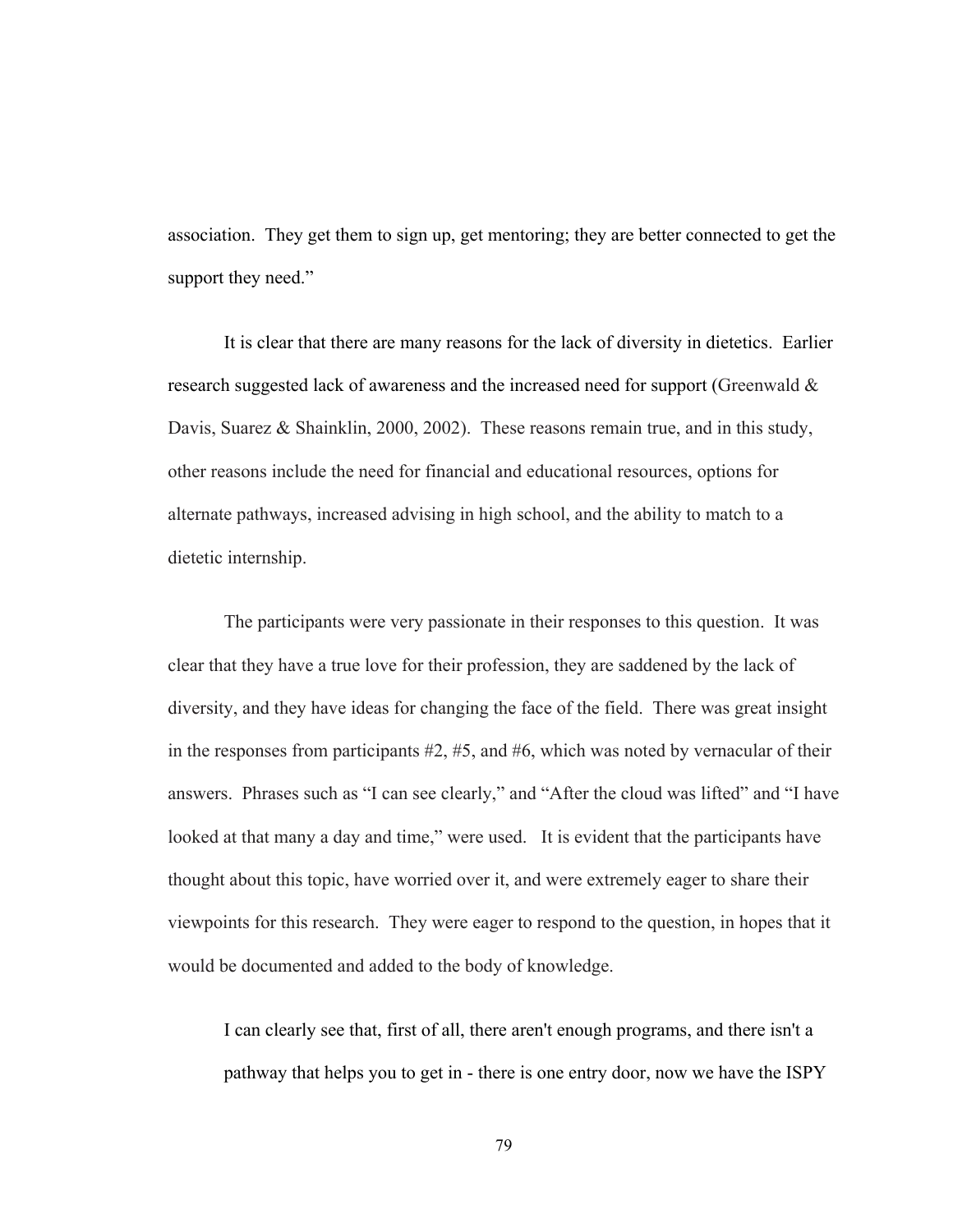program...I think that there need to be altered pathways to help people. We need to get stronger in the 2 year colleges to give people more opportunity.

There are a lot of psychological things - when in my school they told me that you're not college material. And in high school, they steer you based on where they think you fit. They push you to the trades - it makes it harder to be successful when you get to college. They don't know what your abilities are.

One, the science requirement. It's really heavy in science and a lot of times the minorities do not get the support they need at the collegiate level. I have, myself, encouraged students to go to other fields, because they were, you know, taking chemistry four times. So, I'm like, if you can't get through general chemistry, you're not going to be able to get through the program.

The other is the lack of resources. There's not a lot of scholarships to major in nutrition and dietetics, so, if you're majoring in math, engineering, nursing, there are more scholarships available. The other is, the supervised practice. Many don't realize that you have to pay someone to do an internship, why do you have to work for free, I have to answer that question over and over, but a lot of times people don't understand that. They want to get paid, or they want a scholarship or something to do it. That doesn't attract people who are from already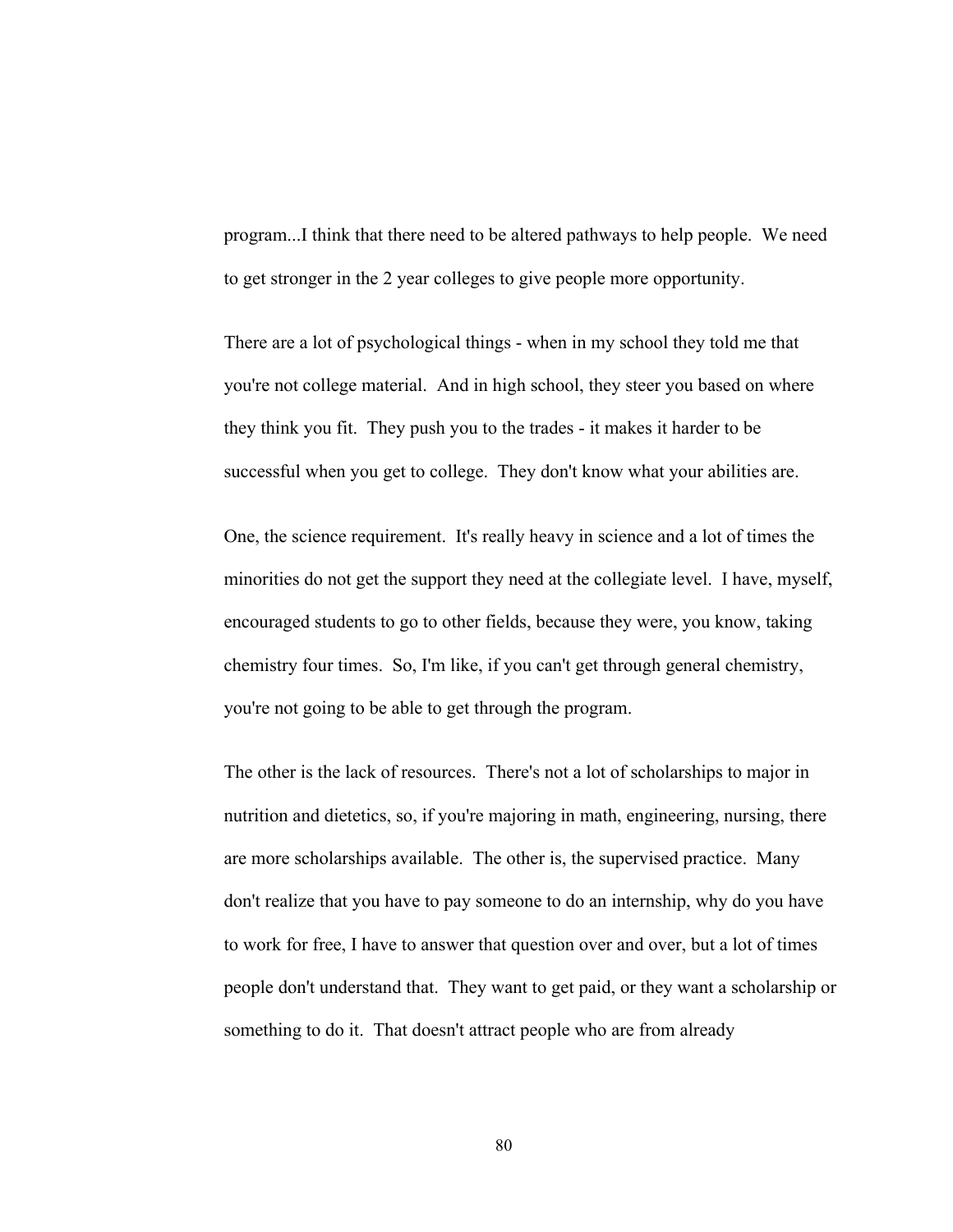disadvantaged backgrounds. You know, where they need money and resources to get through college.

According to the participants interviewed, more support is needed to navigate through the dietetics education pipeline with success. Minority students need financial and emotional support to be successful. Requiring students to work for 1,200 hours completing an unpaid internship (while paying tuition for the internship) is not feasible. Mentorship programs need to be increased, advising systems must improve, and focusing on the success of minority students is integral to increasing diversity in the profession. Ensuring that minority students increase study skills and achievement in science courses will strengthen retention. An increased marketing campaign could heighten the profile of the profession, and expand the awareness of the careers in dietetics. Lastly, recruitment efforts in middle and high schools would also foster an interest in the field.

What Advice Would You Give a Dietetics Student?

When participants were asked what advice they would give dietetics students today, their responses often cited support, and the code SUPPORT was the most used theme for this part of the interview. The dietitians wanted student to seek out mentors, to find professionals to shadow and network with. One response recommended that the student find someone who has successfully navigated the pathway to becoming a dietitian, "whether they look like them or not." She felt that having support and mentorship was the most important success factor.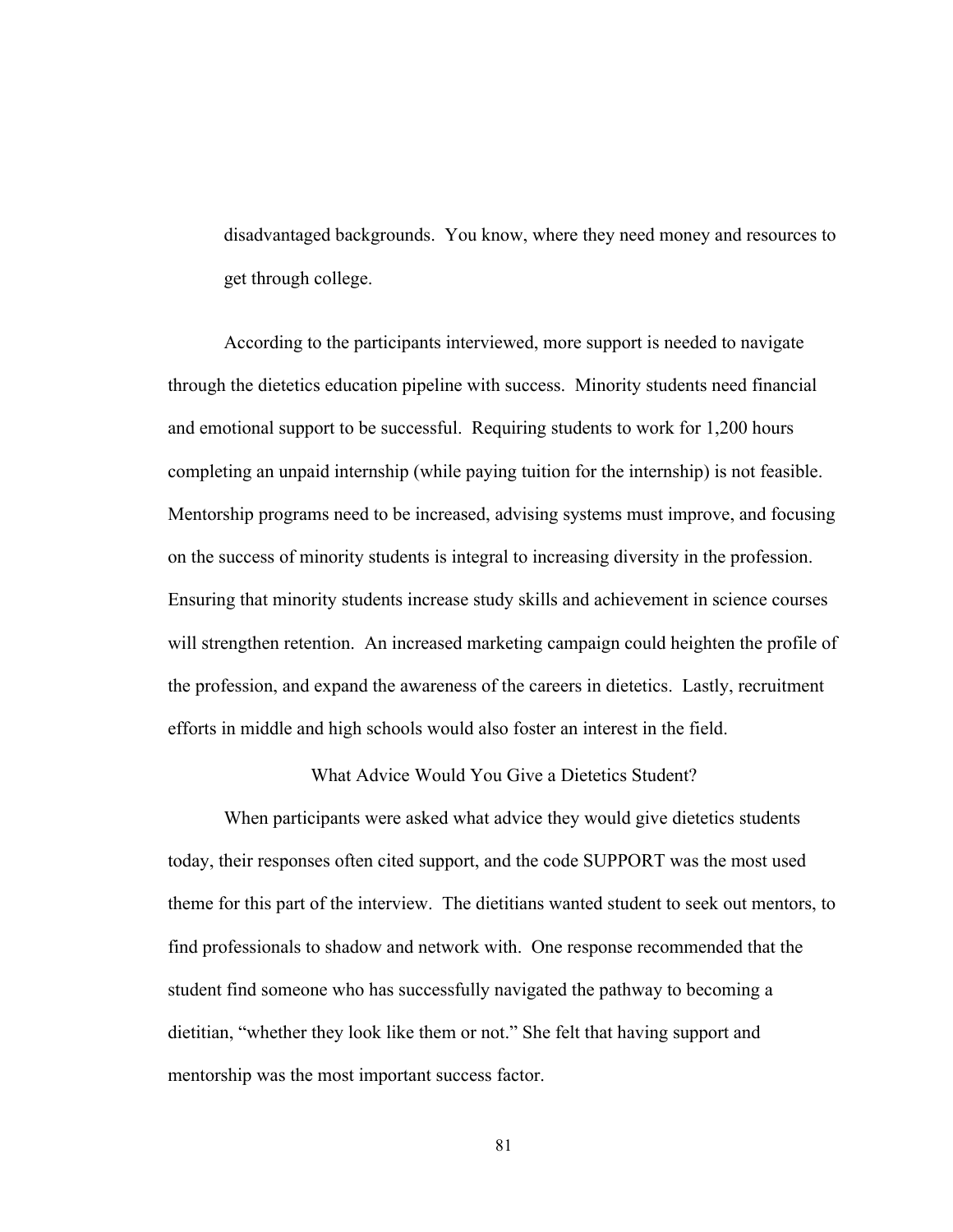Other suggestions included making sure students understood the curriculum and the steps towards becoming a dietitian. One participant advised that students should not "overwhelm themselves" and to take their time in order to achieve a high GPA to proceed through the curriculum, noting that if the GPA isn't achieved, students will have to repeat courses and become frustrated. Other responses proposed that students should use their resources available on college campuses: tutoring, writing labs, library systems, etc. Commitment was also stressed, because the system is so difficult to navigate, the participants said that students must be ready for the hard work, but it is achievable.

# The Dietetics Curriculum: Should it Change?

When participants were asked about possible changes in the curriculum, there were many different ideas for how this could be done. There was consensus that changes need to occur, and the proposed Master's degree becoming a requirement by 2024 will not increase diversity in the profession, but will decrease diversity even more. Simple suggestions such as adding more counseling courses, requiring an ethnic food class, and an increased understanding of the research process were discussed. Sylvia shared that she thought all dietetic programs should be coordinated, putting students through the internship along with their coursework. Gail and #3 thought the internship hours should decrease, but didn't address a specific number of hours to require, "Once you've done a rotation, it doesn't matter what the field is."

Feelings were somewhat mixed about requiring the Master's degree. Some thought it would increase the recognition of the profession, and it would be on par with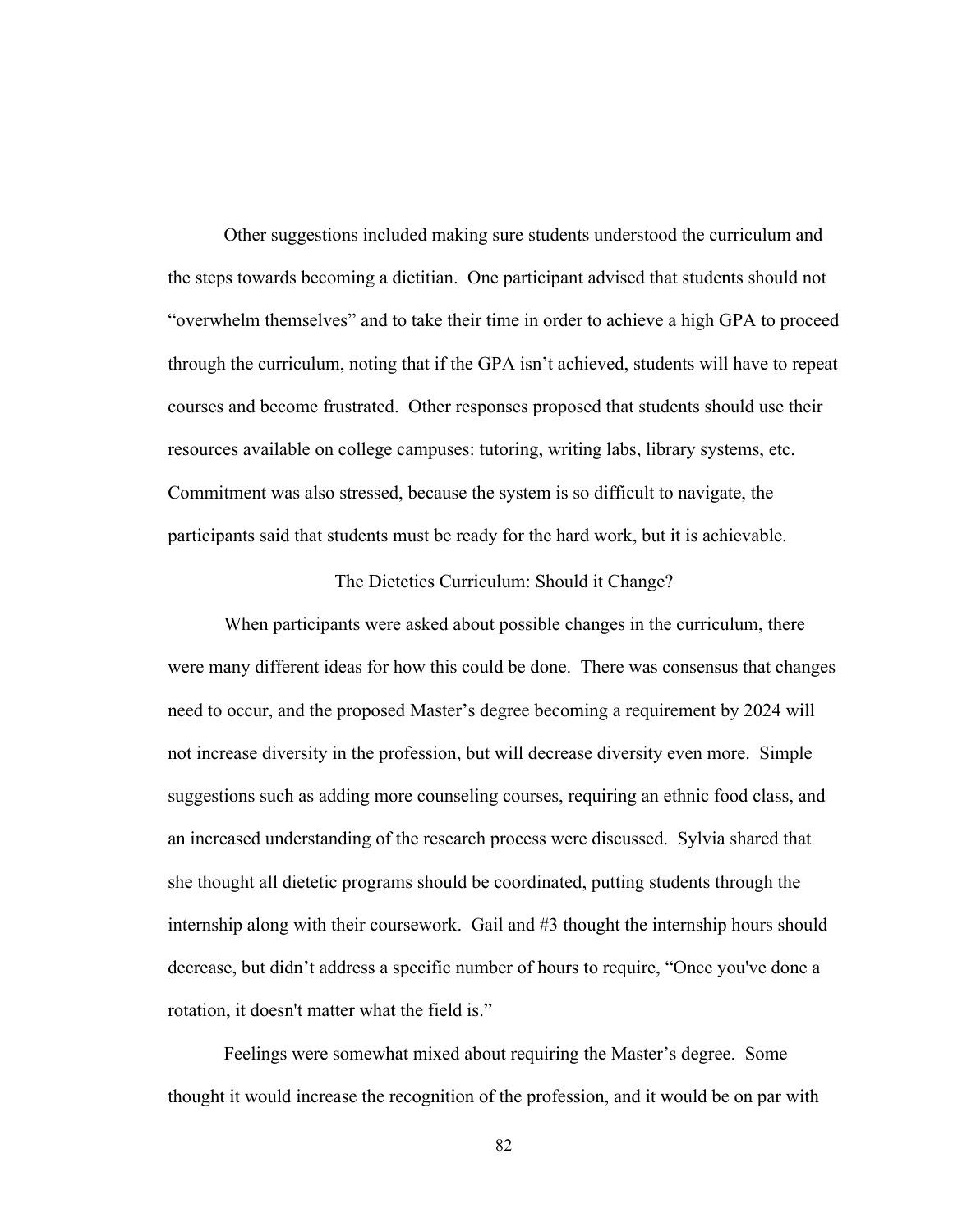similar health professions who already require a Master's degree. Others, like Gail, thought it would increase the cost of education greatly, without much return on investment:

I don't feel that it's necessary. I know it will mean more letters to put behind your name as far as education, but will it get you the skill set you need to be a good clinician? I don't think so? Especially for the salary, it's embarrassing. To pay more for education - if you're going to do that, the salary should increase.

Sylvia thought the Master's degree would lead to increased reimbursement, which could advance the profession.

I've been in many meetings with CDR (Commission on Dietetic Registration) and it's true - we can't be left behind if these other health professions are going to the Master's degree - level of credibility, it could increase our reimbursement, we have to keep up. I get it. I agree. It's a train, get on board.

With the requirement of the Master's degree come changes for the Associate's degree program, or the Dietetic Technician, Registered (DTR). The proposed standards for dietetic education reduce the DTR programs and their abilities and autonomy in the clinical setting. The current Bachelor's degree in dietetics would become the new DTR. This proposed change is somewhat upsetting to some participants, as some were DTRs before becoming RDs, or as Gail states: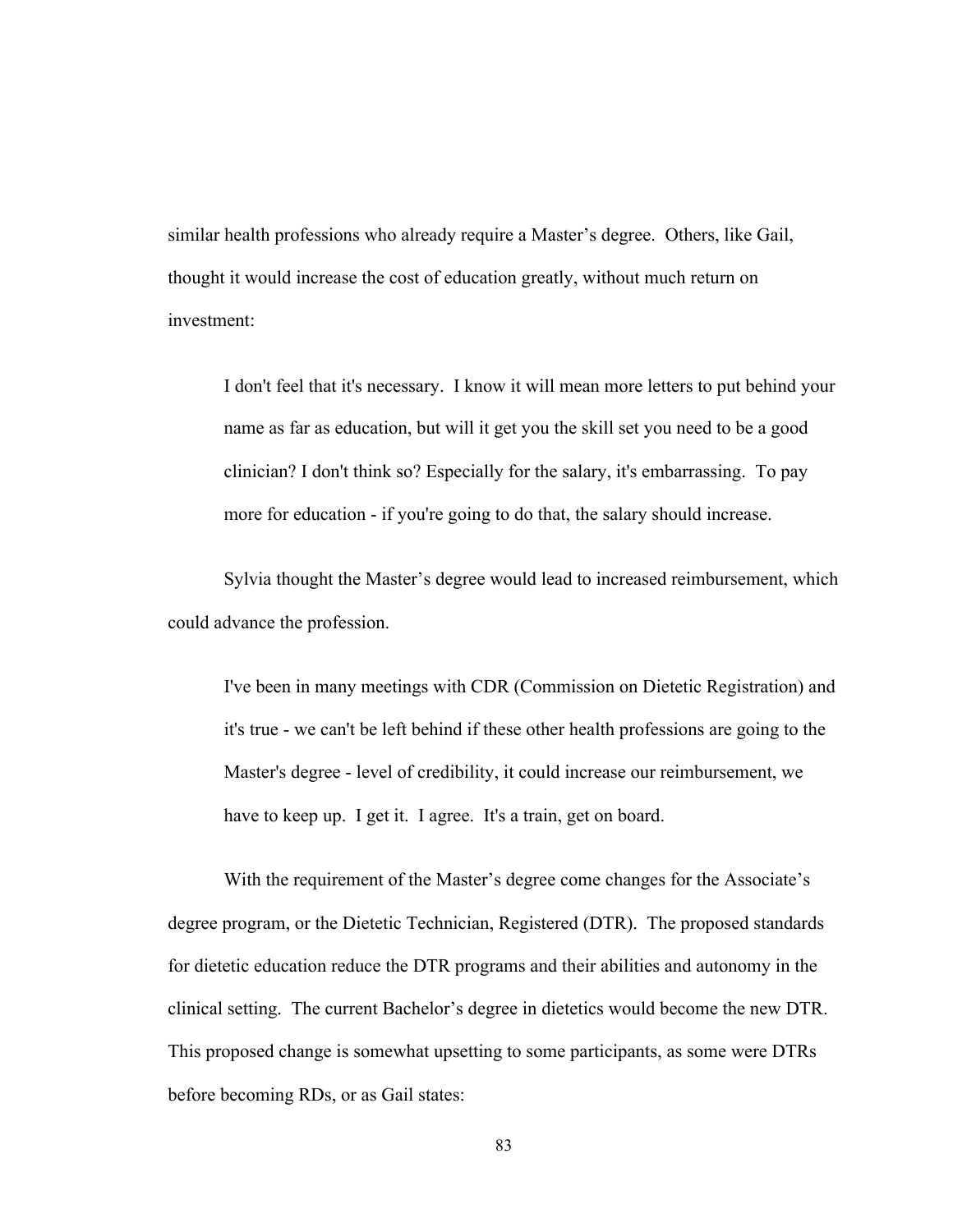We have lots of diet techs at the hospital, and they are in these positions because the route to be a dietitian is too challenging. And they stop. That's their choice. In our institution, there's not a lot that a tech can do. To pay for four years of college? So, therefore, I think if you go that route, I think you are going to lose people from the profession.

A sense of hopelessness (code theme HOPELESS) appeared during the coding of this data. The idea that the profession, an overwhelmingly white association, was in control and had made up their minds, and nothing else could be done. Marilyn says, "…there is no incentive for a primarily Caucasian organization to reach out to African-Americans. I don't see why they would be that concerned." Similarly, from Sylvia, "Is it a good idea? We don't have a choice. I think it's going to hurt a lot of people." Similarly, Thea replies, I love my profession, but it's not being responsive, there are so few African-Americans in the profession and we won't be having any more. The diversity will be reduced. We won't be able to serve our clients well. We need the members to raise up. The ones who know are just trying to survive." Lastly, frustrated by rash decisions, Leena states:

I think it's kind of sad in a way. Our target keeps moving, what they need to do is how to get that match rate up higher, looking at other professionals getting their masters - that's not the right thing for us to do. What we need to do first is to figure out what's wrong, fix that first, and maybe then look at the master's degree.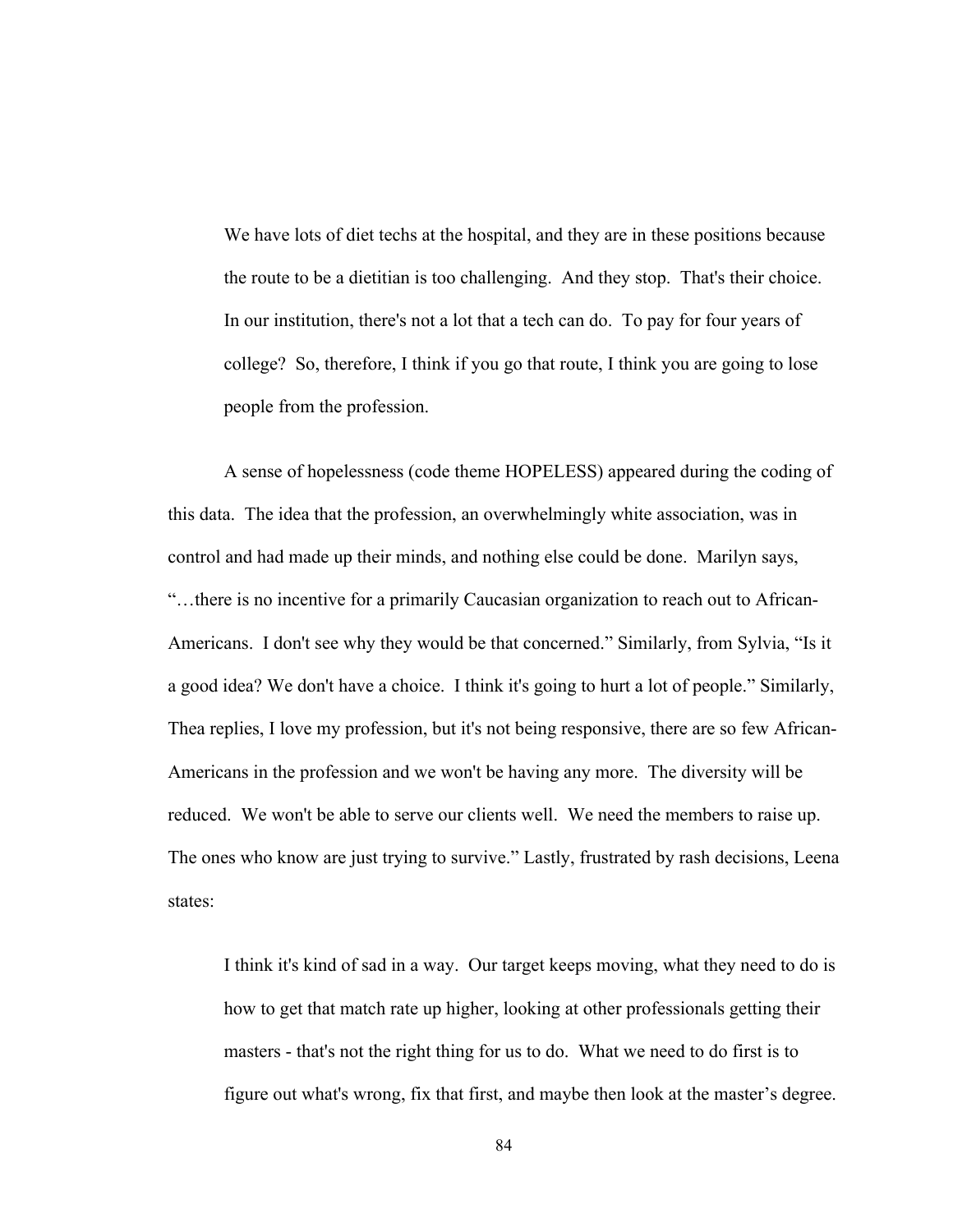I don't think they are trying to come in at this point. I don't think they've thought that through. They're aging. We're not attracting young folks into the field. Young folks are going into other areas. I had a young dietitian that wanted to be a pediatrician. Because we have such a solid background of those sciences.

These participants, who have spent years working harder than most to navigate the whitedominated profession of dietetics, who have been increasingly active in professional organizations to advance the profession, have concluded that the future is bleak and their voices are not being heard.

#### A Professional Identity?

The interview concluded with the question: Given the lack of diversity in the profession, how do RDs create a professional identity? Participants were overwhelmingly unsure of how to answer the question. Their responses were, "I don't know" or "We don't." When asked to expand on this thought, there was not more information to be gained. The code used for this theme was NO PROFESSIONAL IDENTITY as not one participant could describe what their professional identity means to them.

The Problem at the Historically Black Colleges and Universities

An underlying problem emerged during one of the interviews, and should be included with the results. During the interview with Thea, the subject of HBCUs losing their accreditation statuses was brought up. There is currently no research regarding this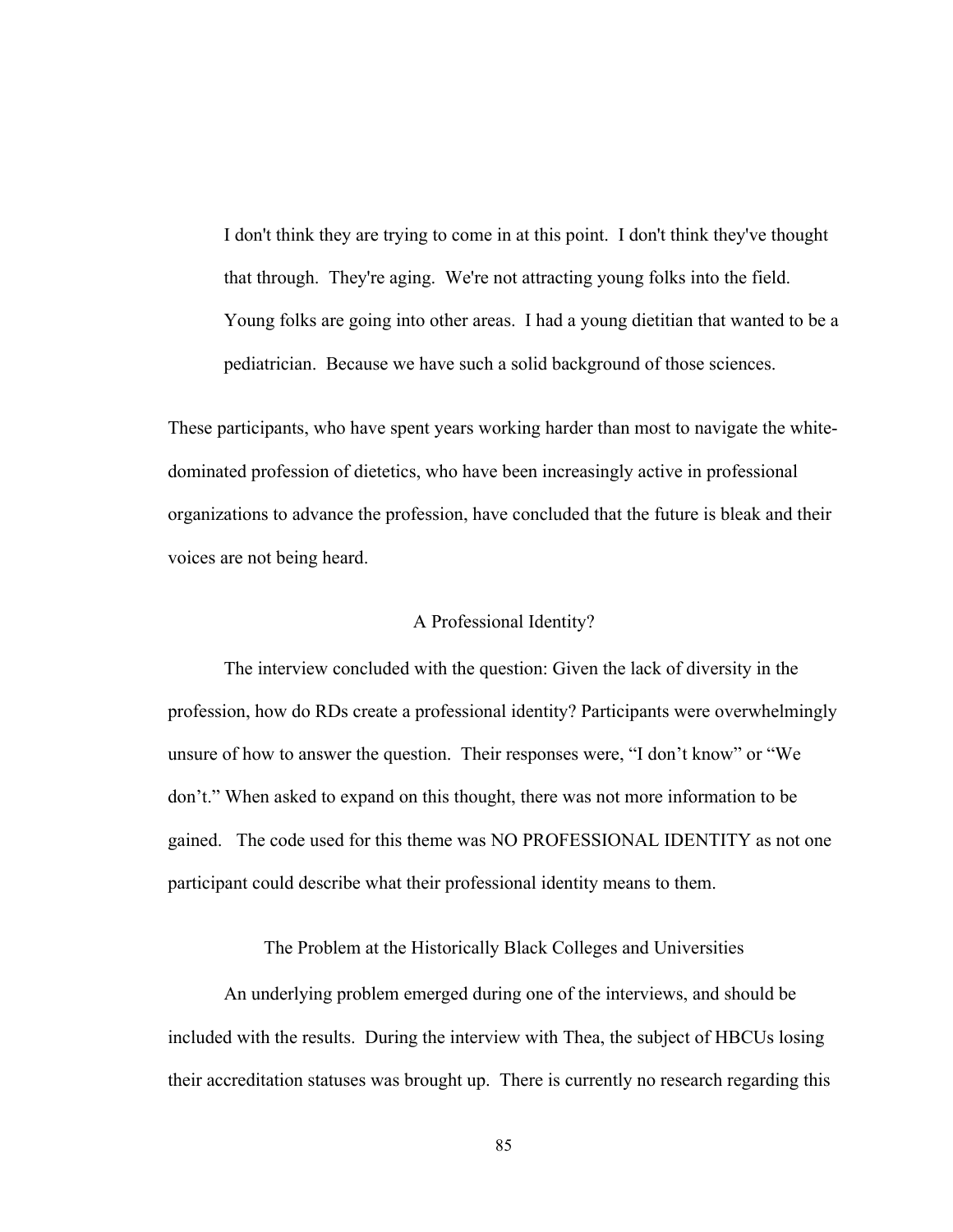topic, but it was explained that the ACEND standards and stringent pass rate requirements (>85% pass rate required) are forcing the HBCUs to put their programs on probation, or to close completely. The HBCUs have been one of the lifelines to increasing diversity in the population, as they provide mentorship and diversity among faculty and students, making them sought out by minority students. If the vast majority of HBCU dietetics programs are disappearing, this could result in a significant reduction of minorities in the profession. Further research is needed to understand this phenomenon.

## Aligning the Results with the Research Questions

This study aims to answer the questions: What are the experiences of minority female professional dietitians regarding training, education, and current practice? How do minority female dietitians create a professional identity? The major themes from the data collection demonstrate that the experiences of female minority dietitians align with the tenants of Critical Race Theory (Delgado, 2001). Racism and exclusion were experienced as a part of the training and education. The participants endured hardships and had to work harder than their white peers. The stories they have shared illustrate the barriers that exist in the dietetics profession. Likewise, because of these experiences; minority female dietitians find it difficult to develop a professional identity.

Despite these experiences, the participants were enthusiastic about their profession and maintain active membership in organizations that advance the profession.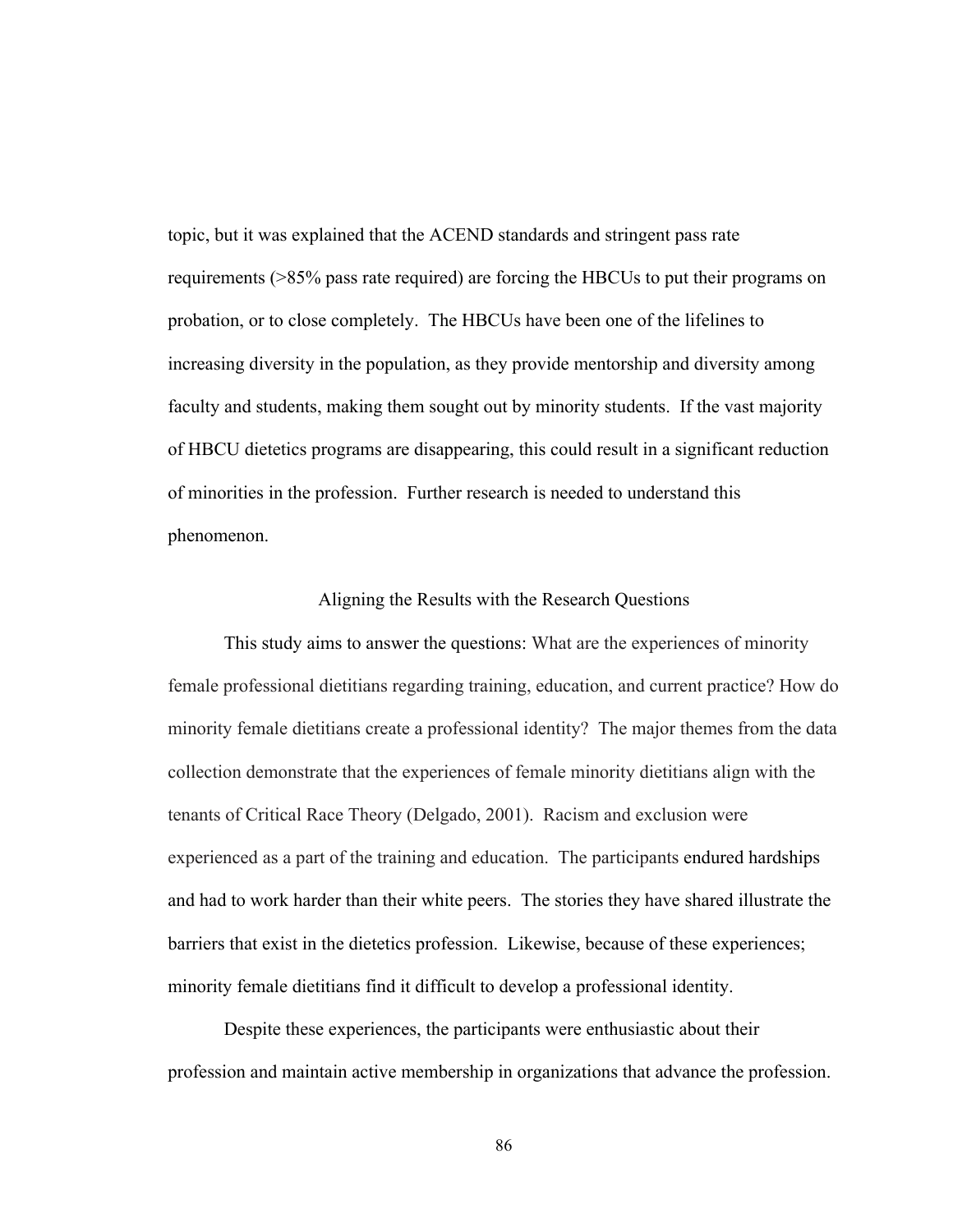Although they are content in their chosen career choice, they are saddened by the direction of the profession, and how the future of dietetics education will be shaped. They owe a great deal of their success to the support of their family, friends, community, and faith. With the lack of diversity in the profession, it is difficult for minority female dietitians to develop a professional identity. Professional identity is developed through professional socialization, and can be a stressful process that could be fostered by building relationships during the education process (MacLellan, Lordly, & Gingras, 2011). With the lack of diversity among faculty and peers, the socialization process is not always facilitated, and a professional identity seems unknown to minority female dietitians.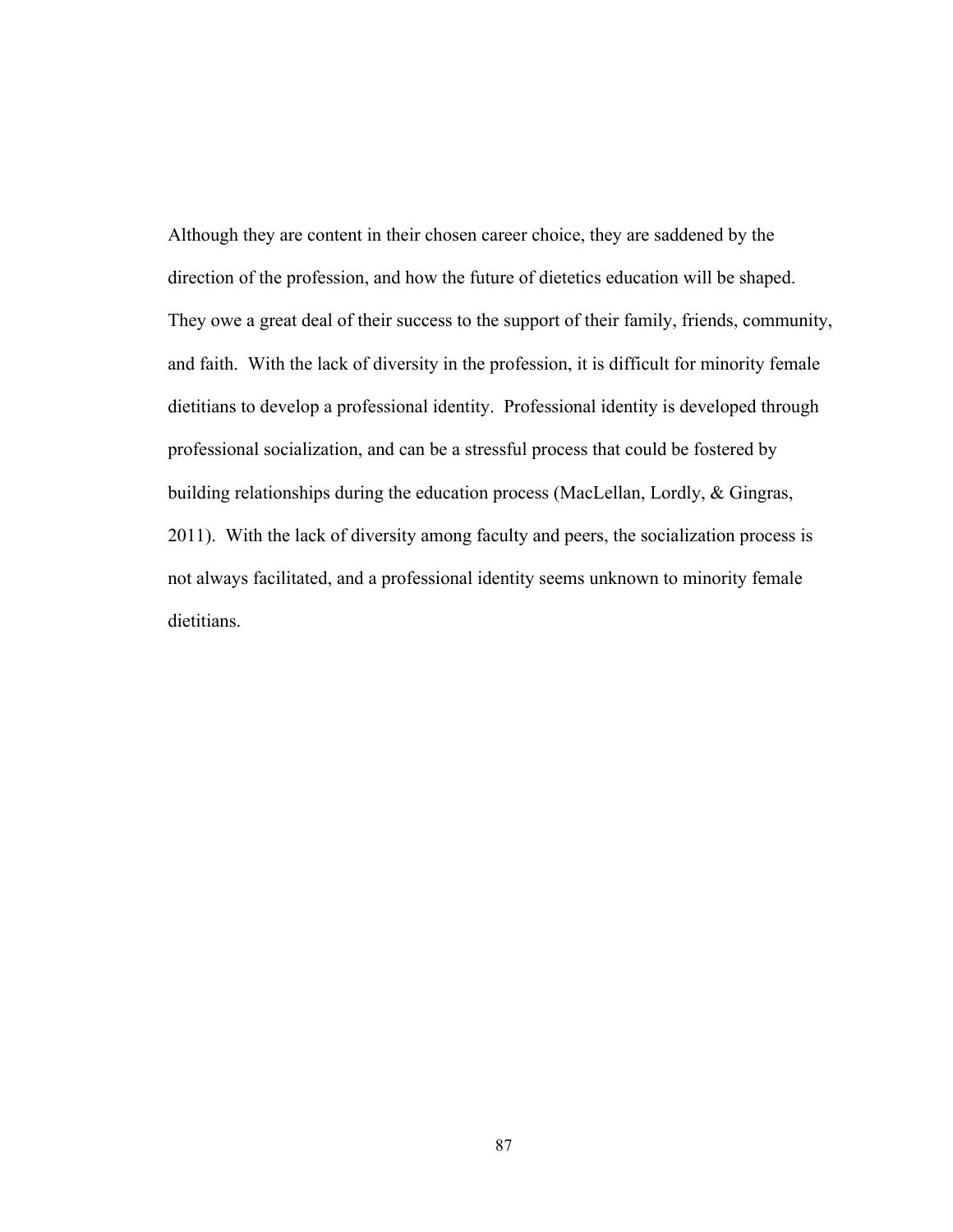# CHAPTER FIVE

### **DISCUSSION**

This study investigates the phenomenon of the lack of diversity in the dietetics profession through qualitative interviews, through the lens of Critical Race Theory (CRT). This research is driven by the author's experiences as a registered dietitian and a dietetic educator, and though critical inquiry, hopes to understand the experiences of minority female dietitians in the educational route to practice, with the focus of understanding why minorities choose not to enter the field. Only 9% of registered dietitians identify as non-white, and 96% are female (Ayers, 2011), yet the populations served by registered dietitians does not match this demographic. The purpose of this study was to investigate the perceptions and experiences of minority dietitians in the dietetics profession and the barriers that exist which prohibit them from entering the field. Diversity in dietetics matters because of the populations served, who exist at the intersection of culture and food, where food choices have great influence on health and wellness, and the diversity of the dietetics profession could foster a positive impact on health. This chapter will discuss the findings and themes that emerged from the interviews, and how these themes correspond to the three tenants of CRT used in this study: 1.) Racism is ordinary and exists in everyday life, 2.) The idea of interest convergence and how racism can advance the interests of whites of any social class, 3.)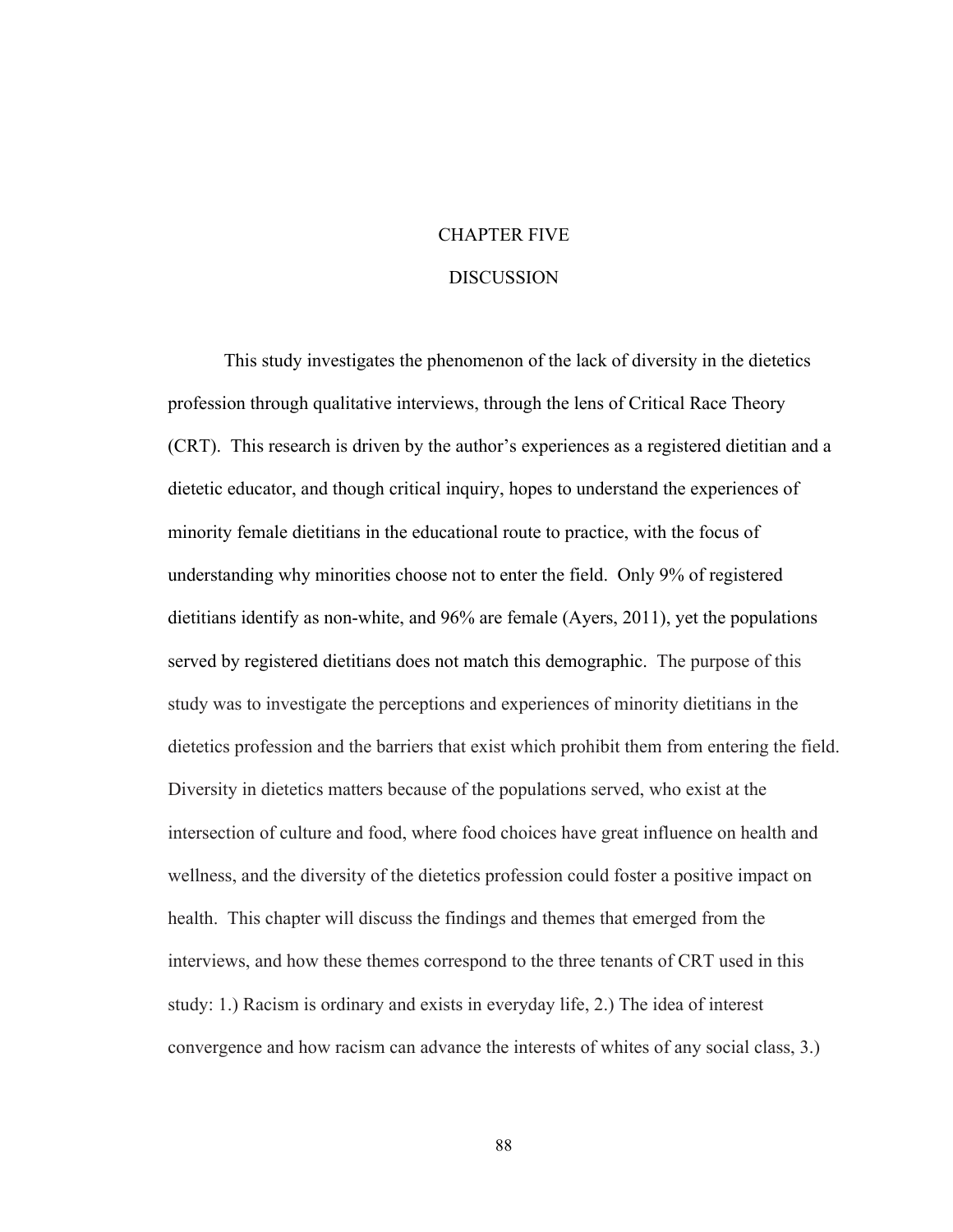Viewing race through social construction, or the idea that races are a function of social thoughts and relations (Delgado, 2001).

The themes help explain the answers to the research questions: What are the experiences of minority female professional dietitians regarding training, education, and current practice? How do minority female dietitians create a professional identity?

#### Themes from the Early Education Pipeline

SUCCESS, INTEREST, and SUPPORT were the most common themes from the first part of the interview. Participants were asked to discuss their early childhood and educations experiences, describe their towns and communities, and how they came to the field of dietetics. They gave rich descriptions of fond memories of childhood, family, and friends. This part of the interview was the lengthiest, as the participants seemed to want to go on and on, retelling the stories of their youth. All of the participants were high achievers in their early education, and loved school.

These findings are consistent with research surrounding the topic of resilience in education, as many researchers have asked questions about how minority students succeed. The achievement gap is well documented (US Department of Education, 1983 National Center for Education Statistics, 2001, National Assessment for Educational Progress, 2006), and many studies have been conducted to find what increases success in minority students. What has been found corresponds to the findings of this study. Students who have strong communities, families, support systems, and resources have increased success in education (Wang, et al, 1994, 1995, 1997).

Similarly, the participants cited rigid expectations set by their parents. Gail was told by her mother that she would have to work harder than the rest. LaDonna recalled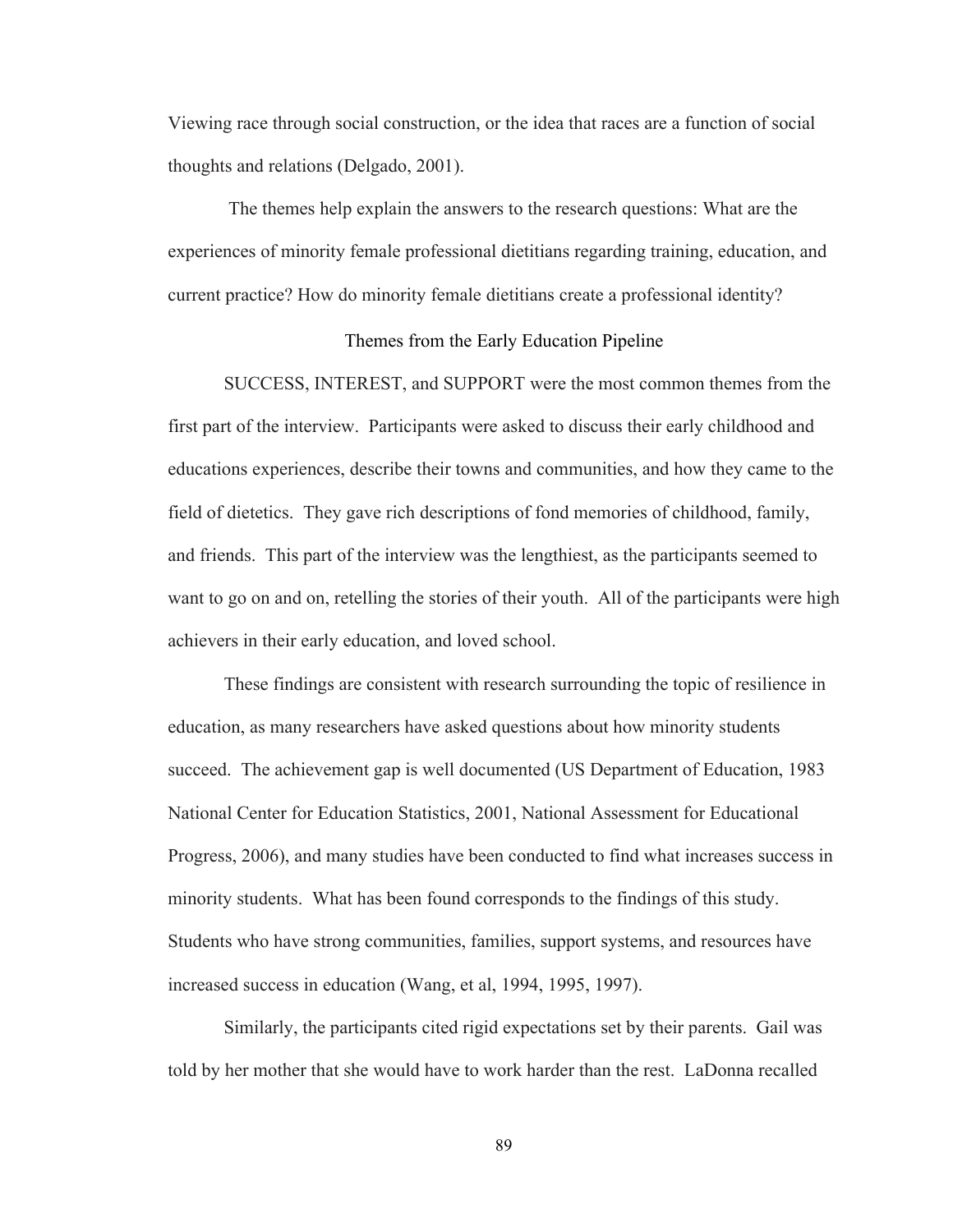that her mother, "always thought that I was her smartest child." Sylvia was a "military brat" whose parents had strict expectancies of her success. These high standards are consistent with resilience literature, and point to the concept that these high expectations are passed on to each generation. The belief that life has meaning and setting high expectations and personal goals is a set of resiliency attributes identified by Benard (1991). Sherrie discussed her mother's high expectations for education, putting her in summer programs that stressed research and science. This emphasis stems from her mother's expectations, and because her mother was also a teacher, she knew how to get her daughter involved in these opportunities. She was even awarded scholarships and college credit as a result of these programs.

Strong communities and resources are also important for resilience and success in school (Wang, et al, 1994, 1995, 1997). The majority of the participants reported strong relationships with relatives and friends, indicating extensive social support. Several of the participants also resided in a predominantly minority community. None of the participants felt as if their communities or schools were lacking resources, and discussed the opportunities they had in early education. They spoke of their teachers fondly, recounted their experiences in school, and some also mentioned the success of their peers.

Religion and faith also seemed to play a role in resilience, which is also consistent with the literature. Across ethnic groups and social class, religious beliefs are advantageous and provide standards and expectations that help guide behavior (Wang, et al, 1994). Several participants noted that they "lean on" their faith, or they put their religion first on their list of success factors. One participant disclosed that she was a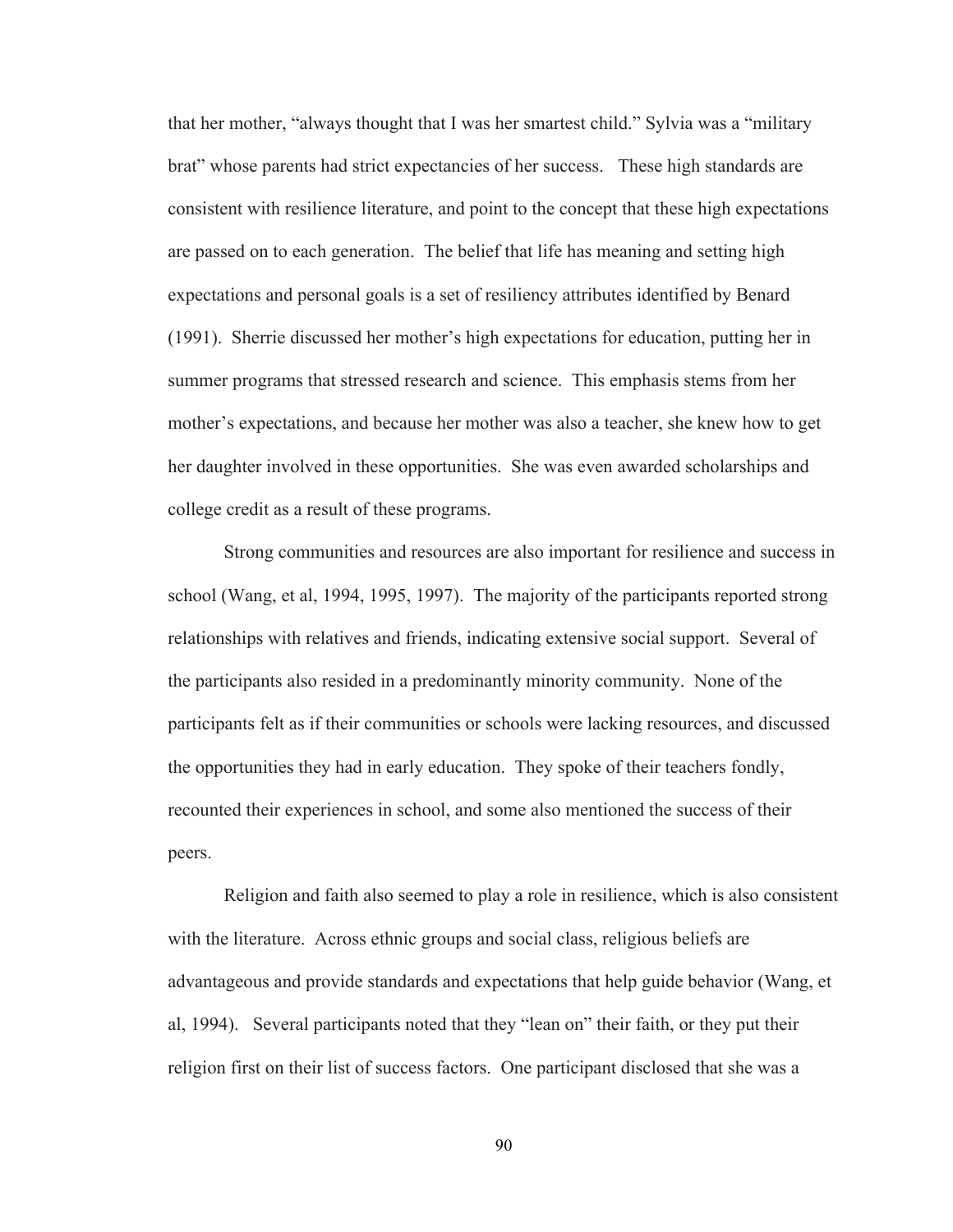licensed missionary and was very active in her church. Masten, et al (1990) identified religious beliefs or relationships with religious protective figures, members of the religious community, or other religious relationships offer a protective factor that contributes to resiliency.

### Themes from Higher Education

It was clear that dietetics was not always the minority student's first choice of study. As noted in previous studies (Greenwald & Davis, 2000, Suarez & Shanklin, 2002, and Wynn et al, 2017), significant barriers existed, making success difficult. Themes emerging from this section of the interview were slightly more critical, such as FIRST TO GO TO COLLEGE, INTEREST, and GATEKEEPING. The SUPPORT theme emerged, but in a different context. Participants pointed to a lack of support in the higher education experience. It seemed to be a different environment altogether. The rosy pictures painted of their childhood education quickly changed. Responses were shorter, some tears were shed, and feelings of disbelief were shared that still resonate years after the experience.

All but two of the participants started higher education with a career path other than dietetics. They wanted to be teachers, doctors, clothing designers, and secretaries. This is where the tenants of Critical Race Theory begin to become more apparent as the participants were accused of cheating when they did well on a test or were told they would have to work harder than their white peers. These responses illustrate and further the tenant of interest convergence, that racism is ordinary and apparent in everyday life, which advances the interests of whites (Delgado, 2001). The tenants of Critical Race Theory continue to be apparent in higher education, and into the internship and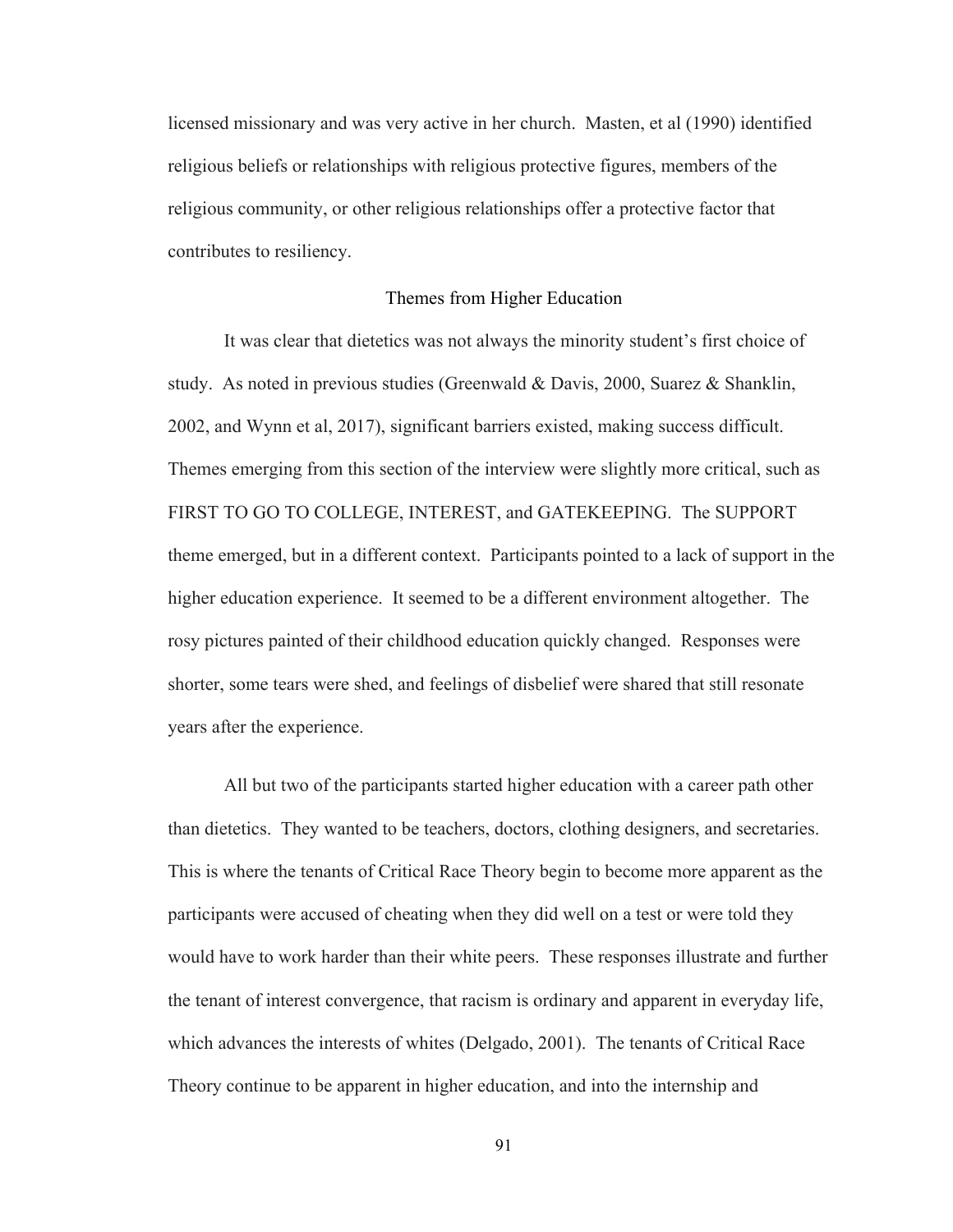professional world. Additionally, the participants reported that their programs had little diversity among faculty.

The theme HAD TO WORK HARDER emerged during this portion of the interview. Participants talked about doing well in early education, but struggled in higher education. If the participants had struggled in early education, they could lean on their established support systems such as family, teachers, and friends. In college, the participants were often hundreds or thousands of miles away from these support systems and often there was no one to turn to. Marilyn discussed the "shock" she received, being a young, 16-year-old teenager, living on her own at college, away from home. There were no African Americans in her dietetics program, and very few African Americans on campus overall. She said it was hard because "a lot of students studied together, and I was always left out." Participants clearly identified that white students helped each other and had their own "network" which they were not a part of. To make things worse, white professors held them to higher standards, in one instance saying a student couldn't "compete with the girls who had gone to the private catholic schools." Poor advising and lack of mentorship were also factors that were included in this section of the interview.

The few studies investigating the lack of diversity in dietetics have identified lack of support and mentorship in dietetics programs as a problem. Suarez and Shanklin (2002) said that some factors minority students were uncomfortable in their programs and felt unsupported because of the lack of diversity. Greenwald and Davis (2000) found that some students felt they "encountered bias-related problems, sensing that their teachers and preceptors expected them to have academic problems." Additionally, respondents of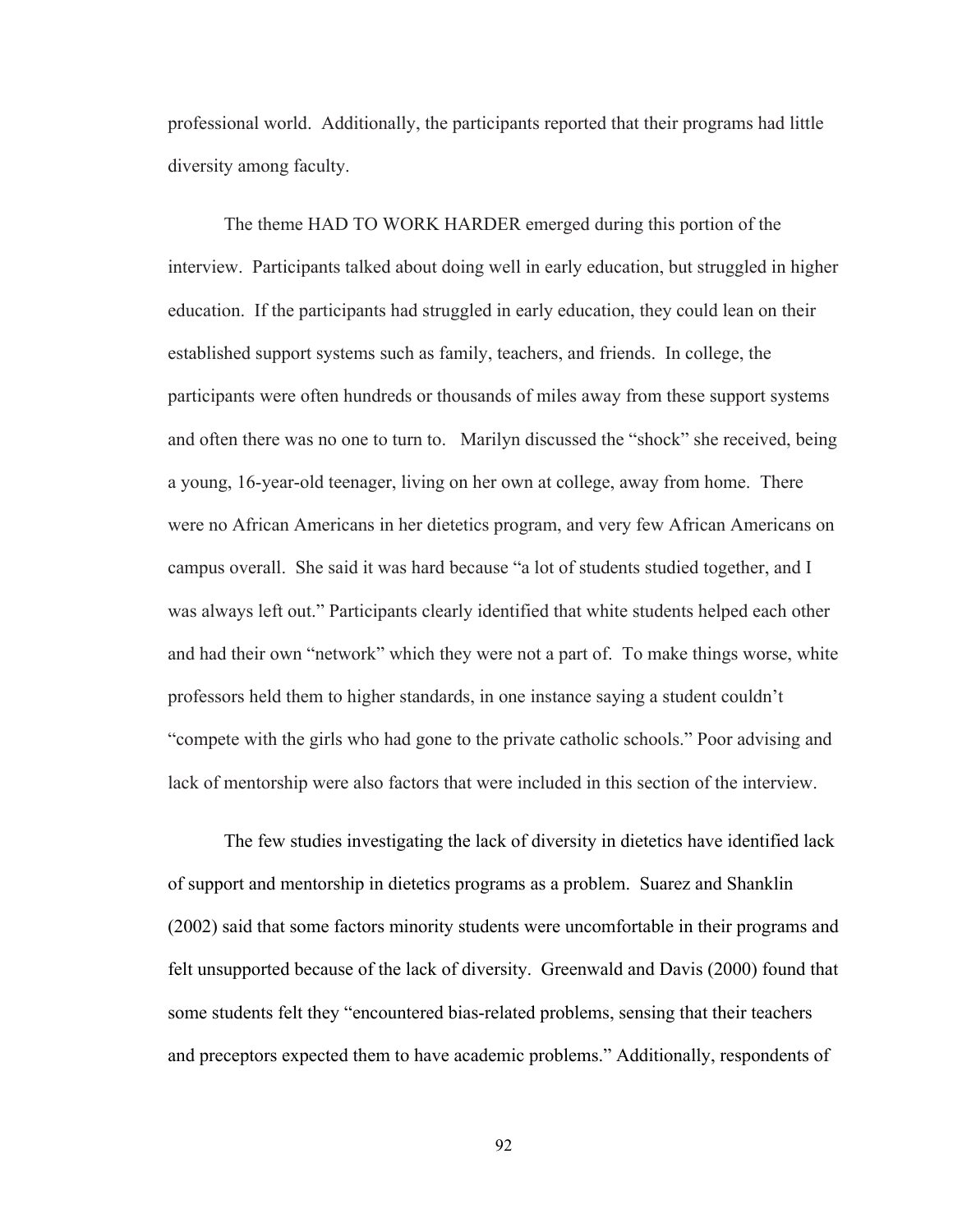this study said they had poorer preparation than non-minorities and craved encouragement and praise from their teachers and preceptors.

Mentorship is a common topic that arises with diversity in dietetics. For decades, the Academy of Nutrition and Dietetics has promoted the idea of mentorship, but has given little indication or instruction for doing so. The Diversity Toolkit and other publications promote mentorship, but the reality is that mentorship takes time, money, and resources to be successful. The lack of diversity in the profession leads to a lack of diversity in the faculty in dietetics programs, where mentorship should be occurring. Can non-minority faculty adequately mentor a minority student? If the participants in this study had significant mentorship in their higher education experience, perhaps they would have had sufficient support and resources that were needed to be successful. Instead they were alone, left to figure it out themselves. Felton, et al (2008) suggested hiring of African American faculty is not enough, but African American faculty must also be mentored through the promotion and tenure process, in order to increase diversity in academic programs and therefore increase mentorship opportunities. Additionally, they argue that faculty who exemplify excellence in advising and mentoring should be recognized and rewarded. These studies do not outline the notion of a successful mentorship program. What standards would be needed to create a successful mentorship program? This is a topic of future research.

# Themes from the Internship

The most profound responses were collected during this portion of the interview, and there were many themes that emerged including: BAD EXPERIENCE, PERFECTIONISM, BODY IMAGE, DENIED ENTRANCE, LACK OF DIVERSITY,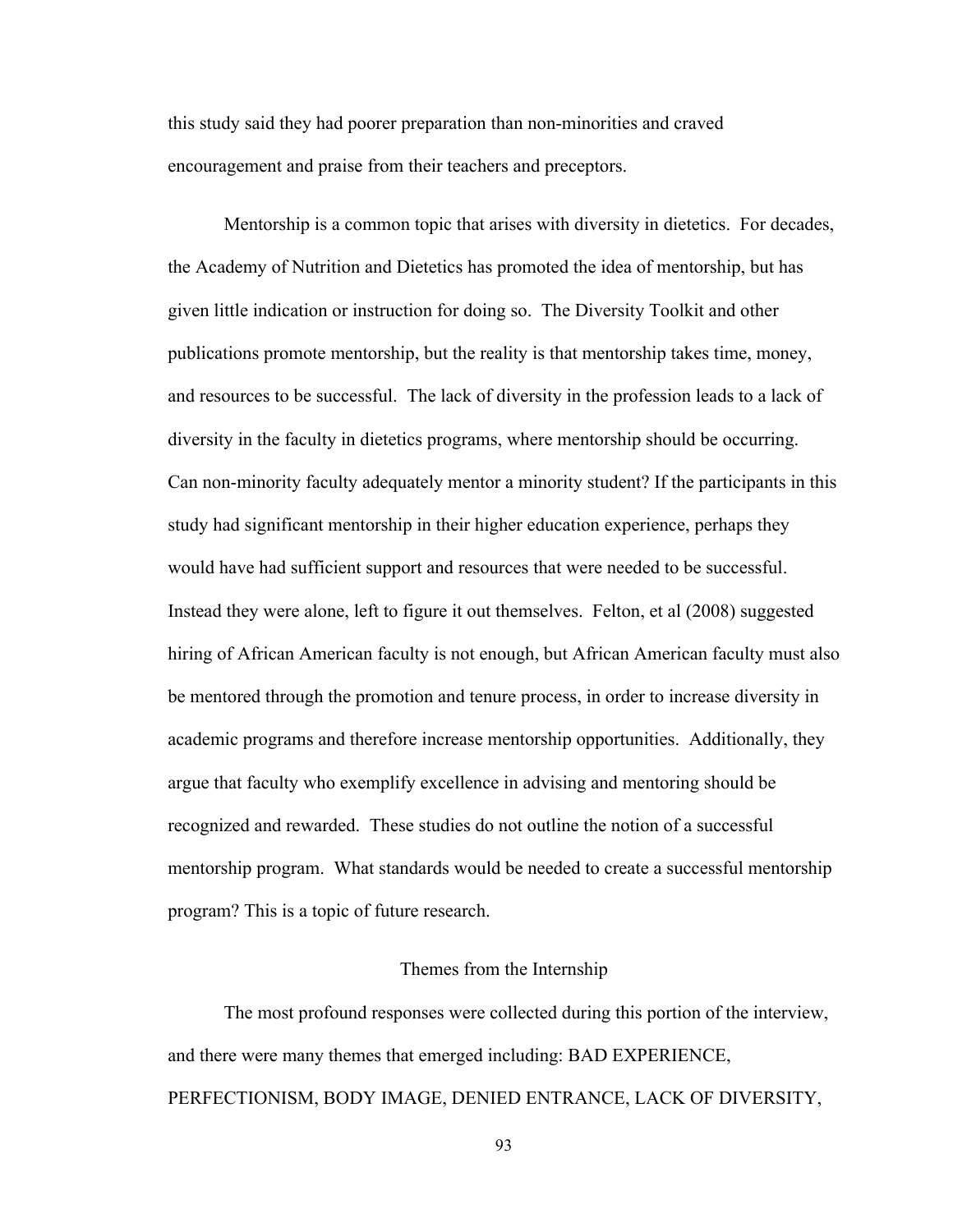HAD TO WORK HARDER, DISCRIMINATION, LACK OF SUPPORT. The majority of the themes were negative experiences, with a few exceptions, as outlined in chapter three. During the first interview with Gail, her response set the tone for this topic. When asked to describe the internship experience she said, "It was horrible, it was horrible, it was horrible. I was in constant fear." Even in an HBCU internship, Marilyn was made to feel an outsider, as she had gone to a school in the north and therefore was attempting to "outshine the southern girls. Participants dealt with discrimination by their internship classmates who were upper-middle class white females. Some participants were not included in the network of white dietitians, were expected to fail, and felt as if they were set up to be "knocked down," as Gail noted. The responses indicate that there is not a level playing field in dietetics education, and interest convergence continues to push white students past minority students. These obstacles are likely to keep other minorities from entering the profession, contributing to the disparities in diversity. With the United States projected to become a majority-minority population by 2043 (U.S. Census Bureau, 2012) which will require the need for a racially and ethnically diverse healthcare profession to meet the needs of the patient population. The dietetics profession will not be able to meet that need.

These same results have been echoed in the literature. Most recently, Wynn, et al (2017) found that white dietetics students received the highest level of faculty and preceptor support, and African Americans received the lowest. They also demonstrated that next to the internship application process, student support/mentorship and modeling was the second-highest rated barrier in dietetics education. Lastly, they found that students of diverse backgrounds perceive that they receive less support and that the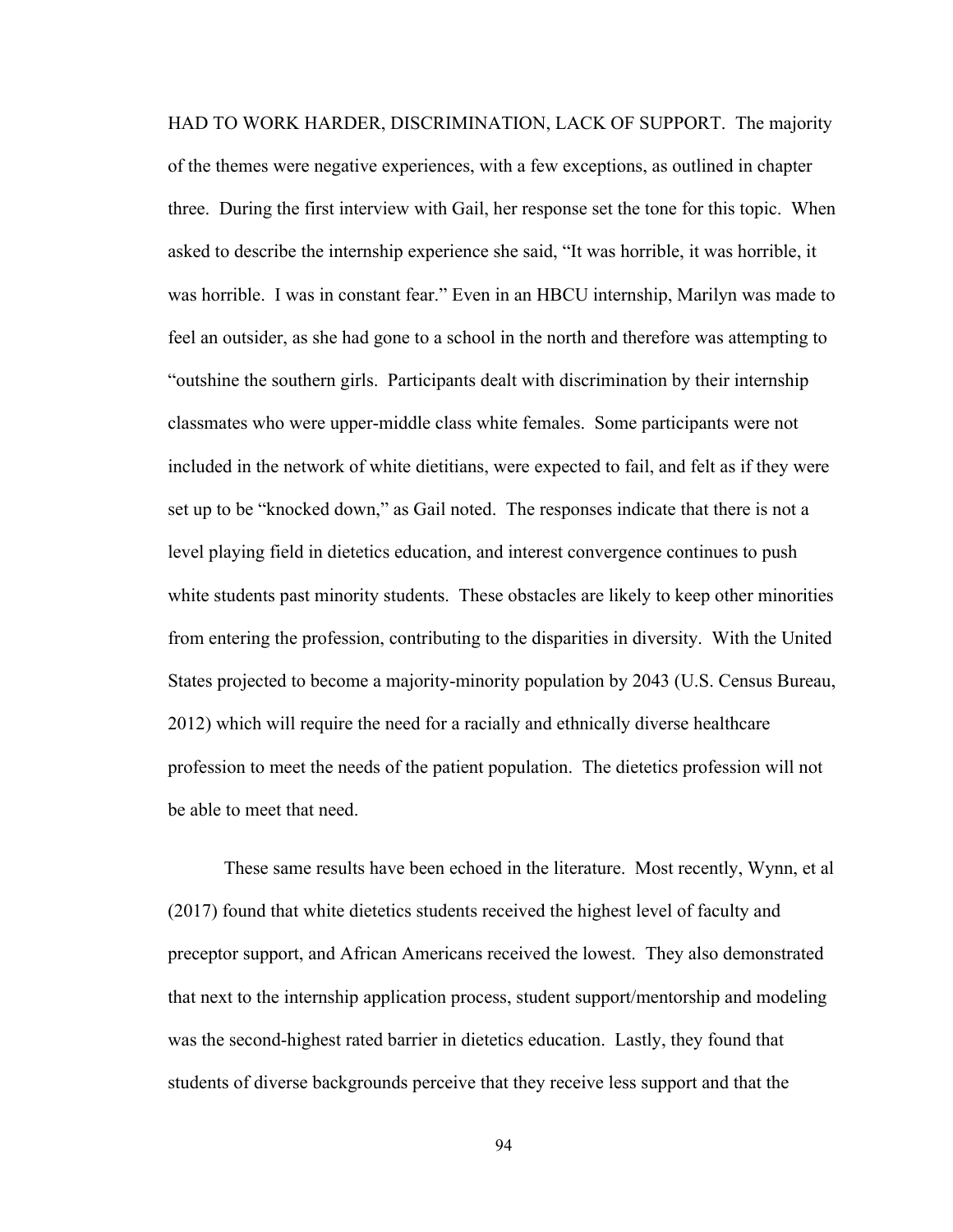system of dietetics education is unfair (Wynn, et al, 2017). These results repeat what the participants of this study suggested: the pathway to becoming a registered dietitian is more difficult for a minority than it is for a non-minority.

Three tenants of Critical Race Theory aligned with these findings during the higher education and internship experiences. The first, racism is ordinary and exists in everyday life. Interest convergence, or the understanding that racism advances the interest of whites is displayed in the responses of the participants. Third, viewing race through social construction, that races are s fix of social thoughts and relations (Delgado, 2001). The struggles of the participants were real. They had to work harder to achieve the same goals as their white classmates, and their resilience and perseverance pushed them through their programs to completion. Similar to findings by White (2005), these women were allowed in to the programs, "but were not permitted to succeed" (p.135). The sacrifices made were not enough to satisfy the gatekeepers of the profession, which aligns with Ladson-Billings and Donner (2000) who conclude that society should "prepare the dispossessed and disenfranchised to better fit the corrupt system rather than rethink the whole system" (p. 290). The lens of CRT in this study works as a rubric to consider difference and inequality (Ladson-Billings & Donnor 2000).

## Participants as Professionals

After hearing the stories of the participants, one might think they would be cynical, exhausted with, or jaded about the process of becoming a registered dietitian. Surprisingly, this is not the case. After being discriminated against, fighting battles, and working harder than their white peers, the participants continue to speak highly of their profession. The recurring theme in this section of the interview was INVOLVEMENT.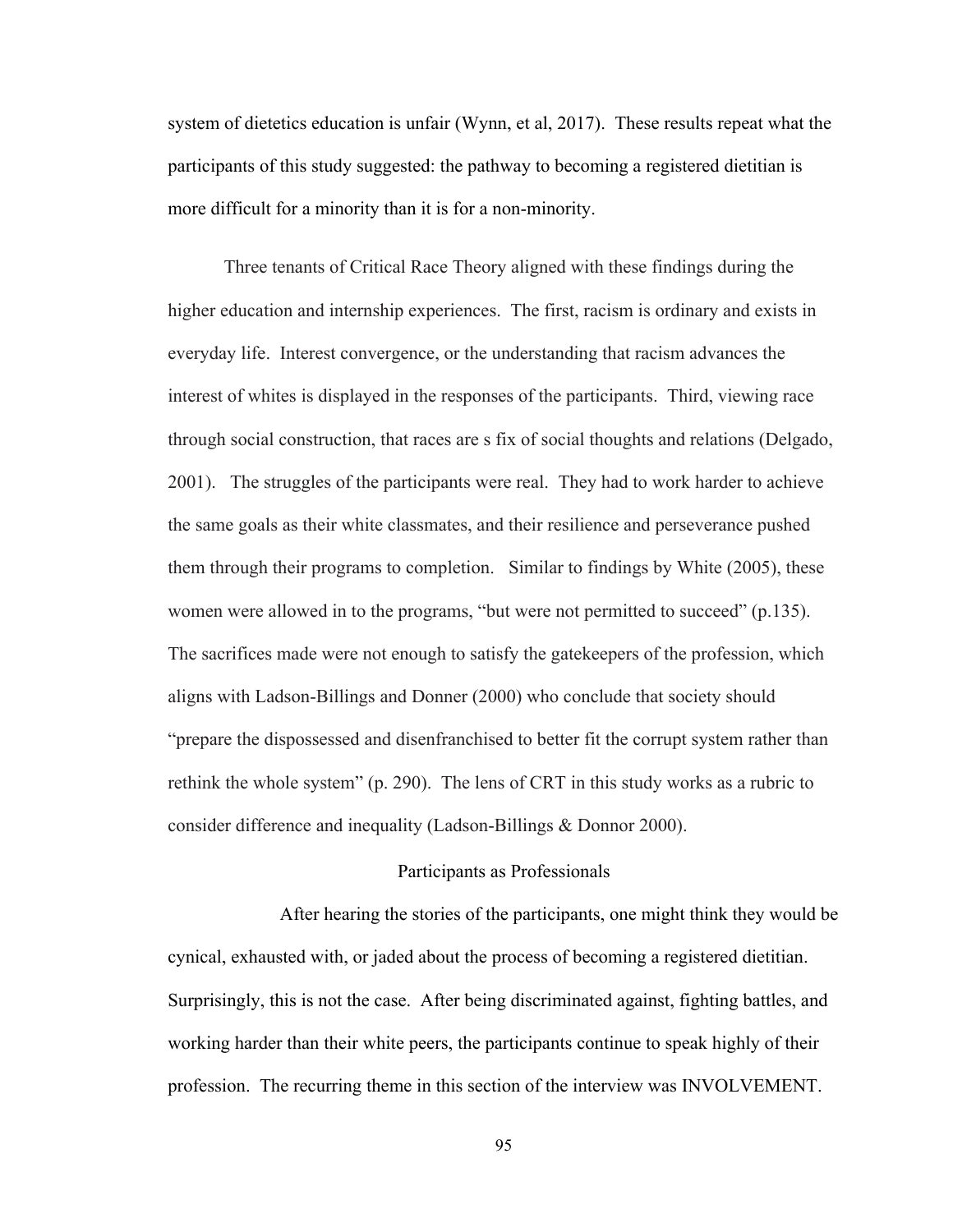All but one participant is an active member of the Academy of Nutrition and Dietetics. They volunteer with the professional organizations, they are preceptors, chairs, spokespersons, and participate in the committees and member interest groups of the organization. They do this on a local, state, and national level. Many have furthered their education with master's and doctoral degrees. Several participants work or have worked in dietetics education programs, contributing to the future of the profession. They are motivated to share the resilience factors that got them through the process with current students. But as Gail mentioned in her interview, as she physically motioned to grab another by the hand and pull them forward, there is no one there to hold onto. The faces of color are not coming to the profession, they are not entering the programs, and the generation that wants to pull them forward are fading in numbers.

# Participant Perspectives for the Lack of Diversity

The participants agreed with the notion that there is a lack of diversity in dietetics. The more repetitive theme in this section of the interview was SUPPORT, along with INCREASE IN PROGRAMS. The internship shortage is not helping the diversity problem, and the future model for dietetics education will also be problematic. Increased program participation, more pathways, and mentorship were all suggested ways to increase diversity in programs. Unfortunately, the future education model does not include any of these options.

Changes in the dietetics education model are expected as soon as 2024. Current bachelor's degree programs will no longer produce dietitians. In order to receive the RD credential, students will have to obtain a master's degree, and complete 1,200 hours of supervised practice. Salaries are not expected to increase, but proponents of this model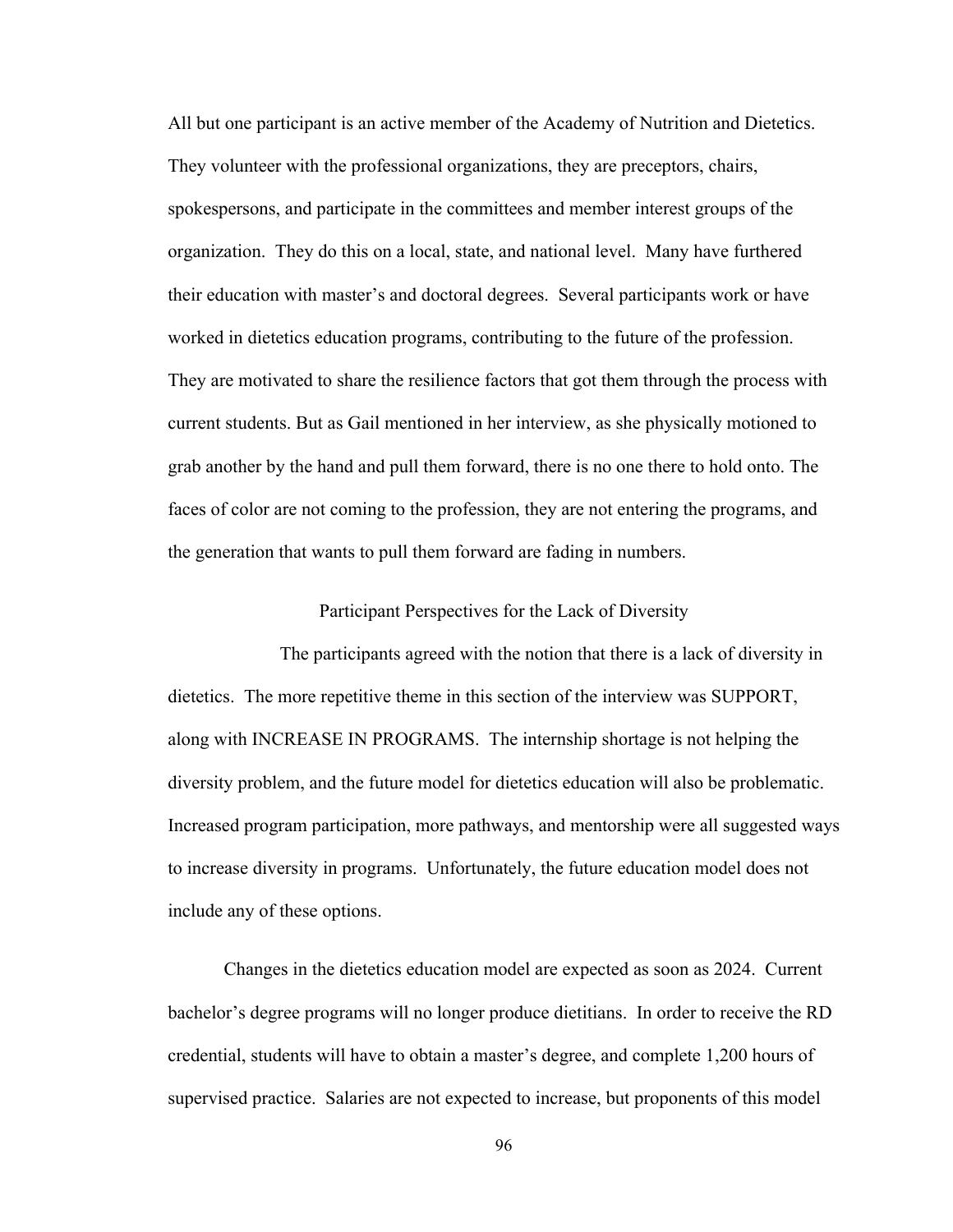agree that in order to be competitive with other health professions, dietitians must have a master's degree to practice. The competencies for dietetics education will also change with this shift, necessitating more demanding requirements to complete the program. Those graduating with the bachelor's degree will no longer be eligible for an internship, and will be able to practice in community and foodservice areas. The clinical jobs will be for the master's program graduates only (Accreditation Council for Education in Nutrition and Dietetics, 2016).

The participants had mixed feelings about the future model for dietetics education. They understand the need to keep up with other health professions, but they also know that increasing the rigor and requirements will keep minorities from seeking the profession. The rising cost of higher education is already a significant problem that transcends race, and adding higher costs without raising salaries will be a significant barrier. As Leena stated, "they throw out a carrot or a target and just about when you're ready to get that target, then they take it away."

When asking the participants, "What advice would you give to a current minority dietetics student?" their responses were very similar: find a mentor. They stressed the importance of not getting overwhelmed, follow the curriculum, and if you are uncertain, ask for help. This is imperative advice for students entering the field; create a network, a support system, a lifeline. The research is clear; mentorship is vital for success in dietetics education (Gitchell & Fitz, 1985, Hill-Hogan, 1990, Greenwald & Davis, 2000, Fitz & Mitchell, 2002, Suarez & Shanklin, 2002, Felton, Nickols-Richardson, Serrano, & Hosig, 2008).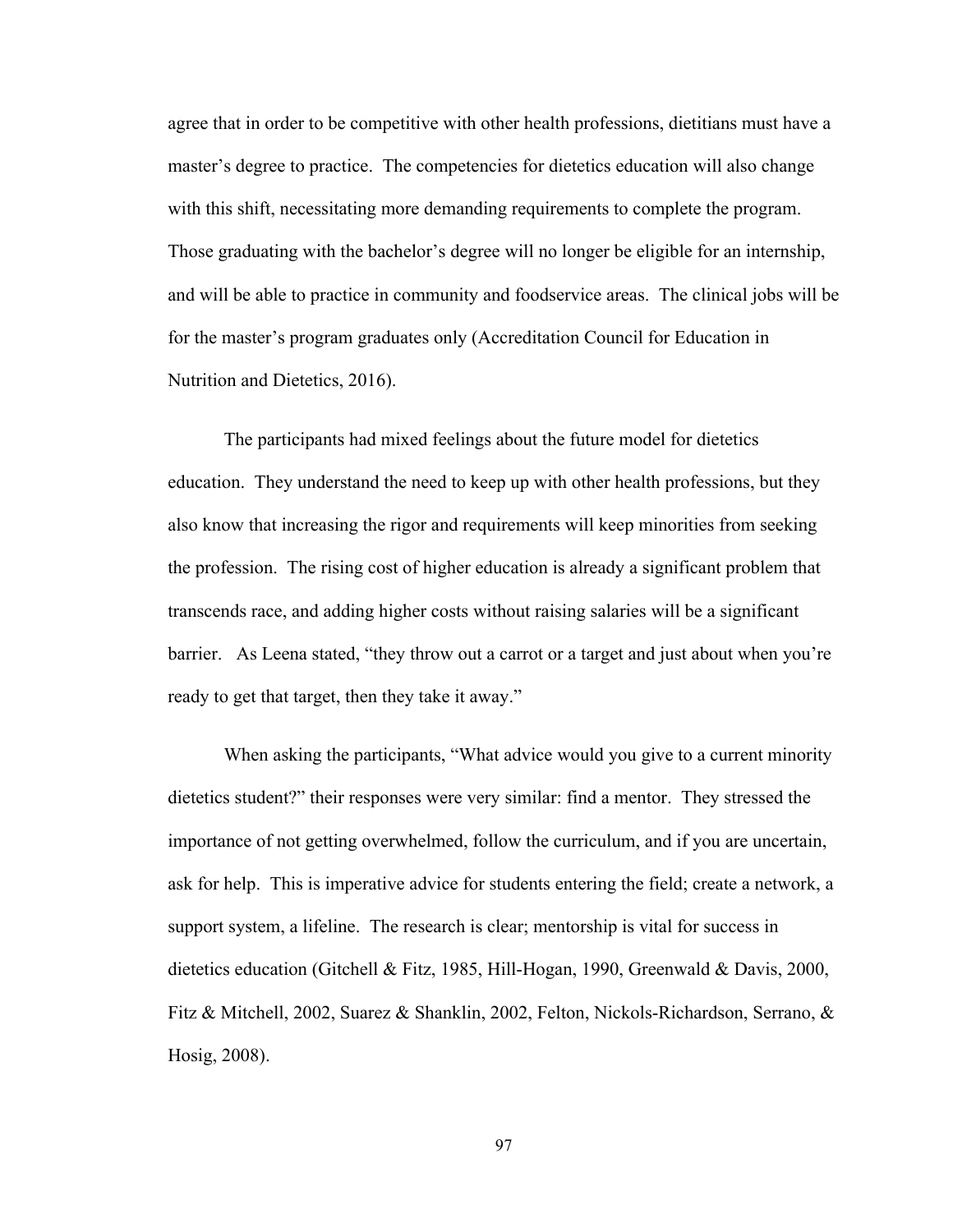### Professional Identity

The second research question was the most difficult to answer. How do minority dietitians create a professional identity? The response from the participants was a resounding "we don't." Many were uncertain about the question, and even more uncertain about how to answer it. Defining professional identity didn't help with responses. One participant noted that NOBIDAN was a game-changer. "If it weren't for NOBIDAN, I wouldn't have met such profoundly intelligent African-American women." Other participants just said, "we don't have a professional identity." According to Clouder (2003), professional socialization is the "process by which people selectively acquire the values and attitudes, the interests, skills and knowledge – in short, the culture – current in groups which they are, or seek to become a member," (p. 213). Thus, in order for the participants to achieve a professional identity, they would have to adapt to the culture of the group, or develop their own. With so few minority dietitians, the majority culture is largely white and female, making it difficult to create a professional identity or assimilate to the one that exists. This is not an ideal situation, and there is need for further research in this area.

# Study Flaws

Although qualitative research can provide rich, thick description unlike other research methods, this can also be a flaw. Without numbers and other quantifiable data, it is difficult to determine the validity of the research (Merriam, 2009). I attempted to increase validity through the use of qualitative coding, member checks, and addressing subjectivity. The length of the interviews was a possible flaw. It was difficult to find participants willing to give an hour or more of their time to be interviewed. Likewise, the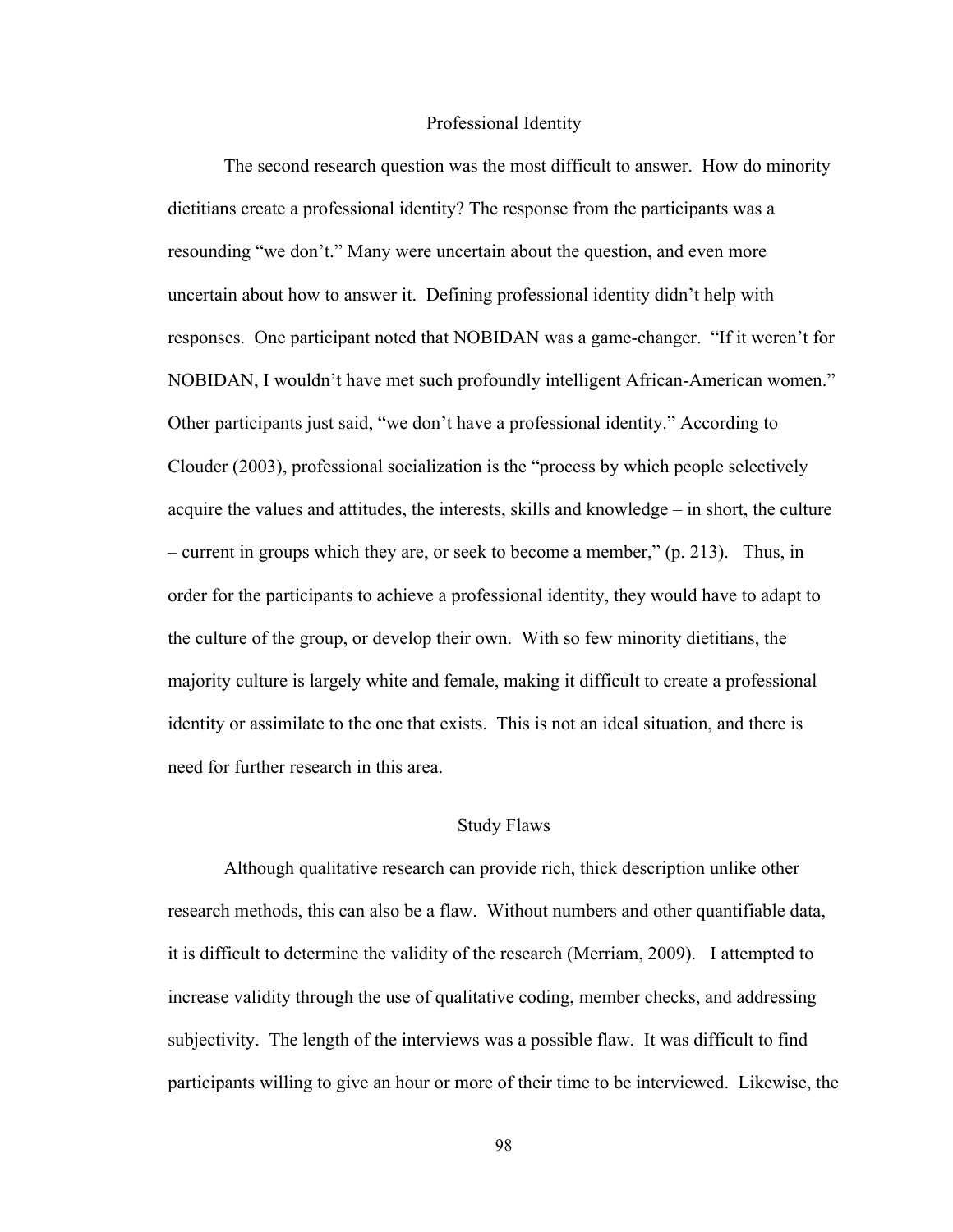transcription process and coding is lengthy. Because story telling is the foundation of Critical Race Theory, it was important to conduct the research with structured interviews. Story circles and focus groups might have been another option to use for increased participation and data collection.

# Conclusion and Future Research

This study answered the research questions, and found several topics for further exploration. Seven minority dietitian participants from different backgrounds were interviewed. Even though their backgrounds were very different, many of their stories were the same. I gained insight to their true feelings and experiences they endured during their route to becoming registered dietitians. The process was grueling, and the discomfort was largely unnecessary, yet their resilience carried them through to success. And despite these difficulties in the process, they have become some of the loudest cheerleaders in the profession. I am incredibly humbled that they have shared their experiences with me.

I have many thoughts for future research. The discovery of the HBCUs losing their accreditation has me most intrigued. The accreditation documents need to be reevaluated to investigate reasons why these programs are on probation. Are the gatekeepers who are the accrediting body preventing these programs from succeeding based on race? If the existing barriers that keep minority students out of the dietetics pipeline, are there more barriers in the accreditation process causing doors to close at HBCUs? I am also interested in the dietitian exam pass rate of minority dietitians. There is very little research in this area, and I am interested in contributing to the body of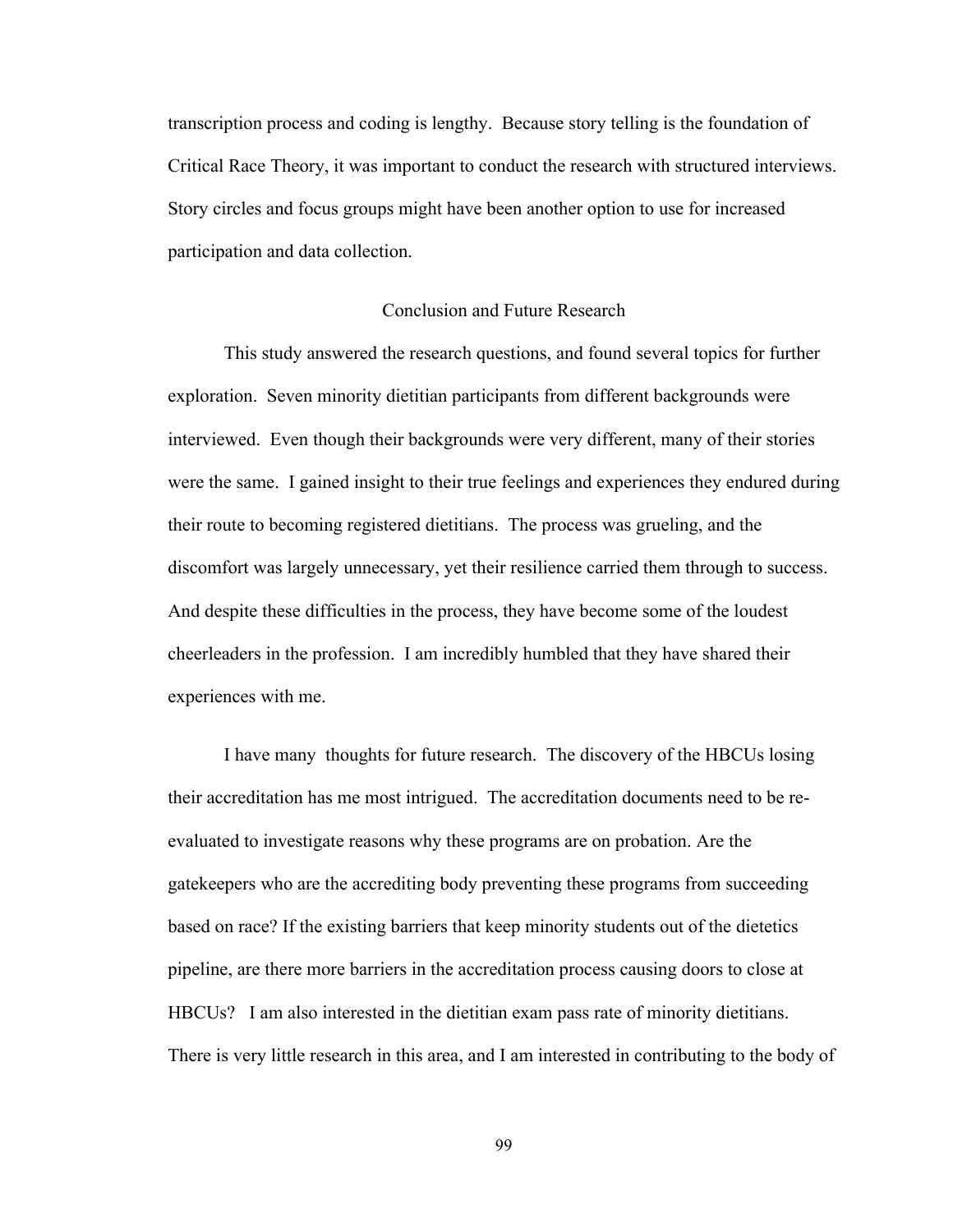knowledge. This study could also be continued by interviewing and comparing the stories of white female dietitians. Did they share similar experiences? If not, why?

Lastly, the door to explaining the diversity problem in dietetics remains open. Many arrows point to reasons for the lack of diversity, but it is truly the underpinnings of racism and interest convergence that keep it this way. Further research is needed to continue to put pressure on these bedrocks that block diversity with their ever-strong hold. A call to action is needed for dietetic educators to spend more time with minority students, to help guide them through every step of the higher education process. Dietetic internship preceptors must also answer this call, to not cause fear and hopelessness in the hearts and minds of minority students, but to lift them up and foster their success. Diversity in dietetics matters because of the populations we serve. If we don't heed the call today, the profession will suffer tomorrow.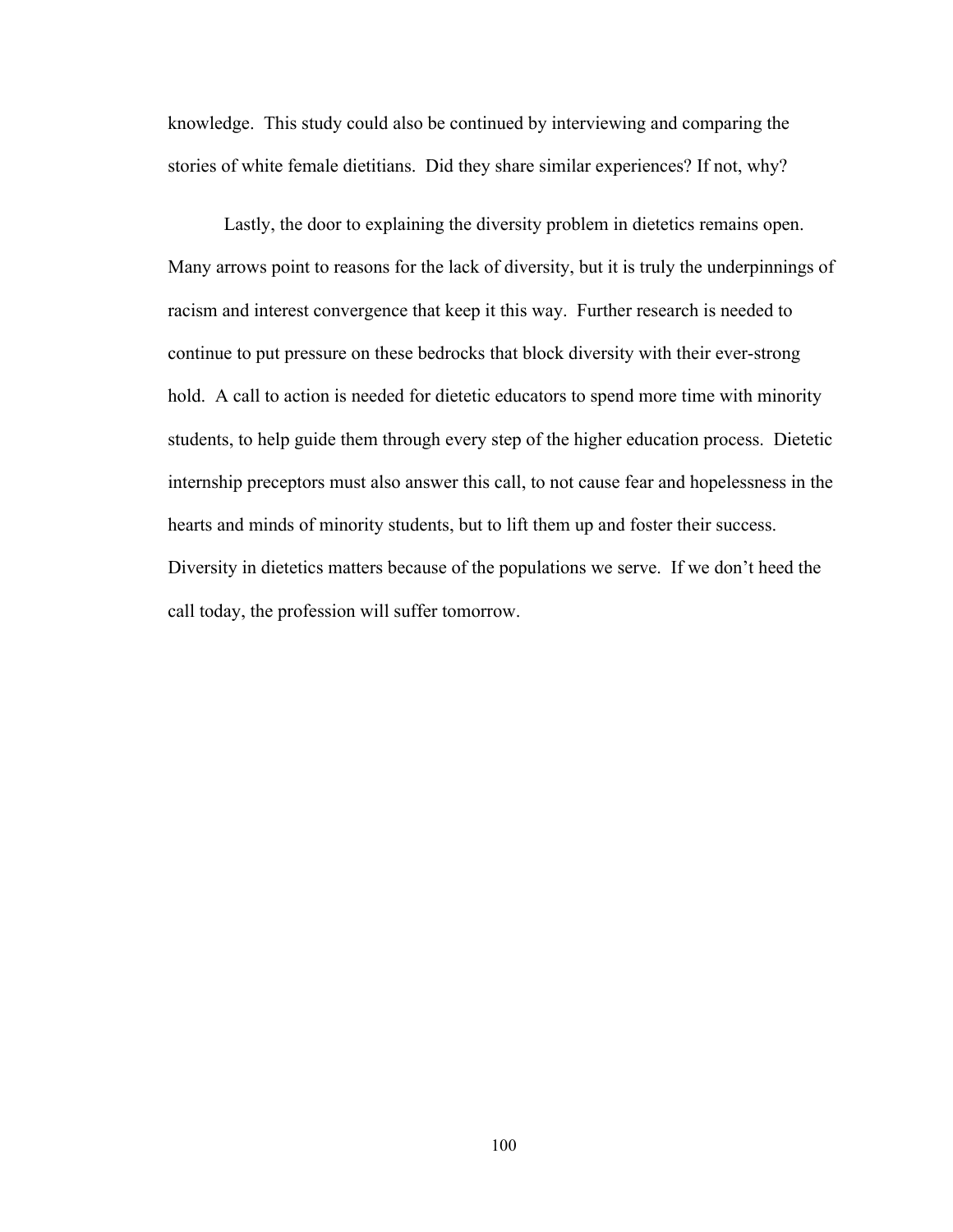## REFERENCES

- The Academy of Nutrition and Dietetics (n.d.). What is a registered dietitian? *The Academy of Nutrition and Dietetics website.* Retrieved 4/17/2012, from http://www.eatright.org/About/Content.aspx?id=7531.
- The Accreditation Council for Education in Nutrition and Dietetics. (2016). Draft:

Accreditation standards for master degree programs in nutrition and dietetics

(future education model). Retrieved 11/4/2016 from: http://www.eatrightacend.org/ACEND/content.aspx?id=6442485290

- The American Association of Medical Colleges. (2000). Minority graduates of U.S. medical schools: Trends 1995-1998. Washington, DC.
- The American Dietetic Association. (1984). Report of the 1984 Study Commission on Dietetics: A new look at the profession of dietetics. Manpower issues in dietetics. Chicago, IL.
- The American Dietetic Association. (1990). Minority recruitment and retention plan. Update. Chicago, IL.
- The American Dietetic Association (2008). Report of the phase 2 future practice and Educational task force. Retrieved 2/10/2015 from .
- The American Dietetic Association (2001). Building our future: A toolkit for mentoring diverse students for dietetics careers. Retrieved 4/17/2012 from http://www.eatright.org/About/Content.aspx?id=352&terms=diversity+toolkit.
- Ayers, E. (2012). 2011 Nutrition informatics member survey. *The Journal of the Academy of Nutrition and Dietetics, 112(3), 360-365.*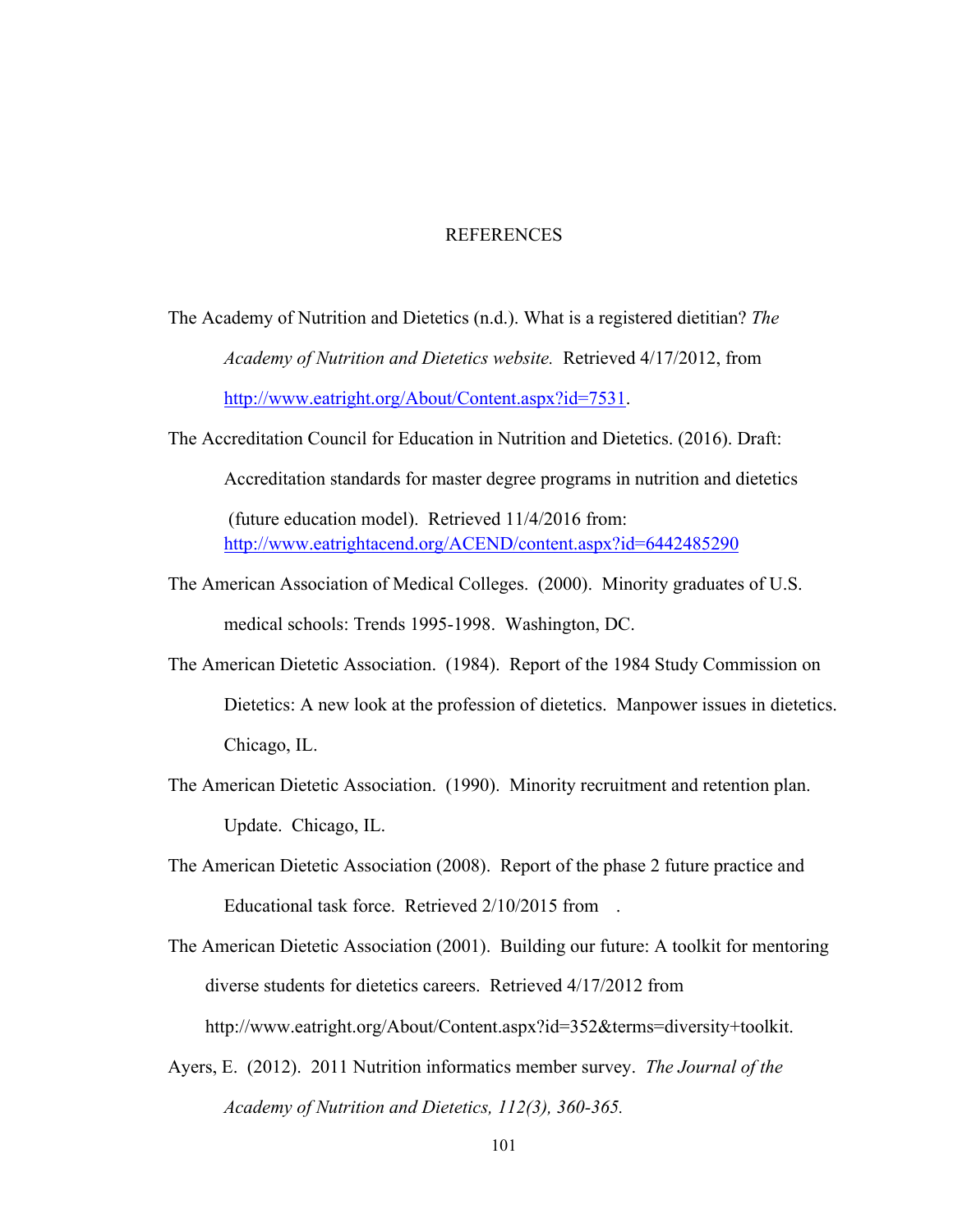- Benard, B. (1991). Fostering resiliency in kids: Protective factors in the family, school, and community. Portland, OR: Northwest Regional Educational Laboratory.
- Bereiter, C. & Engelmann, S. (1966). *Teaching disadvantaged children in the preschool*. Cliffs, NJ: Prentice-Hall. P.312.
- Betancourt, J.R., Maina, A.W., Soni, S.M. (2005). The IOM report unequal treatment: Lessons for clinical practice. *Deleware Medical Journal*, 77(9): 339-348.
- Boyce, B. (2011). 2011 future connections summit on dietetic practice, credentialing, and education: The summit at a glance. *The Journal of the American Dietetic Association,111(10), 1584-1589.*
- Bryk, J. & Soto, T. (1999). Report on the 1999 membership database of the American Dietetic Association. *Journal of the American Dietetic Association, 101(8), 947- 953.*
- Campinha-Bacote, J. (2011). Coming to know cultural competence: An evolutionary process. *International Journal for Human Caring*. 15(3):42-48.
- Centers for Disease Control and Prevention (2011). CDC health disparities and inequalities report- United States, 2011. *Morbidity and Mortality Weekly Report*. S (60), 73-77.
- Centers for Disease Control and Prevention (2011). Obesity data and statistics. Retrieved 4/17/2012, from http://www.cdc.gov/obesity/data/adult.html.
- Clouder, L. (2003). Becoming professional: exploring the complexities of professional socialization in health and social care. *Learning in Health and Social Care*, 2(4), 213-22.
- Coleman, J., Campbell, E., Hobson, C., McPartland, J., Mood, A., Weinfeld, F.D., et al. (1966). *Equality of educational opportunity*. Washington, D.C.: Department of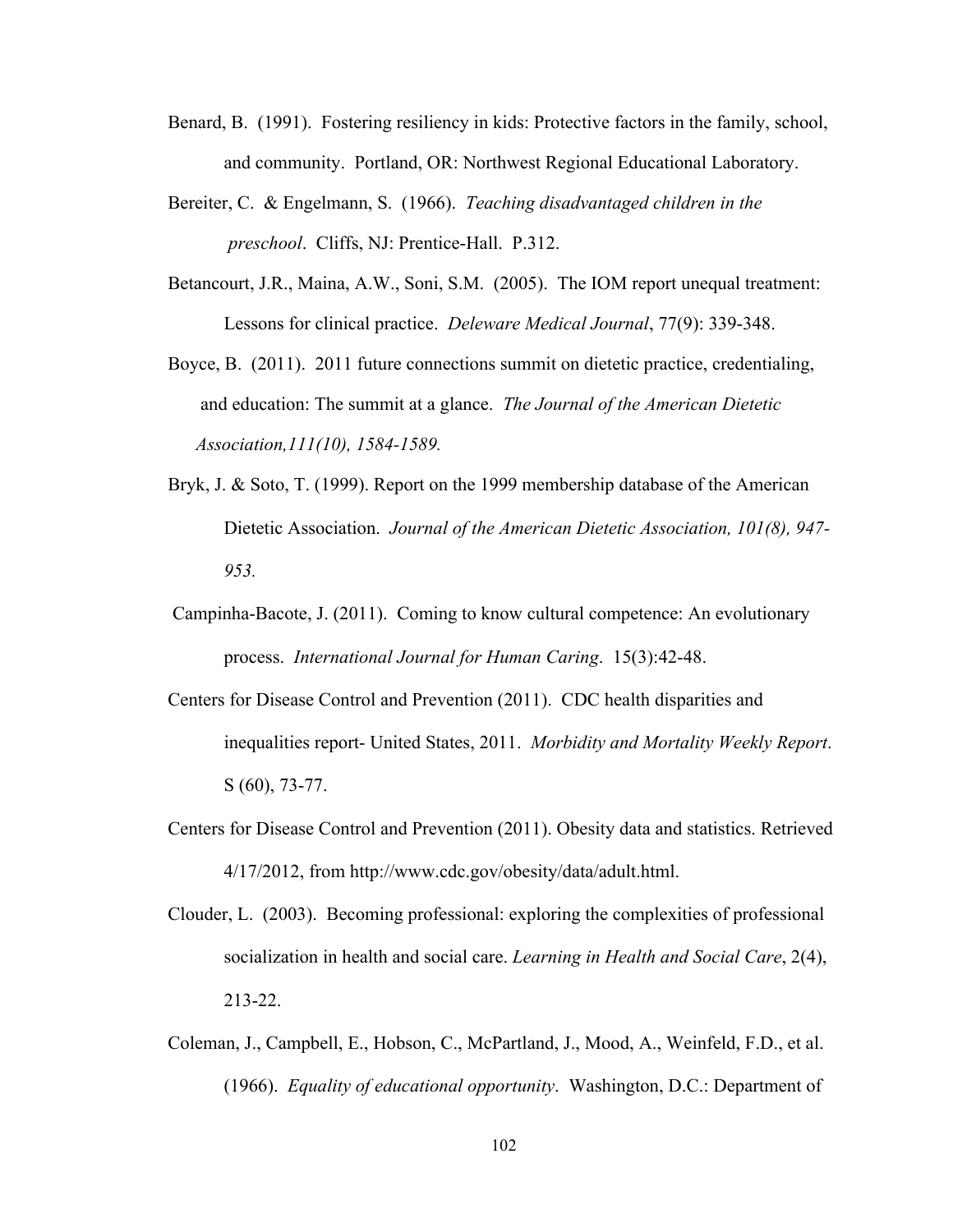Health, Education, and Welfare.

- Colson, S.R., Smith, E.R., Palan, E.R. (1992). Profile of blacks employed in dietetics and nutrition. *Journal of the American Dietetic Association*, 92(11):1341-1342.
- Commission on Dietetic Registration (2008). Core competencies for dietetics education. *Commission on Accreditation for Dietetics Education, Foundation and Knowledge Competencies*. Retrieved 4/17/1012 from http://www.eatright.org/uploadedFiles/CADE/CADE-General-Content/3-08\_RD-FKC\_Only.pdf.
- Crenshaw, K., Gotanda, N., Peller, G, & Thomas, K. (Eds.) (1995). *Critical race theory: The key writings that formed the movement*. New York, NY: New Press.
- Delgado, R. & Stefancic, J. (2001) *Critical race theory: An introduction*. New York, NY: New York University Press.
- Denzin N., Lincoln, Y. (Eds.). (2005). *The sage handbook of qualitative research* (3rd ed.). Thousand Oaks, CA; Sage.
- Ebro, L.L., Winterfeldt, E. A. (1994). Status of minority recruitment, retention, and participation in dietetics/nutrition. *Home Economics FORUM*. Fall, 9-18.
- Education Commission of the States. (2005). Annual report 2005. Retrieved 1/15/2014 From

http://www.ecs.org/html/aboutecs/documents/ECS\_Annual\_Report\_2005.pdf.

Felton, T.M., Nickols-Richardson, S.M., Serrano, E., Hosig, K.W. (2008). African-American students' perceptions of their majors, future professions, and the dietetics major and profession: A qualitative analysis. *Journal of the Academy of Nutrition and Dietetics,*108(7):1192-1197.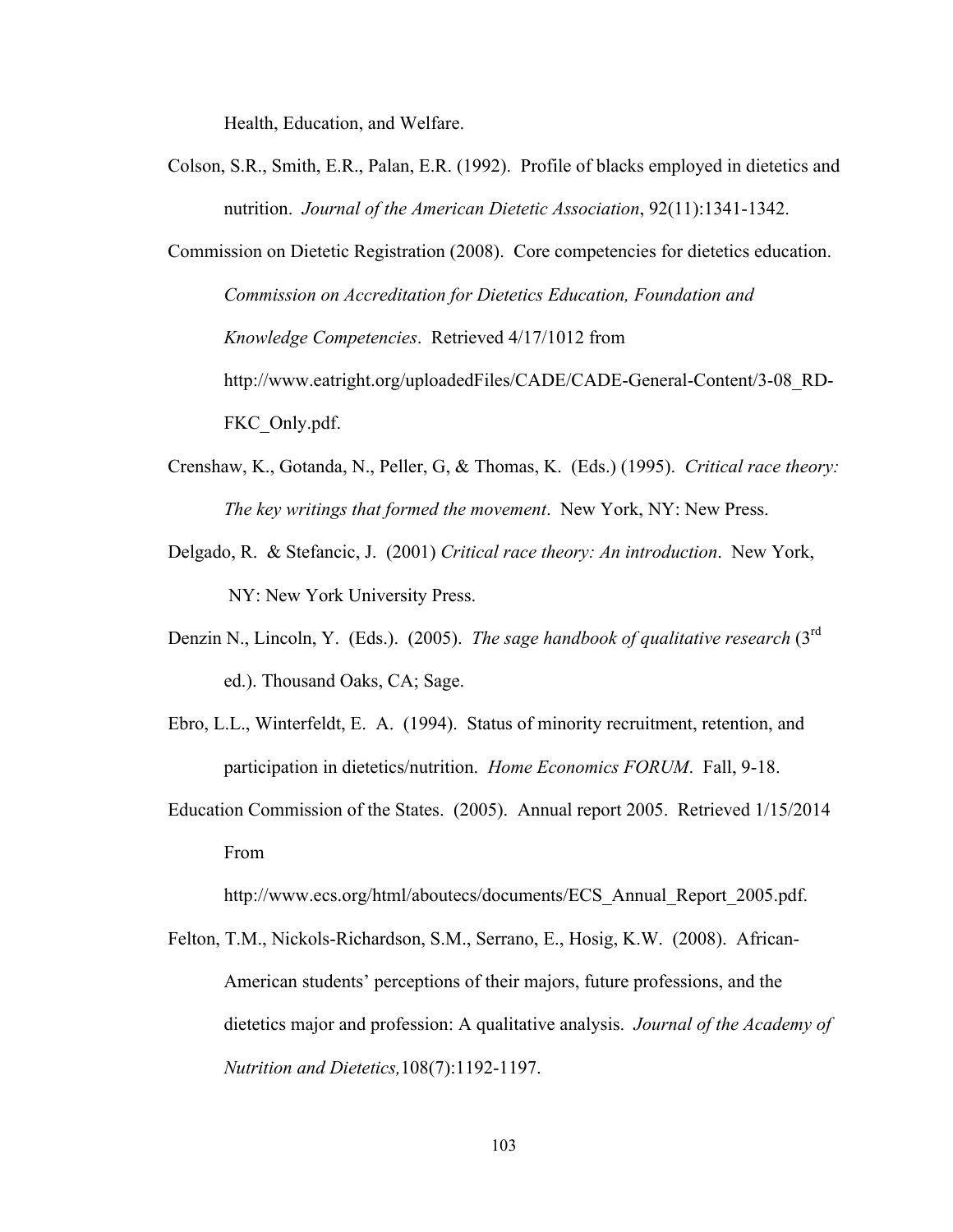- Fitz, P.A., Mitchell, B.E. (2002). Building our future: A summary of the ADA diversity mentoring project. *Journal of the American Dietetic Association,* 102(7): 1001- 1007.
- Frampton S. & Guastello, S. (2010). Patient-centered care: More than the sum of its parts: Plantree's patient-centered hospital designation program. *World Hospitals and Health Services*. 46(4), 13-17.
- Gall, M.D., Gall, J.P., & Borg, W.R. (2007). Educational research: An introduction. Boston, MA: Pearson Education, Inc.
- Gingras, J. (2009). Longing for recognition: The joys, contradictions, and complexities of practicing dietetics. York, UK: Raw Nerve Books.
- Gitchell, R. and Fitz, P.A. (1985). Recruiting minority students into dietetics: An outreach and education project. *Journal of the American Dietetic Association,* 85(10):1293-1295.
- Goldenberg, D. & Iwasiw, C. (1993). Professional socialization of nursing students as an outcome of a senior clinical preceptorship experience. *Nurse Education Today*, 13,3-15.
- Greenwald, H. & Davis, R. (2000). Minority recruitment and retention in dietetics issues and interventions. *Journal of the American Dietetic Association, 100*(8), 961- 966. doi:10.1016/S0002-8223(00)00278-9.
- Haughton, B. & Stang, J. (2012). Population risk factors and trends in health care and public policy. *Journal of the Academy of Nutrition and Dietetics*, 112 (3):S35- S46.

Heller, J. (2010). Emerging themes on aspects of social class and the discourse of white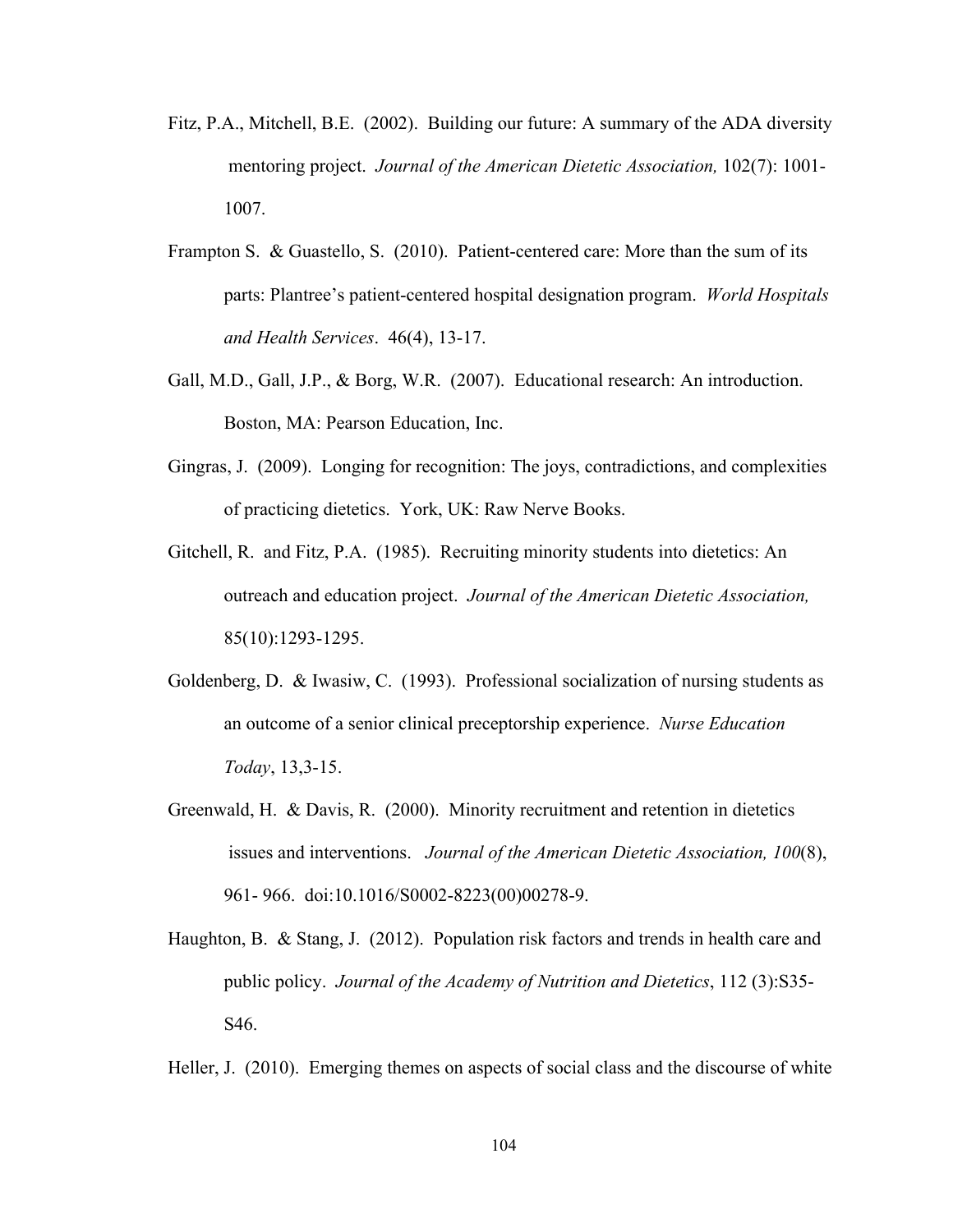privilege. *Journal of Intercultural Studies*, *31(1), 111-120.*

- Hess, R.D. & Shipman, V.C. (1965). Early experience and the socialization of cognitive modes in children. *Child Development*. 36(4)869-886.
- Hill-Hogan, C. (1990). Minority recruitment and retention: A career ladder approach. *Journal of the American Dietetic Association*, 90(2):523-525.

Institute of Medicine. (2002). *Unequal treatment: confronting racial and ethnic disparities in health care.* Washington, DC: National Academy Press.

- Irvine, J.J. (2003). *Educating teachers for diversity: seeing with a cultural eye*. New York: Teachers College Press.
- Kobel, K.A. (1997). Influences on the selection of dietetics as a career. *Journal of the American Dietetic Association*. 97(13):254-257.
- Ladson-Billings, G. (1999). Just what is critical race theory and what's it doing in a nice field like education? In L. Parker, D. Deyhle & S. Villens (Eds.), *Race is – race isn't critical race theory and qualitative studies in education* (p.7-30). Boulder: Westview Press.
- Ladson-Billings, G. & Donnor, J. (2000). The moral activist role of critical race theory scholarship. In N. Denzin & Y. Lincoln (Eds.), *The Sage handbook of qualitative research,* (3<sup>rd</sup> ed.) (pp. 279-298). Thousand Oaks, Ca; Sage.
- Lee, C.D. (2004). African American students and literacy. In D. Alvermann & D. Strickland (Eds.) *Bridging the gap: Improving literacy learning for preadolescent and adolescent learners, grades 4-12.* New York: Teachers College Press.

Lee, O., & Luykx, A. (2007). Science education and student diversity: Race/ethnicity,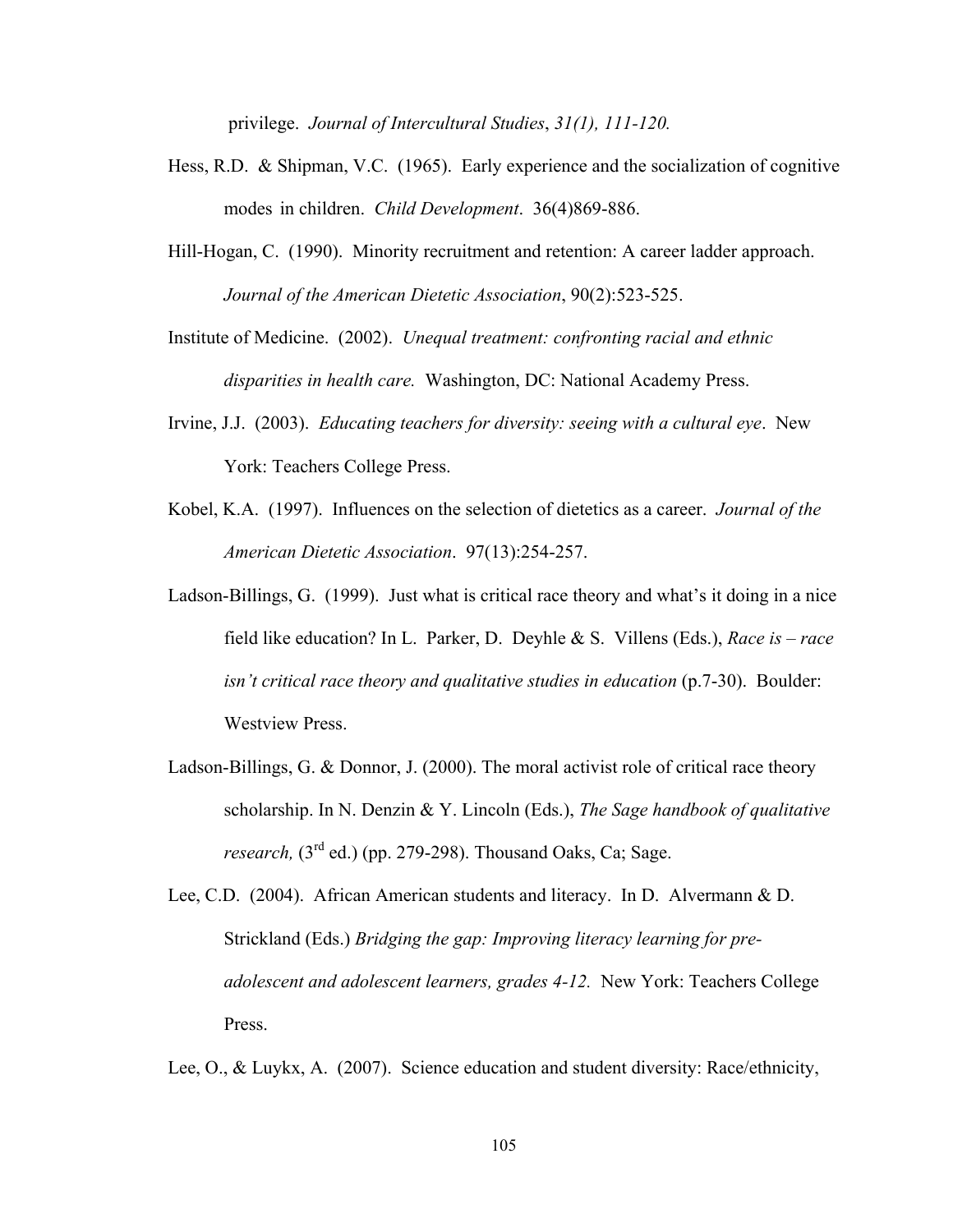language, culture, and socioeconomic status. In S. K. Abell & N. G. Lederman (Eds.), *Handbook of research on science education vol. 2,* (pp. 171-197). New York, NY: Routledge.

- Loucks-Horsley, S., Love, N., Stiles, K.E., Mundry, S., & Hewson, P.W. (2003). *Designing professional development for teachers of mathematics and science*. Thousand Oaks, CA: Corwin Press.
- MacLellan, D, Lordly, D., & Gingras, J. (2011). Professional socialization in dietetics: A review of the literature. *Canadian Journal of Dietetic Practice and Research*. 72(1):37-42.
- Martin, J. (2010) The development if ideal body image perceptions in the United States. *Nutrition Today, 45(3),98-110.*
- Masten, A. S., Morison, P., Pelligrini, D., & Tellegen, A. (1990). Competence under stress: Risk and protective factors. In J. Rolf, A.S. Masten, D. Cicchetti, K.H. Nuechterlein, & S. Weintraub (Eds.) *Risk and protective factors in the development of psychopathology*. New York: Cambridge University Press.
- Merriam, S.B. (2002). *Qualitative research in practice.* San Francisco: Jossey-Bass.
- Merriam, S.B. (2009). *Qualitative research: A guide to design and implementation*. San Francisco: Jossey-Bass.

Michigan Women's Historical Center & Hall of Fame (n.d.) *Profile of Lenna Frances Cooper*. Retrieved 2/17/2012, from

http://hall.michiganwomen.org/honoree.php?C=0&A=98~155~1993.

Monhardt, R.M. (2000). Fair play in science education: Equal opportunities for minority students. *The Clearing House*. September/October: p. 18-22.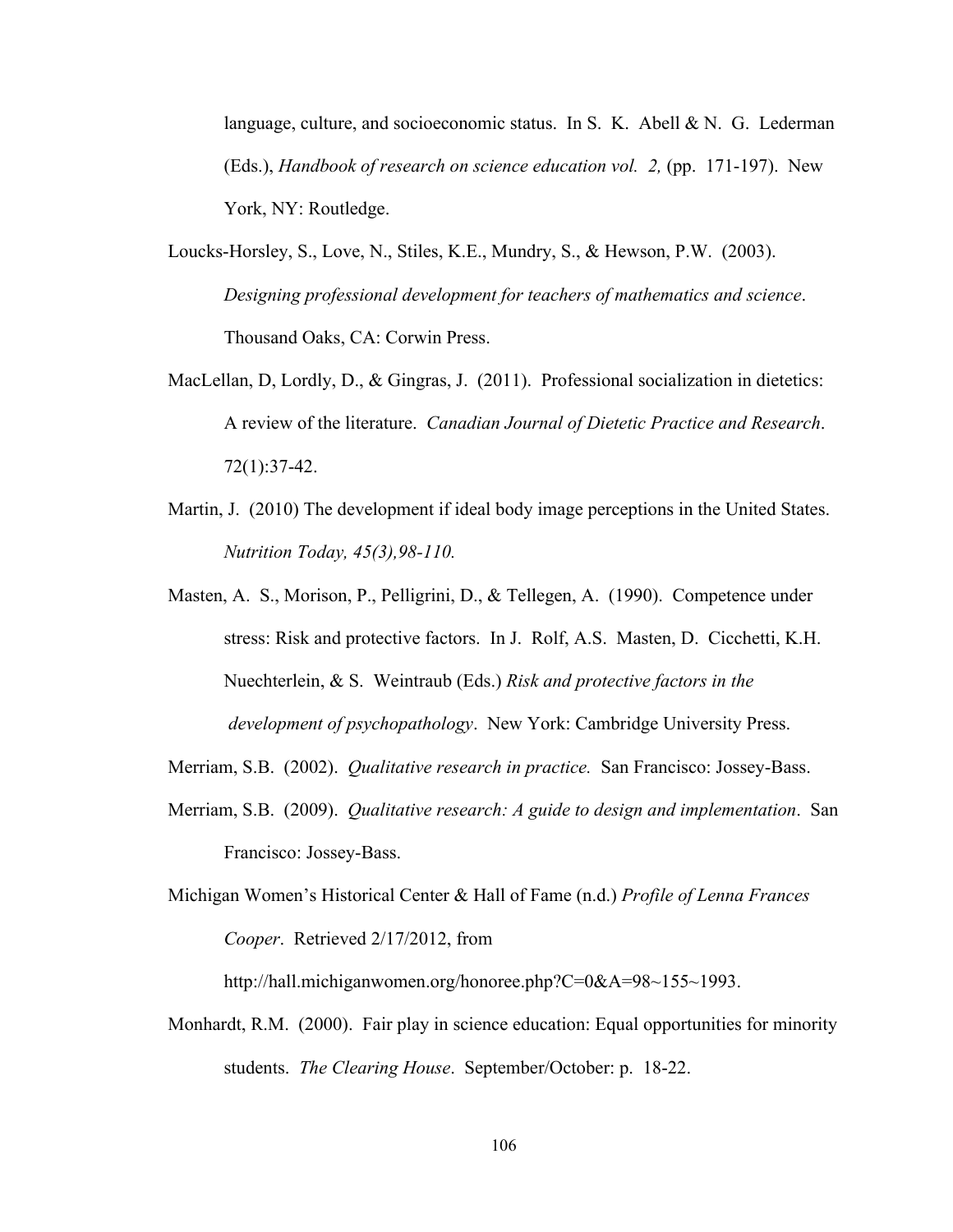National Assessment for Educational Progress (NAEP). (2006). *The nation's report card: Science.* Retrieved 1/17/2013 from

http://nationsreportcard.gov/science\_2005/s0101.asp?printver=.

National Center for Education Statistics. (2001). Digest of education statistics.

Retrieved 1/12/2014 from

http://nces.ed.gov/pubsearch/pubsinfo.asp?pubid=2002130.

National Center for Education Statistics. (2005). Nation's report card. Retrieved

1/12/2014 from http://nces.ed.gov/nationsreportcard/pubs/main2005/2006466.asp.

National Inventors Hall of Fame – *Inventor Profile: John Harvey Kellogg.* Retrieved

 $3/15/2012$ , from http://www.invent.org/hall\_of\_fame/282.html.

- O'Reilly, M. & Parker, N. (2012). Unsatisfactory saturation: A critical exploration of the notion of saturated sample sizes in qualitative research. *Qualitative Research Journal.* 13(2), 190-197.
- Parsons, E.C. (2014). Unpacking and critically synthesizing the literature on how race matters in science education. In S. K. Abell & N. G. Lederman (Eds.), *Handbook of research on science education vol. 3,* (pp. 167-186). New York, NY: Routledge.
- Richards, E. (1904) *First lessons in food and diet*. Boston, MA: Whitcomb & Barrows.
- Rubin, H, & Rubin, I. (2005). *Qualitative interviewing: The art of hearing data*. London: Sage.
- Rutter, M. Psychosocial resilience and protective mechanisms. In J. Rolf, A.S. Masten, D. Cicchetti, K.H. Nuechterlein, & S. Weintraub (Eds.), *Risk and Protective factors in the development of psychopathy.* New York: Cambridge University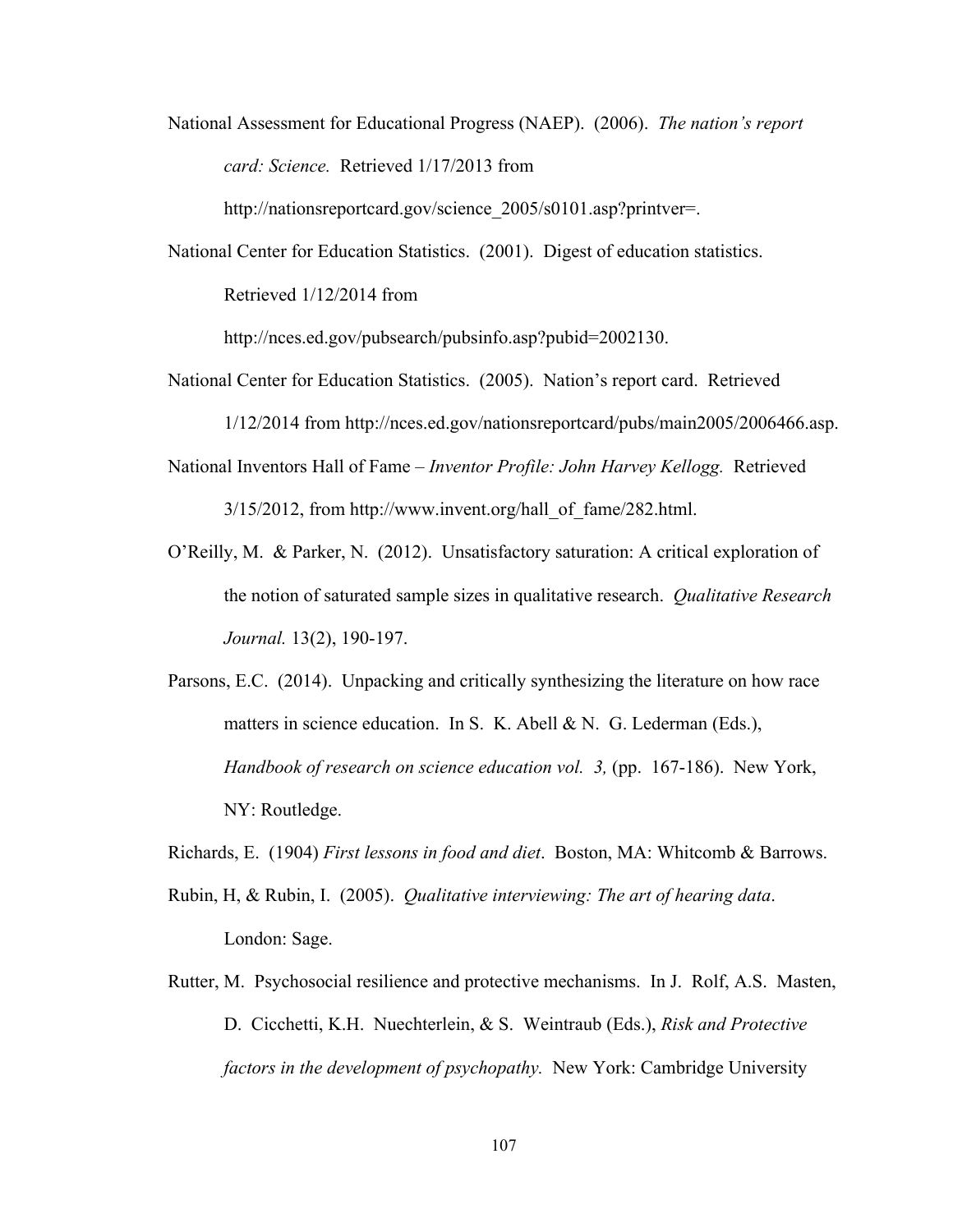Press.

- Saldana, J. (2010). *The coding manual for qualitative researchers*. Thousand Oaks, CA: Sage.
- Shaya F. & Gbarayor, C. (2006) The case for cultural competence in health professions education. *American Journal of Pharmaceutical Education. 70(6), 120-124.*
- Shenton, A.K. (2004). Strategies for ensuring trustworthiness in qualitative research projects. *Education for Information*, 22(2004): 63-75.
- Stage, S. & Vincenti, V. (1997). *Rethinking home economics: women and the history of the profession.* Ithica, NY: Cornell University Press.
- Steele, C.M. (1999). Thin ice: "Stereotype threat" and Black college students. *Atlantic Monthly*, 284, 44-47.
- Stein, K. (2011). The balancing act of diversity initiatives. *Journal of the American Dietetic Association*. 111(8):1110-1117.
- Steinbrook, R. (1993). Diversity in medicine. *New England Journal of Medicine*. 334 *(20),* 1327*–1328.*
- Suarez, V. & Shanklin, C. (2002). Minority interns' experiences during their dietetics education and their recommendations for increasing diversity in dietetics: Findings from structured interviews. *Journal of the American Dietetic Association.* 102*(11)* 1674-1676.

Sullivan, Louis W (2004). *Missing persons: minorities in the health professions: A report of the Sullivan Commission on diversity in the healthcare workforce.* Retrieved 3/17/2012 from http://healthquity.pitt.edu/40/1/Sullivan\_Final\_Report\_000.pdf.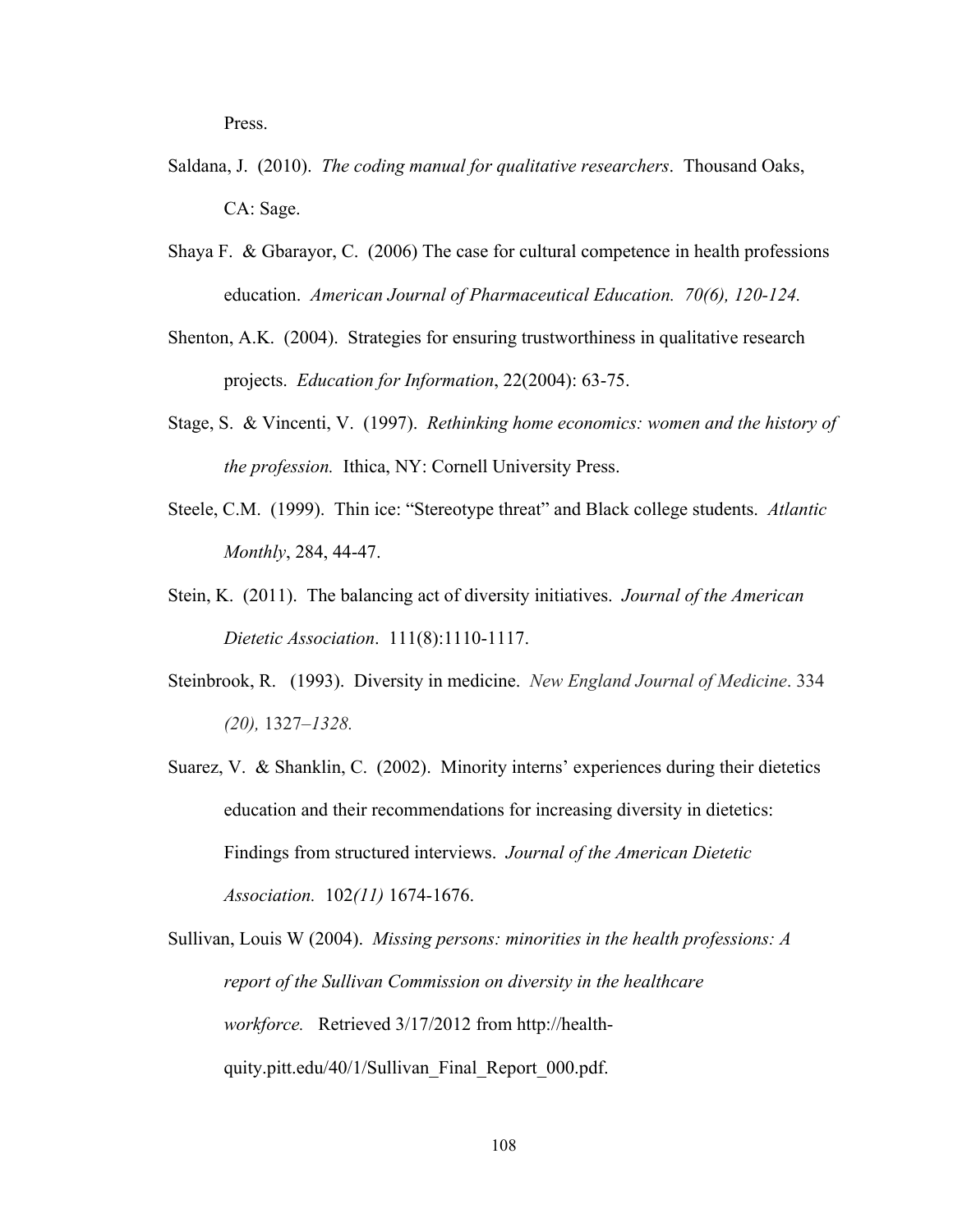U.S. Department of Health and Human Services Office of Minority Health. (2011). HHS action plan to reduce racial and ethnic health disparities. Retrieved 2/10/2014 from

http://minorityhealth.hhs.gov/npa/files/Plans/HHS/HHS\_Plan\_complete.pdf.

- U.S. Bureau of Labor Statistics. (2012). Occupational Outlook Handbook. Retrieved 2/10/2012 from http://www.bls.gov/ooh/healthcare/dietitians-andnutritionists.htm.
- U.S. Census Bureau. (2010). Overview of race and Hispanic origin, 2010. Retrieved 1/13/2013 from http://www.census.gov/prod/cen2010/briefs/c2010br-02.pdf.
- U.S Census Bureau (2012). U.S. Census Bureau projections show a slower growing, older, more diverse nation a half a century from now. Retrieved 11/4/2016 from http://www.census.gov/newsroom/releases/archives/population/cb12-243.html.
- U.S. Deptartment of Education. National Commission on Excellence in Education. (1983) *A nation at risk: The imperative for educational reform*. Washington: GPO, Print.
- Walker, J.L. (2012). The use of saturation in qualitative research. *Canadian Journal of Cardiovascular Nursing*, 22(2), 37-46.
- Wang, M.C. & Gordon, E.W. (Eds.) (1994). *Educational resilience in inner-city America: challenges and prospects*. Hillsdale, NJ: Lawrence Erlbaum Associates.
- Wang, M.C. & Reynolds, M.C. (Eds.) (1995). *Making a difference for students at risk: Trends and alternatives*. Thousand Oaks, CA: Corwin Press.

Wang, M.C., Haertel. G.D., Walberg, H.J. (1997). Fostering resilience: What do we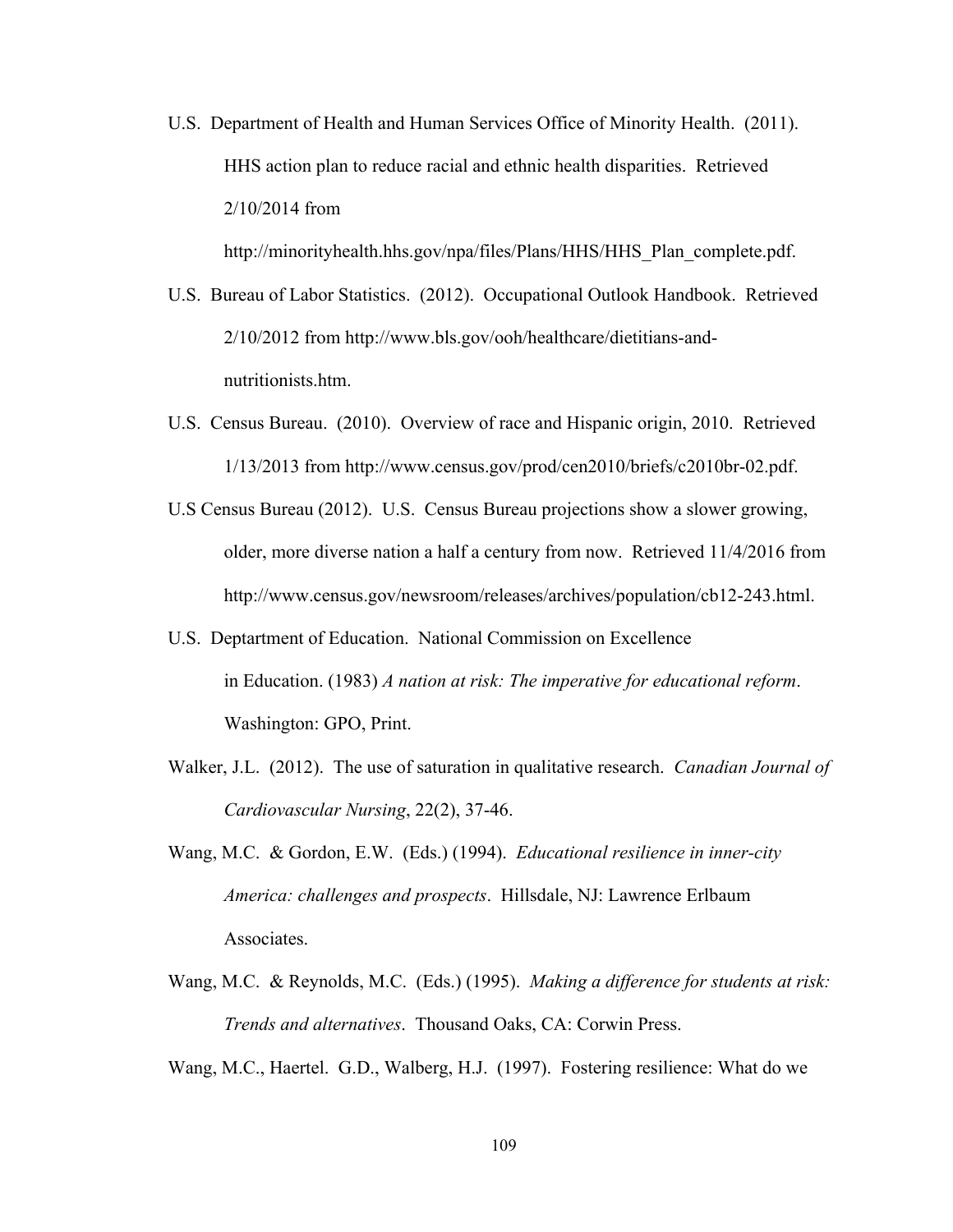know? *Principal*. 77(2):18-20.

- Ward, B. (2012). Compensation and benefits survey 2011: Moderate growth in registered dietitian, dietetic technician, registered, compensation in the past two years. *The Journal of the Academy of Nutrition and Dietetics*, 112 (1), *29-40.*
- Werner, E. & Smith, R. (1982). *Vulnerable but invincible: A longitudinal study of resilient children and youth*. New York: Adams, Bannister, and Cox.
- White, J.H. (2005). *The lack of diverse community nutrition educators.* Retrieved 2/17/2012, 2012, from http://www.umsl.edu/continuinged/education/mwr2p06/pdfs/A/White The Lack

of Diverse Community Nutrition Educators.pdf.

- White, J.H., Beto, J.A. (2013). Strategies for addressing the internship shortage and lack of ethnic diversity in dietetics. *Journal of the Academy of Nutrition and Dietetics*, 113(6):771-775.
- Williams, A. (2012). The other health disparity: Examining the lack of diversity among registered dietitians. *Insight to Diversity,* Retrieved 2/17/2012, 2012, from

http://www.insightintodiversity.com/diversity-issues/past-articles/61-past-articles/1017 the-other-health-disparity-examining-the-lack-of-diversity-among-registered-dietitiansby-andrea-williams-.html.

- Wilson, A. (2010) Creating our competition: Why the dietetics internship shortage is as important to your future as it is to the practitioners of tomorrow. *The ADA Times, 7(2) 12-15.*
- Woodruff, K. (2013). A history of STEM: Reigniting the challenge with NGSS and CCSS. Retrieved 1/17/2013 from http://www.us-satellite.net/STEMblog/?p=31.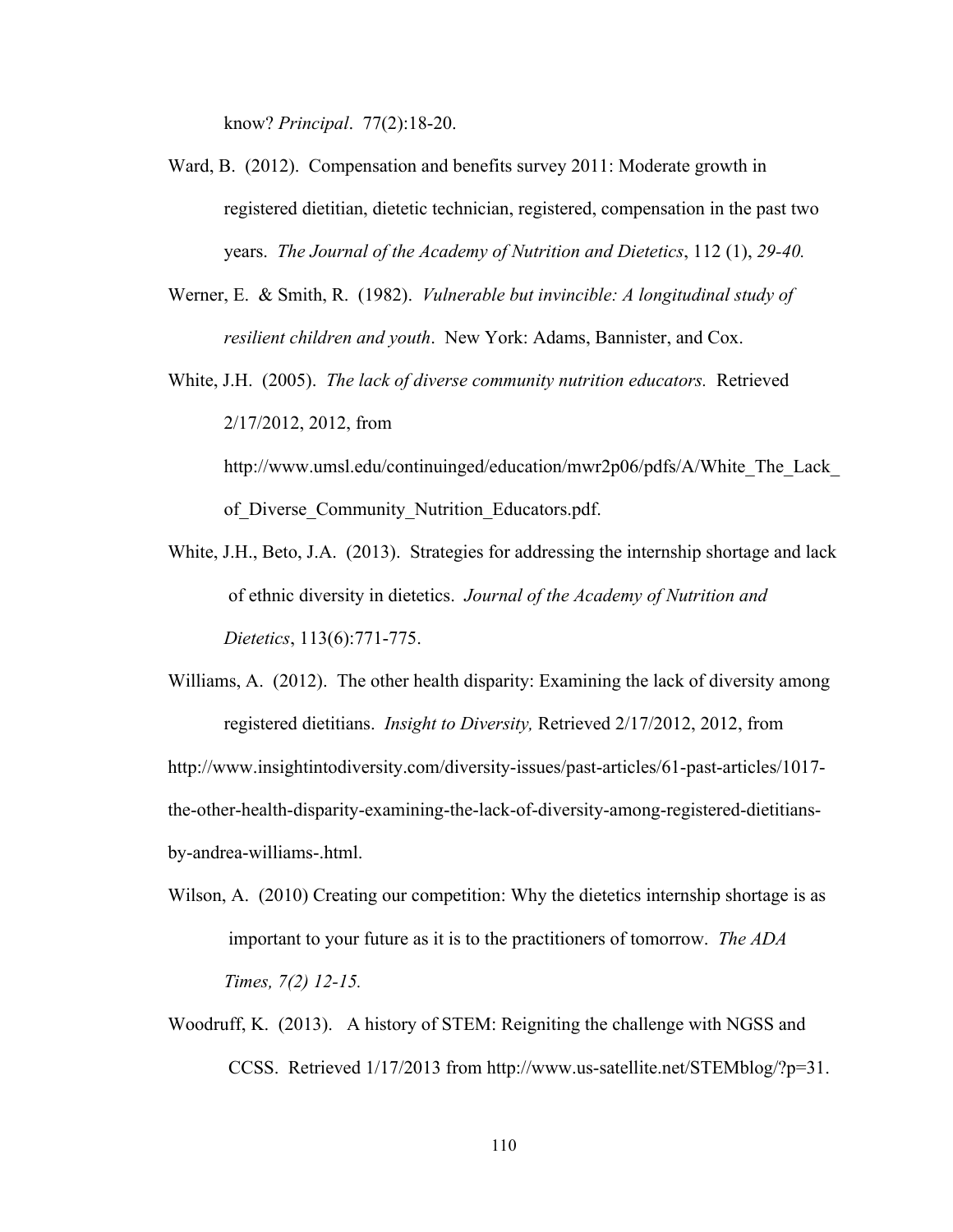Wynn, C.L., Raj, S., Tyus, F., Greer, Y.D., Batheja, R.K., Rizwana, Z. & Hand, R.K. (2017). Barriers to and facilitators of dietetics education among students of diverse backgrounds: Results of a survey. *Journal of the Academy of Nutrition and Dietetics,* 117(3):449-468.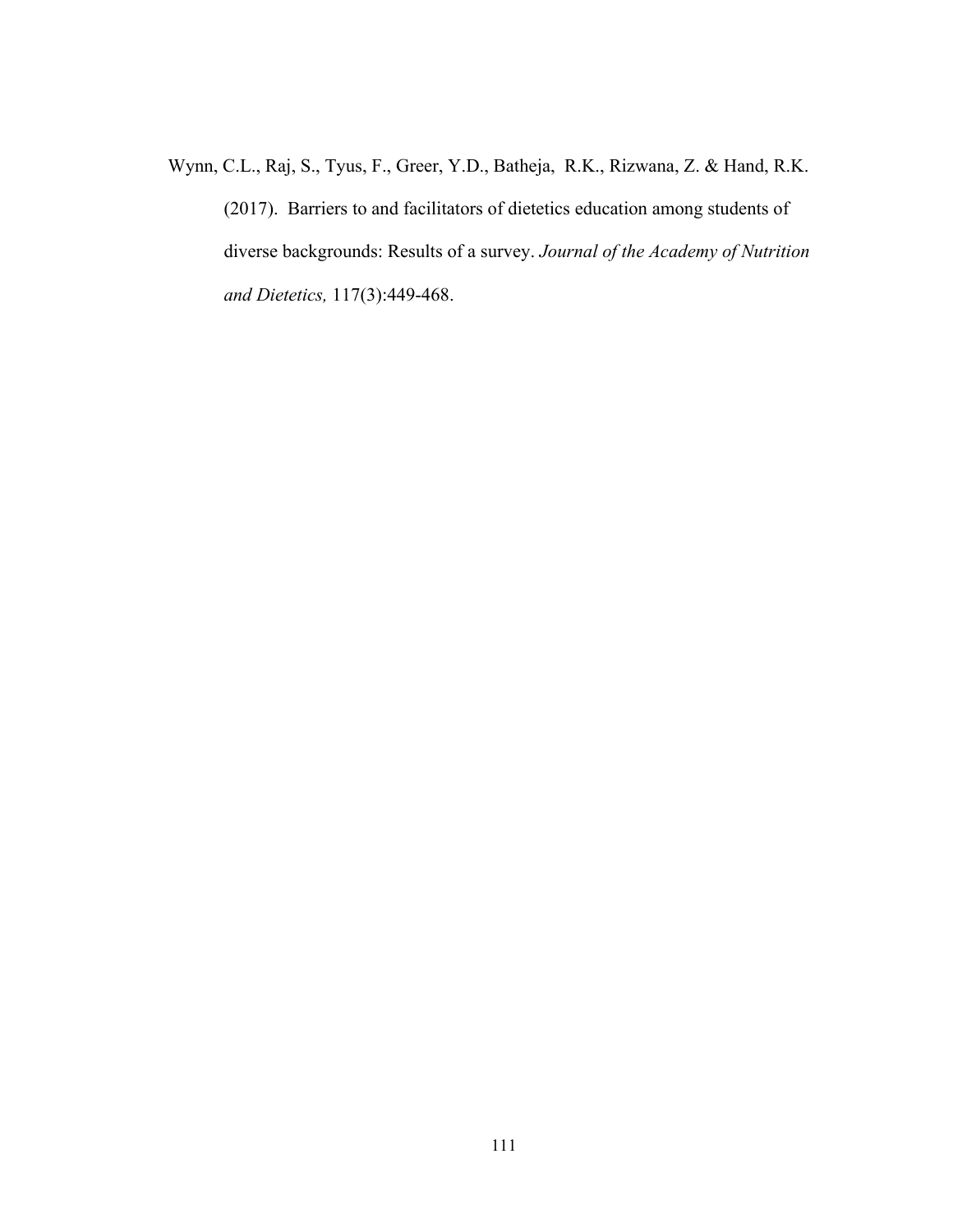## APPENDIX A. IRB APPROVAL



Office of Research Administration

Akron, OH 44325-2102<br>1: 330-972-7666<br>1: 330-972-4850 e: ora@uakron.edu

uakron.edu/research/ora

## NOTICE OF APPROVAL

Date: October 14, 2015

Jennifer L. Warren, School of Nutrition & Dietetics To:

From: Sharon McWhorter, IRB Administrator  $\mathcal{D}$ 

IRB Number: 20151007

Title: Diversity in Dietetics Matters: Success Factors from Education to Practice

## Approval Date: October 12, 2015

Thank you for submitting your IRB Application for review. Your protocol represents minimal risk to subjects and<br>matches the following federal category for exemption:

- Exemption 1 Research conducted in established or commonly accepted educational settings, involving normal educational practices.
- Exemption  $2$  Research involving the use of educational tests, survey procedures, interview procedures, or observation of public behavior.
- Exemption 3 Research involving the use of educational tests, survey procedures, interview procedures, or observation of public behavior not exempt under category 2, but subjects are elected or appointed public officials or candidates for public office.
- Exemption 4 Research involving the collection or study of existing data, documents, records, pathological specimens, or diagnostic specimens.
- Exemption 5 Research and demonstration projects conducted by or subject to the approval of department Exemption 3 - Research and demonstration projects conducted by or stupect to the approval of depart<br>or agency heads, and which are designed to study, evaluate, or otherwise examine public programs or<br>benefits.
- Exemption 6 Taste and food quality evaluation and consumer acceptance studies.

Annual continuation applications are not required for exempt projects. If you make changes to the study's design or procedures that increase the risk to subjects or include activities that do not fall within the approved exemption category, please contact the IRB to discuss whether or not a new application must be submitted. Any such changes or modifications must be reviewed and approved by the IRB prior to implementation.

Please retain this letter for your files. This office will hold your exemption application for a period of three years from the approval date. If you wish to continue this protocol beyond this period, you will need to submit another Exemption Request. If the research is being conducted for a master's thesis or doctoral dissertation, the student must file a copy of this letter with the thesis or dissertation.

 $\sqrt{\rule{0pt}{1.1ex}}$  Approved consent form/s enclosed

OHIO's POLYTECHNIC UNIVERSITY Uniting the Arts & Humanities with Science & Technology

The University of African is an Equal Education and Employment fratises on – ush remediation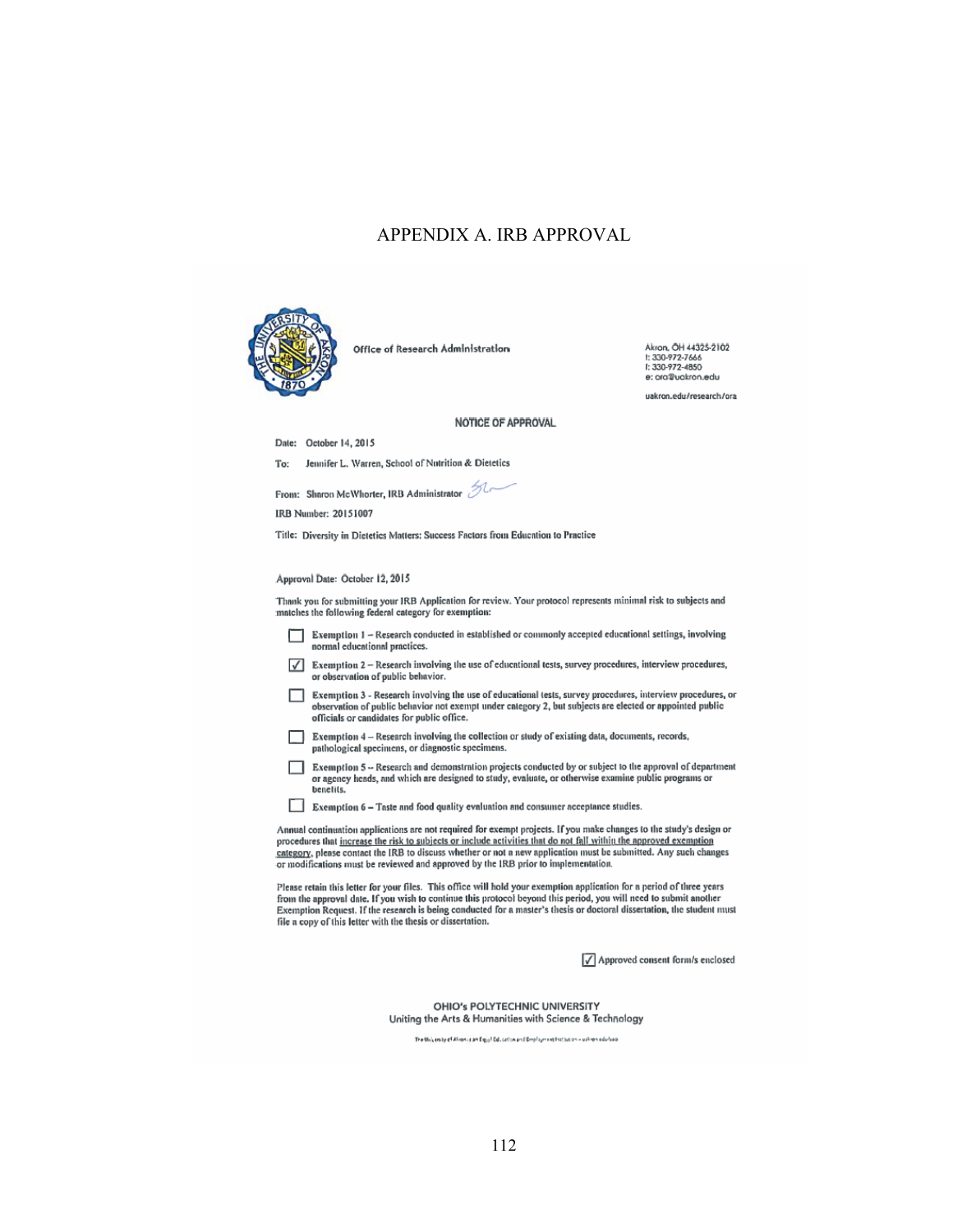## APPENDIX B. INTERVIEW SCRIPT AND QUESTIONS

*Today I will be considering the topic of diversity in dietetics. I am eager to hear about your knowledge and experiences regarding diversity in the dietetics profession.*

*My interests in facilitating this interview include: understanding ways you define diversity, learning about ways you have experienced or witnessed this phenomenon in your profession, hearing what you consider to be the major issues for lack of diversity in the field, and hearing about avenues you think can be taken to disrupt or change those patterns.*

*I have some specific questions for you that will guide the discussion, but I am especially interested in your ideas, opinions, and experiences. Please feel free to share as we go through the interview. That said, it is your decision when and how much to share with me. Your participation is voluntary; you should feel free to not answer or to stop at any time. In addition, the data collected here will be rendered anonymously. Nothing recorded today will be transcribed using names or other identifying details and recordings will be destroyed after transcriptions are complete. Do I have your permission to interview you for this study? If so, please check the applicable box below:*

**□ I am willing to participate in this study \_\_\_\_\_\_\_\_\_\_\_\_\_\_(initial)**

**□ I am not willing to participate in this study \_\_\_\_\_\_\_\_\_\_\_\_(initial)**

Date: **ID CODE:**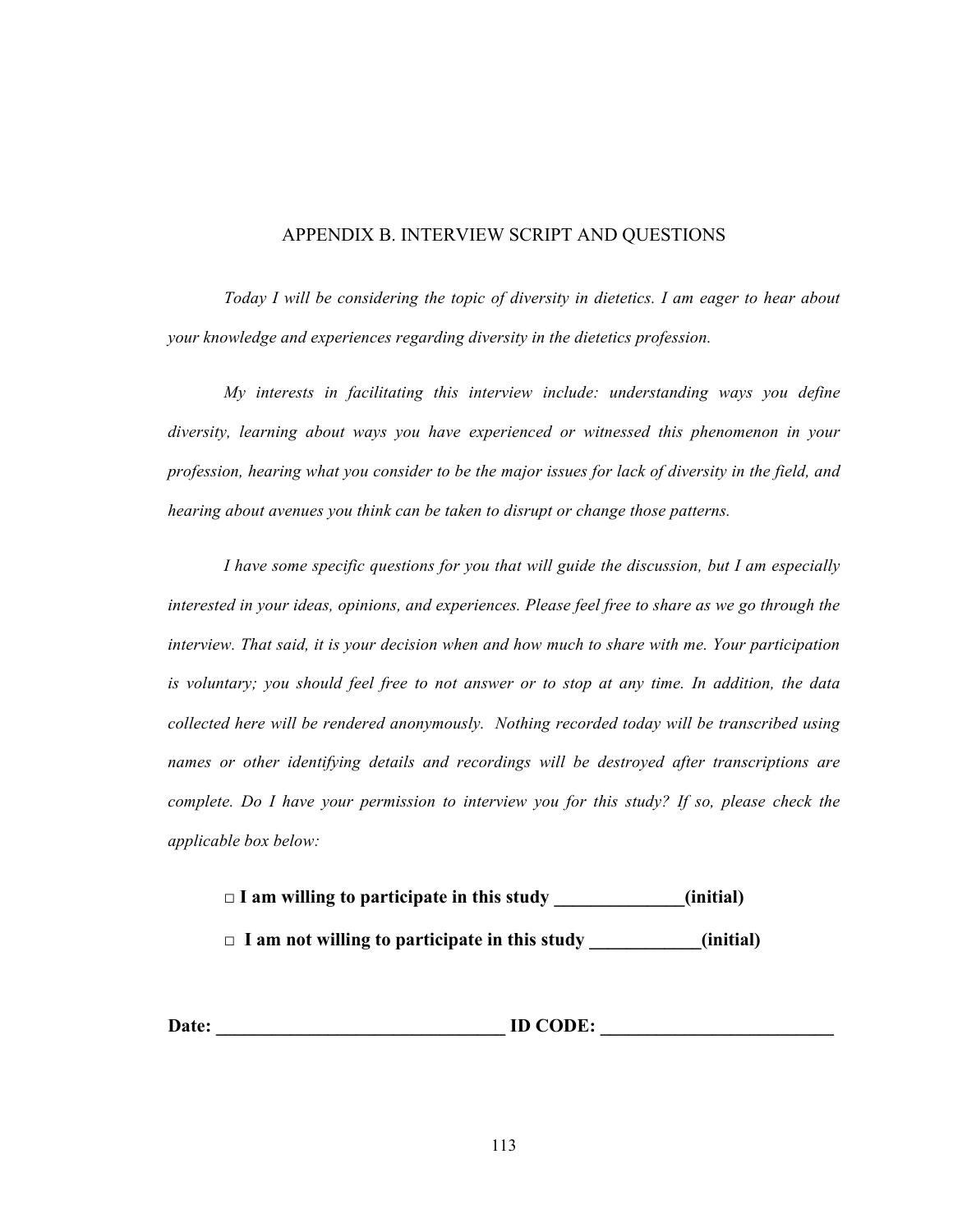*There are a few rules that I should establish before I start:*

- *1. Please be thoughtful in your use of language. Refrain from offensive tones, gestures, and words.*
- *2. Please feel free to ask me for clarification if the question does not make sense.*

*Thank you for your participation! Let's begin.*

- 1. Please select your race/ethnicity (select all that apply):
	- Black (Non-Hispanic) \_\_\_\_\_\_Hispanic \_\_\_\_\_\_Asian \_\_\_\_\_\_White \_\_\_\_\_\_Alaskan Native East Indian Native American Pacific Islander Other  $\Box$

2. What was your undergraduate area of study?

3. Do you have an advanced degree? If so, please elaborate:

4. Do you have additional certifications (CDE, CNSC, etc.)?

5. Have you held positions of leadership within the dietetic community? If yes, please elaborate:

 $\mathcal{L}_\text{max} = \mathcal{L}_\text{max} = \mathcal{L}_\text{max} = \mathcal{L}_\text{max} = \mathcal{L}_\text{max} = \mathcal{L}_\text{max} = \mathcal{L}_\text{max} = \mathcal{L}_\text{max} = \mathcal{L}_\text{max} = \mathcal{L}_\text{max} = \mathcal{L}_\text{max} = \mathcal{L}_\text{max} = \mathcal{L}_\text{max} = \mathcal{L}_\text{max} = \mathcal{L}_\text{max} = \mathcal{L}_\text{max} = \mathcal{L}_\text{max} = \mathcal{L}_\text{max} = \mathcal{$ 

 $\mathcal{L}_\mathcal{L} = \{ \mathcal{L}_\mathcal{L} = \{ \mathcal{L}_\mathcal{L} = \{ \mathcal{L}_\mathcal{L} = \{ \mathcal{L}_\mathcal{L} = \{ \mathcal{L}_\mathcal{L} = \{ \mathcal{L}_\mathcal{L} = \{ \mathcal{L}_\mathcal{L} = \{ \mathcal{L}_\mathcal{L} = \{ \mathcal{L}_\mathcal{L} = \{ \mathcal{L}_\mathcal{L} = \{ \mathcal{L}_\mathcal{L} = \{ \mathcal{L}_\mathcal{L} = \{ \mathcal{L}_\mathcal{L} = \{ \mathcal{L}_\mathcal{$ 

 $\mathcal{L}_\mathcal{L} = \{ \mathcal{L}_\mathcal{L} = \{ \mathcal{L}_\mathcal{L} = \{ \mathcal{L}_\mathcal{L} = \{ \mathcal{L}_\mathcal{L} = \{ \mathcal{L}_\mathcal{L} = \{ \mathcal{L}_\mathcal{L} = \{ \mathcal{L}_\mathcal{L} = \{ \mathcal{L}_\mathcal{L} = \{ \mathcal{L}_\mathcal{L} = \{ \mathcal{L}_\mathcal{L} = \{ \mathcal{L}_\mathcal{L} = \{ \mathcal{L}_\mathcal{L} = \{ \mathcal{L}_\mathcal{L} = \{ \mathcal{L}_\mathcal{$ 

 $\mathcal{L}_\mathcal{L} = \{ \mathcal{L}_\mathcal{L} = \{ \mathcal{L}_\mathcal{L} = \{ \mathcal{L}_\mathcal{L} = \{ \mathcal{L}_\mathcal{L} = \{ \mathcal{L}_\mathcal{L} = \{ \mathcal{L}_\mathcal{L} = \{ \mathcal{L}_\mathcal{L} = \{ \mathcal{L}_\mathcal{L} = \{ \mathcal{L}_\mathcal{L} = \{ \mathcal{L}_\mathcal{L} = \{ \mathcal{L}_\mathcal{L} = \{ \mathcal{L}_\mathcal{L} = \{ \mathcal{L}_\mathcal{L} = \{ \mathcal{L}_\mathcal{$ 

Interview Questions

1. Tell me your story. Who are you? Where did you grow up? What was your life experience as a

child? Describe your education through grade school to high school. What was the diversity in

your community like as a child?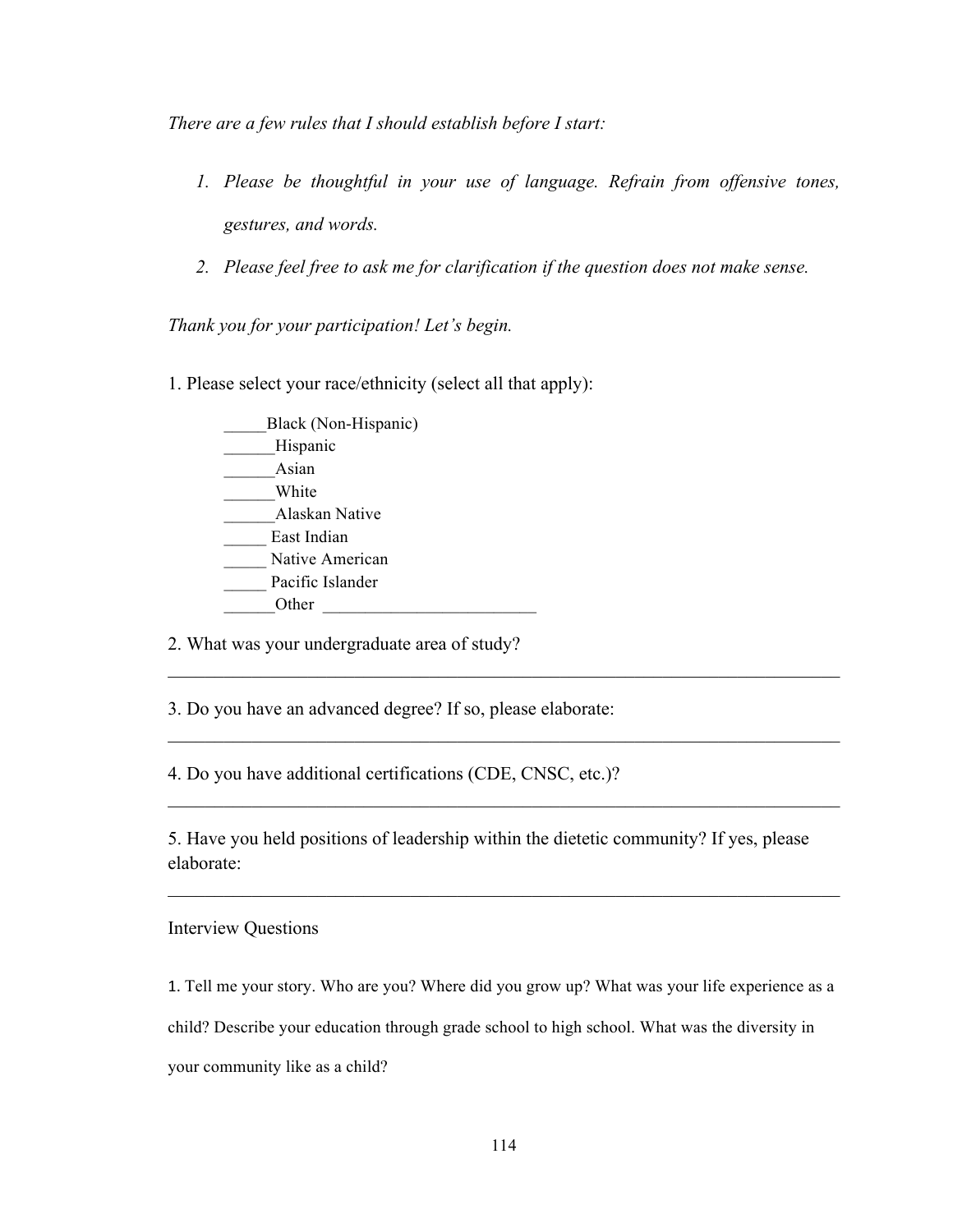2. What brought you to the field? Was dietetics your first choice? What was your dream job? Did you have influence in choosing a career path? Who were your biggest supporters?

3. What was your formal education experience?

4. What was your internship experience like? Did any barriers exist in your education/internship? What was your support system like?

5. What was your internship match experience like? What influenced you most when ranking programs?

6. Were there other minorities in your program? Was there diversity among the faculty in your program?

7. What is your current position?

8. How would you describe your career? Describe the workforce in your department. Do you feel supported in your current career? If so, by whom?

9. What factors may have attributed to your success?

10. Have you maintained membership in dietetic professional organizations? If so, what has been your experience?

11. Why (in your opinion) is there a lack of diversity in the dietetics profession?

12. What are your experiences in working with minority clients?

13. Do you feel that patients could have better quality of care with a more diverse dietetics workforce? If so, in what way(s)?

14. What advice would you give to a minority student majoring in dietetics today? Have you or have you ever considered mentoring minority students in dietetics?

115